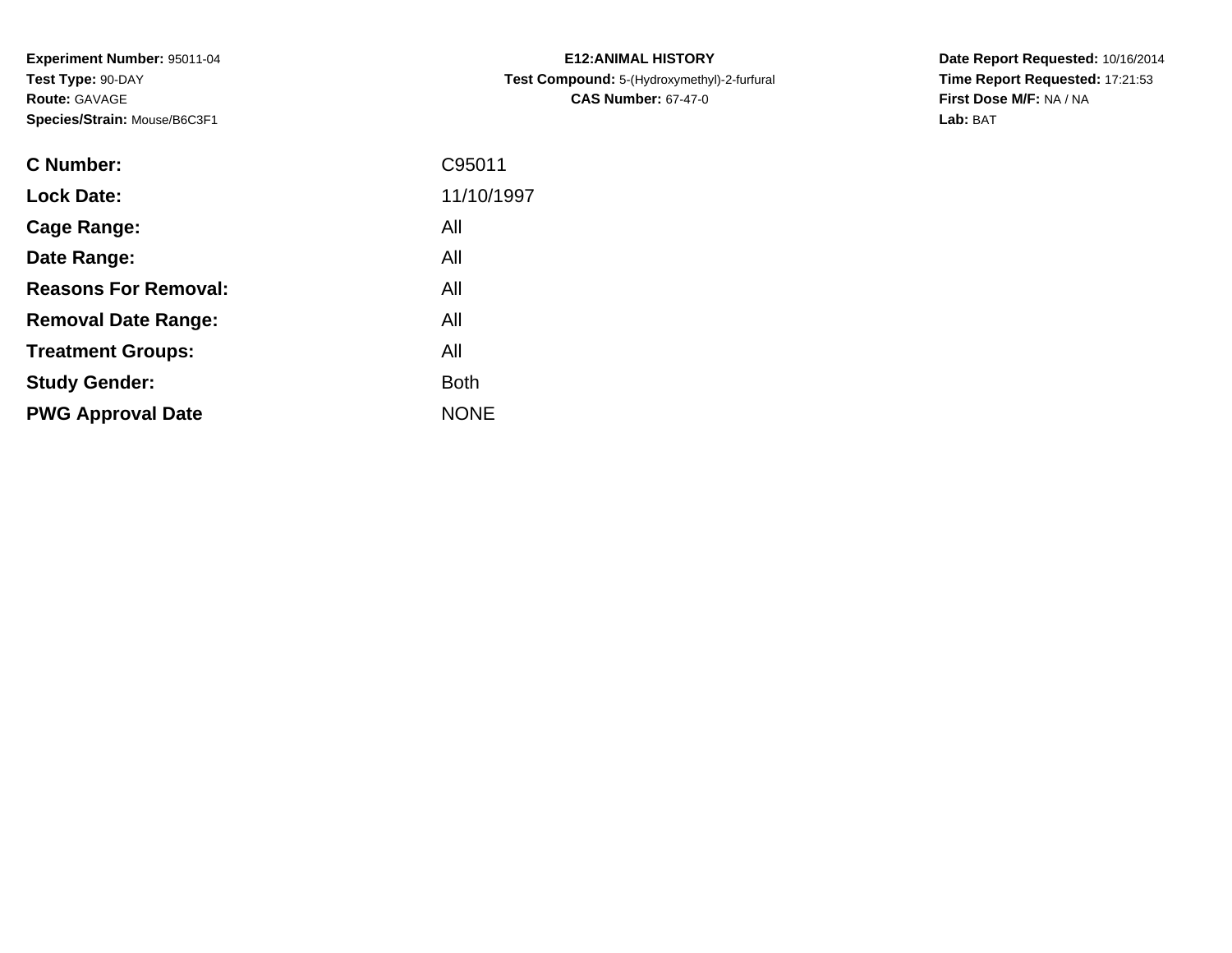**Test Type:** 90-DAY

**Route:** GAVAGE

**Species/Strain:** Mouse/B6C3F1

### **E12:ANIMAL HISTORYTest Compound:** 5-(Hydroxymethyl)-2-furfural

**CAS Number:** 67-47-0

|            | <b>CAGE: 241</b><br><b>ANIMAL ID: 241</b>     |       | <b>SEX: Male</b> | TRT: 0 MG/KG       |       |                                |                 |                     |  |
|------------|-----------------------------------------------|-------|------------------|--------------------|-------|--------------------------------|-----------------|---------------------|--|
| <b>DAY</b> | <b>DATE</b>                                   | OP ID | <b>DOSE TIME</b> | <b>WEIGHT TIME</b> | WT(g) | <b>WEIGHT</b><br><b>STATUS</b> | <b>OBS TIME</b> | <b>OBSERVATIONS</b> |  |
|            | 04/16/97                                      | 45    |                  | 08:08:18           | 21.6  |                                | 10:45:22        | Unremarkable        |  |
| 8          | 04/23/97                                      | 45    |                  | 12:11:52           | 21.0  |                                | 12:11:52        | Unremarkable        |  |
| 15         | 04/30/97                                      | 45    |                  | 11:32:00           | 23.2  |                                | 11:32:00        | Unremarkable        |  |
| 22         | 05/07/97                                      | 45    |                  | 08:54:56           | 24.7  |                                | 08:54:56        | Unremarkable        |  |
| 29         | 05/14/97                                      | 24    |                  | 13:50:34           | 25.4  |                                | 13:50:34        | Unremarkable        |  |
| 36         | 05/21/97                                      | 86    |                  | 14:38:32           | 26.4  |                                | 14:38:32        | Unremarkable        |  |
| 43         | 05/28/97                                      | 45    |                  | 12:30:46           | 28.0  |                                | 12:30:46        | Unremarkable        |  |
| 50         | 06/04/97                                      | 92    |                  | 07:45:10           | 29.1  |                                | 07:45:10        | Unremarkable        |  |
| 57         | 06/11/97                                      | 92    |                  | 11:26:44           | 29.7  |                                | 11:26:44        | Unremarkable        |  |
| 64         | 06/18/97                                      | 86    |                  | 08:55:18           | 32.1  |                                | 08:55:18        | Unremarkable        |  |
| 71         | 06/25/97                                      | 86    |                  | 12:24:40           | 33.1  |                                | 12:24:40        | Unremarkable        |  |
| 78         | 07/02/97                                      | 86    |                  | 12:34:46           | 34.9  |                                | 12:34:46        | Unremarkable        |  |
| 85         | 07/09/97                                      | 95    |                  | 13:00:12           | 36.6  |                                | 13:00:12        | Unremarkable        |  |
| 92         | 07/16/97                                      | 92    |                  | 08:20:08           | 39.1  |                                | 08:20:08        | Unremarkable        |  |
|            | <b>REMOVED ** REASON - TERMINAL SACRIFICE</b> |       |                  |                    |       |                                |                 |                     |  |
| 94         | 07/18/97                                      | 92    |                  | 07:00:24           | 36.5  |                                | 07:00:24        | Unremarkable        |  |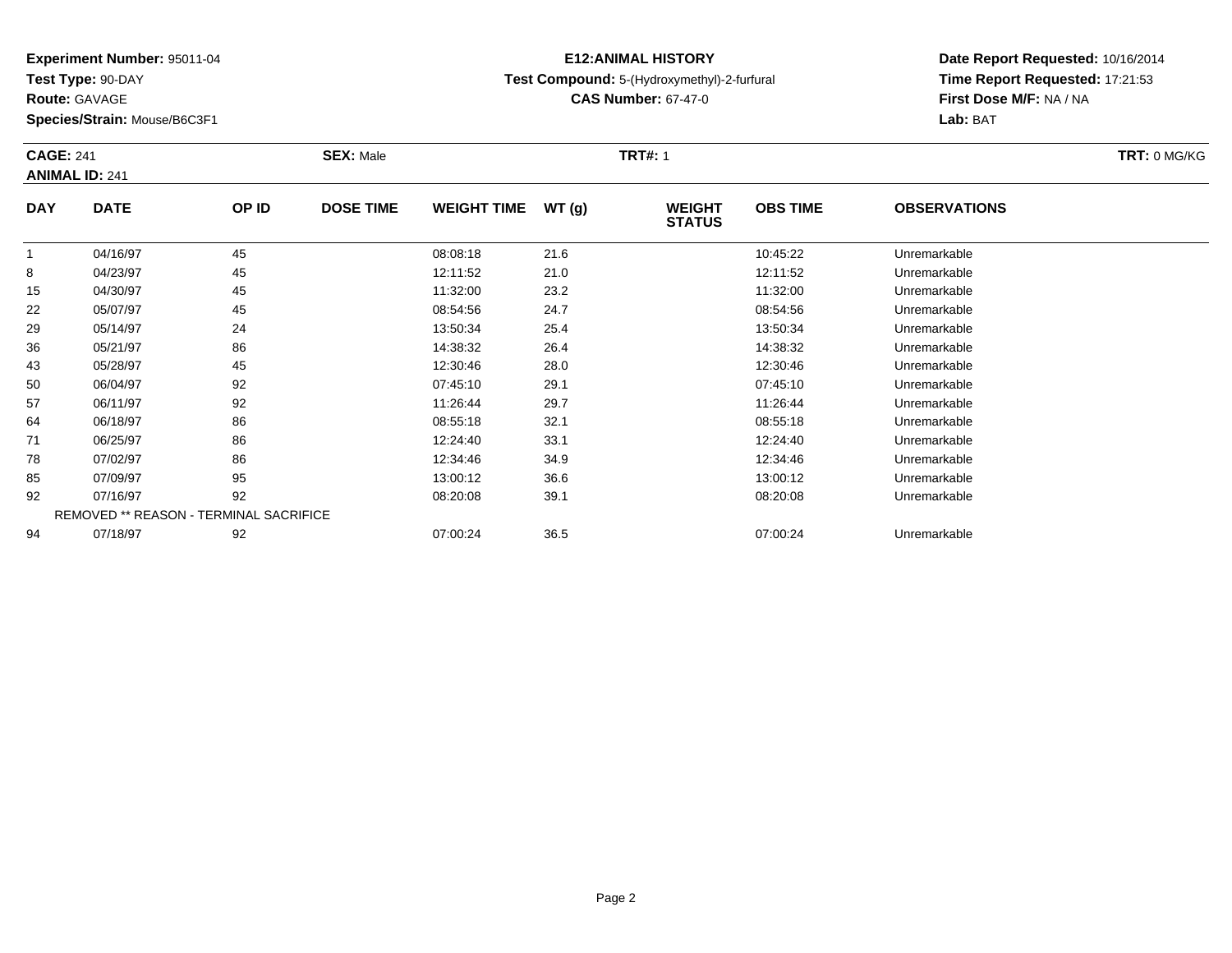**Test Type:** 90-DAY

**Route:** GAVAGE

**Species/Strain:** Mouse/B6C3F1

### **E12:ANIMAL HISTORYTest Compound:** 5-(Hydroxymethyl)-2-furfural

**CAS Number:** 67-47-0

**Date Report Requested:** 10/16/2014**Time Report Requested:** 17:21:53**First Dose M/F:** NA / NA**Lab:** BAT

|            | <b>CAGE: 242</b><br><b>ANIMAL ID: 242</b>     |       | <b>SEX: Male</b> | TRT: 0 MG/KG       |       |                                |                 |                     |  |
|------------|-----------------------------------------------|-------|------------------|--------------------|-------|--------------------------------|-----------------|---------------------|--|
| <b>DAY</b> | <b>DATE</b>                                   | OP ID | <b>DOSE TIME</b> | <b>WEIGHT TIME</b> | WT(g) | <b>WEIGHT</b><br><b>STATUS</b> | <b>OBS TIME</b> | <b>OBSERVATIONS</b> |  |
|            | 04/16/97                                      | 45    |                  | 08:08:38           | 22.4  |                                | 10:45:54        | Unremarkable        |  |
| 8          | 04/23/97                                      | 45    |                  | 12:12:48           | 23.4  |                                | 12:12:48        | Unremarkable        |  |
| 15         | 04/30/97                                      | 45    |                  | 11:28:08           | 25.5  |                                | 11:28:08        | Unremarkable        |  |
| 22         | 05/07/97                                      | 45    |                  | 08:55:28           | 26.7  |                                | 08:55:28        | Unremarkable        |  |
| 29         | 05/14/97                                      | 24    |                  | 13:51:00           | 27.1  |                                | 13:51:00        | Unremarkable        |  |
| 36         | 05/21/97                                      | 86    |                  | 14:38:50           | 28.8  |                                | 14:38:50        | Unremarkable        |  |
| 43         | 05/28/97                                      | 45    |                  | 12:31:52           | 30.3  |                                | 12:31:52        | Unremarkable        |  |
| 50         | 06/04/97                                      | 92    |                  | 07:45:40           | 31.2  |                                | 07:45:40        | Unremarkable        |  |
| 57         | 06/11/97                                      | 92    |                  | 11:27:14           | 31.4  |                                | 11:27:14        | Unremarkable        |  |
| 64         | 06/18/97                                      | 86    |                  | 08:55:36           | 33.5  |                                | 08:55:36        | Unremarkable        |  |
| 71         | 06/25/97                                      | 86    |                  | 12:24:56           | 33.6  |                                | 12:24:56        | Unremarkable        |  |
| 78         | 07/02/97                                      | 86    |                  | 12:35:04           | 34.1  |                                | 12:35:04        | Unremarkable        |  |
| 85         | 07/09/97                                      | 95    |                  | 12:58:54           | 35.1  |                                | 12:58:54        | Unremarkable        |  |
| 92         | 07/16/97                                      | 92    |                  | 08:17:18           | 36.2  |                                | 08:17:18        | Unremarkable        |  |
|            | <b>REMOVED ** REASON - TERMINAL SACRIFICE</b> |       |                  |                    |       |                                |                 |                     |  |
| 94         | 07/18/97                                      | 92    |                  | 07:01:18           | 35.0  |                                | 07:01:18        | Unremarkable        |  |

07/18/97 <sup>92</sup> 07:01:18 35.0 07:01:18 Unremarkable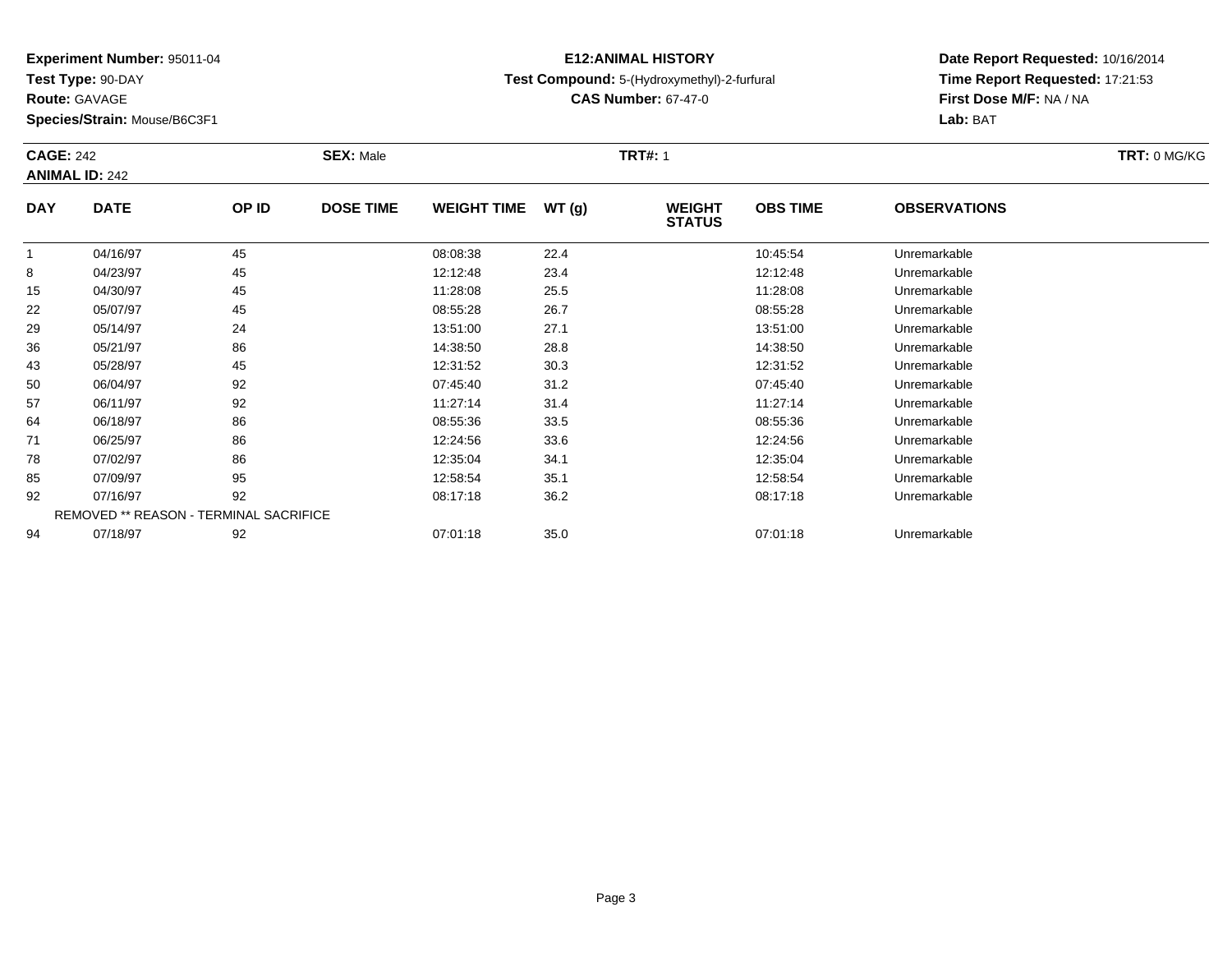**Test Type:** 90-DAY

**Route:** GAVAGE

**Species/Strain:** Mouse/B6C3F1

### **E12:ANIMAL HISTORYTest Compound:** 5-(Hydroxymethyl)-2-furfural

**CAS Number:** 67-47-0

**Date Report Requested:** 10/16/2014 **Time Report Requested:** 17:21:53**Lab:** BAT

|            | <b>CAGE: 243</b><br><b>ANIMAL ID: 243</b> |       | <b>SEX: Male</b> |                    |       | <b>TRT#: 1</b>                 | <b>TRT: 0 MG/KG</b> |                     |  |
|------------|-------------------------------------------|-------|------------------|--------------------|-------|--------------------------------|---------------------|---------------------|--|
| <b>DAY</b> | <b>DATE</b>                               | OP ID | <b>DOSE TIME</b> | <b>WEIGHT TIME</b> | WT(g) | <b>WEIGHT</b><br><b>STATUS</b> | <b>OBS TIME</b>     | <b>OBSERVATIONS</b> |  |
| 1          | 04/16/97                                  | 45    |                  | 08:08:52           | 23.3  |                                | 10:46:26            | Unremarkable        |  |
| 8          | 04/23/97                                  | 45    |                  | 12:13:36           | 23.9  |                                | 12:13:36            | Unremarkable        |  |
| 15         | 04/30/97                                  | 45    |                  | 11:29:42           | 24.2  |                                | 11:29:42            | Unremarkable        |  |
| 22         | 05/07/97                                  | 45    |                  | 08:55:44           | 25.4  |                                | 08:55:44            | Unremarkable        |  |
| 29         | 05/14/97                                  | 24    |                  | 13:49:24           | 26.2  |                                | 13:49:24            | Unremarkable        |  |
| 36         | 05/21/97                                  | 86    |                  | 14:37:46           | 26.9  |                                | 14:37:46            | Unremarkable        |  |
| 43         | 05/28/97                                  | 45    |                  | 12:32:46           | 28.0  |                                | 12:32:46            | Unremarkable        |  |
| 50         | 06/04/97                                  | 92    |                  | 07:46:12           | 28.7  |                                | 07:46:12            | Unremarkable        |  |
| 57         | 06/11/97                                  | 92    |                  | 11:27:40           | 28.4  |                                | 11:27:40            | Unremarkable        |  |
| 64         | 06/18/97                                  | 86    |                  | 08:55:52           | 30.9  |                                | 08:55:52            | Unremarkable        |  |
| 71         | 06/25/97                                  | 86    |                  | 12:25:16           | 31.5  |                                | 12:25:16            | Unremarkable        |  |
| 78         | 07/02/97                                  | 86    |                  | 12:35:20           | 31.2  |                                | 12:35:20            | Unremarkable        |  |
| 85         | 07/09/97                                  | 95    |                  | 12:59:14           | 33.5  |                                | 12:59:14            | Unremarkable        |  |
| 92         | 07/16/97                                  | 92    |                  | 08:18:10           | 35.3  |                                | 08:18:10            | Unremarkable        |  |
|            | REMOVED ** REASON - TERMINAL SACRIFICE    |       |                  |                    |       |                                |                     |                     |  |
| 94         | 07/18/97                                  | 92    |                  | 07:02:16           | 32.1  |                                | 07:02:16            | Unremarkable        |  |

**First Dose M/F:** NA / NA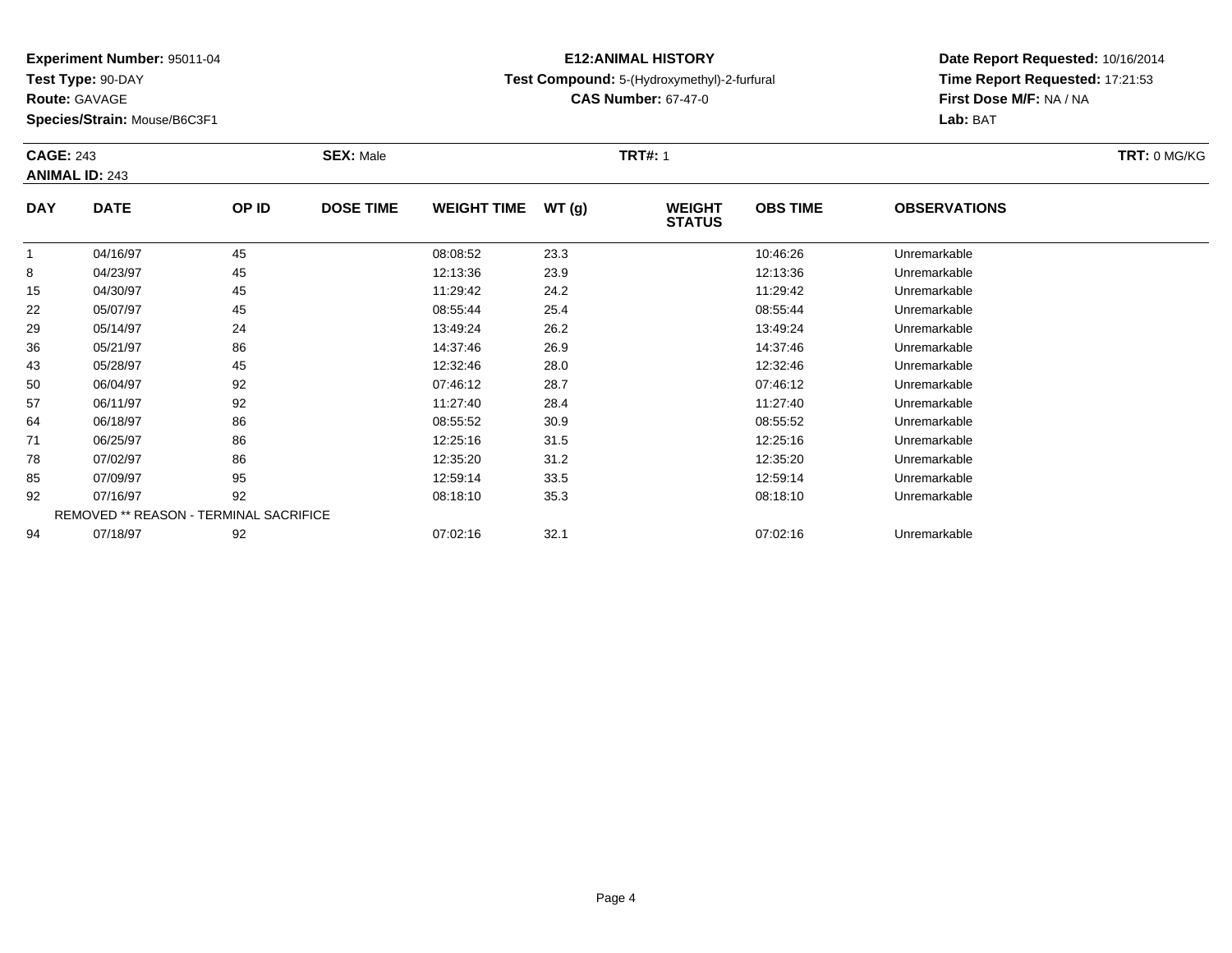**Test Type:** 90-DAY

**Route:** GAVAGE

**Species/Strain:** Mouse/B6C3F1

### **E12:ANIMAL HISTORYTest Compound:** 5-(Hydroxymethyl)-2-furfural

**CAS Number:** 67-47-0

|            | <b>CAGE: 244</b><br><b>ANIMAL ID: 244</b> |       | <b>SEX: Male</b> |                    |       | <b>TRT#: 1</b>                 |                 | <b>TRT: 0 MG/KG</b> |  |
|------------|-------------------------------------------|-------|------------------|--------------------|-------|--------------------------------|-----------------|---------------------|--|
| <b>DAY</b> | <b>DATE</b>                               | OP ID | <b>DOSE TIME</b> | <b>WEIGHT TIME</b> | WT(g) | <b>WEIGHT</b><br><b>STATUS</b> | <b>OBS TIME</b> | <b>OBSERVATIONS</b> |  |
| 1          | 04/16/97                                  | 45    |                  | 08:09:08           | 23.7  |                                | 10:47:00        | Unremarkable        |  |
| 8          | 04/23/97                                  | 45    |                  | 12:14:26           | 23.1  |                                | 12:14:26        | Unremarkable        |  |
| 15         | 04/30/97                                  | 45    |                  | 11:30:32           | 25.8  |                                | 11:30:32        | Unremarkable        |  |
| 22         | 05/07/97                                  | 45    |                  | 08:56:00           | 27.7  |                                | 08:56:00        | Unremarkable        |  |
| 29         | 05/14/97                                  | 24    |                  | 13:49:46           | 28.6  |                                | 13:49:46        | Unremarkable        |  |
| 36         | 05/21/97                                  | 86    |                  | 14:38:02           | 29.8  |                                | 14:38:02        | Unremarkable        |  |
| 43         | 05/28/97                                  | 45    |                  | 12:27:54           | 32.8  |                                | 12:27:54        | Unremarkable        |  |
| 50         | 06/04/97                                  | 92    |                  | 07:44:00           | 34.0  |                                | 07:44:00        | Unremarkable        |  |
| 57         | 06/11/97                                  | 92    |                  | 11:28:06           | 33.6  |                                | 11:28:06        | Unremarkable        |  |
| 64         | 06/18/97                                  | 86    |                  | 08:56:10           | 35.0  |                                | 08:56:10        | Unremarkable        |  |
| 71         | 06/25/97                                  | 86    |                  | 12:25:32           | 36.3  |                                | 12:25:32        | Unremarkable        |  |
| 78         | 07/02/97                                  | 86    |                  | 12:35:36           | 38.1  |                                | 12:35:36        | Unremarkable        |  |
| 85         | 07/09/97                                  | 95    |                  | 12:59:34           | 39.4  |                                | 12:59:34        | Unremarkable        |  |
| 92         | 07/16/97                                  | 92    |                  | 08:18:48           | 42.3  |                                | 08:18:48        | Unremarkable        |  |
|            | REMOVED ** REASON - TERMINAL SACRIFICE    |       |                  |                    |       |                                |                 |                     |  |
| 94         | 07/18/97                                  | 92    |                  | 07:02:46           | 40.6  |                                | 07:02:46        | Unremarkable        |  |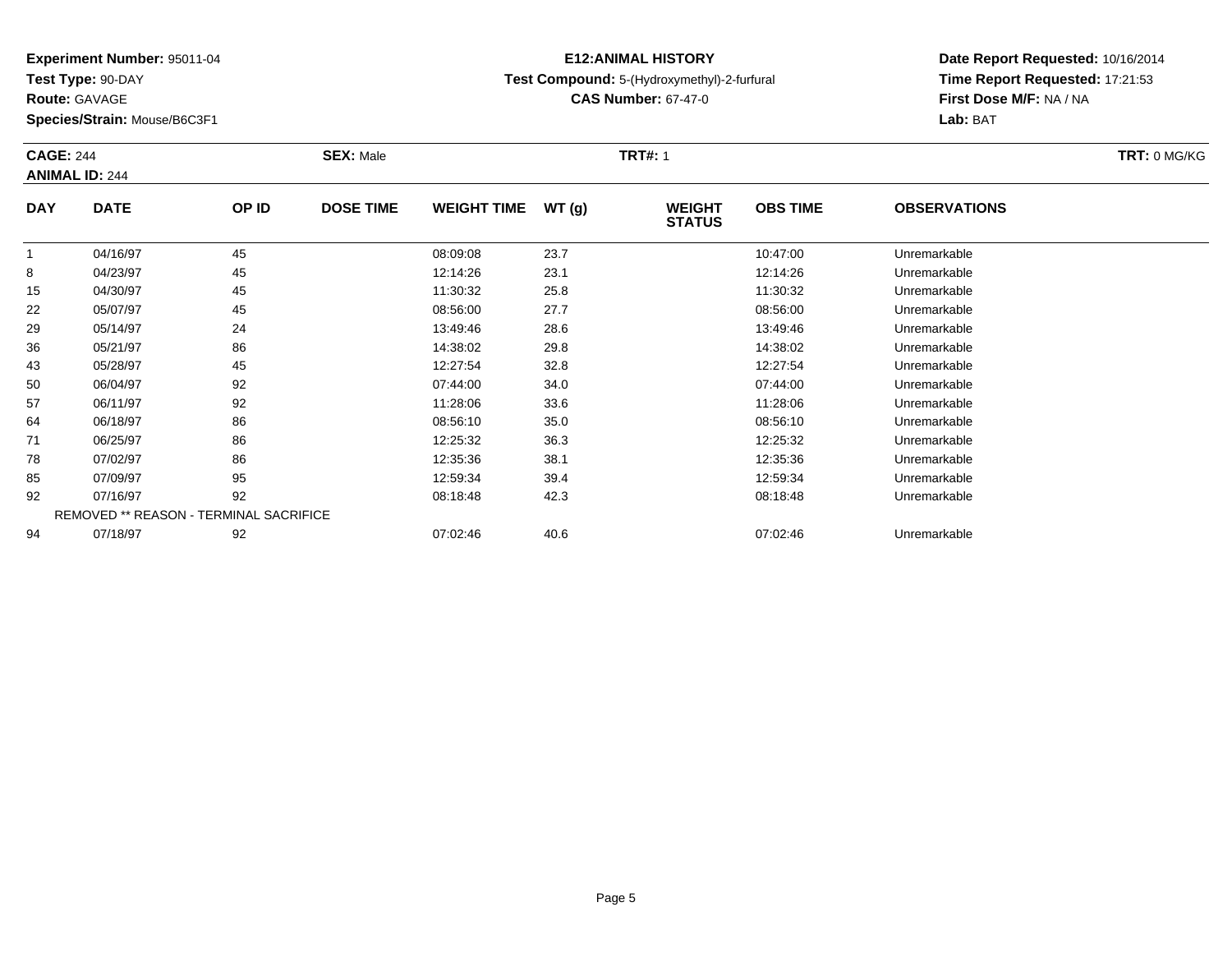**Test Type:** 90-DAY

**Route:** GAVAGE

**Species/Strain:** Mouse/B6C3F1

### **E12:ANIMAL HISTORYTest Compound:** 5-(Hydroxymethyl)-2-furfural

**CAS Number:** 67-47-0

|              | <b>CAGE: 245</b><br><b>ANIMAL ID: 245</b> |       | <b>SEX: Male</b> |                    |       | <b>TRT#: 1</b>                 | TRT: 0 MG/KG    |                     |  |
|--------------|-------------------------------------------|-------|------------------|--------------------|-------|--------------------------------|-----------------|---------------------|--|
| <b>DAY</b>   | <b>DATE</b>                               | OP ID | <b>DOSE TIME</b> | <b>WEIGHT TIME</b> | WT(g) | <b>WEIGHT</b><br><b>STATUS</b> | <b>OBS TIME</b> | <b>OBSERVATIONS</b> |  |
| $\mathbf{1}$ | 04/16/97                                  | 45    |                  | 08:09:22           | 22.9  |                                | 10:47:32        | Unremarkable        |  |
| 8            | 04/23/97                                  | 45    |                  | 12:15:14           | 23.9  |                                | 12:15:14        | Unremarkable        |  |
| 15           | 04/30/97                                  | 45    |                  | 11:31:16           | 24.3  |                                | 11:31:16        | Unremarkable        |  |
| 22           | 05/07/97                                  | 45    |                  | 08:56:20           | 26.4  |                                | 08:56:20        | Unremarkable        |  |
| 29           | 05/14/97                                  | 24    |                  | 13:50:08           | 27.3  |                                | 13:50:08        | Unremarkable        |  |
| 36           | 05/21/97                                  | 86    |                  | 14:38:16           | 27.6  |                                | 14:38:16        | Unremarkable        |  |
| 43           | 05/28/97                                  | 45    |                  | 12:29:32           | 25.8  |                                | 12:29:32        | Unremarkable        |  |
| 50           | 06/04/97                                  | 92    |                  | 07:44:40           | 31.0  |                                | 07:44:40        | Unremarkable        |  |
| 57           | 06/11/97                                  | 92    |                  | 11:26:14           | 30.9  |                                | 11:26:14        | Unremarkable        |  |
| 64           | 06/18/97                                  | 86    |                  | 08:55:00           | 31.8  |                                | 08:55:00        | Unremarkable        |  |
| 71           | 06/25/97                                  | 86    |                  | 12:25:48           | 32.7  |                                | 12:25:48        | Unremarkable        |  |
| 78           | 07/02/97                                  | 86    |                  | 12:35:54           | 32.9  |                                | 12:35:54        | Unremarkable        |  |
| 85           | 07/09/97                                  | 95    |                  | 12:59:52           | 33.7  |                                | 12:59:52        | Unremarkable        |  |
| 92           | 07/16/97                                  | 92    |                  | 08:19:30           | 36.0  |                                | 08:19:30        | Unremarkable        |  |
|              | REMOVED ** REASON - TERMINAL SACRIFICE    |       |                  |                    |       |                                |                 |                     |  |
| 94           | 07/18/97                                  | 92    |                  | 07:03:16           | 34.7  |                                | 07:03:16        | Unremarkable        |  |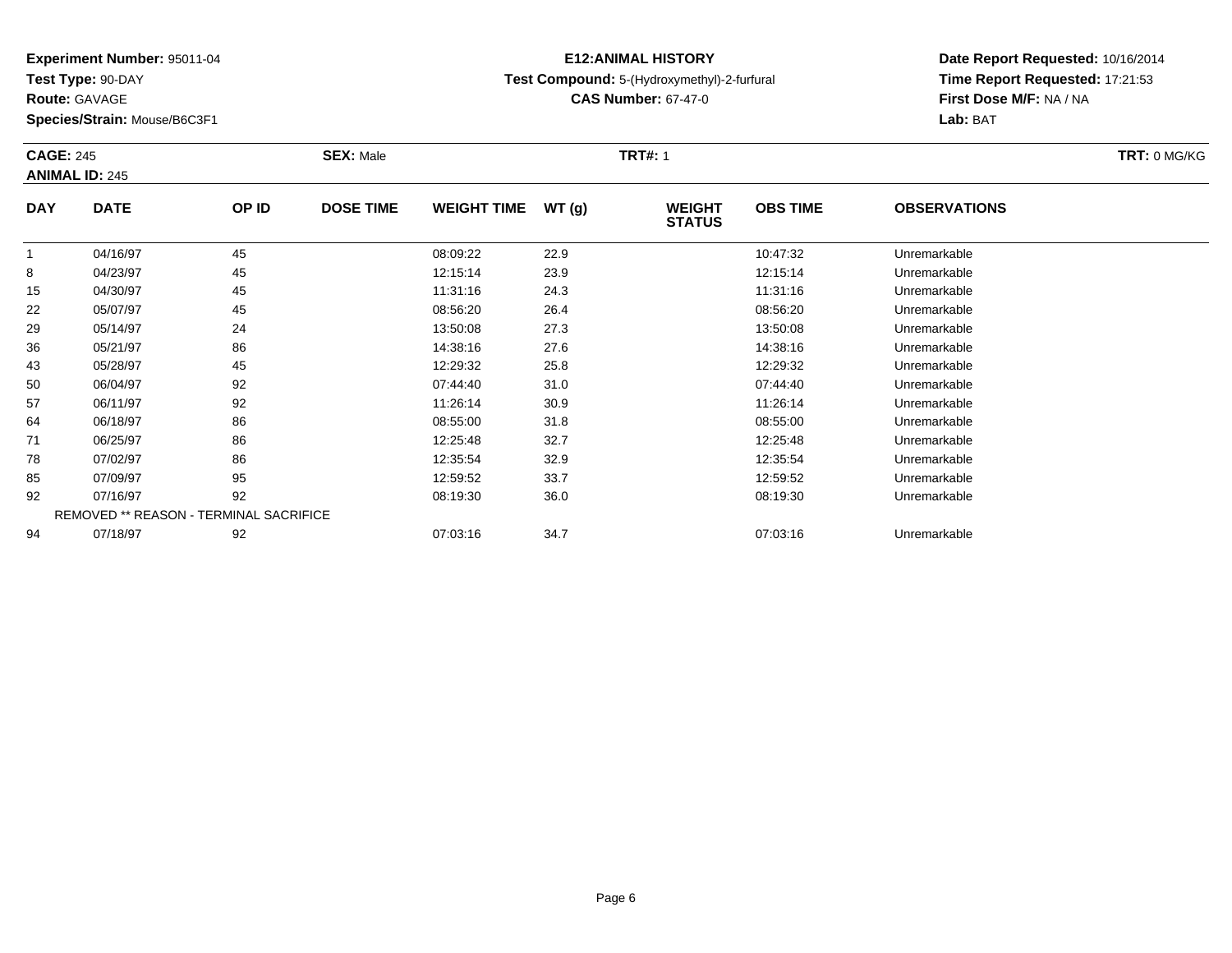**Test Type:** 90-DAY

**Route:** GAVAGE

**Species/Strain:** Mouse/B6C3F1

### **E12:ANIMAL HISTORYTest Compound:** 5-(Hydroxymethyl)-2-furfural

**CAS Number:** 67-47-0

|            | <b>CAGE: 246</b><br><b>ANIMAL ID: 246</b> |       | <b>SEX: Male</b> |                    |       | <b>TRT#: 1</b>                 | TRT: 0 MG/KG    |                     |  |
|------------|-------------------------------------------|-------|------------------|--------------------|-------|--------------------------------|-----------------|---------------------|--|
| <b>DAY</b> | <b>DATE</b>                               | OP ID | <b>DOSE TIME</b> | <b>WEIGHT TIME</b> | WT(g) | <b>WEIGHT</b><br><b>STATUS</b> | <b>OBS TIME</b> | <b>OBSERVATIONS</b> |  |
| 1          | 04/16/97                                  | 45    |                  | 08:05:42           | 22.7  |                                | 10:45:02        | Unremarkable        |  |
| 8          | 04/23/97                                  | 45    |                  | 12:11:20           | 24.0  |                                | 12:11:20        | Unremarkable        |  |
| 15         | 04/30/97                                  | 45    |                  | 11:31:30           | 24.9  |                                | 11:31:30        | Unremarkable        |  |
| 22         | 05/07/97                                  | 45    |                  | 08:56:36           | 25.4  |                                | 08:56:36        | Unremarkable        |  |
| 29         | 05/14/97                                  | 24    |                  | 13:45:50           | 26.6  |                                | 13:45:50        | Unremarkable        |  |
| 36         | 05/21/97                                  | 86    |                  | 14:35:50           | 27.4  |                                | 14:35:50        | Unremarkable        |  |
| 43         | 05/28/97                                  | 45    |                  | 12:30:14           | 28.6  |                                | 12:30:14        | Unremarkable        |  |
| 50         | 06/04/97                                  | 92    |                  | 07:50:36           | 29.6  |                                | 07:50:36        | Unremarkable        |  |
| 57         | 06/11/97                                  | 92    |                  | 11:21:52           | 30.6  |                                | 11:21:52        | Unremarkable        |  |
| 64         | 06/18/97                                  | 86    |                  | 08:52:18           | 32.4  |                                | 08:52:18        | Unremarkable        |  |
| 71         | 06/25/97                                  | 86    |                  | 12:21:58           | 34.4  |                                | 12:21:58        | Unremarkable        |  |
| 78         | 07/02/97                                  | 86    |                  | 12:31:16           | 35.4  |                                | 12:31:16        | Unremarkable        |  |
| 85         | 07/09/97                                  | 95    |                  | 12:56:54           | 37.5  |                                | 12:56:54        | Unremarkable        |  |
| 92         | 07/16/97                                  | 92    |                  | 08:23:20           | 38.9  |                                | 08:23:20        | Unremarkable        |  |
|            | REMOVED ** REASON - TERMINAL SACRIFICE    |       |                  |                    |       |                                |                 |                     |  |
| 94         | 07/18/97                                  | 92    |                  | 07:03:48           | 38.2  |                                | 07:03:48        | Unremarkable        |  |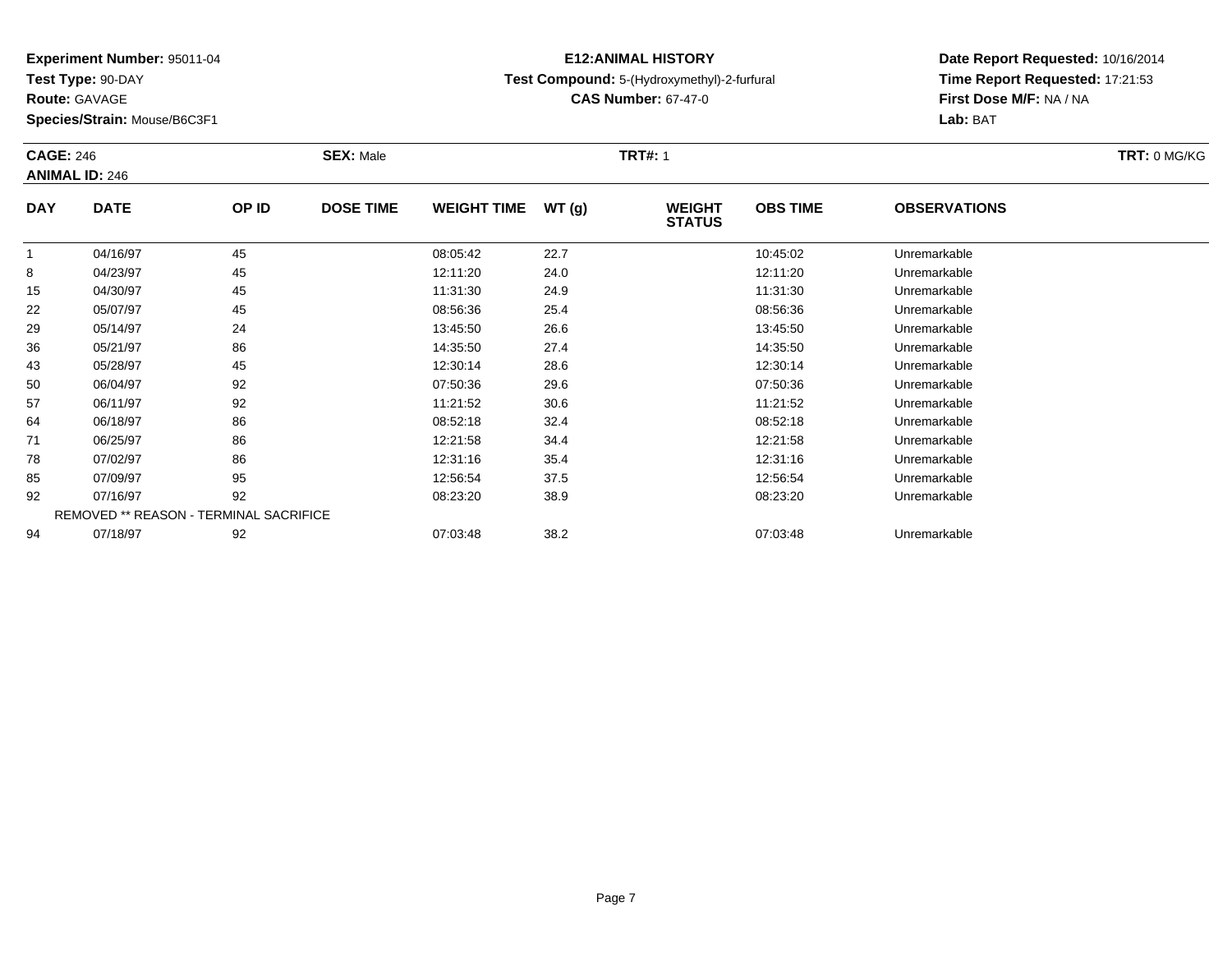**Test Type:** 90-DAY

**Route:** GAVAGE

**Species/Strain:** Mouse/B6C3F1

### **E12:ANIMAL HISTORYTest Compound:** 5-(Hydroxymethyl)-2-furfural

**CAS Number:** 67-47-0

**Date Report Requested:** 10/16/2014**Time Report Requested:** 17:21:53**First Dose M/F:** NA / NA**Lab:** BAT

|            | <b>CAGE: 247</b><br><b>ANIMAL ID: 247</b>     |       | <b>SEX: Male</b> |                    |       | <b>TRT#: 1</b>                 |                 |                     |  |  |
|------------|-----------------------------------------------|-------|------------------|--------------------|-------|--------------------------------|-----------------|---------------------|--|--|
| <b>DAY</b> | <b>DATE</b>                                   | OP ID | <b>DOSE TIME</b> | <b>WEIGHT TIME</b> | WT(g) | <b>WEIGHT</b><br><b>STATUS</b> | <b>OBS TIME</b> | <b>OBSERVATIONS</b> |  |  |
|            | 04/16/97                                      | 45    |                  | 08:06:02           | 22.7  |                                | 10:45:32        | Unremarkable        |  |  |
| 8          | 04/23/97                                      | 45    |                  | 12:12:16           | 23.5  |                                | 12:12:16        | Unremarkable        |  |  |
| 15         | 04/30/97                                      | 45    |                  | 11:27:38           | 25.3  |                                | 11:27:38        | Unremarkable        |  |  |
| 22         | 05/07/97                                      | 45    |                  | 08:57:12           | 25.7  |                                | 08:57:12        | Unremarkable        |  |  |
| 29         | 05/14/97                                      | 24    |                  | 13:46:10           | 24.8  |                                | 13:46:10        | Unremarkable        |  |  |
| 36         | 05/21/97                                      | 86    |                  | 14:36:06           | 27.8  |                                | 14:36:06        | Unremarkable        |  |  |
| 43         | 05/28/97                                      | 45    |                  | 12:31:02           | 28.4  |                                | 12:31:02        | Unremarkable        |  |  |
| 50         | 06/04/97                                      | 92    |                  | 07:51:06           | 28.8  |                                | 07:51:06        | Unremarkable        |  |  |
| 57         | 06/11/97                                      | 92    |                  | 11:22:20           | 29.0  |                                | 11:22:20        | Unremarkable        |  |  |
| 64         | 06/18/97                                      | 86    |                  | 08:52:34           | 30.1  |                                | 08:52:34        | Unremarkable        |  |  |
| 71         | 06/25/97                                      | 86    |                  | 12:22:12           | 31.1  |                                | 12:22:12        | Unremarkable        |  |  |
| 78         | 07/02/97                                      | 86    |                  | 12:31:30           | 31.3  |                                | 12:31:30        | Unremarkable        |  |  |
| 85         | 07/09/97                                      | 95    |                  | 12:54:36           | 32.3  |                                | 12:54:36        | Unremarkable        |  |  |
| 92         | 07/16/97                                      | 92    |                  | 08:20:44           | 34.2  |                                | 08:20:44        | Unremarkable        |  |  |
|            | <b>REMOVED ** REASON - TERMINAL SACRIFICE</b> |       |                  |                    |       |                                |                 |                     |  |  |
| 94         | 07/18/97                                      | 92    |                  | 07:04:20           | 32.3  |                                | 07:04:20        | Unremarkable        |  |  |

07/18/97 <sup>92</sup> 07:04:20 32.3 07:04:20 Unremarkable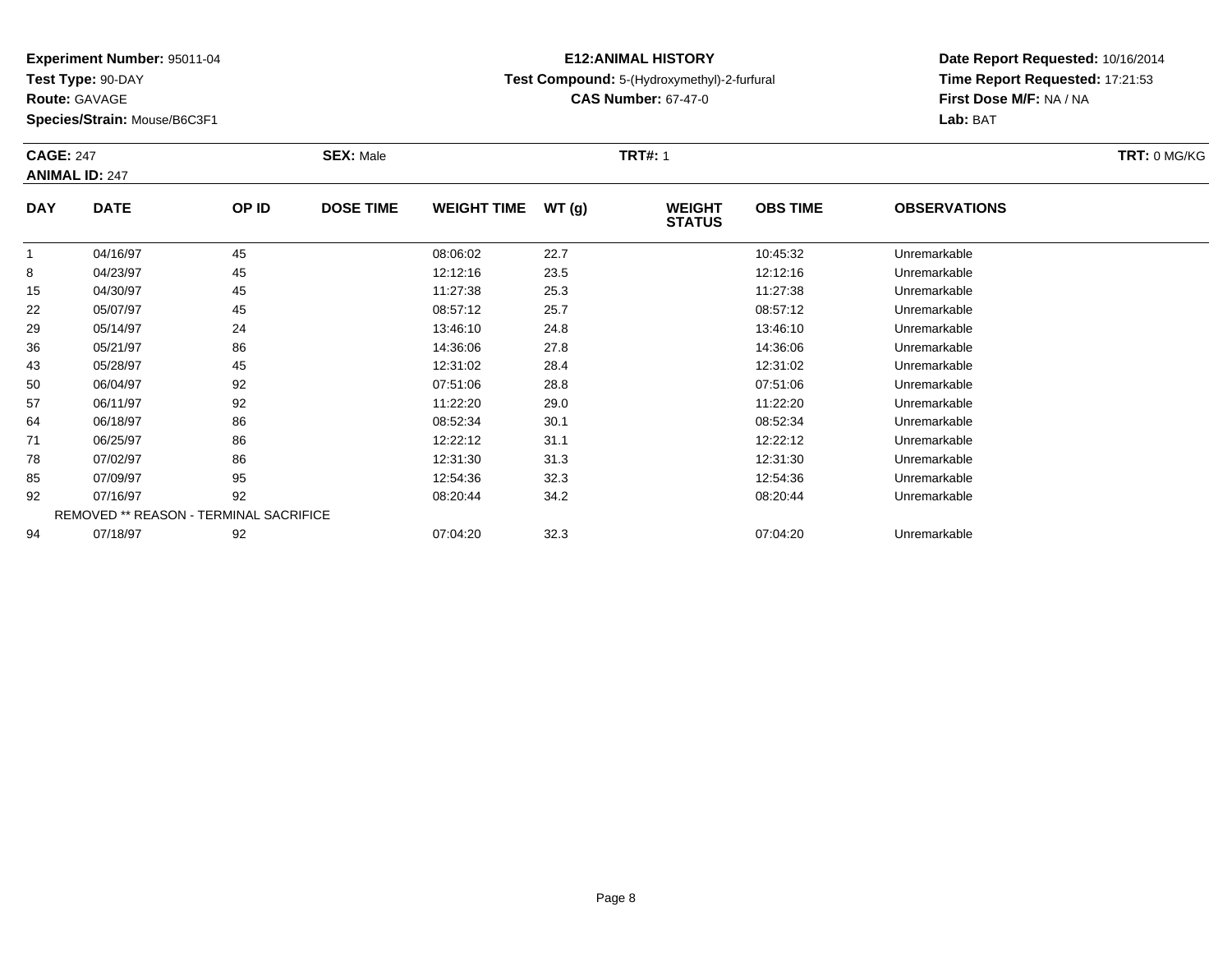**Test Type:** 90-DAY

**Route:** GAVAGE

**Species/Strain:** Mouse/B6C3F1

### **E12:ANIMAL HISTORYTest Compound:** 5-(Hydroxymethyl)-2-furfural

**CAS Number:** 67-47-0

|            | <b>CAGE: 248</b><br><b>ANIMAL ID: 248</b> |       | <b>SEX: Male</b> |                    |       | <b>TRT#: 1</b>                 |                 |                     |  |  |
|------------|-------------------------------------------|-------|------------------|--------------------|-------|--------------------------------|-----------------|---------------------|--|--|
| <b>DAY</b> | <b>DATE</b>                               | OP ID | <b>DOSE TIME</b> | <b>WEIGHT TIME</b> | WT(g) | <b>WEIGHT</b><br><b>STATUS</b> | <b>OBS TIME</b> | <b>OBSERVATIONS</b> |  |  |
|            | 04/16/97                                  | 45    |                  | 08:06:16           | 24.0  |                                | 10:46:04        | Unremarkable        |  |  |
| 8          | 04/23/97                                  | 45    |                  | 12:13:06           | 24.6  |                                | 12:13:06        | Unremarkable        |  |  |
| 15         | 04/30/97                                  | 45    |                  | 11:28:24           | 23.6  |                                | 11:28:24        | Unremarkable        |  |  |
| 22         | 05/07/97                                  | 45    |                  | 08:57:32           | 27.3  |                                | 08:57:32        | Unremarkable        |  |  |
| 29         | 05/14/97                                  | 24    |                  | 13:44:40           | 27.9  |                                | 13:44:40        | Unremarkable        |  |  |
| 36         | 05/21/97                                  | 86    |                  | 14:35:00           | 29.7  |                                | 14:35:00        | Unremarkable        |  |  |
| 43         | 05/28/97                                  | 45    |                  | 12:32:14           | 31.1  |                                | 12:32:14        | Unremarkable        |  |  |
| 50         | 06/04/97                                  | 92    |                  | 07:51:28           | 32.1  |                                | 07:51:28        | Unremarkable        |  |  |
| 57         | 06/11/97                                  | 92    |                  | 11:22:46           | 32.2  |                                | 11:22:46        | Unremarkable        |  |  |
| 64         | 06/18/97                                  | 86    |                  | 08:52:56           | 35.5  |                                | 08:52:56        | Unremarkable        |  |  |
| 71         | 06/25/97                                  | 86    |                  | 12:22:28           | 37.7  |                                | 12:22:28        | Unremarkable        |  |  |
| 78         | 07/02/97                                  | 86    |                  | 12:31:46           | 37.7  |                                | 12:31:46        | Unremarkable        |  |  |
| 85         | 07/09/97                                  | 95    |                  | 12:54:52           | 39.2  |                                | 12:54:52        | Unremarkable        |  |  |
| 92         | 07/16/97                                  | 92    |                  | 08:21:20           | 41.7  |                                | 08:21:20        | Unremarkable        |  |  |
|            | REMOVED ** REASON - TERMINAL SACRIFICE    |       |                  |                    |       |                                |                 |                     |  |  |
| 94         | 07/18/97                                  | 92    |                  | 07:04:48           | 39.4  |                                | 07:04:48        | Unremarkable        |  |  |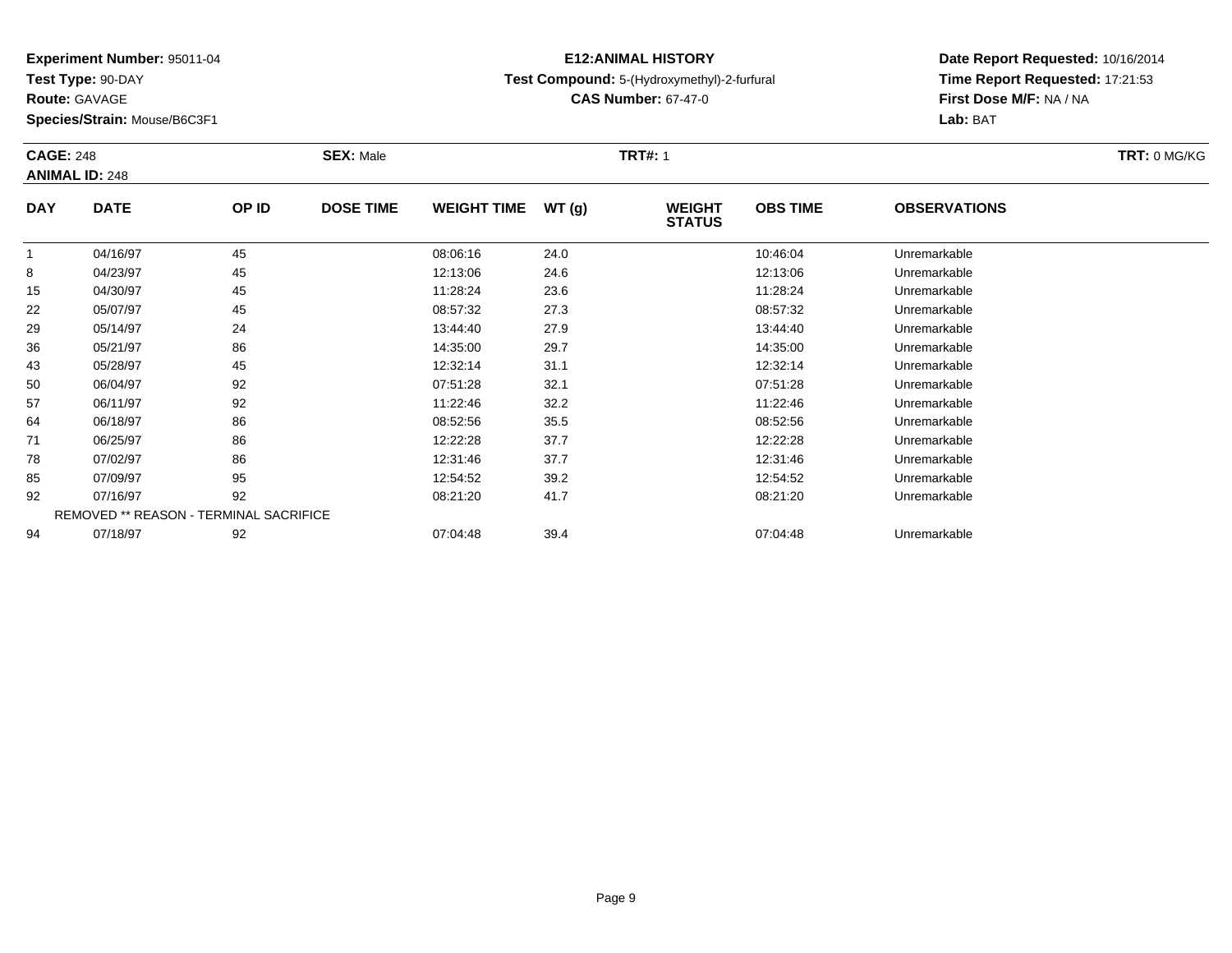**Test Type:** 90-DAY

**Route:** GAVAGE

**Species/Strain:** Mouse/B6C3F1

### **E12:ANIMAL HISTORYTest Compound:** 5-(Hydroxymethyl)-2-furfural

**CAS Number:** 67-47-0

|            | <b>CAGE: 249</b><br><b>ANIMAL ID: 249</b>     |       | <b>SEX: Male</b> |                    |       | <b>TRT#: 1</b>                 | TRT: 0 MG/KG    |                     |  |
|------------|-----------------------------------------------|-------|------------------|--------------------|-------|--------------------------------|-----------------|---------------------|--|
| <b>DAY</b> | <b>DATE</b>                                   | OP ID | <b>DOSE TIME</b> | <b>WEIGHT TIME</b> | WT(g) | <b>WEIGHT</b><br><b>STATUS</b> | <b>OBS TIME</b> | <b>OBSERVATIONS</b> |  |
|            | 04/16/97                                      | 45    |                  | 08:06:30           | 24.4  |                                | 10:46:38        | Unremarkable        |  |
| 8          | 04/23/97                                      | 45    |                  | 12:13:52           | 24.9  |                                | 12:13:52        | Unremarkable        |  |
| 15         | 04/30/97                                      | 45    |                  | 11:30:00           | 25.6  |                                | 11:30:00        | Unremarkable        |  |
| 22         | 05/07/97                                      | 45    |                  | 08:57:48           | 26.9  |                                | 08:57:48        | Unremarkable        |  |
| 29         | 05/14/97                                      | 24    |                  | 13:45:06           | 27.7  |                                | 13:45:06        | Unremarkable        |  |
| 36         | 05/21/97                                      | 86    |                  | 14:35:16           | 29.0  |                                | 14:35:16        | Unremarkable        |  |
| 43         | 05/28/97                                      | 45    |                  | 12:27:18           | 30.2  |                                | 12:27:18        | Unremarkable        |  |
| 50         | 06/04/97                                      | 92    |                  | 07:49:32           | 31.2  |                                | 07:49:32        | Unremarkable        |  |
| 57         | 06/11/97                                      | 92    |                  | 11:23:14           | 31.0  |                                | 11:23:14        | Unremarkable        |  |
| 64         | 06/18/97                                      | 86    |                  | 08:53:16           | 33.1  |                                | 08:53:16        | Unremarkable        |  |
| 71         | 06/25/97                                      | 86    |                  | 12:22:44           | 34.4  |                                | 12:22:44        | Unremarkable        |  |
| 78         | 07/02/97                                      | 86    |                  | 12:32:08           | 28.0  |                                | 12:32:08        | Unremarkable        |  |
| 85         | 07/09/97                                      | 95    |                  | 12:55:10           | 33.9  |                                | 12:55:10        | Unremarkable        |  |
| 92         | 07/16/97                                      | 92    |                  | 08:22:04           | 35.9  |                                | 08:22:04        | Unremarkable        |  |
|            | <b>REMOVED ** REASON - TERMINAL SACRIFICE</b> |       |                  |                    |       |                                |                 |                     |  |
| 94         | 07/18/97                                      | 92    |                  | 07:05:16           | 34.0  |                                | 07:05:16        | Unremarkable        |  |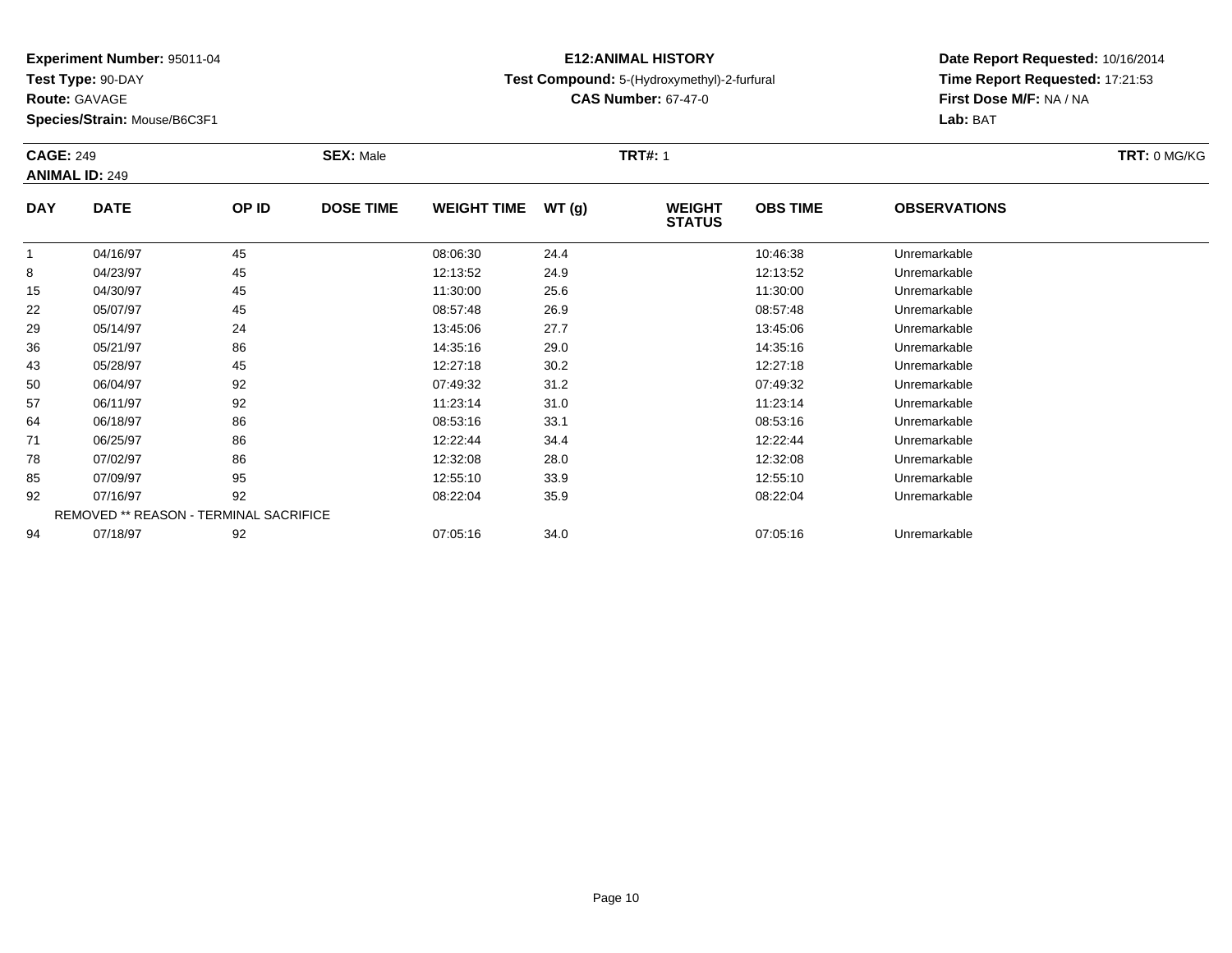**Test Type:** 90-DAY

**Route:** GAVAGE

**Species/Strain:** Mouse/B6C3F1

### **E12:ANIMAL HISTORYTest Compound:** 5-(Hydroxymethyl)-2-furfural

**CAS Number:** 67-47-0

| <b>CAGE: 250</b><br><b>ANIMAL ID: 250</b> |                                        | <b>SEX: Male</b> |                  |                    | <b>TRT#: 1</b> |                                |                 |                     |  |
|-------------------------------------------|----------------------------------------|------------------|------------------|--------------------|----------------|--------------------------------|-----------------|---------------------|--|
| <b>DAY</b>                                | <b>DATE</b>                            | OP ID            | <b>DOSE TIME</b> | <b>WEIGHT TIME</b> | WT(g)          | <b>WEIGHT</b><br><b>STATUS</b> | <b>OBS TIME</b> | <b>OBSERVATIONS</b> |  |
|                                           | 04/16/97                               | 45               |                  | 08:06:44           | 22.6           |                                | 10:47:10        | Unremarkable        |  |
| 8                                         | 04/23/97                               | 45               |                  | 12:14:40           | 23.8           |                                | 12:14:40        | Unremarkable        |  |
| 15                                        | 04/30/97                               | 45               |                  | 11:30:48           | 25.3           |                                | 11:30:48        | Unremarkable        |  |
| 22                                        | 05/07/97                               | 45               |                  | 08:58:14           | 27.4           |                                | 08:58:14        | Unremarkable        |  |
| 29                                        | 05/14/97                               | 24               |                  | 13:45:30           | 28.5           |                                | 13:45:30        | Unremarkable        |  |
| 36                                        | 05/21/97                               | 86               |                  | 14:35:34           | 29.5           |                                | 14:35:34        | Unremarkable        |  |
| 43                                        | 05/28/97                               | 45               |                  | 12:29:00           | 26.8           |                                | 12:29:00        | Unremarkable        |  |
| 50                                        | 06/04/97                               | 92               |                  | 07:49:58           | 23.8           |                                | 07:49:58        | Unremarkable        |  |
| 57                                        | 06/11/97                               | 92               |                  | 11:20:54           | 31.5           |                                | 11:20:54        | Unremarkable        |  |
| 64                                        | 06/18/97                               | 86               |                  | 08:52:02           | 33.2           |                                | 08:52:02        | Unremarkable        |  |
| 71                                        | 06/25/97                               | 86               |                  | 12:23:00           | 35.6           |                                | 12:23:00        | Unremarkable        |  |
| 78                                        | 07/02/97                               | 86               |                  | 12:33:08           | 35.5           |                                | 12:33:08        | Unremarkable        |  |
| 85                                        | 07/09/97                               | 95               |                  | 12:56:32           | 36.9           |                                | 12:56:32        | Unremarkable        |  |
| 92                                        | 07/16/97                               | 92               |                  | 08:22:40           | 37.5           |                                | 08:22:40        | Unremarkable        |  |
|                                           | REMOVED ** REASON - TERMINAL SACRIFICE |                  |                  |                    |                |                                |                 |                     |  |
| 94                                        | 07/18/97                               | 92               |                  | 07:05:48           | 37.4           |                                | 07:05:48        | Unremarkable        |  |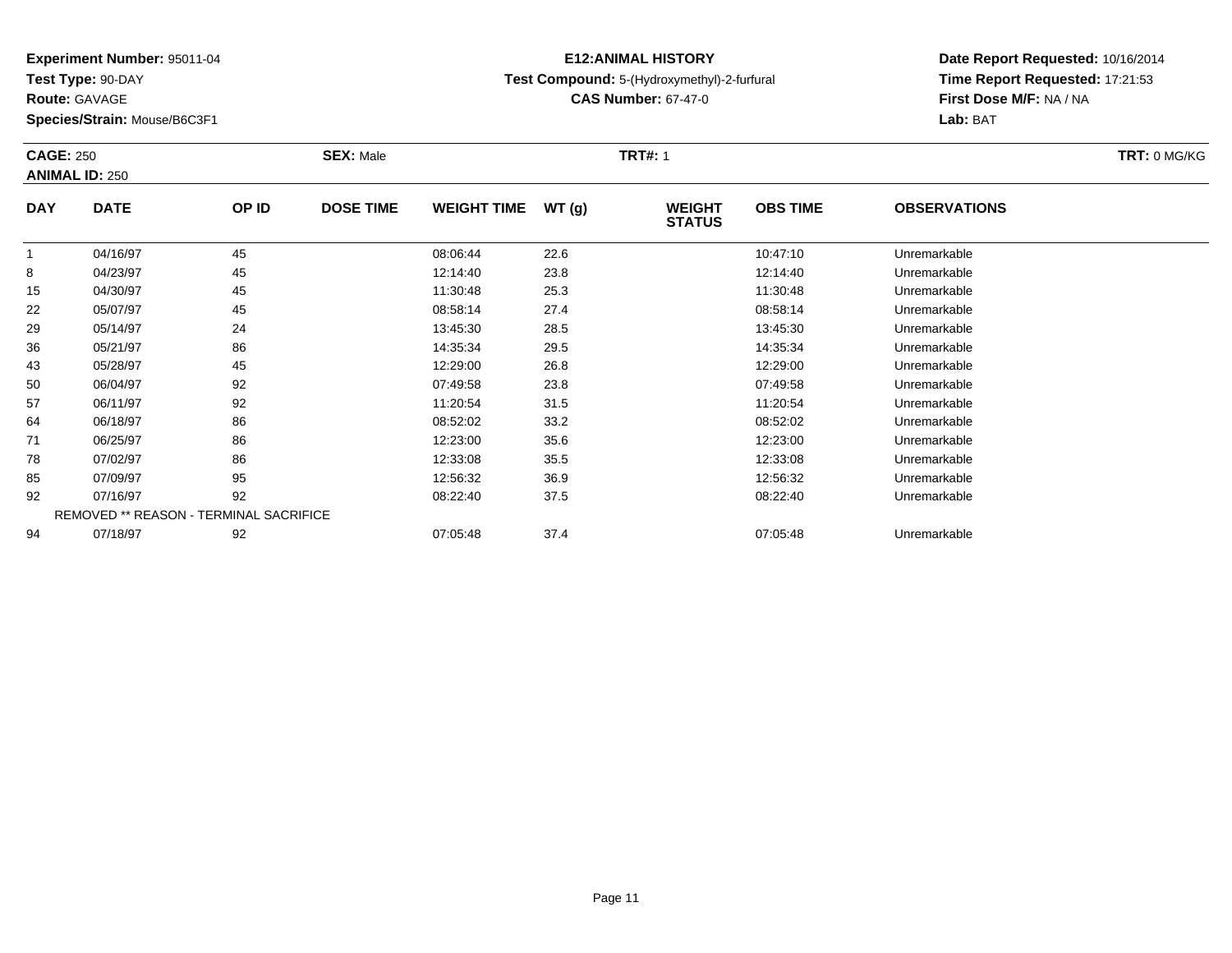**Test Type:** 90-DAY

**Route:** GAVAGE

**Species/Strain:** Mouse/B6C3F1

### **E12:ANIMAL HISTORYTest Compound:** 5-(Hydroxymethyl)-2-furfural

**CAS Number:** 67-47-0

|            | <b>CAGE: 251</b><br><b>ANIMAL ID: 251</b>     |       | <b>SEX: Male</b> |                    |       | <b>TRT#: 3</b>                 |                 |                     |  |  |  |
|------------|-----------------------------------------------|-------|------------------|--------------------|-------|--------------------------------|-----------------|---------------------|--|--|--|
| <b>DAY</b> | <b>DATE</b>                                   | OP ID | <b>DOSE TIME</b> | <b>WEIGHT TIME</b> | WT(g) | <b>WEIGHT</b><br><b>STATUS</b> | <b>OBS TIME</b> | <b>OBSERVATIONS</b> |  |  |  |
| 1          | 04/16/97                                      | 45    |                  | 09:18:12           | 25.8  |                                | 10:50:36        | Unremarkable        |  |  |  |
| 8          | 04/23/97                                      | 45    |                  | 12:03:22           | 25.8  |                                | 12:03:22        | Unremarkable        |  |  |  |
| 15         | 04/30/97                                      | 45    |                  | 11:42:28           | 24.8  |                                | 11:42:28        | Unremarkable        |  |  |  |
| 22         | 05/07/97                                      | 45    |                  | 08:51:08           | 28.2  |                                | 08:51:08        | Unremarkable        |  |  |  |
| 29         | 05/14/97                                      | 24    |                  | 13:34:50           | 29.1  |                                | 13:34:50        | Unremarkable        |  |  |  |
| 36         | 05/21/97                                      | 86    |                  | 14:27:30           | 30.3  |                                | 14:27:30        | Unremarkable        |  |  |  |
| 43         | 05/28/97                                      | 45    |                  | 12:24:04           | 32.0  |                                | 12:24:04        | Unremarkable        |  |  |  |
| 50         | 06/04/97                                      | 92    |                  | 08:03:18           | 33.5  |                                | 08:03:18        | Unremarkable        |  |  |  |
| 57         | 06/11/97                                      | 92    |                  | 11:08:02           | 34.0  |                                | 11:08:02        | Unremarkable        |  |  |  |
| 64         | 06/18/97                                      | 86    |                  | 08:44:28           | 35.7  |                                | 08:44:28        | Unremarkable        |  |  |  |
| 71         | 06/25/97                                      | 86    |                  | 12:33:08           | 36.3  |                                | 12:33:08        | Unremarkable        |  |  |  |
| 78         | 07/02/97                                      | 86    |                  | 12:41:54           | 37.8  |                                | 12:41:54        | Unremarkable        |  |  |  |
| 85         | 07/09/97                                      | 95    |                  | 13:10:02           | 36.5  |                                | 13:10:02        | Unremarkable        |  |  |  |
| 92         | 07/16/97                                      | 92    |                  | 08:50:44           | 36.0  |                                | 08:50:44        | Unremarkable        |  |  |  |
|            | <b>REMOVED ** REASON - TERMINAL SACRIFICE</b> |       |                  |                    |       |                                |                 |                     |  |  |  |
| 94         | 07/18/97                                      | 92    |                  | 07:06:36           | 33.4  |                                | 07:06:36        | Unremarkable        |  |  |  |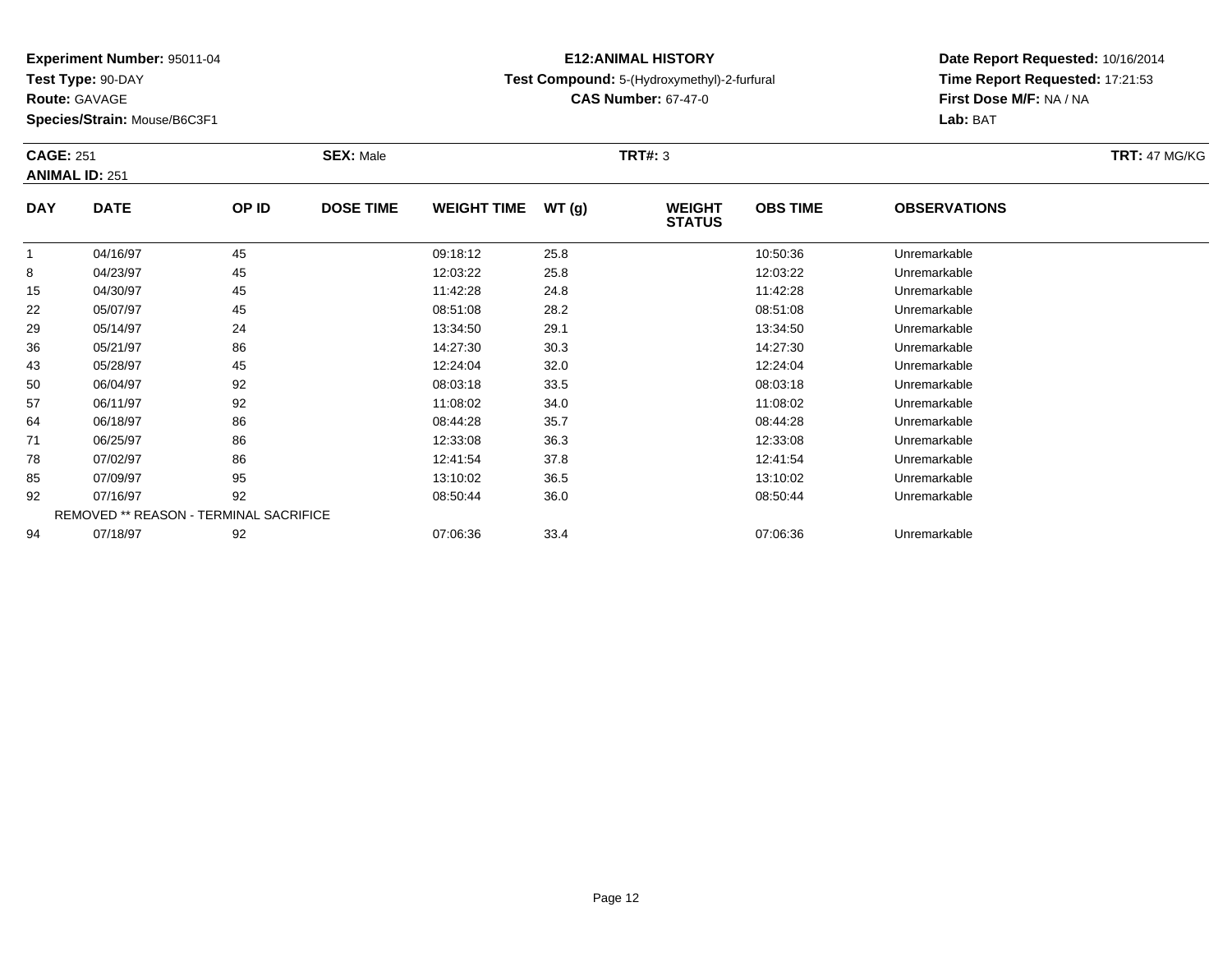**Test Type:** 90-DAY

**Route:** GAVAGE

**Species/Strain:** Mouse/B6C3F1

### **E12:ANIMAL HISTORYTest Compound:** 5-(Hydroxymethyl)-2-furfural

**CAS Number:** 67-47-0

| <b>CAGE: 252</b> | <b>ANIMAL ID: 252</b> |                                               | <b>SEX: Male</b> |                    |       | <b>TRT#: 3</b>                 |                 |                     | <b>TRT: 47 MG/KG</b> |
|------------------|-----------------------|-----------------------------------------------|------------------|--------------------|-------|--------------------------------|-----------------|---------------------|----------------------|
| <b>DAY</b>       | <b>DATE</b>           | OP ID                                         | <b>DOSE TIME</b> | <b>WEIGHT TIME</b> | WT(g) | <b>WEIGHT</b><br><b>STATUS</b> | <b>OBS TIME</b> | <b>OBSERVATIONS</b> |                      |
|                  | 04/16/97              | 45                                            |                  | 09:19:08           | 21.2  |                                | 10:51:08        | Unremarkable        |                      |
| 8                | 04/23/97              | 45                                            |                  | 12:04:10           | 22.8  |                                | 12:04:10        | Unremarkable        |                      |
| 15               | 04/30/97              | 45                                            |                  | 11:37:02           | 23.5  |                                | 11:37:02        | Unremarkable        |                      |
| 22               | 05/07/97              | 45                                            |                  | 08:51:34           | 25.3  |                                | 08:51:34        | Unremarkable        |                      |
| 29               | 05/14/97              | 24                                            |                  | 13:35:12           | 26.7  |                                | 13:35:12        | Unremarkable        |                      |
| 36               | 05/21/97              | 86                                            |                  | 14:27:50           | 28.1  |                                | 14:27:50        | Unremarkable        |                      |
| 43               | 05/28/97              | 45                                            |                  | 12:24:52           | 28.3  |                                | 12:24:52        | Unremarkable        |                      |
| 50               | 06/04/97              | 92                                            |                  | 08:03:50           | 28.8  |                                | 08:03:50        | Unremarkable        |                      |
| 57               | 06/11/97              | 92                                            |                  | 11:08:30           | 30.3  |                                | 11:08:30        | Unremarkable        |                      |
| 64               | 06/18/97              | 86                                            |                  | 08:44:44           | 32.4  |                                | 08:44:44        | Unremarkable        |                      |
| 71               | 06/25/97              | 86                                            |                  | 12:33:30           | 33.5  |                                | 12:33:30        | Unremarkable        |                      |
| 78               | 07/02/97              | 86                                            |                  | 12:42:08           | 33.8  |                                | 12:42:08        | Unremarkable        |                      |
| 85               | 07/09/97              | 95                                            |                  | 13:08:04           | 34.6  |                                | 13:08:04        | Unremarkable        |                      |
| 92               | 07/16/97              | 92                                            |                  | 08:48:30           | 35.9  |                                | 08:48:30        | Unremarkable        |                      |
|                  |                       | <b>REMOVED ** REASON - TERMINAL SACRIFICE</b> |                  |                    |       |                                |                 |                     |                      |
| 94               | 07/18/97              | 92                                            |                  | 07:07:06           | 34.5  |                                | 07:07:06        | Unremarkable        |                      |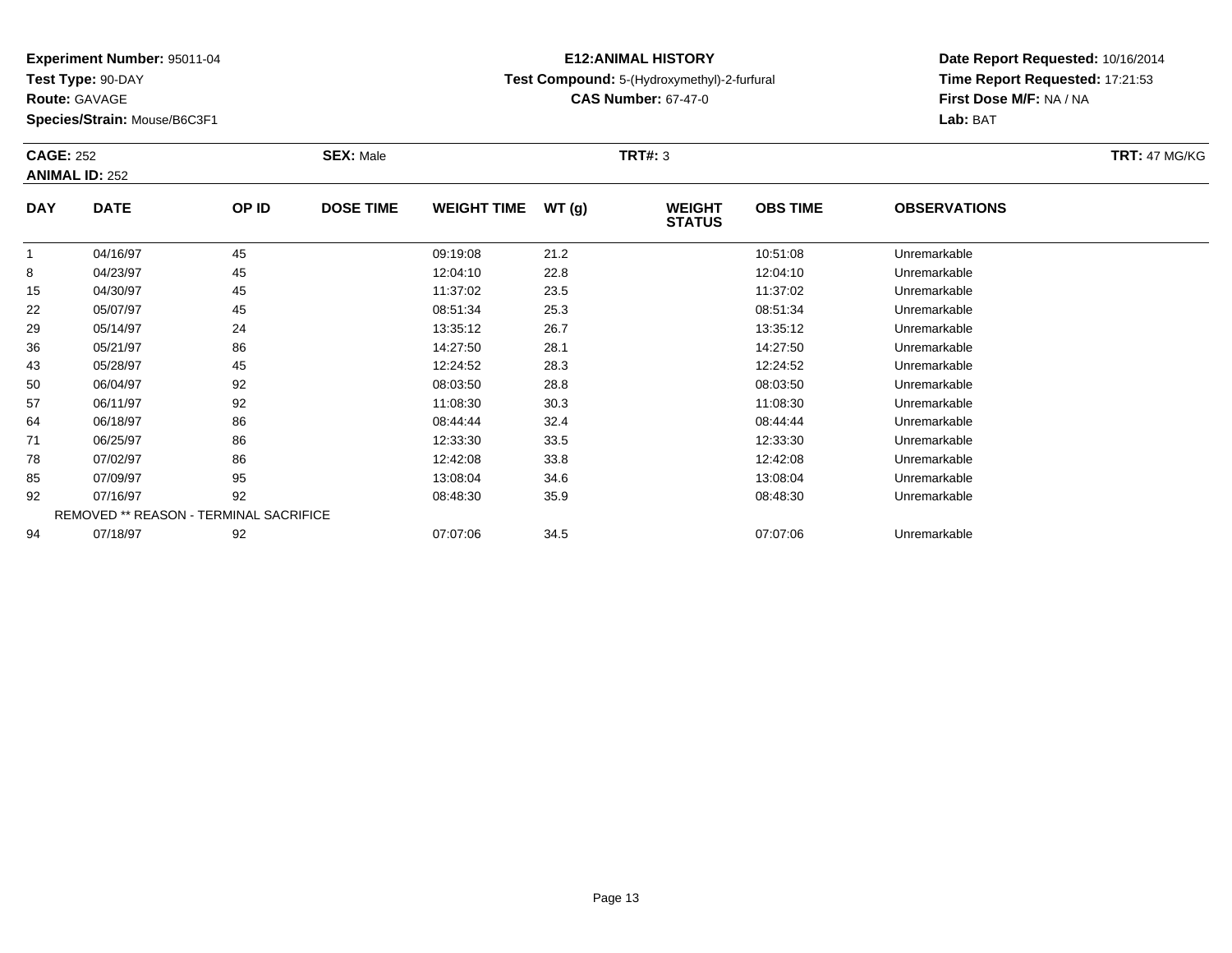**Test Type:** 90-DAY

**Route:** GAVAGE

**Species/Strain:** Mouse/B6C3F1

### **E12:ANIMAL HISTORYTest Compound:** 5-(Hydroxymethyl)-2-furfural

**CAS Number:** 67-47-0

| <b>CAGE: 253</b> | <b>ANIMAL ID: 253</b>                  |       | <b>SEX: Male</b> |                    |       | <b>TRT#: 3</b>                 |                 |                     | <b>TRT: 47 MG/KG</b> |
|------------------|----------------------------------------|-------|------------------|--------------------|-------|--------------------------------|-----------------|---------------------|----------------------|
| <b>DAY</b>       | <b>DATE</b>                            | OP ID | <b>DOSE TIME</b> | <b>WEIGHT TIME</b> | WT(g) | <b>WEIGHT</b><br><b>STATUS</b> | <b>OBS TIME</b> | <b>OBSERVATIONS</b> |                      |
| 1                | 04/16/97                               | 45    |                  | 09:19:42           | 25.2  |                                | 10:51:42        | Unremarkable        |                      |
| 8                | 04/23/97                               | 45    |                  | 12:04:26           | 25.0  |                                | 12:04:26        | Unremarkable        |                      |
| 15               | 04/30/97                               | 45    |                  | 11:37:48           | 25.2  |                                | 11:37:48        | Unremarkable        |                      |
| 22               | 05/07/97                               | 45    |                  | 08:51:56           | 26.9  |                                | 08:51:56        | Unremarkable        |                      |
| 29               | 05/14/97                               | 24    |                  | 13:32:12           | 27.8  |                                | 13:32:12        | Unremarkable        |                      |
| 36               | 05/21/97                               | 86    |                  | 14:26:42           | 29.0  |                                | 14:26:42        | Unremarkable        |                      |
| 43               | 05/28/97                               | 45    |                  | 12:25:54           | 30.5  |                                | 12:25:54        | Unremarkable        |                      |
| 50               | 06/04/97                               | 92    |                  | 08:04:42           | 31.3  |                                | 08:04:42        | Unremarkable        |                      |
| 57               | 06/11/97                               | 92    |                  | 11:09:26           | 32.4  |                                | 11:09:26        | Unremarkable        |                      |
| 64               | 06/18/97                               | 86    |                  | 08:45:00           | 34.9  |                                | 08:45:00        | Unremarkable        |                      |
| 71               | 06/25/97                               | 86    |                  | 12:33:48           | 35.9  |                                | 12:33:48        | Unremarkable        |                      |
| 78               | 07/02/97                               | 86    |                  | 12:42:22           | 36.5  |                                | 12:42:22        | Unremarkable        |                      |
| 85               | 07/09/97                               | 95    |                  | 13:09:04           | 38.4  |                                | 13:09:04        | Unremarkable        |                      |
| 92               | 07/16/97                               | 92    |                  | 08:49:02           | 40.2  |                                | 08:49:02        | Unremarkable        |                      |
|                  | REMOVED ** REASON - TERMINAL SACRIFICE |       |                  |                    |       |                                |                 |                     |                      |
| 94               | 07/18/97                               | 92    |                  | 07:07:36           | 38.8  |                                | 07:07:36        | Unremarkable        |                      |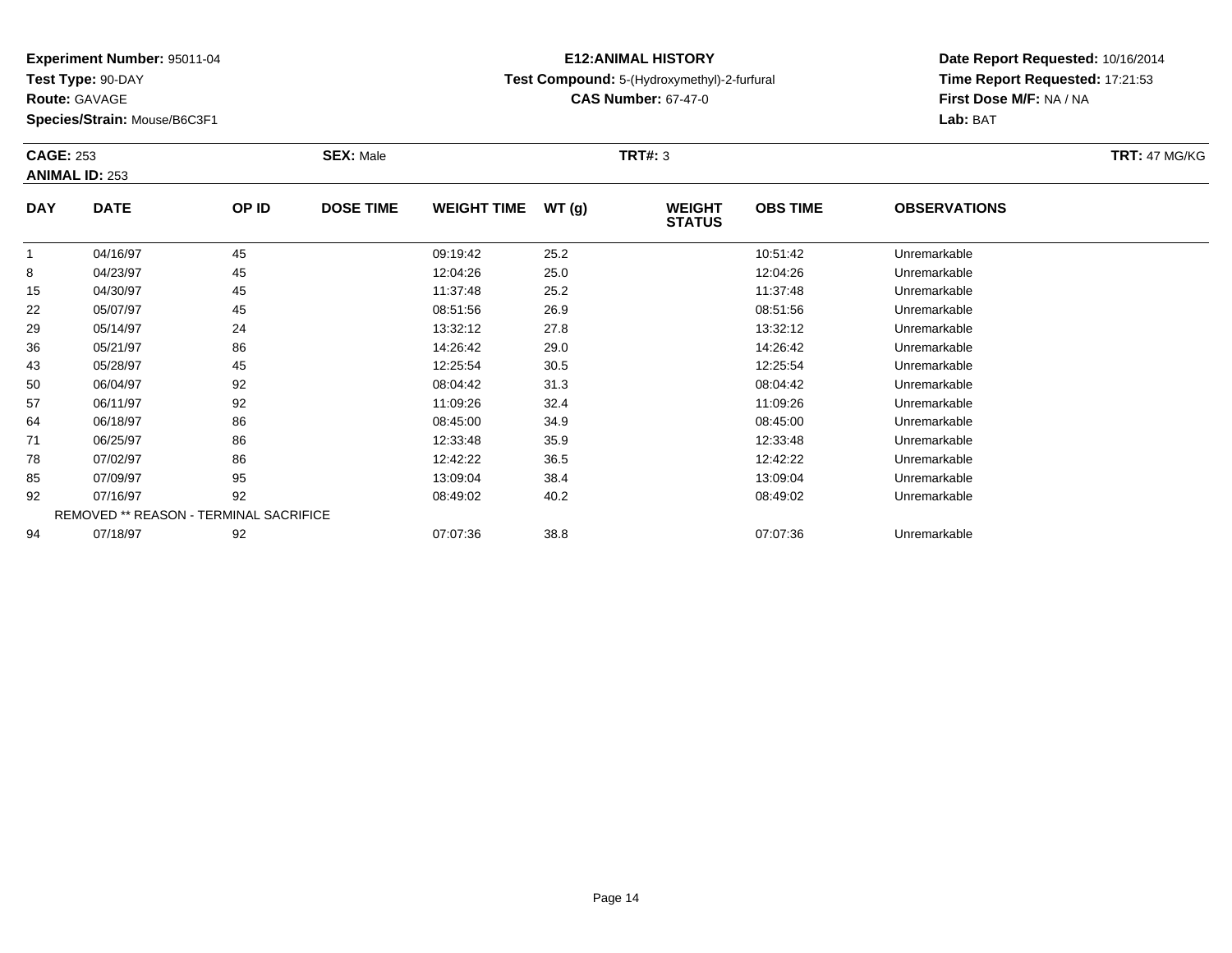**Test Type:** 90-DAY

**Route:** GAVAGE

**Species/Strain:** Mouse/B6C3F1

### **E12:ANIMAL HISTORYTest Compound:** 5-(Hydroxymethyl)-2-furfural

**CAS Number:** 67-47-0

**Date Report Requested:** 10/16/2014 **Time Report Requested:** 17:21:53**First Dose M/F:** NA / NA**Lab:** BAT

| <b>CAGE: 254</b> | <b>ANIMAL ID: 254</b>                         |       | <b>SEX: Male</b> |                    |       | <b>TRT#: 3</b>                 |                 |                     | <b>TRT: 47 MG/KG</b> |
|------------------|-----------------------------------------------|-------|------------------|--------------------|-------|--------------------------------|-----------------|---------------------|----------------------|
| <b>DAY</b>       | <b>DATE</b>                                   | OP ID | <b>DOSE TIME</b> | <b>WEIGHT TIME</b> | WT(g) | <b>WEIGHT</b><br><b>STATUS</b> | <b>OBS TIME</b> | <b>OBSERVATIONS</b> |                      |
| 1                | 04/16/97                                      | 45    |                  | 07:55:28           | 22.2  |                                | 10:52:26        | Unremarkable        |                      |
| 8                | 04/23/97                                      | 45    |                  | 12:04:44           | 23.3  |                                | 12:04:44        | Unremarkable        |                      |
| 15               | 04/30/97                                      | 45    |                  | 11:38:38           | 23.7  |                                | 11:38:38        | Unremarkable        |                      |
| 22               | 05/07/97                                      | 45    |                  | 08:52:20           | 25.3  |                                | 08:52:20        | Unremarkable        |                      |
| 29               | 05/14/97                                      | 24    |                  | 13:32:40           | 25.5  |                                | 13:32:40        | Unremarkable        |                      |
| 36               | 05/21/97                                      | 86    |                  | 14:26:58           | 26.6  |                                | 14:26:58        | Unremarkable        |                      |
| 43               | 05/28/97                                      | 45    |                  | 12:22:16           | 24.6  |                                | 12:22:16        | Unremarkable        |                      |
| 50               | 06/04/97                                      | 92    |                  | 08:01:50           | 21.5  |                                | 08:01:50        | Unremarkable        |                      |
| 57               | 06/11/97                                      | 92    |                  | 11:09:50           | 28.2  |                                | 11:09:50        | Unremarkable        |                      |
| 64               | 06/18/97                                      | 86    |                  | 08:45:16           | 26.7  |                                | 08:45:16        | Unremarkable        |                      |
| 71               | 06/25/97                                      | 86    |                  | 12:34:06           | 30.2  |                                | 12:34:06        | Unremarkable        |                      |
| 78               | 07/02/97                                      | 86    |                  | 12:42:38           | 31.0  |                                | 12:42:38        | Unremarkable        |                      |
| 85               | 07/09/97                                      | 95    |                  | 13:09:24           | 31.1  |                                | 13:09:24        | Unremarkable        |                      |
| 92               | 07/16/97                                      | 92    |                  | 08:49:34           | 34.0  |                                | 08:49:34        | Unremarkable        |                      |
|                  | <b>REMOVED ** REASON - TERMINAL SACRIFICE</b> |       |                  |                    |       |                                |                 |                     |                      |
| 94               | 07/18/97                                      | 92    |                  | 07:08:06           | 32.0  |                                | 07:08:06        | Unremarkable        |                      |

07/18/97 <sup>92</sup> 07:08:06 32.0 07:08:06 Unremarkable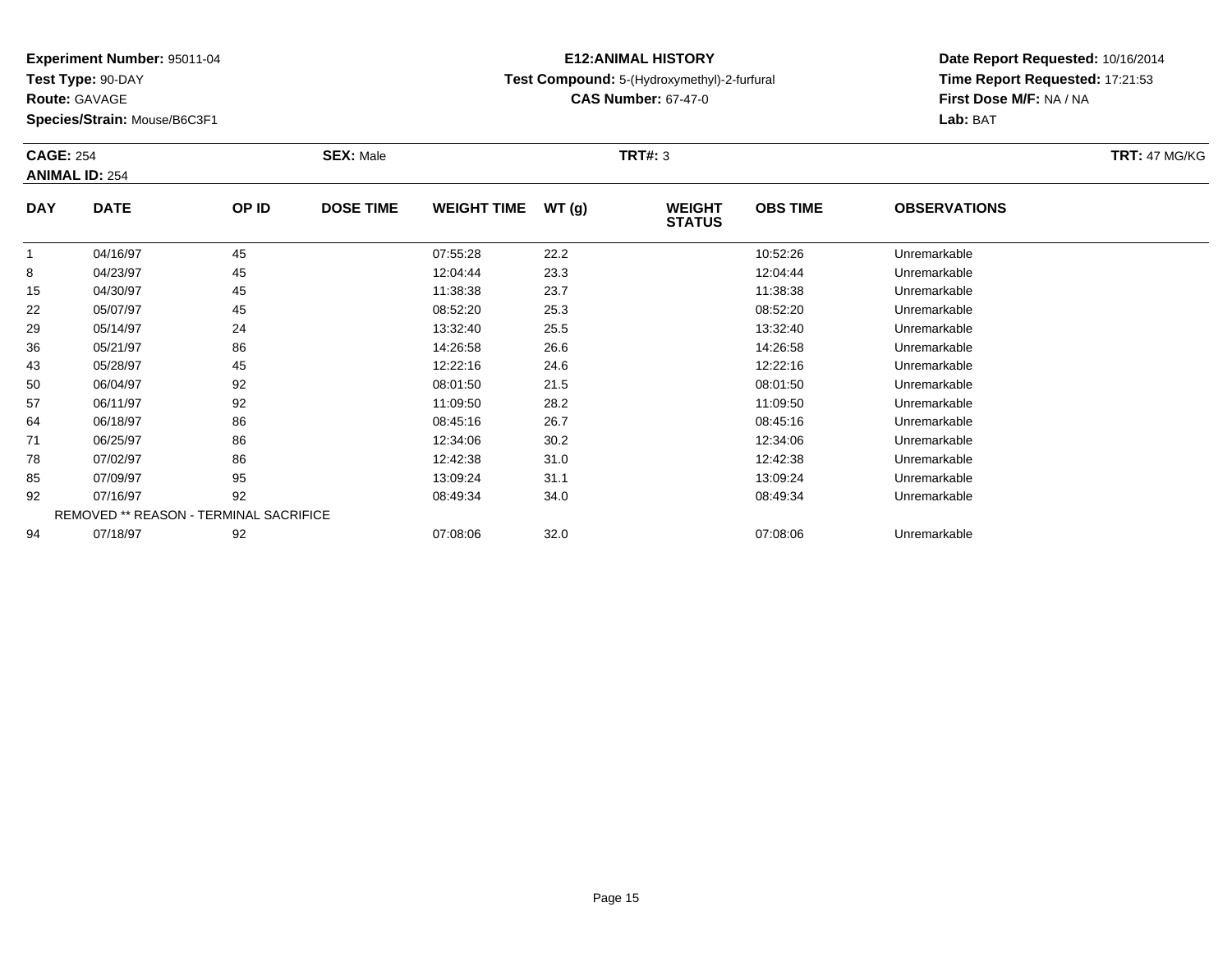**Test Type:** 90-DAY

**Route:** GAVAGE

**Species/Strain:** Mouse/B6C3F1

### **E12:ANIMAL HISTORYTest Compound:** 5-(Hydroxymethyl)-2-furfural

**CAS Number:** 67-47-0

| <b>CAGE: 255</b> | <b>ANIMAL ID: 255</b>                  |       | <b>SEX: Male</b> |                    | <b>TRT#: 3</b> |                                |                 |                     | <b>TRT: 47 MG/KG</b> |
|------------------|----------------------------------------|-------|------------------|--------------------|----------------|--------------------------------|-----------------|---------------------|----------------------|
| <b>DAY</b>       | <b>DATE</b>                            | OP ID | <b>DOSE TIME</b> | <b>WEIGHT TIME</b> | WT(g)          | <b>WEIGHT</b><br><b>STATUS</b> | <b>OBS TIME</b> | <b>OBSERVATIONS</b> |                      |
| 1                | 04/16/97                               | 45    |                  | 09:20:26           | 21.6           |                                | 10:53:06        | Unremarkable        |                      |
| 8                | 04/23/97                               | 45    |                  | 12:05:00           | 21.8           |                                | 12:05:00        | Unremarkable        |                      |
| 15               | 04/30/97                               | 45    |                  | 11:39:22           | 20.0           |                                | 11:39:22        | Unremarkable        |                      |
| 22               | 05/07/97                               | 45    |                  | 08:52:40           | 24.3           |                                | 08:52:40        | Unremarkable        |                      |
| 29               | 05/14/97                               | 24    |                  | 13:34:26           | 25.8           |                                | 13:34:26        | Unremarkable        |                      |
| 36               | 05/21/97                               | 86    |                  | 14:27:12           | 26.4           |                                | 14:27:12        | Unremarkable        |                      |
| 43               | 05/28/97                               | 45    |                  | 12:23:16           | 28.3           |                                | 12:23:16        | Unremarkable        |                      |
| 50               | 06/04/97                               | 92    |                  | 08:02:48           | 28.9           |                                | 08:02:48        | Unremarkable        |                      |
| 57               | 06/11/97                               | 92    |                  | 11:07:32           | 29.9           |                                | 11:07:32        | Unremarkable        |                      |
| 64               | 06/18/97                               | 86    |                  | 08:44:12           | 31.8           |                                | 08:44:12        | Unremarkable        |                      |
| 71               | 06/25/97                               | 86    |                  | 12:34:22           | 32.3           |                                | 12:34:22        | Unremarkable        |                      |
| 78               | 07/02/97                               | 86    |                  | 12:42:56           | 33.5           |                                | 12:42:56        | Unremarkable        |                      |
| 85               | 07/09/97                               | 95    |                  | 13:09:42           | 34.3           |                                | 13:09:42        | Unremarkable        |                      |
| 92               | 07/16/97                               | 92    |                  | 08:50:06           | 36.2           |                                | 08:50:06        | Unremarkable        |                      |
|                  | REMOVED ** REASON - TERMINAL SACRIFICE |       |                  |                    |                |                                |                 |                     |                      |
| 94               | 07/18/97                               | 92    |                  | 07:08:36           | 34.1           |                                | 07:08:36        | Unremarkable        |                      |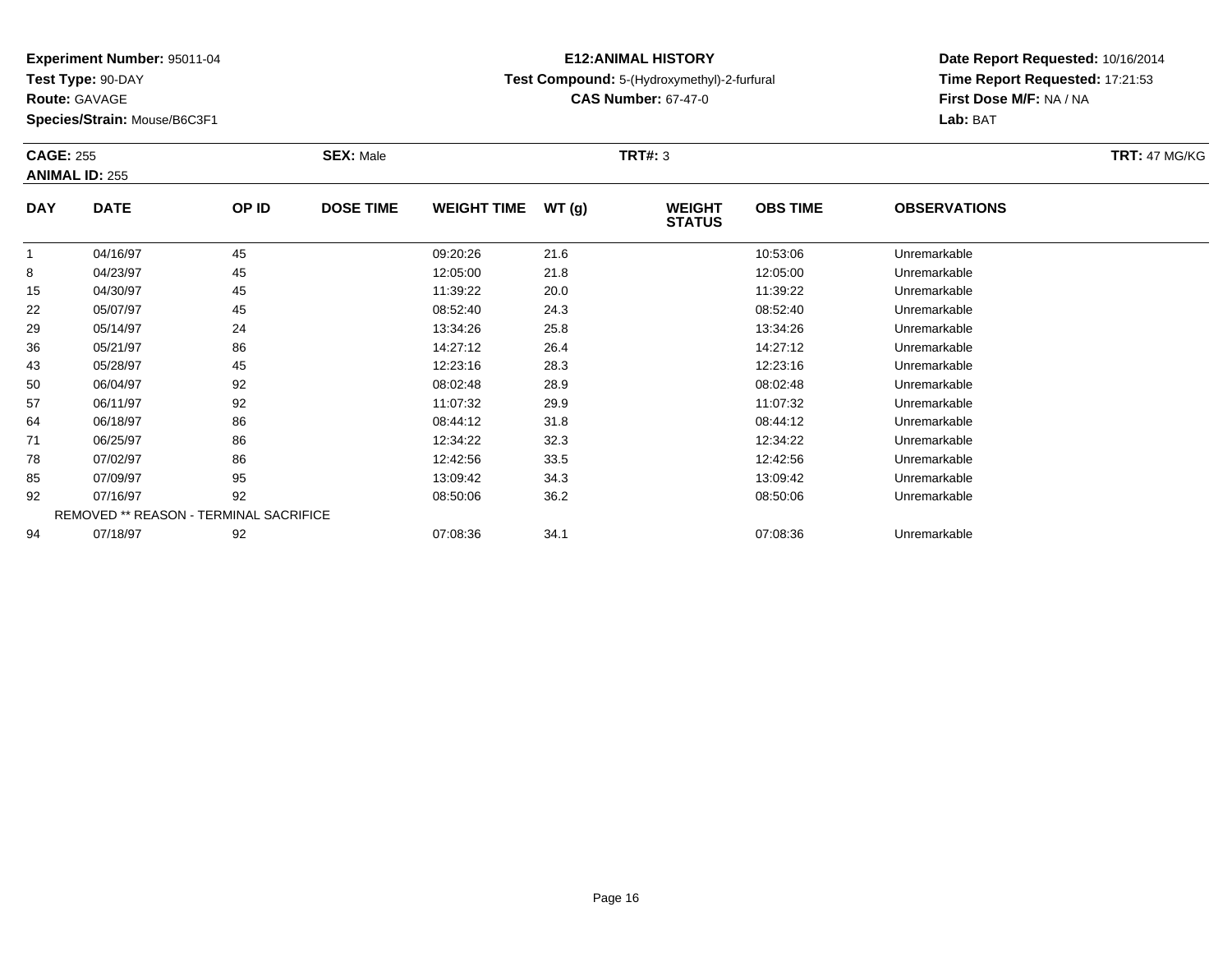**Test Type:** 90-DAY

**Route:** GAVAGE

**Species/Strain:** Mouse/B6C3F1

### **E12:ANIMAL HISTORYTest Compound:** 5-(Hydroxymethyl)-2-furfural

**CAS Number:** 67-47-0

| <b>CAGE: 256</b> | <b>ANIMAL ID: 256</b>                         |       | <b>SEX: Male</b> |                    |       | <b>TRT#: 3</b>                 |                 |                     | <b>TRT: 47 MG/KG</b> |
|------------------|-----------------------------------------------|-------|------------------|--------------------|-------|--------------------------------|-----------------|---------------------|----------------------|
| <b>DAY</b>       | <b>DATE</b>                                   | OP ID | <b>DOSE TIME</b> | <b>WEIGHT TIME</b> | WT(g) | <b>WEIGHT</b><br><b>STATUS</b> | <b>OBS TIME</b> | <b>OBSERVATIONS</b> |                      |
|                  | 04/16/97                                      | 45    |                  | 08:04:26           | 22.9  |                                | 10:44:12        | Unremarkable        |                      |
| 8                | 04/23/97                                      | 45    |                  | 12:06:26           | 23.9  |                                | 12:06:26        | Unremarkable        |                      |
| 15               | 04/30/97                                      | 45    |                  | 11:27:24           | 25.5  |                                | 11:27:24        | Unremarkable        |                      |
| 22               | 05/07/97                                      | 45    |                  | 08:53:06           | 24.9  |                                | 08:53:06        | Unremarkable        |                      |
| 29               | 05/14/97                                      | 24    |                  | 13:43:56           | 30.1  |                                | 13:43:56        | Unremarkable        |                      |
| 36               | 05/21/97                                      | 86    |                  | 14:34:28           | 29.3  |                                | 14:34:28        | Unremarkable        |                      |
| 43               | 05/28/97                                      | 45    |                  | 12:35:22           | 29.7  |                                | 12:35:22        | Unremarkable        |                      |
| 50               | 06/04/97                                      | 92    |                  | 07:52:48           | 32.6  |                                | 07:52:48        | Unremarkable        |                      |
| 57               | 06/11/97                                      | 92    |                  | 11:19:02           | 34.5  |                                | 11:19:02        | Unremarkable        |                      |
| 64               | 06/18/97                                      | 86    |                  | 08:50:44           | 36.2  |                                | 08:50:44        | Unremarkable        |                      |
| 71               | 06/25/97                                      | 86    |                  | 12:20:18           | 37.6  |                                | 12:20:18        | Unremarkable        |                      |
| 78               | 07/02/97                                      | 86    |                  | 12:29:50           | 38.6  |                                | 12:29:50        | Unremarkable        |                      |
| 85               | 07/09/97                                      | 95    |                  | 12:54:12           | 39.1  |                                | 12:54:12        | Unremarkable        |                      |
| 92               | 07/16/97                                      | 92    |                  | 08:29:20           | 40.8  |                                | 08:29:20        | Unremarkable        |                      |
|                  | <b>REMOVED ** REASON - TERMINAL SACRIFICE</b> |       |                  |                    |       |                                |                 |                     |                      |
| 94               | 07/18/97                                      | 92    |                  | 07:09:12           | 39.5  |                                | 07:09:12        | Unremarkable        |                      |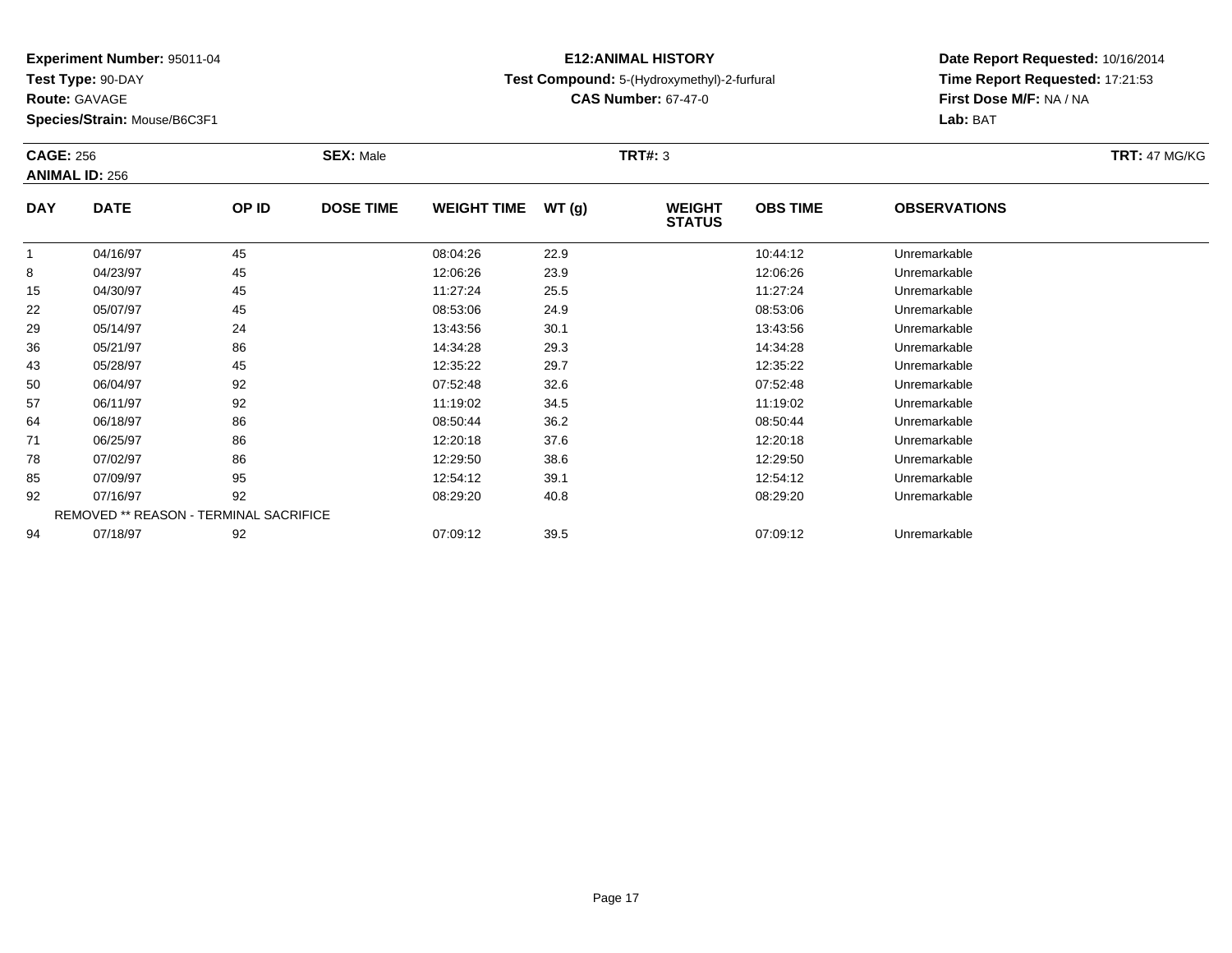**Test Type:** 90-DAY

**Route:** GAVAGE

**Species/Strain:** Mouse/B6C3F1

### **E12:ANIMAL HISTORYTest Compound:** 5-(Hydroxymethyl)-2-furfural

**CAS Number:** 67-47-0

| <b>CAGE: 257</b> |                                        |       | <b>SEX: Male</b> |                    |       | <b>TRT#: 3</b>                 |                 |                     | <b>TRT: 47 MG/KG</b> |
|------------------|----------------------------------------|-------|------------------|--------------------|-------|--------------------------------|-----------------|---------------------|----------------------|
|                  | <b>ANIMAL ID: 257</b>                  |       |                  |                    |       |                                |                 |                     |                      |
| <b>DAY</b>       | <b>DATE</b>                            | OP ID | <b>DOSE TIME</b> | <b>WEIGHT TIME</b> | WT(g) | <b>WEIGHT</b><br><b>STATUS</b> | <b>OBS TIME</b> | <b>OBSERVATIONS</b> |                      |
| 1                | 04/16/97                               | 45    |                  | 08:04:44           | 22.7  |                                | 10:44:20        | Unremarkable        |                      |
| 8                | 04/23/97                               | 45    |                  | 12:07:16           | 23.9  |                                | 12:07:16        | Unremarkable        |                      |
| 15               | 04/30/97                               | 45    |                  | 11:24:24           | 24.7  |                                | 11:24:24        | Unremarkable        |                      |
| 22               | 05/07/97                               | 45    |                  | 08:53:28           | 26.6  |                                | 08:53:28        | Unremarkable        |                      |
| 29               | 05/14/97                               | 24    |                  | 13:44:16           | 27.4  |                                | 13:44:16        | Unremarkable        |                      |
| 36               | 05/21/97                               | 86    |                  | 14:34:44           | 28.8  |                                | 14:34:44        | Unremarkable        |                      |
| 43               | 05/28/97                               | 45    |                  | 12:36:08           | 31.1  |                                | 12:36:08        | Unremarkable        |                      |
| 50               | 06/04/97                               | 92    |                  | 07:53:16           | 30.6  |                                | 07:53:16        | Unremarkable        |                      |
| 57               | 06/11/97                               | 92    |                  | 11:19:30           | 31.8  |                                | 11:19:30        | Unremarkable        |                      |
| 64               | 06/18/97                               | 86    |                  | 08:51:00           | 33.2  |                                | 08:51:00        | Unremarkable        |                      |
| 71               | 06/25/97                               | 86    |                  | 12:20:34           | 34.8  |                                | 12:20:34        | Unremarkable        |                      |
| 78               | 07/02/97                               | 86    |                  | 12:30:06           | 36.1  |                                | 12:30:06        | Unremarkable        |                      |
| 85               | 07/09/97                               | 95    |                  | 12:52:54           | 37.2  |                                | 12:52:54        | Unremarkable        |                      |
| 92               | 07/16/97                               | 92    |                  | 08:27:12           | 38.1  |                                | 08:27:12        | Unremarkable        |                      |
|                  | REMOVED ** REASON - TERMINAL SACRIFICE |       |                  |                    |       |                                |                 |                     |                      |
| 94               | 07/18/97                               | 92    |                  | 07:09:40           | 35.6  |                                | 07:09:40        | Unremarkable        |                      |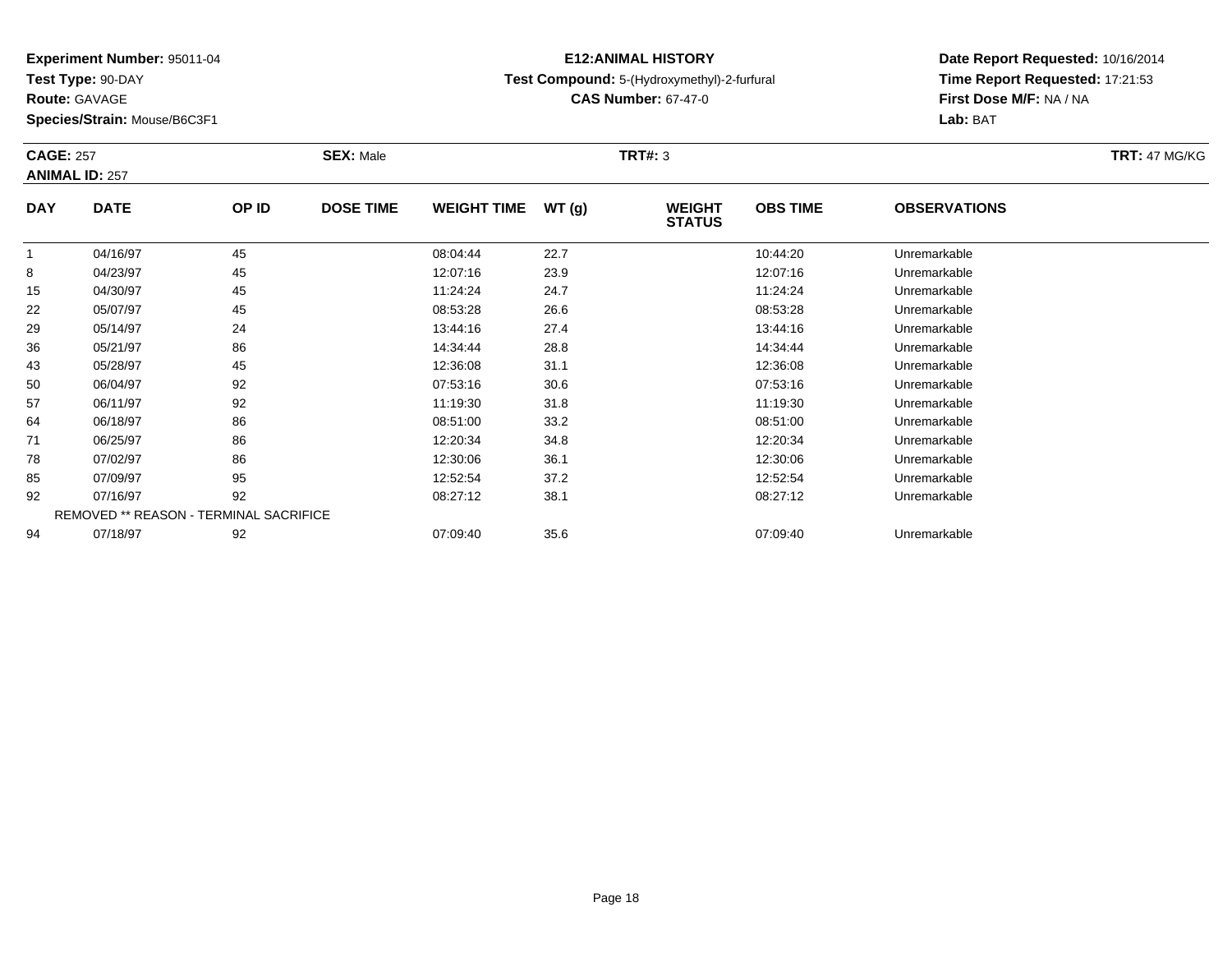**Test Type:** 90-DAY

**Route:** GAVAGE

**Species/Strain:** Mouse/B6C3F1

### **E12:ANIMAL HISTORYTest Compound:** 5-(Hydroxymethyl)-2-furfural

**CAS Number:** 67-47-0

| <b>CAGE: 258</b> | <b>ANIMAL ID: 258</b>                  |       | <b>SEX: Male</b> |                    |       | <b>TRT#: 3</b>                 |                 |                     | <b>TRT: 47 MG/KG</b> |
|------------------|----------------------------------------|-------|------------------|--------------------|-------|--------------------------------|-----------------|---------------------|----------------------|
| <b>DAY</b>       | <b>DATE</b>                            | OP ID | <b>DOSE TIME</b> | <b>WEIGHT TIME</b> | WT(g) | <b>WEIGHT</b><br><b>STATUS</b> | <b>OBS TIME</b> | <b>OBSERVATIONS</b> |                      |
|                  | 04/16/97                               | 45    |                  | 08:04:58           | 23.3  |                                | 10:44:32        | Unremarkable        |                      |
| 8                | 04/23/97                               | 45    |                  | 12:08:02           | 24.2  |                                | 12:08:02        | Unremarkable        |                      |
| 15               | 04/30/97                               | 45    |                  | 11:25:08           | 26.1  |                                | 11:25:08        | Unremarkable        |                      |
| 22               | 05/07/97                               | 45    |                  | 08:53:48           | 27.5  |                                | 08:53:48        | Unremarkable        |                      |
| 29               | 05/14/97                               | 24    |                  | 13:42:46           | 28.2  |                                | 13:42:46        | Unremarkable        |                      |
| 36               | 05/21/97                               | 86    |                  | 14:33:28           | 30.1  |                                | 14:33:28        | Unremarkable        |                      |
| 43               | 05/28/97                               | 45    |                  | 12:36:56           | 32.1  |                                | 12:36:56        | Unremarkable        |                      |
| 50               | 06/04/97                               | 92    |                  | 07:53:46           | 32.9  |                                | 07:53:46        | Unremarkable        |                      |
| 57               | 06/11/97                               | 92    |                  | 11:19:58           | 31.5  |                                | 11:19:58        | Unremarkable        |                      |
| 64               | 06/18/97                               | 86    |                  | 08:51:18           | 35.2  |                                | 08:51:18        | Unremarkable        |                      |
| 71               | 06/25/97                               | 86    |                  | 12:20:50           | 36.0  |                                | 12:20:50        | Unremarkable        |                      |
| 78               | 07/02/97                               | 86    |                  | 12:30:24           | 37.6  |                                | 12:30:24        | Unremarkable        |                      |
| 85               | 07/09/97                               | 95    |                  | 12:53:12           | 39.2  |                                | 12:53:12        | Unremarkable        |                      |
| 92               | 07/16/97                               | 92    |                  | 08:27:44           | 40.7  |                                | 08:27:44        | Unremarkable        |                      |
|                  | REMOVED ** REASON - TERMINAL SACRIFICE |       |                  |                    |       |                                |                 |                     |                      |
| 94               | 07/18/97                               | 92    |                  | 07:10:06           | 38.9  |                                | 07:10:06        | Unremarkable        |                      |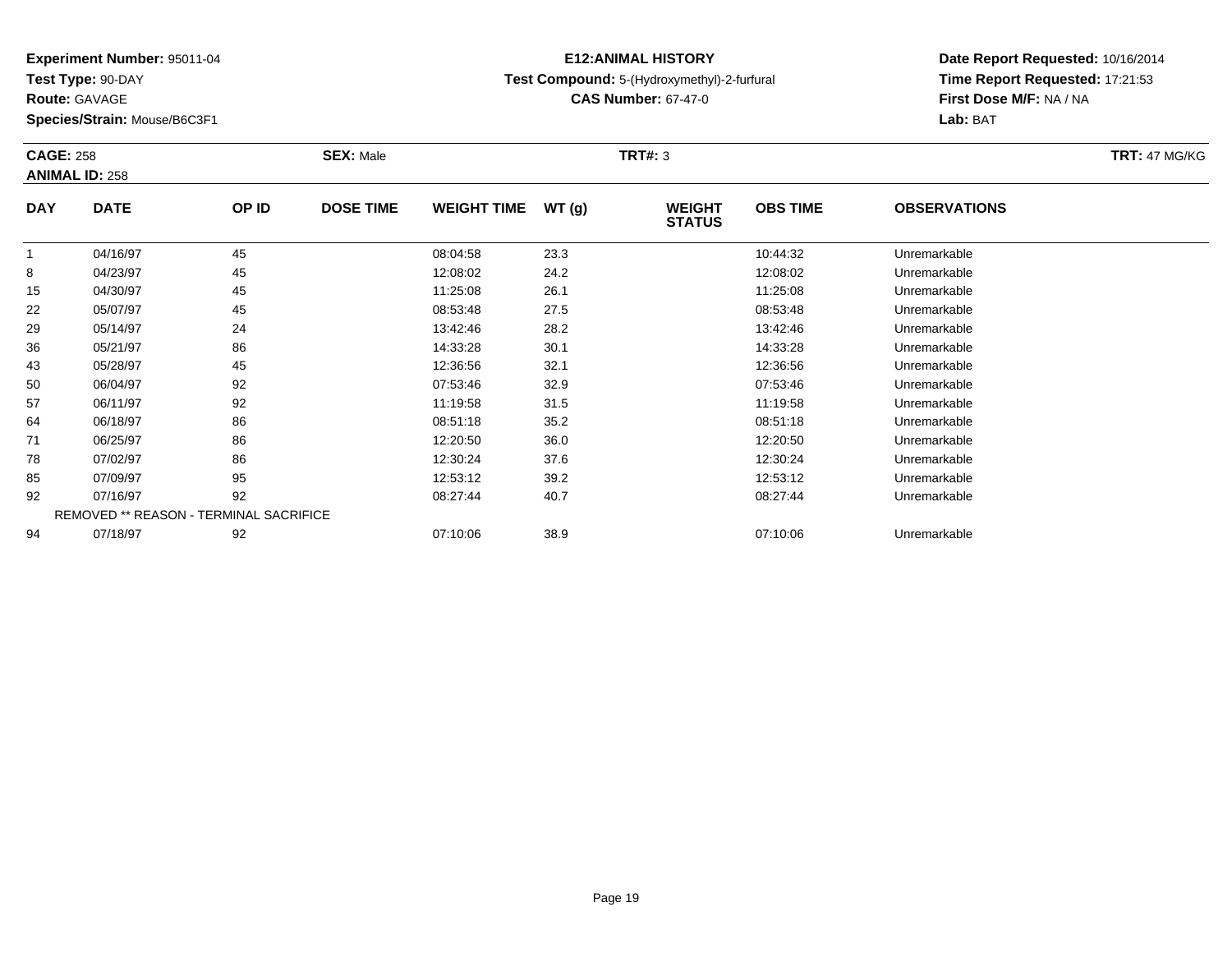**Test Type:** 90-DAY

**Route:** GAVAGE

**Species/Strain:** Mouse/B6C3F1

### **E12:ANIMAL HISTORYTest Compound:** 5-(Hydroxymethyl)-2-furfural

**CAS Number:** 67-47-0

| <b>CAGE: 259</b> |                                        |       | <b>SEX: Male</b> |                    |       | <b>TRT#: 3</b>                 |                 |                     | <b>TRT: 47 MG/KG</b> |
|------------------|----------------------------------------|-------|------------------|--------------------|-------|--------------------------------|-----------------|---------------------|----------------------|
|                  | <b>ANIMAL ID: 259</b>                  |       |                  |                    |       |                                |                 |                     |                      |
| <b>DAY</b>       | <b>DATE</b>                            | OP ID | <b>DOSE TIME</b> | <b>WEIGHT TIME</b> | WT(g) | <b>WEIGHT</b><br><b>STATUS</b> | <b>OBS TIME</b> | <b>OBSERVATIONS</b> |                      |
|                  | 04/16/97                               | 45    |                  | 08:05:10           | 23.9  |                                | 10:44:42        | Unremarkable        |                      |
| 8                | 04/23/97                               | 45    |                  | 12:10:10           | 25.6  |                                | 12:10:10        | Unremarkable        |                      |
| 15               | 04/30/97                               | 45    |                  | 11:25:52           | 27.0  |                                | 11:25:52        | Unremarkable        |                      |
| 22               | 05/07/97                               | 45    |                  | 08:54:06           | 29.5  |                                | 08:54:06        | Unremarkable        |                      |
| 29               | 05/14/97                               | 24    |                  | 13:43:10           | 30.6  |                                | 13:43:10        | Unremarkable        |                      |
| 36               | 05/21/97                               | 86    |                  | 14:33:46           | 33.3  |                                | 14:33:46        | Unremarkable        |                      |
| 43               | 05/28/97                               | 45    |                  | 12:33:42           | 35.4  |                                | 12:33:42        | Unremarkable        |                      |
| 50               | 06/04/97                               | 92    |                  | 07:51:58           | 36.2  |                                | 07:51:58        | Unremarkable        |                      |
| 57               | 06/11/97                               | 92    |                  | 11:20:22           | 37.1  |                                | 11:20:22        | Unremarkable        |                      |
| 64               | 06/18/97                               | 86    |                  | 08:51:44           | 38.2  |                                | 08:51:44        | Unremarkable        |                      |
| 71               | 06/25/97                               | 86    |                  | 12:21:20           | 39.5  |                                | 12:21:20        | Unremarkable        |                      |
| 78               | 07/02/97                               | 86    |                  | 12:30:44           | 40.4  |                                | 12:30:44        | Unremarkable        |                      |
| 85               | 07/09/97                               | 95    |                  | 12:53:32           | 41.3  |                                | 12:53:32        | Unremarkable        |                      |
| 92               | 07/16/97                               | 92    |                  | 08:28:18           | 42.8  |                                | 08:28:18        | Unremarkable        |                      |
|                  | REMOVED ** REASON - TERMINAL SACRIFICE |       |                  |                    |       |                                |                 |                     |                      |
| 94               | 07/18/97                               | 92    |                  | 07:10:34           | 40.8  |                                | 07:10:34        | Unremarkable        |                      |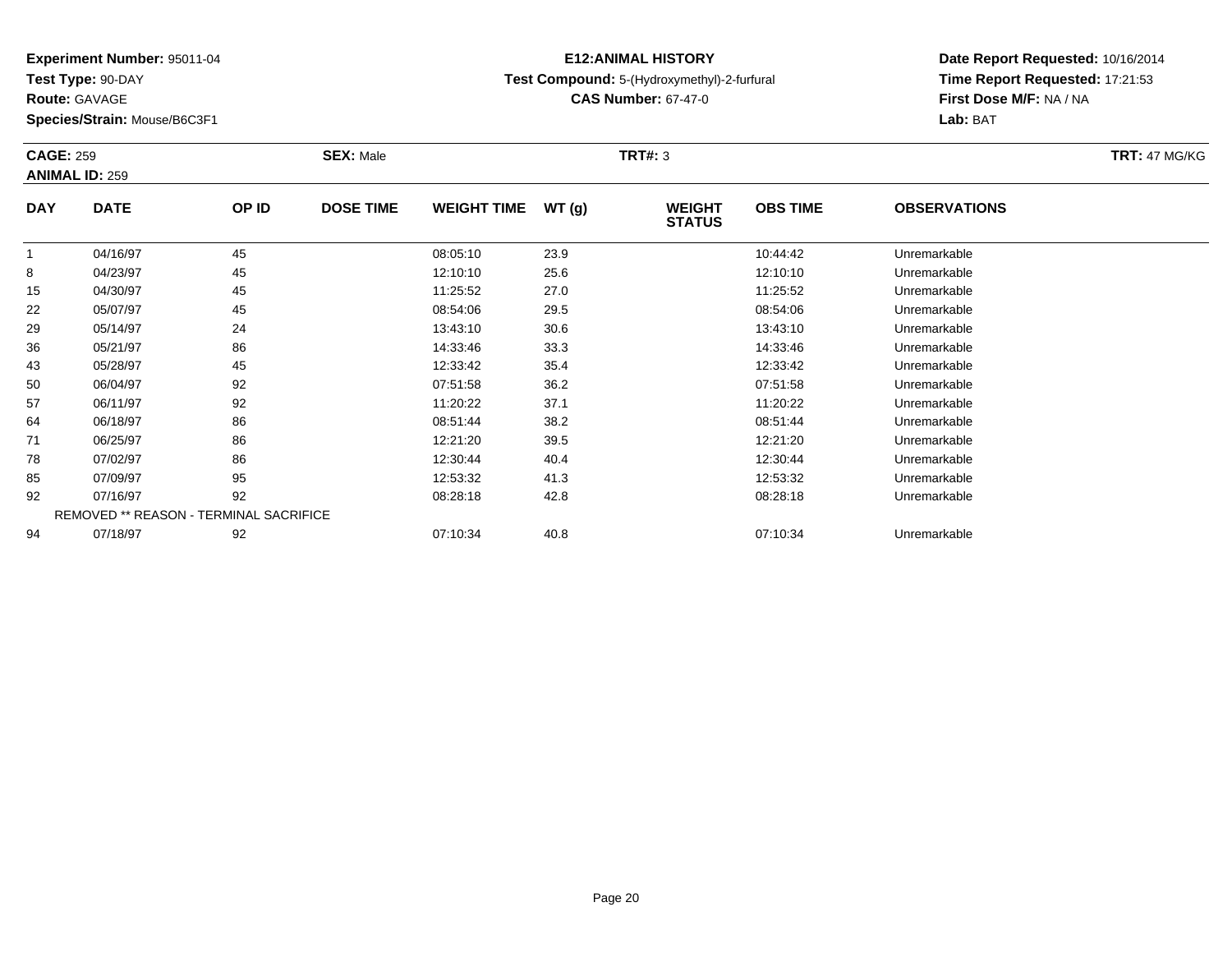**Test Type:** 90-DAY

**Route:** GAVAGE

**Species/Strain:** Mouse/B6C3F1

### **E12:ANIMAL HISTORYTest Compound:** 5-(Hydroxymethyl)-2-furfural

**CAS Number:** 67-47-0

| <b>CAGE: 260</b> | <b>ANIMAL ID: 260</b>                  |       | <b>SEX: Male</b> |                    |       | <b>TRT#: 3</b>                 |                 |                     | <b>TRT: 47 MG/KG</b> |
|------------------|----------------------------------------|-------|------------------|--------------------|-------|--------------------------------|-----------------|---------------------|----------------------|
| <b>DAY</b>       | <b>DATE</b>                            | OP ID | <b>DOSE TIME</b> | <b>WEIGHT TIME</b> | WT(g) | <b>WEIGHT</b><br><b>STATUS</b> | <b>OBS TIME</b> | <b>OBSERVATIONS</b> |                      |
|                  | 04/16/97                               | 45    |                  | 08:05:24           | 22.2  |                                | 10:44:52        | Unremarkable        |                      |
| 8                | 04/23/97                               | 45    |                  | 12:10:56           | 24.0  |                                | 12:10:56        | Unremarkable        |                      |
| 15               | 04/30/97                               | 45    |                  | 11:26:38           | 25.2  |                                | 11:26:38        | Unremarkable        |                      |
| 22               | 05/07/97                               | 45    |                  | 08:54:28           | 26.8  |                                | 08:54:28        | Unremarkable        |                      |
| 29               | 05/14/97                               | 24    |                  | 13:43:32           | 27.2  |                                | 13:43:32        | Unremarkable        |                      |
| 36               | 05/21/97                               | 86    |                  | 14:34:00           | 29.3  |                                | 14:34:00        | Unremarkable        |                      |
| 43               | 05/28/97                               | 45    |                  | 12:34:32           | 30.2  |                                | 12:34:32        | Unremarkable        |                      |
| 50               | 06/04/97                               | 92    |                  | 07:52:22           | 30.3  |                                | 07:52:22        | Unremarkable        |                      |
| 57               | 06/11/97                               | 92    |                  | 11:18:36           | 31.5  |                                | 11:18:36        | Unremarkable        |                      |
| 64               | 06/18/97                               | 86    |                  | 08:50:30           | 33.2  |                                | 08:50:30        | Unremarkable        |                      |
| 71               | 06/25/97                               | 86    |                  | 12:21:38           | 33.0  |                                | 12:21:38        | Unremarkable        |                      |
| 78               | 07/02/97                               | 86    |                  | 12:31:00           | 34.7  |                                | 12:31:00        | Unremarkable        |                      |
| 85               | 07/09/97                               | 95    |                  | 12:53:52           | 31.8  |                                | 12:53:52        | Unremarkable        |                      |
| 92               | 07/16/97                               | 92    |                  | 08:28:48           | 34.9  |                                | 08:28:48        | Unremarkable        |                      |
|                  | REMOVED ** REASON - TERMINAL SACRIFICE |       |                  |                    |       |                                |                 |                     |                      |
| 94               | 07/18/97                               | 92    |                  | 07:11:02           | 33.6  |                                | 07:11:02        | Unremarkable        |                      |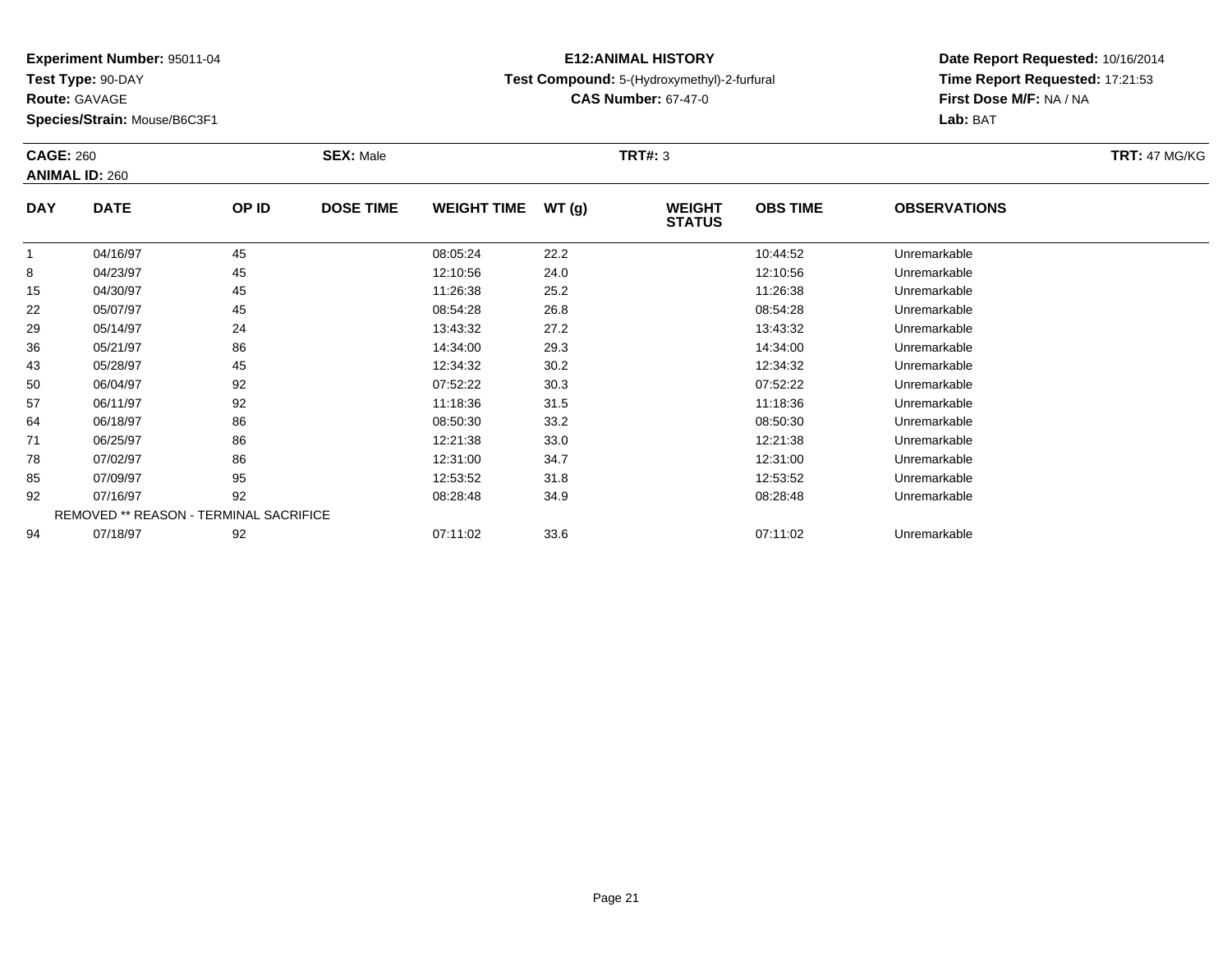**Test Type:** 90-DAY

**Route:** GAVAGE

**Species/Strain:** Mouse/B6C3F1

### **E12:ANIMAL HISTORYTest Compound:** 5-(Hydroxymethyl)-2-furfural

**CAS Number:** 67-47-0

|            | <b>CAGE: 261</b><br><b>ANIMAL ID: 261</b> |                                        | <b>SEX: Male</b> |                    |       |                                | <b>TRT#: 5</b>  |                     |  |  |
|------------|-------------------------------------------|----------------------------------------|------------------|--------------------|-------|--------------------------------|-----------------|---------------------|--|--|
| <b>DAY</b> | <b>DATE</b>                               | OP ID                                  | <b>DOSE TIME</b> | <b>WEIGHT TIME</b> | WT(g) | <b>WEIGHT</b><br><b>STATUS</b> | <b>OBS TIME</b> | <b>OBSERVATIONS</b> |  |  |
|            | 04/16/97                                  | 45                                     |                  | 07:57:26           | 24.3  |                                | 10:48:52        | Unremarkable        |  |  |
| 8          | 04/23/97                                  | 45                                     |                  | 12:01:40           | 25.0  |                                | 12:01:40        | Unremarkable        |  |  |
| 15         | 04/30/97                                  | 45                                     |                  | 11:36:26           | 26.0  |                                | 11:36:26        | Unremarkable        |  |  |
| 22         | 05/07/97                                  | 45                                     |                  | 08:43:36           | 27.1  |                                | 08:43:36        | Unremarkable        |  |  |
| 29         | 05/14/97                                  | 24                                     |                  | 13:29:06           | 26.2  |                                | 13:29:06        | Unremarkable        |  |  |
| 36         | 05/21/97                                  | 86                                     |                  | 14:24:44           | 28.7  |                                | 14:24:44        | Unremarkable        |  |  |
| 43         | 05/28/97                                  | 45                                     |                  | 12:20:28           | 30.5  |                                | 12:20:28        | Unremarkable        |  |  |
| 50         | 06/04/97                                  | 92                                     |                  | 08:09:28           | 30.9  |                                | 08:09:28        | Unremarkable        |  |  |
| 57         | 06/11/97                                  | 92                                     |                  | 11:02:48           | 31.8  |                                | 11:02:48        | Unremarkable        |  |  |
| 64         | 06/18/97                                  | 86                                     |                  | 08:41:22           | 33.8  |                                | 08:41:22        | Unremarkable        |  |  |
| 71         | 06/25/97                                  | 86                                     |                  | 12:29:42           | 34.8  |                                | 12:29:42        | Unremarkable        |  |  |
| 78         | 07/02/97                                  | 86                                     |                  | 12:39:16           | 35.2  |                                | 12:39:16        | Unremarkable        |  |  |
| 85         | 07/09/97                                  | 95                                     |                  | 13:05:20           | 36.7  |                                | 13:05:20        | Unremarkable        |  |  |
| 92         | 07/16/97                                  | 92                                     |                  | 08:44:56           | 39.1  |                                | 08:44:56        | Unremarkable        |  |  |
|            |                                           | REMOVED ** REASON - TERMINAL SACRIFICE |                  |                    |       |                                |                 |                     |  |  |
| 94         | 07/18/97                                  | 92                                     |                  | 07:11:40           | 34.3  |                                | 07:11:40        | Unremarkable        |  |  |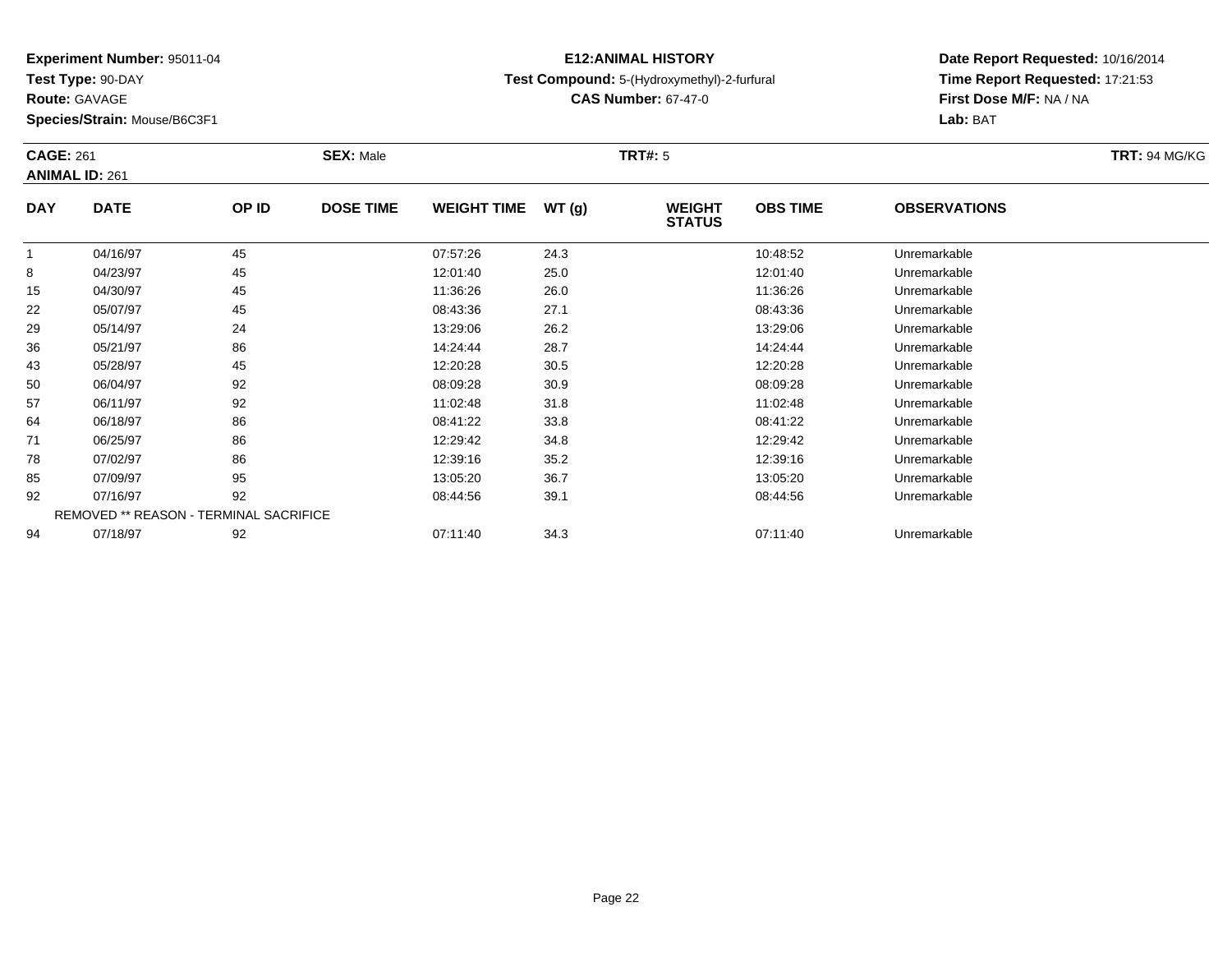**Test Type:** 90-DAY

**Route:** GAVAGE

**Species/Strain:** Mouse/B6C3F1

### **E12:ANIMAL HISTORYTest Compound:** 5-(Hydroxymethyl)-2-furfural

**CAS Number:** 67-47-0

| <b>CAGE: 262</b> | <b>ANIMAL ID: 262</b>                  |       | <b>SEX: Male</b> |                    |       | <b>TRT#: 5</b>                 |                 |                     | <b>TRT: 94 MG/KG</b> |
|------------------|----------------------------------------|-------|------------------|--------------------|-------|--------------------------------|-----------------|---------------------|----------------------|
| <b>DAY</b>       | <b>DATE</b>                            | OP ID | <b>DOSE TIME</b> | <b>WEIGHT TIME</b> | WT(g) | <b>WEIGHT</b><br><b>STATUS</b> | <b>OBS TIME</b> | <b>OBSERVATIONS</b> |                      |
|                  | 04/16/97                               | 45    |                  | 07:57:46           | 23.0  |                                | 10:49:26        | Unremarkable        |                      |
| 8                | 04/23/97                               | 45    |                  | 12:02:00           | 24.5  |                                | 12:02:00        | Unremarkable        |                      |
| 15               | 04/30/97                               | 45    |                  | 11:33:26           | 25.5  |                                | 11:33:26        | Unremarkable        |                      |
| 22               | 05/07/97                               | 45    |                  | 08:44:12           | 27.7  |                                | 08:44:12        | Unremarkable        |                      |
| 29               | 05/14/97                               | 24    |                  | 13:29:28           | 28.9  |                                | 13:29:28        | Unremarkable        |                      |
| 36               | 05/21/97                               | 86    |                  | 14:25:00           | 30.1  |                                | 14:25:00        | Unremarkable        |                      |
| 43               | 05/28/97                               | 45    |                  | 12:20:58           | 31.9  |                                | 12:20:58        | Unremarkable        |                      |
| 50               | 06/04/97                               | 92    |                  | 08:09:52           | 31.6  |                                | 08:09:52        | Unremarkable        |                      |
| 57               | 06/11/97                               | 92    |                  | 11:03:14           | 33.7  |                                | 11:03:14        | Unremarkable        |                      |
| 64               | 06/18/97                               | 86    |                  | 08:41:36           | 35.9  |                                | 08:41:36        | Unremarkable        |                      |
| 71               | 06/25/97                               | 86    |                  | 12:30:00           | 36.6  |                                | 12:30:00        | Unremarkable        |                      |
| 78               | 07/02/97                               | 86    |                  | 12:39:30           | 37.3  |                                | 12:39:30        | Unremarkable        |                      |
| 85               | 07/09/97                               | 95    |                  | 13:04:14           | 38.1  |                                | 13:04:14        | Unremarkable        |                      |
| 92               | 07/16/97                               | 92    |                  | 08:42:24           | 38.0  |                                | 08:42:24        | Unremarkable        |                      |
|                  | REMOVED ** REASON - TERMINAL SACRIFICE |       |                  |                    |       |                                |                 |                     |                      |
| 94               | 07/18/97                               | 92    |                  | 07:12:10           | 36.5  |                                | 07:12:10        | Unremarkable        |                      |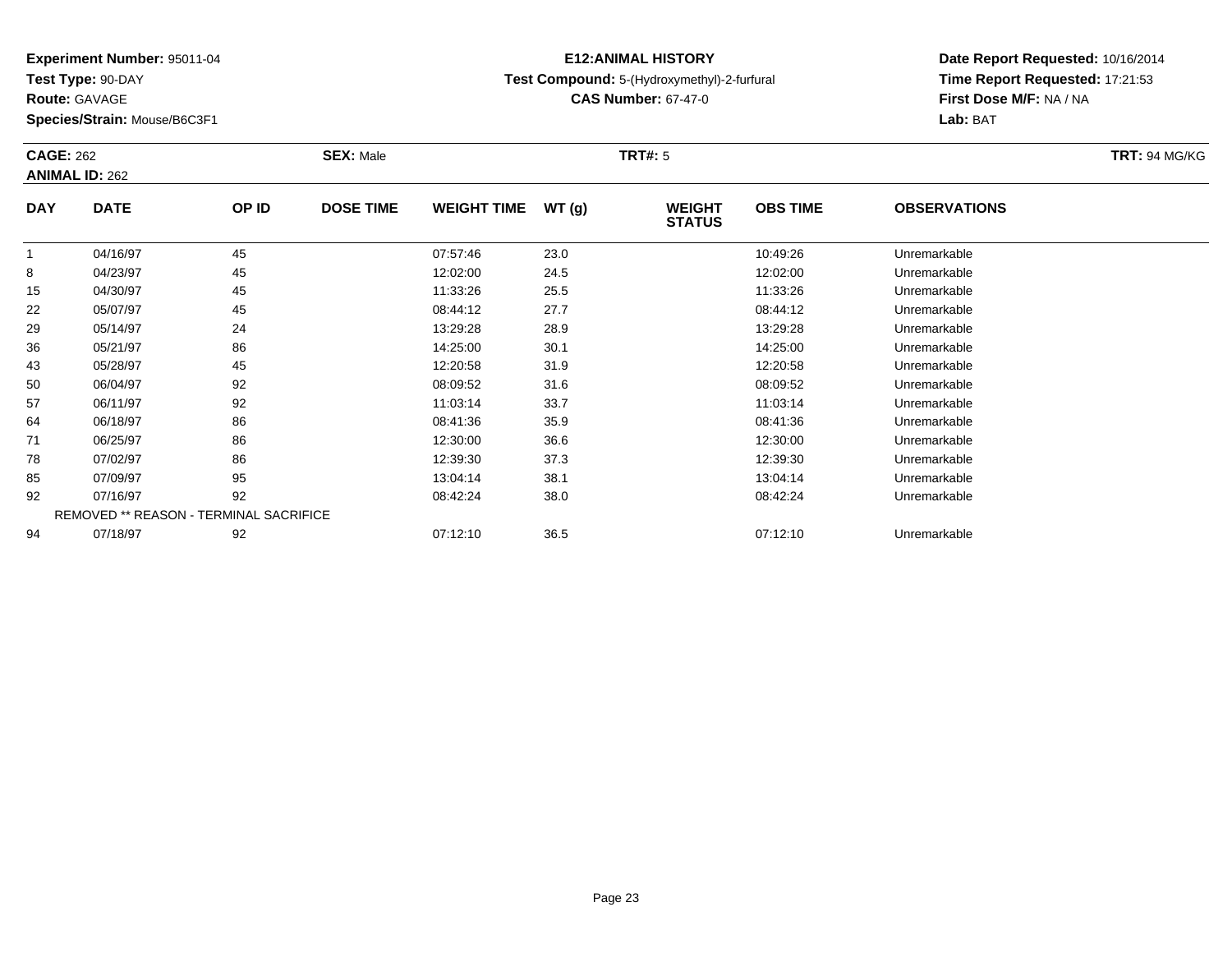**Test Type:** 90-DAY

**Route:** GAVAGE

**Species/Strain:** Mouse/B6C3F1

### **E12:ANIMAL HISTORYTest Compound:** 5-(Hydroxymethyl)-2-furfural

**CAS Number:** 67-47-0

| <b>CAGE: 263</b> | <b>ANIMAL ID: 263</b>                  |       | <b>SEX: Male</b> |                    |       | <b>TRT#: 5</b>                 |                 |                     | <b>TRT: 94 MG/KG</b> |
|------------------|----------------------------------------|-------|------------------|--------------------|-------|--------------------------------|-----------------|---------------------|----------------------|
| <b>DAY</b>       | <b>DATE</b>                            | OP ID | <b>DOSE TIME</b> | <b>WEIGHT TIME</b> | WT(g) | <b>WEIGHT</b><br><b>STATUS</b> | <b>OBS TIME</b> | <b>OBSERVATIONS</b> |                      |
|                  | 04/16/97                               | 45    |                  | 07:58:00           | 22.3  |                                | 10:49:50        | Unremarkable        |                      |
| 8                | 04/23/97                               | 45    |                  | 12:02:16           | 23.4  |                                | 12:02:16        | Unremarkable        |                      |
| 15               | 04/30/97                               | 45    |                  | 11:33:42           | 24.4  |                                | 11:33:42        | Unremarkable        |                      |
| 22               | 05/07/97                               | 45    |                  | 08:44:34           | 25.3  |                                | 08:44:34        | Unremarkable        |                      |
| 29               | 05/14/97                               | 24    |                  | 13:28:02           | 26.4  |                                | 13:28:02        | Unremarkable        |                      |
| 36               | 05/21/97                               | 45    |                  | 12:16:12           | 28.0  |                                | 12:16:12        | Unremarkable        |                      |
| 43               | 05/28/97                               | 45    |                  | 12:21:30           | 29.5  |                                | 12:21:30        | Unremarkable        |                      |
| 50               | 06/04/97                               | 92    |                  | 08:10:18           | 30.2  |                                | 08:10:18        | Unremarkable        |                      |
| 57               | 06/11/97                               | 92    |                  | 11:03:40           | 31.4  |                                | 11:03:40        | Unremarkable        |                      |
| 64               | 06/18/97                               | 86    |                  | 08:41:52           | 33.1  |                                | 08:41:52        | Unremarkable        |                      |
| 71               | 06/25/97                               | 86    |                  | 12:30:16           | 34.2  |                                | 12:30:16        | Unremarkable        |                      |
| 78               | 07/02/97                               | 86    |                  | 12:39:46           | 35.0  |                                | 12:39:46        | Unremarkable        |                      |
| 85               | 07/09/97                               | 95    |                  | 13:04:30           | 35.6  |                                | 13:04:30        | Unremarkable        |                      |
| 92               | 07/16/97                               | 92    |                  | 08:43:04           | 37.6  |                                | 08:43:04        | Unremarkable        |                      |
|                  | REMOVED ** REASON - TERMINAL SACRIFICE |       |                  |                    |       |                                |                 |                     |                      |
| 94               | 07/18/97                               | 92    |                  | 07:12:36           | 35.3  |                                | 07:12:36        | Unremarkable        |                      |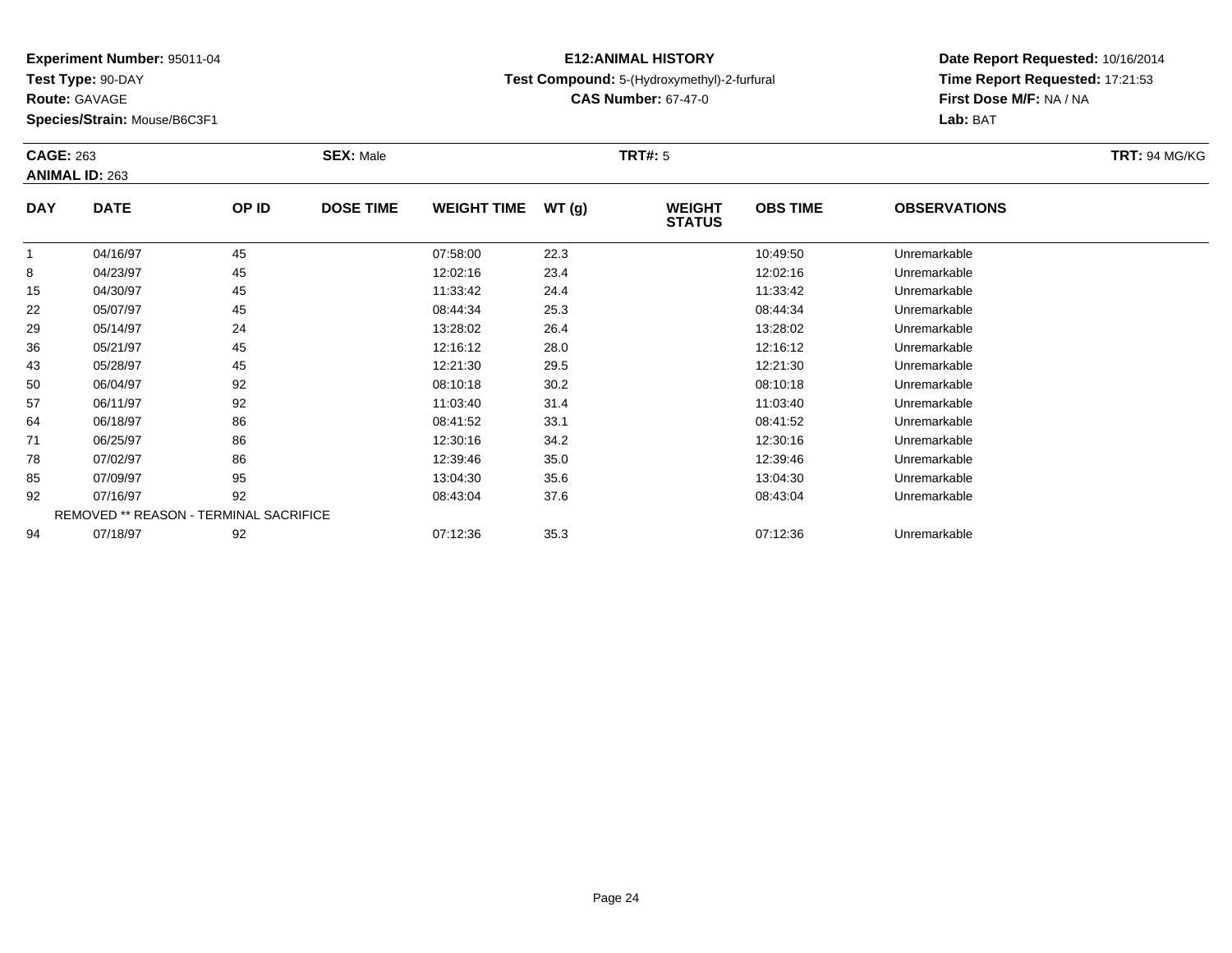**Test Type:** 90-DAY

**Route:** GAVAGE

**Species/Strain:** Mouse/B6C3F1

### **E12:ANIMAL HISTORYTest Compound:** 5-(Hydroxymethyl)-2-furfural

**CAS Number:** 67-47-0

| <b>CAGE: 264</b> | <b>ANIMAL ID: 264</b>                  |       | <b>SEX: Male</b> |                    |       | <b>TRT#:</b> 5                 |                 |                     | <b>TRT: 94 MG/KG</b> |
|------------------|----------------------------------------|-------|------------------|--------------------|-------|--------------------------------|-----------------|---------------------|----------------------|
| <b>DAY</b>       | <b>DATE</b>                            | OP ID | <b>DOSE TIME</b> | <b>WEIGHT TIME</b> | WT(g) | <b>WEIGHT</b><br><b>STATUS</b> | <b>OBS TIME</b> | <b>OBSERVATIONS</b> |                      |
| $\mathbf{1}$     | 04/16/97                               | 45    |                  | 07:58:14           | 23.0  |                                | 10:56:44        | Unremarkable        |                      |
| 8                | 04/23/97                               | 45    |                  | 12:02:30           | 24.3  |                                | 12:02:30        | Unremarkable        |                      |
| 15               | 04/30/97                               | 45    |                  | 11:34:56           | 25.8  |                                | 11:34:56        | Unremarkable        |                      |
| 22               | 05/07/97                               | 45    |                  | 08:47:26           | 28.1  |                                | 08:47:26        | Unremarkable        |                      |
| 29               | 05/14/97                               | 24    |                  | 13:28:24           | 29.9  |                                | 13:28:24        | Unremarkable        |                      |
| 36               | 05/21/97                               | 86    |                  | 14:24:28           | 30.9  |                                | 14:24:28        | Unremarkable        |                      |
| 43               | 05/28/97                               | 45    |                  | 12:19:16           | 32.9  |                                | 12:19:16        | Unremarkable        |                      |
| 50               | 06/04/97                               | 92    |                  | 08:08:32           | 34.0  |                                | 08:08:32        | Unremarkable        |                      |
| 57               | 06/11/97                               | 92    |                  | 11:04:06           | 34.8  |                                | 11:04:06        | Unremarkable        |                      |
| 64               | 06/18/97                               | 86    |                  | 08:42:08           | 37.6  |                                | 08:42:08        | Unremarkable        |                      |
| 71               | 06/25/97                               | 86    |                  | 12:30:40           | 38.0  |                                | 12:30:40        | Unremarkable        |                      |
| 78               | 07/02/97                               | 86    |                  | 12:40:02           | 39.3  |                                | 12:40:02        | Unremarkable        |                      |
| 85               | 07/09/97                               | 95    |                  | 13:04:48           | 40.0  |                                | 13:04:48        | Unremarkable        |                      |
| 92               | 07/16/97                               | 92    |                  | 08:43:44           | 41.1  |                                | 08:43:44        | Unremarkable        |                      |
|                  | REMOVED ** REASON - TERMINAL SACRIFICE |       |                  |                    |       |                                |                 |                     |                      |
| 94               | 07/18/97                               | 92    |                  | 07:13:08           | 39.6  |                                | 07:13:08        | Unremarkable        |                      |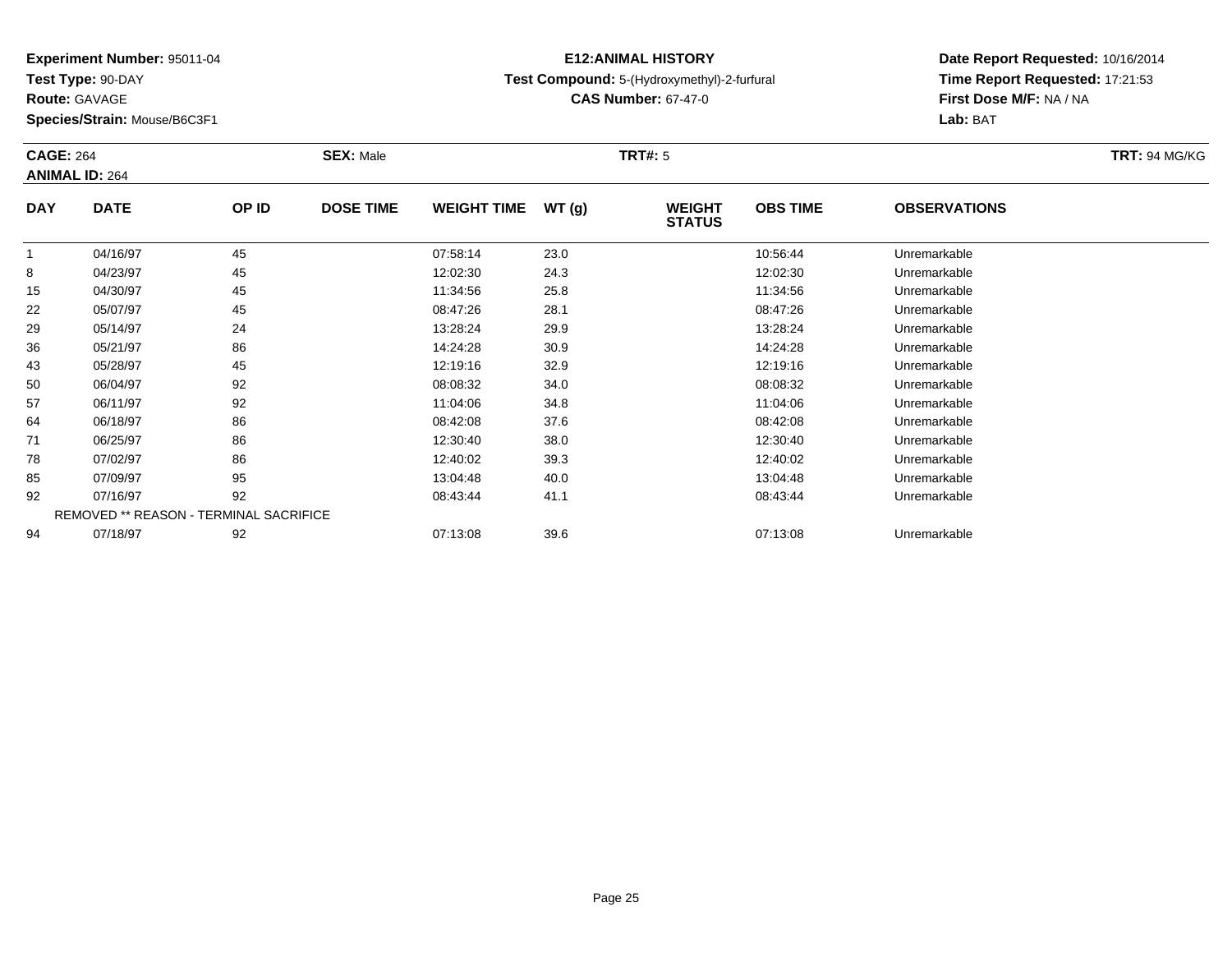**Test Type:** 90-DAY

**Route:** GAVAGE

**Species/Strain:** Mouse/B6C3F1

### **E12:ANIMAL HISTORYTest Compound:** 5-(Hydroxymethyl)-2-furfural

**CAS Number:** 67-47-0

| <b>CAGE: 265</b> | <b>ANIMAL ID: 265</b>                         |       | <b>SEX: Male</b> |                    |       | <b>TRT#: 5</b>                 |                 |                     | <b>TRT: 94 MG/KG</b> |
|------------------|-----------------------------------------------|-------|------------------|--------------------|-------|--------------------------------|-----------------|---------------------|----------------------|
| <b>DAY</b>       | <b>DATE</b>                                   | OP ID | <b>DOSE TIME</b> | <b>WEIGHT TIME</b> | WT(g) | <b>WEIGHT</b><br><b>STATUS</b> | <b>OBS TIME</b> | <b>OBSERVATIONS</b> |                      |
|                  | 04/16/97                                      | 45    |                  | 09:21:12           | 25.1  |                                | 10:50:14        | Unremarkable        |                      |
| 8                | 04/23/97                                      | 45    |                  | 12:02:50           | 25.1  |                                | 12:02:50        | Unremarkable        |                      |
| 15               | 04/30/97                                      | 45    |                  | 11:35:42           | 25.4  |                                | 11:35:42        | Unremarkable        |                      |
| 22               | 05/07/97                                      | 45    |                  | 08:47:56           | 27.0  |                                | 08:47:56        | Unremarkable        |                      |
| 29               | 05/14/97                                      | 24    |                  | 13:28:46           | 28.1  |                                | 13:28:46        | Unremarkable        |                      |
| 36               | 05/21/97                                      | 86    |                  | 14:24:06           | 29.0  |                                | 14:24:06        | Unremarkable        |                      |
| 43               | 05/28/97                                      | 45    |                  | 12:19:56           | 30.7  |                                | 12:19:56        | Unremarkable        |                      |
| 50               | 06/04/97                                      | 92    |                  | 08:08:58           | 31.4  |                                | 08:08:58        | Unremarkable        |                      |
| 57               | 06/11/97                                      | 92    |                  | 11:02:20           | 32.9  |                                | 11:02:20        | Unremarkable        |                      |
| 64               | 06/18/97                                      | 86    |                  | 08:41:02           | 35.2  |                                | 08:41:02        | Unremarkable        |                      |
| 71               | 06/25/97                                      | 86    |                  | 12:30:58           | 35.6  |                                | 12:30:58        | Unremarkable        |                      |
| 78               | 07/02/97                                      | 86    |                  | 12:40:18           | 37.4  |                                | 12:40:18        | Unremarkable        |                      |
| 85               | 07/09/97                                      | 95    |                  | 13:05:02           | 39.0  |                                | 13:05:02        | Unremarkable        |                      |
| 92               | 07/16/97                                      | 92    |                  | 08:44:20           | 40.6  |                                | 08:44:20        | Unremarkable        |                      |
|                  | <b>REMOVED ** REASON - TERMINAL SACRIFICE</b> |       |                  |                    |       |                                |                 |                     |                      |
| 94               | 07/18/97                                      | 92    |                  | 07:13:34           | 38.0  |                                | 07:13:34        | Unremarkable        |                      |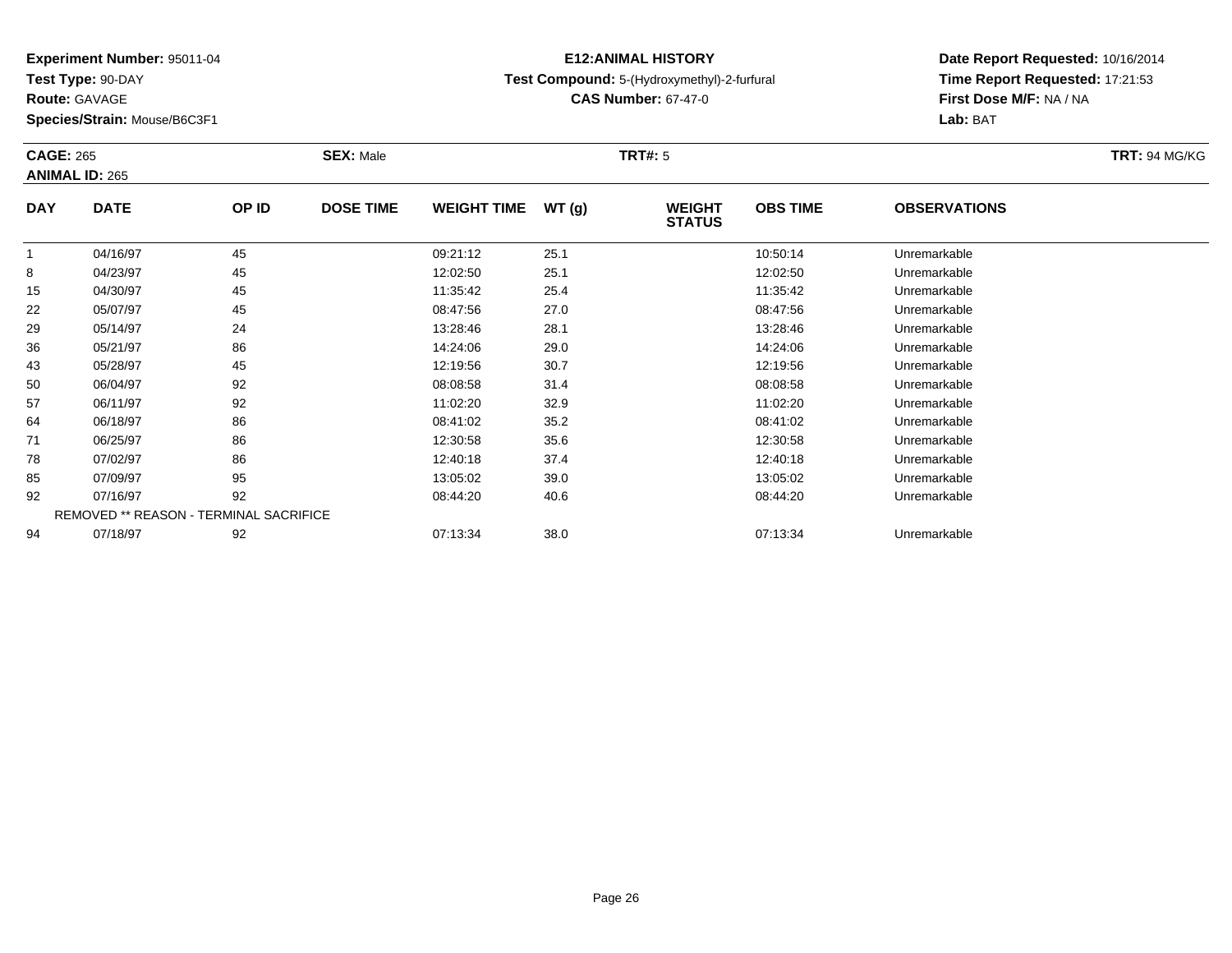**Test Type:** 90-DAY

**Route:** GAVAGE

**Species/Strain:** Mouse/B6C3F1

# **Test Compound:** 5-(Hydroxymethyl)-2-furfural

**CAS Number:** 67-47-0

**Date Report Requested:** 10/16/2014 **Time Report Requested:** 17:21:53**First Dose M/F:** NA / NA**Lab:** BAT

|            | <b>CAGE: 266</b><br><b>ANIMAL ID: 266</b> |                                        | <b>SEX: Male</b> |                    |       | <b>TRT#: 5</b>                 | <b>TRT: 94 MG/KG</b> |                     |  |
|------------|-------------------------------------------|----------------------------------------|------------------|--------------------|-------|--------------------------------|----------------------|---------------------|--|
| <b>DAY</b> | <b>DATE</b>                               | OP ID                                  | <b>DOSE TIME</b> | <b>WEIGHT TIME</b> | WT(g) | <b>WEIGHT</b><br><b>STATUS</b> | <b>OBS TIME</b>      | <b>OBSERVATIONS</b> |  |
|            | 04/16/97                                  | 45                                     |                  | 08:01:46           | 22.4  |                                | 10:42:22             | Unremarkable        |  |
| 8          | 04/23/97                                  | 45                                     |                  | 12:05:54           | 23.9  |                                | 12:05:54             | Unremarkable        |  |
| 15         | 04/30/97                                  | 45                                     |                  | 11:26:54           | 24.9  |                                | 11:26:54             | Unremarkable        |  |
| 22         | 05/07/97                                  | 45                                     |                  | 08:41:08           | 26.1  |                                | 08:41:08             | Unremarkable        |  |
| 29         | 05/14/97                                  | 24                                     |                  | 13:39:48           | 27.3  |                                | 13:39:48             | Unremarkable        |  |
| 36         | 05/21/97                                  | 86                                     |                  | 14:31:38           | 29.6  |                                | 14:31:38             | Unremarkable        |  |
| 43         | 05/28/97                                  | 45                                     |                  | 12:34:46           | 30.8  |                                | 12:34:46             | Unremarkable        |  |
| 50         | 06/04/97                                  | 92                                     |                  | 07:57:14           | 31.3  |                                | 07:57:14             | Unremarkable        |  |
| 57         | 06/11/97                                  | 92                                     |                  | 11:14:30           | 32.9  |                                | 11:14:30             | Unremarkable        |  |
| 64         | 06/18/97                                  | 86                                     |                  | 08:47:42           | 35.3  |                                | 08:47:42             | Unremarkable        |  |
| 71         | 06/25/97                                  | 86                                     |                  | 12:16:26           | 36.7  |                                | 12:16:26             | Unremarkable        |  |
| 78         | 07/02/97                                  | 86                                     |                  | 12:26:24           | 37.4  |                                | 12:26:24             | Unremarkable        |  |
| 85         | 07/09/97                                  | 95                                     |                  | 12:50:34           | 38.6  |                                | 12:50:34             | Unremarkable        |  |
| 92         | 07/16/97                                  | 92                                     |                  | 08:35:06           | 40.3  |                                | 08:35:06             | Unremarkable        |  |
|            |                                           | REMOVED ** REASON - TERMINAL SACRIFICE |                  |                    |       |                                |                      |                     |  |
| 94         | 07/18/97                                  | 92                                     |                  | 07:14:08           | 37.6  |                                | 07:14:08             | Unremarkable        |  |

## **E12:ANIMAL HISTORY**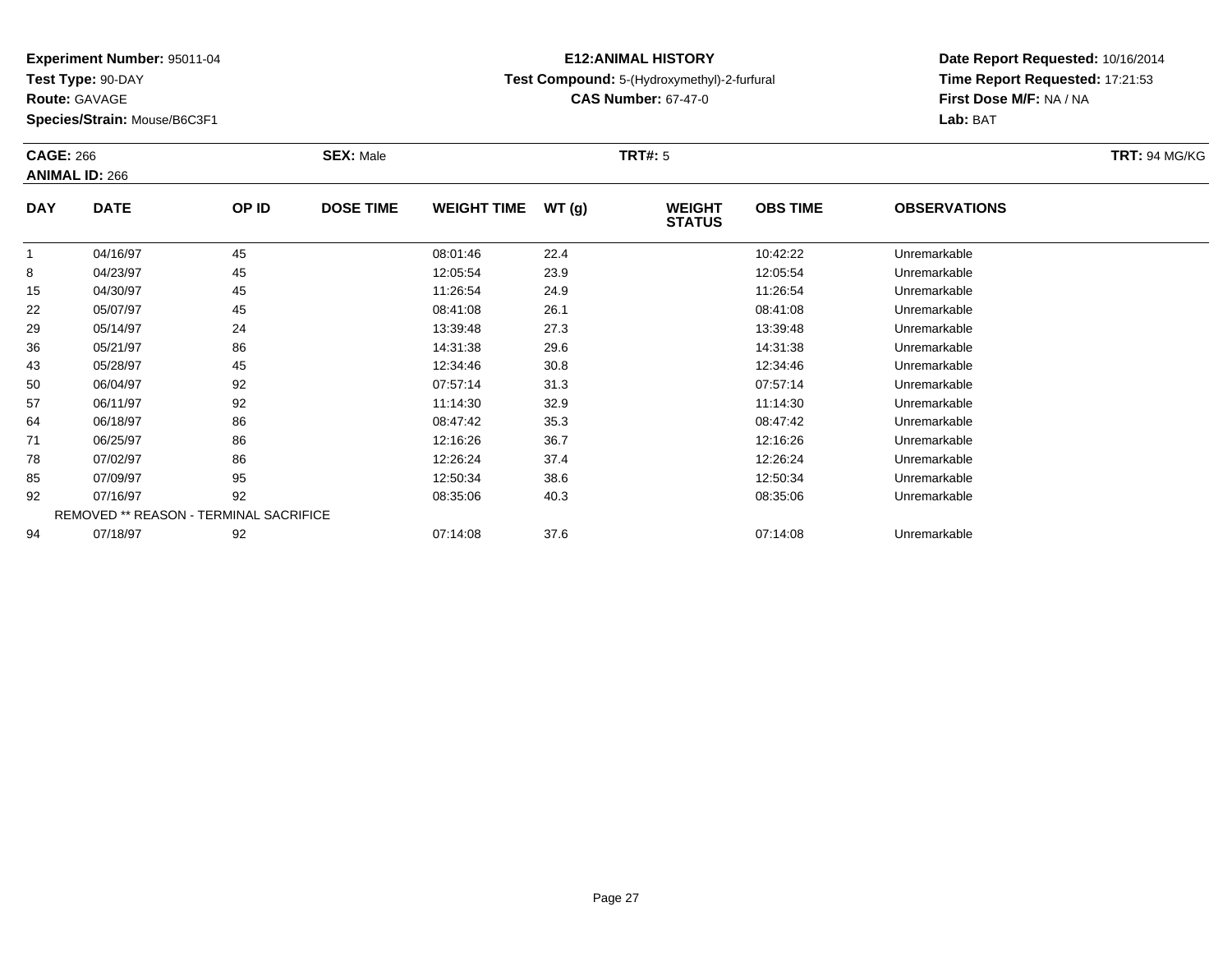**Test Type:** 90-DAY

**Route:** GAVAGE

**Species/Strain:** Mouse/B6C3F1

#### **E12:ANIMAL HISTORYTest Compound:** 5-(Hydroxymethyl)-2-furfural

**CAS Number:** 67-47-0

| <b>CAGE: 267</b> | <b>ANIMAL ID: 267</b>                  |       | <b>SEX: Male</b> |                    |       | <b>TRT#: 5</b>                 |                 |                     | <b>TRT: 94 MG/KG</b> |
|------------------|----------------------------------------|-------|------------------|--------------------|-------|--------------------------------|-----------------|---------------------|----------------------|
| <b>DAY</b>       | <b>DATE</b>                            | OP ID | <b>DOSE TIME</b> | <b>WEIGHT TIME</b> | WT(g) | <b>WEIGHT</b><br><b>STATUS</b> | <b>OBS TIME</b> | <b>OBSERVATIONS</b> |                      |
| 1                | 04/16/97                               | 45    |                  | 08:02:02           | 22.2  |                                | 10:42:36        | Unremarkable        |                      |
| 8                | 04/23/97                               | 45    |                  | 12:06:42           | 22.9  |                                | 12:06:42        | Unremarkable        |                      |
| 15               | 04/30/97                               | 45    |                  | 11:23:52           | 23.7  |                                | 11:23:52        | Unremarkable        |                      |
| 22               | 05/07/97                               | 45    |                  | 08:41:32           | 25.3  |                                | 08:41:32        | Unremarkable        |                      |
| 29               | 05/14/97                               | 24    |                  | 13:40:16           | 25.7  |                                | 13:40:16        | Unremarkable        |                      |
| 36               | 05/21/97                               | 86    |                  | 14:31:52           | 27.1  |                                | 14:31:52        | Unremarkable        |                      |
| 43               | 05/28/97                               | 45    |                  | 12:35:36           | 28.1  |                                | 12:35:36        | Unremarkable        |                      |
| 50               | 06/04/97                               | 92    |                  | 07:57:38           | 28.3  |                                | 07:57:38        | Unremarkable        |                      |
| 57               | 06/11/97                               | 92    |                  | 11:14:56           | 29.2  |                                | 11:14:56        | Unremarkable        |                      |
| 64               | 06/18/97                               | 86    |                  | 08:47:58           | 31.2  |                                | 08:47:58        | Unremarkable        |                      |
| 71               | 06/25/97                               | 86    |                  | 12:16:48           | 32.0  |                                | 12:16:48        | Unremarkable        |                      |
| 78               | 07/02/97                               | 86    |                  | 12:26:50           | 32.6  |                                | 12:26:50        | Unremarkable        |                      |
| 85               | 07/09/97                               | 95    |                  | 12:48:58           | 33.2  |                                | 12:48:58        | Unremarkable        |                      |
| 92               | 07/16/97                               | 92    |                  | 08:32:50           | 34.1  |                                | 08:32:50        | Unremarkable        |                      |
|                  | REMOVED ** REASON - TERMINAL SACRIFICE |       |                  |                    |       |                                |                 |                     |                      |
| 94               | 07/18/97                               | 92    |                  | 07:14:36           | 31.7  |                                | 07:14:36        | Unremarkable        |                      |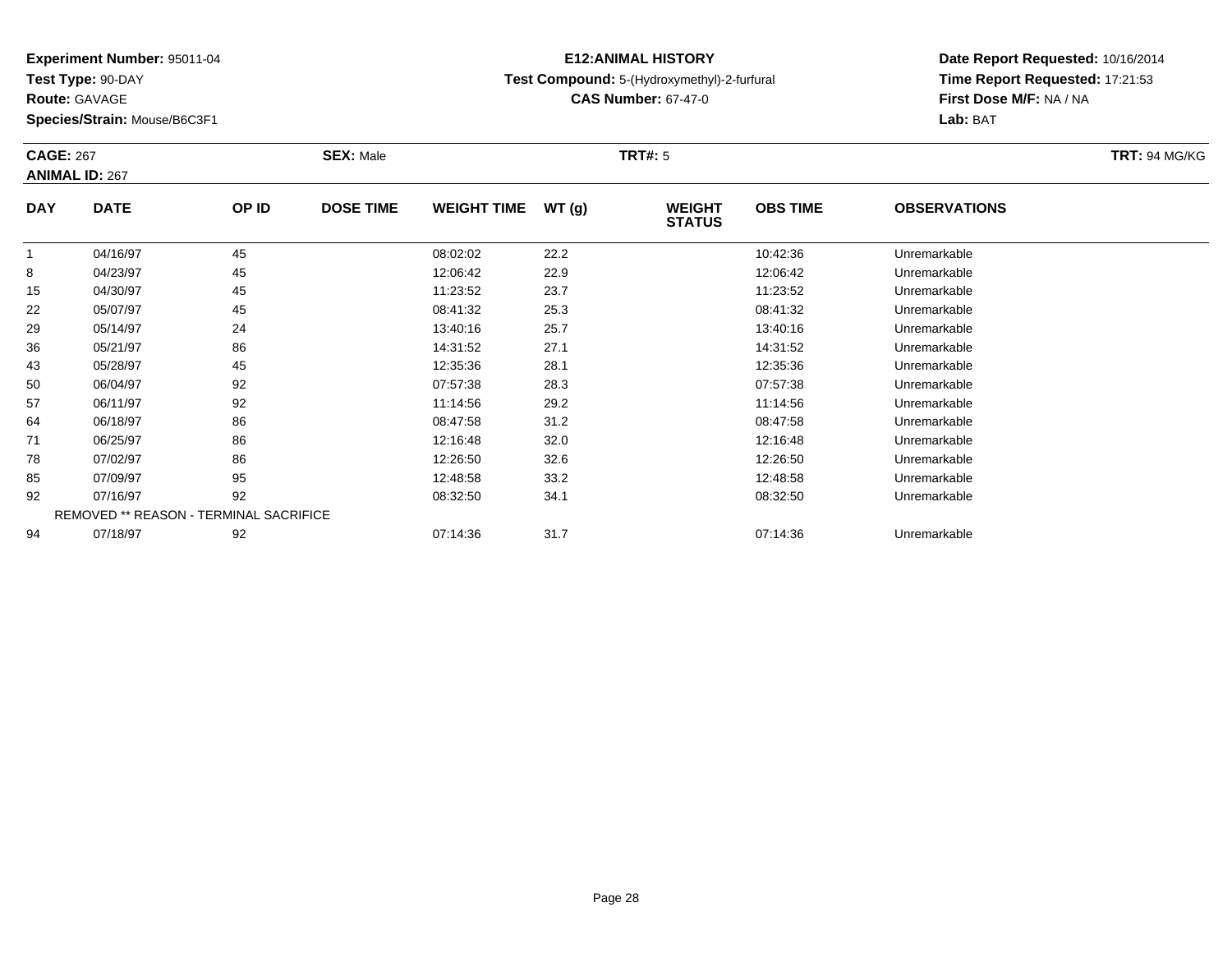**Test Type:** 90-DAY

**Route:** GAVAGE

**Species/Strain:** Mouse/B6C3F1

### **E12:ANIMAL HISTORYTest Compound:** 5-(Hydroxymethyl)-2-furfural

**CAS Number:** 67-47-0

| <b>CAGE: 268</b> | <b>ANIMAL ID: 268</b>                  |       | <b>SEX: Male</b> |                    |       | <b>TRT#: 5</b>                 |                 |                     | <b>TRT: 94 MG/KG</b> |
|------------------|----------------------------------------|-------|------------------|--------------------|-------|--------------------------------|-----------------|---------------------|----------------------|
| <b>DAY</b>       | <b>DATE</b>                            | OP ID | <b>DOSE TIME</b> | <b>WEIGHT TIME</b> | WT(g) | <b>WEIGHT</b><br><b>STATUS</b> | <b>OBS TIME</b> | <b>OBSERVATIONS</b> |                      |
|                  | 04/16/97                               | 45    |                  | 08:02:18           | 22.0  |                                | 10:42:44        | Unremarkable        |                      |
| 8                | 04/23/97                               | 45    |                  | 12:07:30           | 22.4  |                                | 12:07:30        | Unremarkable        |                      |
| 15               | 04/30/97                               | 45    |                  | 11:24:38           | 23.6  |                                | 11:24:38        | Unremarkable        |                      |
| 22               | 05/07/97                               | 45    |                  | 08:41:52           | 25.4  |                                | 08:41:52        | Unremarkable        |                      |
| 29               | 05/14/97                               | 24    |                  | 13:38:12           | 25.8  |                                | 13:38:12        | Unremarkable        |                      |
| 36               | 05/21/97                               | 86    |                  | 14:30:48           | 27.2  |                                | 14:30:48        | Unremarkable        |                      |
| 43               | 05/28/97                               | 45    |                  | 12:36:24           | 27.8  |                                | 12:36:24        | Unremarkable        |                      |
| 50               | 06/04/97                               | 92    |                  | 07:58:04           | 28.4  |                                | 07:58:04        | Unremarkable        |                      |
| 57               | 06/11/97                               | 92    |                  | 11:15:24           | 29.4  |                                | 11:15:24        | Unremarkable        |                      |
| 64               | 06/18/97                               | 86    |                  | 08:48:18           | 31.1  |                                | 08:48:18        | Unremarkable        |                      |
| 71               | 06/25/97                               | 86    |                  | 12:17:06           | 32.9  |                                | 12:17:06        | Unremarkable        |                      |
| 78               | 07/02/97                               | 86    |                  | 12:27:10           | 34.1  |                                | 12:27:10        | Unremarkable        |                      |
| 85               | 07/09/97                               | 95    |                  | 12:49:28           | 34.9  |                                | 12:49:28        | Unremarkable        |                      |
| 92               | 07/16/97                               | 92    |                  | 08:33:30           | 35.8  |                                | 08:33:30        | Unremarkable        |                      |
|                  | REMOVED ** REASON - TERMINAL SACRIFICE |       |                  |                    |       |                                |                 |                     |                      |
| 94               | 07/18/97                               | 92    |                  | 07:15:04           | 34.5  |                                | 07:15:04        | Unremarkable        |                      |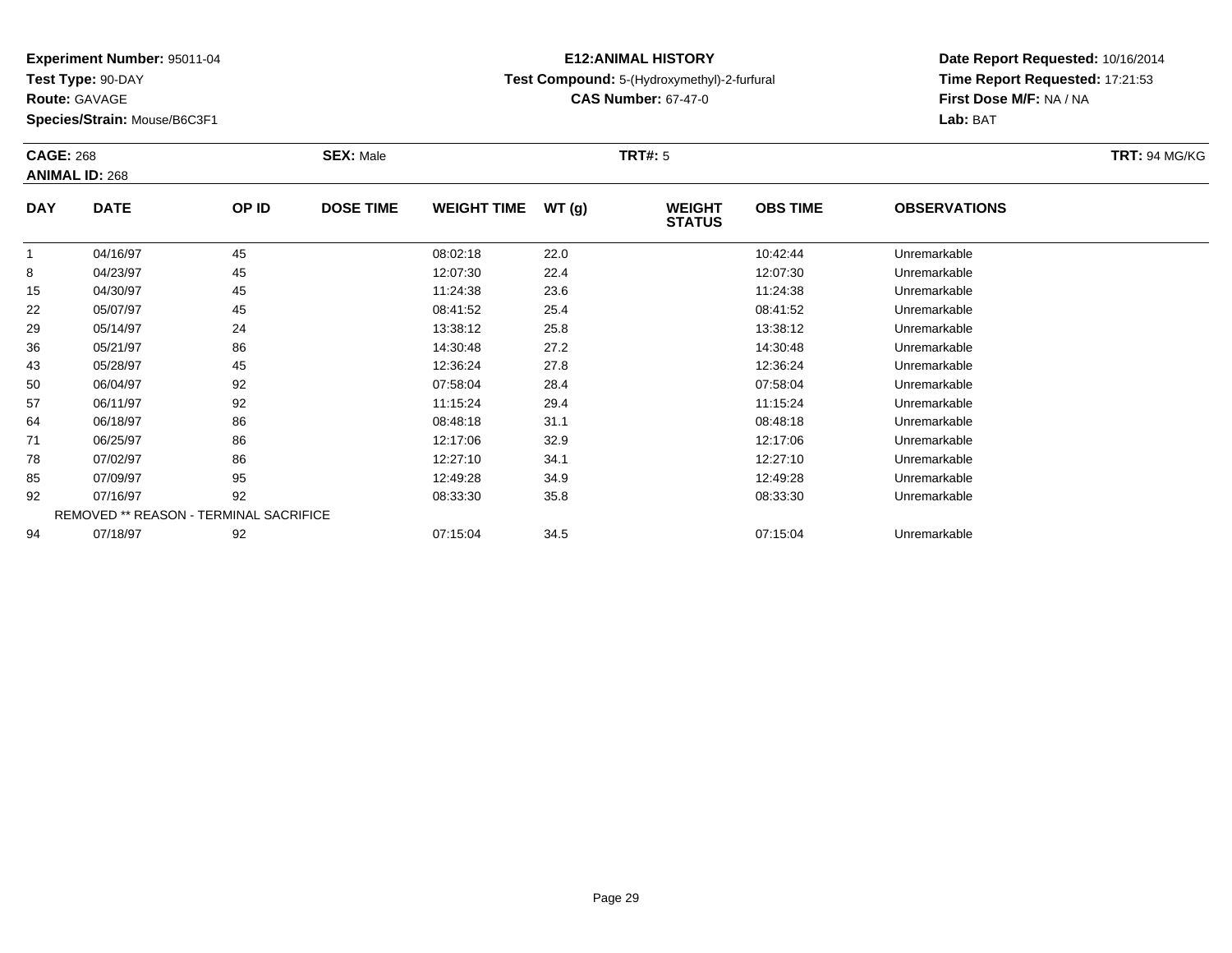**Test Type:** 90-DAY

**Route:** GAVAGE

**Species/Strain:** Mouse/B6C3F1

### **E12:ANIMAL HISTORYTest Compound:** 5-(Hydroxymethyl)-2-furfural

**CAS Number:** 67-47-0

|            | <b>CAGE: 269</b><br><b>ANIMAL ID: 269</b> |       | <b>SEX: Male</b> |                    |        | <b>TRT#: 5</b>                 | <b>TRT: 94 MG/KG</b> |                     |  |
|------------|-------------------------------------------|-------|------------------|--------------------|--------|--------------------------------|----------------------|---------------------|--|
| <b>DAY</b> | <b>DATE</b>                               | OP ID | <b>DOSE TIME</b> | <b>WEIGHT TIME</b> | WT (g) | <b>WEIGHT</b><br><b>STATUS</b> | <b>OBS TIME</b>      | <b>OBSERVATIONS</b> |  |
|            | 04/16/97                                  | 45    |                  | 09:21:48           | 21.4   |                                | 10:42:58             | Unremarkable        |  |
| 8          | 04/23/97                                  | 45    |                  | 12:09:34           | 21.2   |                                | 12:09:34             | Unremarkable        |  |
| 15         | 04/30/97                                  | 45    |                  | 11:25:24           | 22.2   |                                | 11:25:24             | Unremarkable        |  |
| 22         | 05/07/97                                  | 45    |                  | 08:42:22           | 23.8   |                                | 08:42:22             | Unremarkable        |  |
| 29         | 05/14/97                                  | 24    |                  | 13:38:34           | 22.6   |                                | 13:38:34             | Unremarkable        |  |
| 36         | 05/21/97                                  | 86    |                  | 14:31:06           | 24.8   |                                | 14:31:06             | Unremarkable        |  |
| 43         | 05/28/97                                  | 45    |                  | 12:33:10           | 25.6   |                                | 12:33:10             | Unremarkable        |  |
| 50         | 06/04/97                                  | 92    |                  | 07:56:18           | 26.3   |                                | 07:56:18             | Unremarkable        |  |
| 57         | 06/11/97                                  | 92    |                  | 11:15:54           | 26.3   |                                | 11:15:54             | Unremarkable        |  |
| 64         | 06/18/97                                  | 86    |                  | 08:48:40           | 27.7   |                                | 08:48:40             | Unremarkable        |  |
| 71         | 06/25/97                                  | 86    |                  | 12:17:26           | 28.0   |                                | 12:17:26             | Unremarkable        |  |
| 78         | 07/02/97                                  | 86    |                  | 12:27:30           | 28.8   |                                | 12:27:30             | Unremarkable        |  |
| 85         | 07/09/97                                  | 95    |                  | 12:49:52           | 28.9   |                                | 12:49:52             | Unremarkable        |  |
| 92         | 07/16/97                                  | 92    |                  | 08:34:02           | 29.9   |                                | 08:34:02             | Unremarkable        |  |
|            | REMOVED ** REASON - TERMINAL SACRIFICE    |       |                  |                    |        |                                |                      |                     |  |
| 94         | 07/18/97                                  | 92    |                  | 07:15:34           | 29.2   |                                | 07:15:34             | Unremarkable        |  |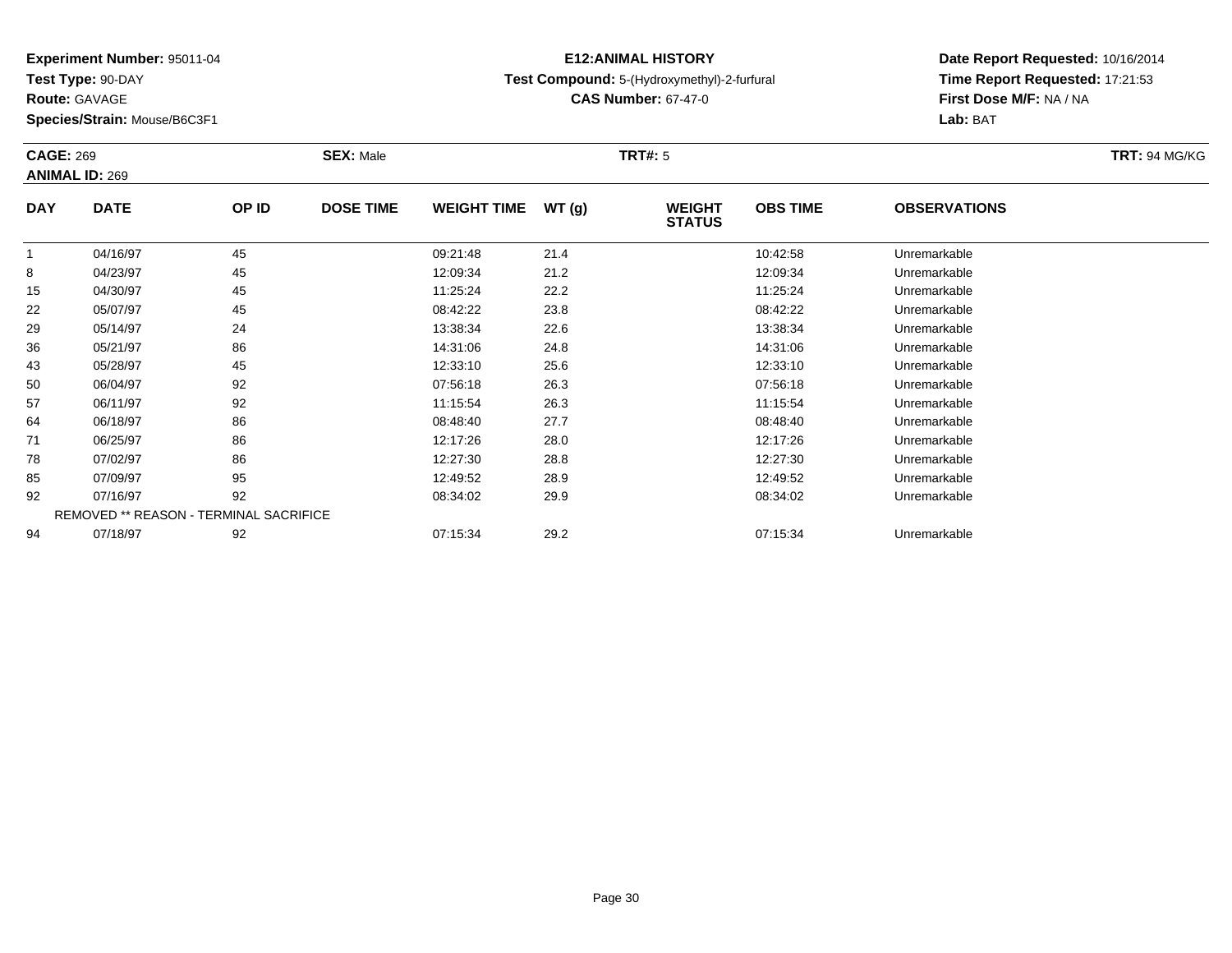**Test Type:** 90-DAY

**Route:** GAVAGE

**Species/Strain:** Mouse/B6C3F1

#### **E12:ANIMAL HISTORYTest Compound:** 5-(Hydroxymethyl)-2-furfural

**CAS Number:** 67-47-0

| <b>CAGE: 270</b> | <b>ANIMAL ID: 270</b>                  |       | <b>SEX: Male</b> |                    |       | <b>TRT#: 5</b>                 |                 |                     | <b>TRT: 94 MG/KG</b> |
|------------------|----------------------------------------|-------|------------------|--------------------|-------|--------------------------------|-----------------|---------------------|----------------------|
| <b>DAY</b>       | <b>DATE</b>                            | OP ID | <b>DOSE TIME</b> | <b>WEIGHT TIME</b> | WT(g) | <b>WEIGHT</b><br><b>STATUS</b> | <b>OBS TIME</b> | <b>OBSERVATIONS</b> |                      |
| $\mathbf{1}$     | 04/16/97                               | 45    |                  | 08:02:52           | 24.2  |                                | 10:43:08        | Unremarkable        |                      |
| 8                | 04/23/97                               | 45    |                  | 12:10:24           | 24.5  |                                | 12:10:24        | Unremarkable        |                      |
| 15               | 04/30/97                               | 45    |                  | 11:26:08           | 25.3  |                                | 11:26:08        | Unremarkable        |                      |
| 22               | 05/07/97                               | 45    |                  | 08:42:44           | 26.7  |                                | 08:42:44        | Unremarkable        |                      |
| 29               | 05/14/97                               | 24    |                  | 13:39:24           | 27.6  |                                | 13:39:24        | Unremarkable        |                      |
| 36               | 05/21/97                               | 86    |                  | 14:31:22           | 28.8  |                                | 14:31:22        | Unremarkable        |                      |
| 43               | 05/28/97                               | 45    |                  | 12:33:58           | 30.1  |                                | 12:33:58        | Unremarkable        |                      |
| 50               | 06/04/97                               | 92    |                  | 07:56:44           | 31.3  |                                | 07:56:44        | Unremarkable        |                      |
| 57               | 06/11/97                               | 92    |                  | 11:14:04           | 33.5  |                                | 11:14:04        | Unremarkable        |                      |
| 64               | 06/18/97                               | 86    |                  | 08:47:24           | 34.9  |                                | 08:47:24        | Unremarkable        |                      |
| 71               | 06/25/97                               | 86    |                  | 12:17:44           | 34.1  |                                | 12:17:44        | Unremarkable        |                      |
| 78               | 07/02/97                               | 86    |                  | 12:27:50           | 35.4  |                                | 12:27:50        | Unremarkable        |                      |
| 85               | 07/09/97                               | 95    |                  | 12:50:14           | 36.5  |                                | 12:50:14        | Unremarkable        |                      |
| 92               | 07/16/97                               | 92    |                  | 08:34:32           | 38.6  |                                | 08:34:32        | Unremarkable        |                      |
|                  | REMOVED ** REASON - TERMINAL SACRIFICE |       |                  |                    |       |                                |                 |                     |                      |
| 94               | 07/18/97                               | 92    |                  | 07:16:02           | 36.8  |                                | 07:16:02        | Unremarkable        |                      |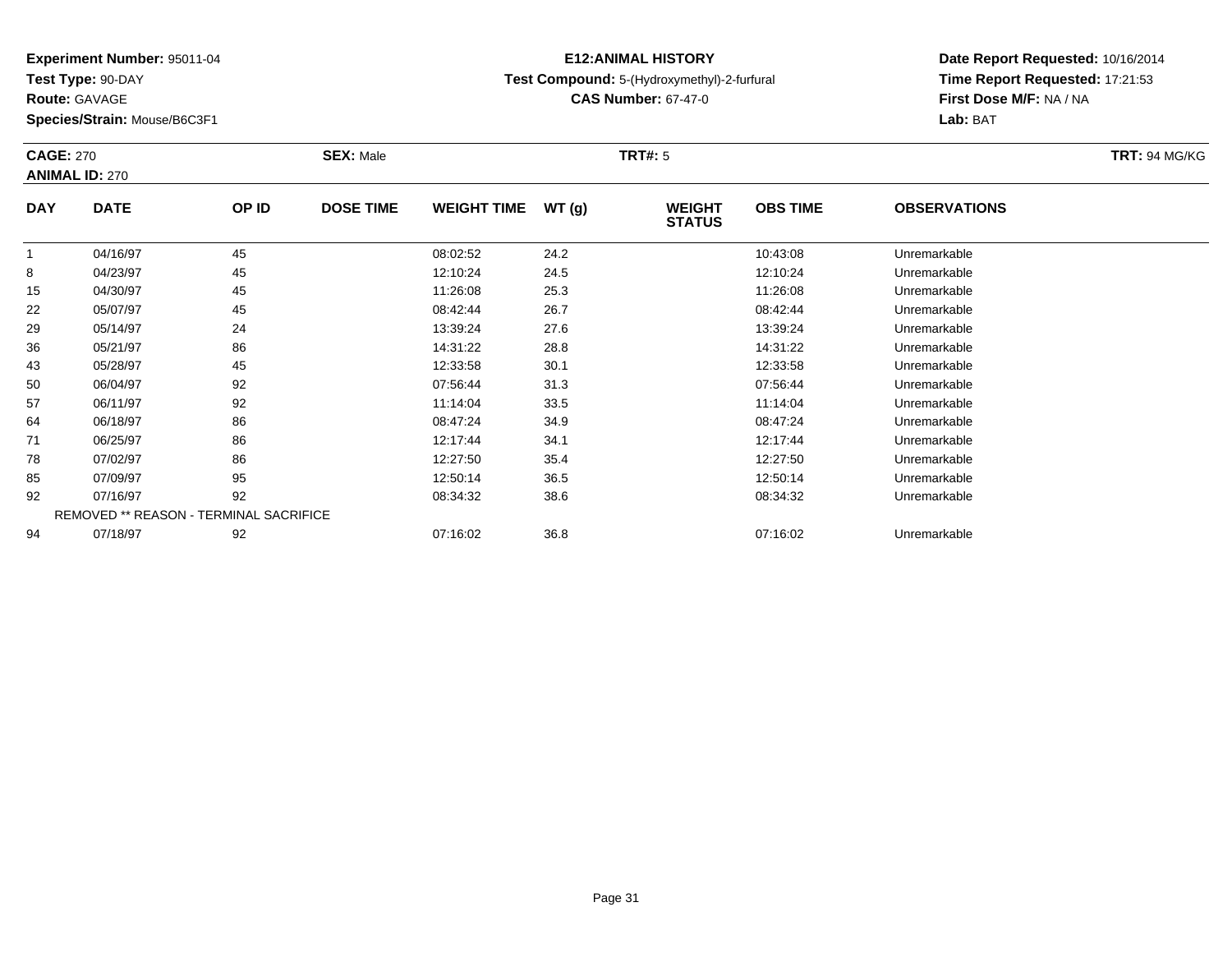**Test Type:** 90-DAY

**Route:** GAVAGE

**Species/Strain:** Mouse/B6C3F1

### **E12:ANIMAL HISTORYTest Compound:** 5-(Hydroxymethyl)-2-furfural

**CAS Number:** 67-47-0

| <b>CAGE: 271</b> | <b>ANIMAL ID: 271</b>                         |       | <b>SEX: Male</b> |                    |       | <b>TRT#: 7</b>                 |                 |                     | <b>TRT: 188</b><br>MG/KG |
|------------------|-----------------------------------------------|-------|------------------|--------------------|-------|--------------------------------|-----------------|---------------------|--------------------------|
| <b>DAY</b>       | <b>DATE</b>                                   | OP ID | <b>DOSE TIME</b> | <b>WEIGHT TIME</b> | WT(g) | <b>WEIGHT</b><br><b>STATUS</b> | <b>OBS TIME</b> | <b>OBSERVATIONS</b> |                          |
|                  | 04/16/97                                      | 45    |                  | 07:58:42           | 21.9  |                                | 10:48:40        | Unremarkable        |                          |
| 8                | 04/23/97                                      | 45    |                  | 12:00:14           | 21.7  |                                | 12:00:14        | Unremarkable        |                          |
| 15               | 04/30/97                                      | 45    |                  | 11:36:12           | 22.3  |                                | 11:36:12        | Unremarkable        |                          |
| 22               | 05/07/97                                      | 45    |                  | 08:29:54           | 24.6  |                                | 08:29:54        | Unremarkable        |                          |
| 29               | 05/14/97                                      | 24    |                  | 13:27:18           | 24.6  |                                | 13:27:18        | Unremarkable        |                          |
| 36               | 05/21/97                                      | 45    |                  | 12:15:26           | 25.7  |                                | 12:15:26        | Unremarkable        |                          |
| 43               | 05/28/97                                      | 45    |                  | 12:20:12           | 27.0  |                                | 12:20:12        | Unremarkable        |                          |
| 50               | 06/04/97                                      | 92    |                  | 08:11:38           | 27.0  |                                | 08:11:38        | Unremarkable        |                          |
| 57               | 06/11/97                                      | 92    |                  | 11:00:28           | 28.0  |                                | 11:00:28        | Unremarkable        |                          |
| 64               | 06/18/97                                      | 86    |                  | 08:39:50           | 29.7  |                                | 08:39:50        | Unremarkable        |                          |
| 71               | 06/25/97                                      | 86    |                  | 12:28:14           | 30.8  |                                | 12:28:14        | Unremarkable        |                          |
| 78               | 07/02/97                                      | 86    |                  | 12:37:54           | 30.8  |                                | 12:37:54        | Unremarkable        |                          |
| 85               | 07/09/97                                      | 95    |                  | 13:03:54           | 30.9  |                                | 13:03:54        | Unremarkable        |                          |
| 92               | 07/16/97                                      | 92    |                  | 08:41:42           | 32.6  |                                | 08:41:42        | Unremarkable        |                          |
|                  | <b>REMOVED ** REASON - TERMINAL SACRIFICE</b> |       |                  |                    |       |                                |                 |                     |                          |
| 94               | 07/18/97                                      | 92    |                  | 07:16:32           | 31.3  |                                | 07:16:32        | Unremarkable        |                          |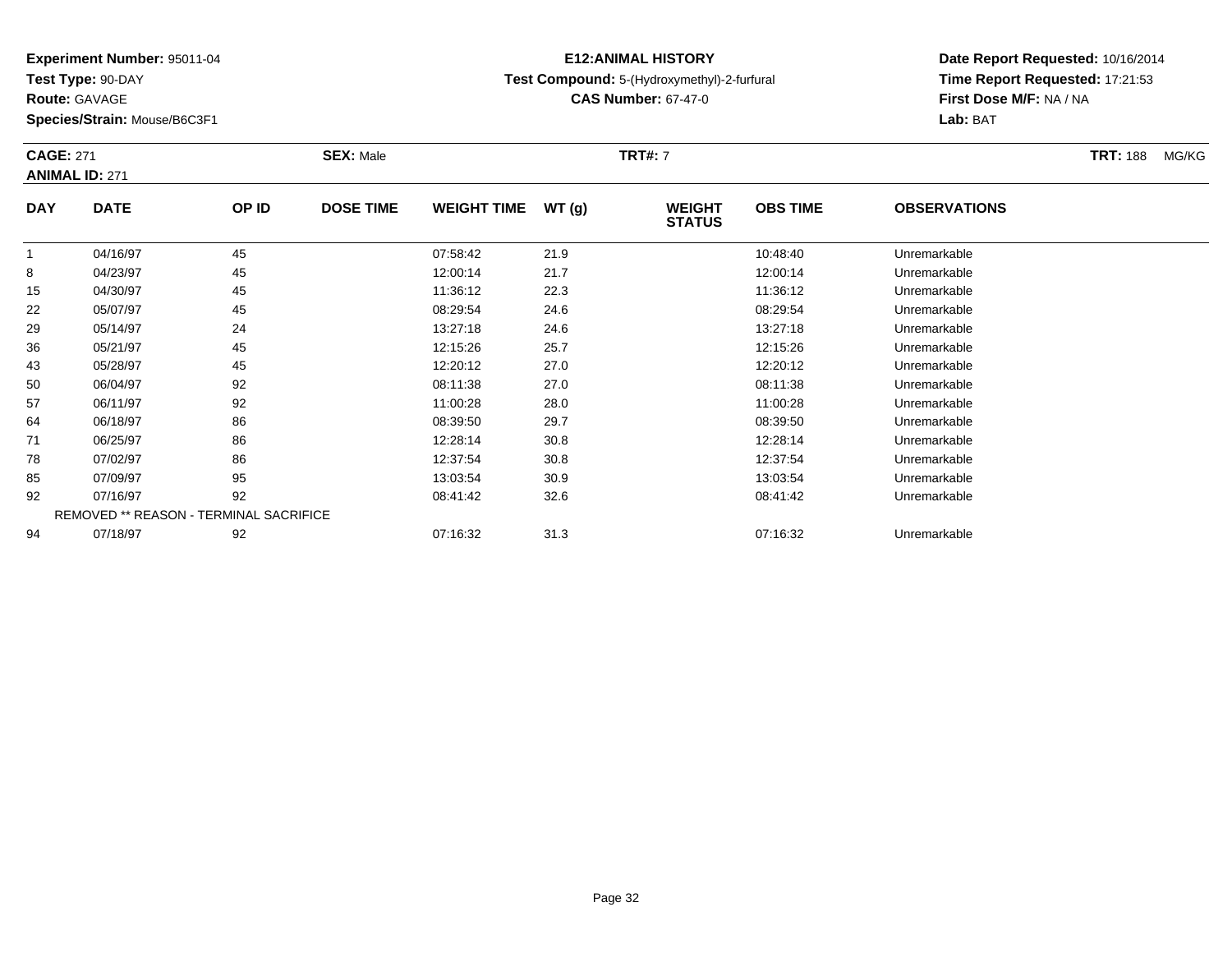**Test Type:** 90-DAY

**Route:** GAVAGE

94

**Species/Strain:** Mouse/B6C3F1

### **E12:ANIMAL HISTORYTest Compound:** 5-(Hydroxymethyl)-2-furfural

**CAS Number:** 67-47-0

**Date Report Requested:** 10/16/2014**Time Report Requested:** 17:21:53**Lab:** BAT

| <b>CAGE: 272</b> | <b>ANIMAL ID: 272</b> |                                               | <b>SEX: Male</b> |                    |       | <b>TRT#: 7</b>                 |                 |                     | <b>TRT: 188</b> | MG/KG |
|------------------|-----------------------|-----------------------------------------------|------------------|--------------------|-------|--------------------------------|-----------------|---------------------|-----------------|-------|
| <b>DAY</b>       | <b>DATE</b>           | OP ID                                         | <b>DOSE TIME</b> | <b>WEIGHT TIME</b> | WT(g) | <b>WEIGHT</b><br><b>STATUS</b> | <b>OBS TIME</b> | <b>OBSERVATIONS</b> |                 |       |
| 1                | 04/16/97              | 45                                            |                  | 07:58:54           | 22.3  |                                | 10:49:02        | Unremarkable        |                 |       |
| 8                | 04/23/97              | 45                                            |                  | 12:00:30           | 22.7  |                                | 12:00:30        | Unremarkable        |                 |       |
| 15               | 04/30/97              | 45                                            |                  | 11:33:08           | 23.4  |                                | 11:33:08        | Unremarkable        |                 |       |
| 22               | 05/07/97              | 45                                            |                  | 08:30:20           | 24.7  |                                | 08:30:20        | Unremarkable        |                 |       |
| 29               | 05/14/97              | 24                                            |                  | 13:27:36           | 24.9  |                                | 13:27:36        | Unremarkable        |                 |       |
| 36               | 05/21/97              | 45                                            |                  | 12:15:44           | 25.8  |                                | 12:15:44        | Unremarkable        |                 |       |
| 43               | 05/28/97              | 45                                            |                  | 12:20:44           | 26.8  |                                | 12:20:44        | Unremarkable        |                 |       |
| 50               | 06/04/97              | 92                                            |                  | 08:12:06           | 26.8  |                                | 08:12:06        | Unremarkable        |                 |       |
| 57               | 06/11/97              | 92                                            |                  | 11:01:00           | 28.0  |                                | 11:01:00        | Unremarkable        |                 |       |
| 64               | 06/18/97              | 86                                            |                  | 08:40:14           | 30.1  |                                | 08:40:14        | Unremarkable        |                 |       |
| 71               | 06/25/97              | 86                                            |                  | 12:28:30           | 30.8  |                                | 12:28:30        | Unremarkable        |                 |       |
| 78               | 07/02/97              | 86                                            |                  | 12:38:10           | 31.4  |                                | 12:38:10        | Unremarkable        |                 |       |
| 85               | 07/09/97              | 95                                            |                  | 13:02:32           | 32.8  |                                | 13:02:32        | Unremarkable        |                 |       |
| 92               | 07/16/97              | 92                                            |                  | 08:39:04           | 34.4  |                                | 08:39:04        | Unremarkable        |                 |       |
|                  |                       | <b>REMOVED ** REASON - TERMINAL SACRIFICE</b> |                  |                    |       |                                |                 |                     |                 |       |

07/18/97 <sup>92</sup> 07:17:02 32.5 07:17:02 Unremarkable

**First Dose M/F:** NA / NA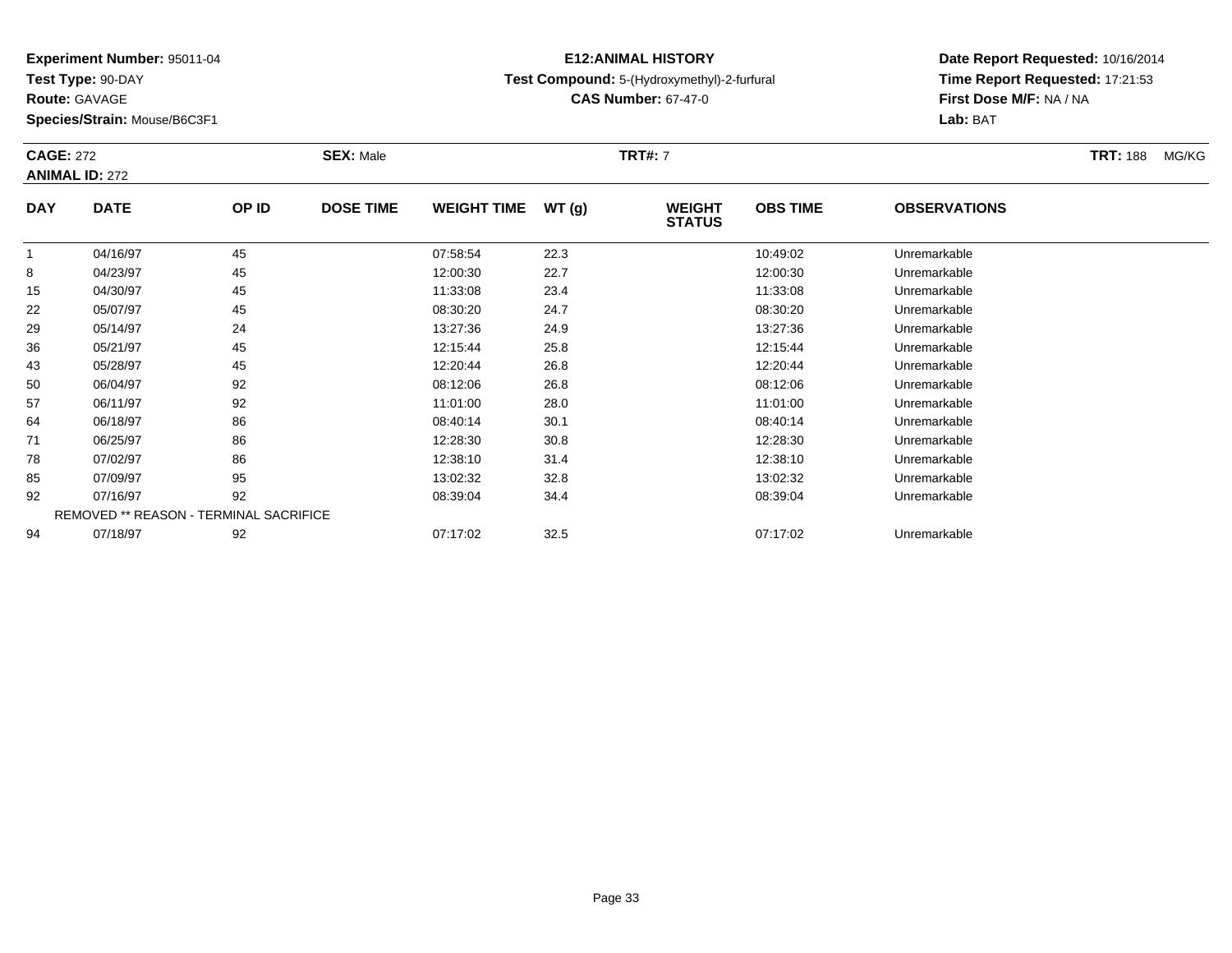**Test Type:** 90-DAY

**Route:** GAVAGE

**Species/Strain:** Mouse/B6C3F1

### **E12:ANIMAL HISTORYTest Compound:** 5-(Hydroxymethyl)-2-furfural

**CAS Number:** 67-47-0

| <b>CAGE: 273</b> | <b>ANIMAL ID: 273</b>                         |       | <b>SEX: Male</b> |                    |       | <b>TRT#: 7</b>                 |                 |                     | <b>TRT: 188</b> | MG/KG |
|------------------|-----------------------------------------------|-------|------------------|--------------------|-------|--------------------------------|-----------------|---------------------|-----------------|-------|
| <b>DAY</b>       | <b>DATE</b>                                   | OP ID | <b>DOSE TIME</b> | <b>WEIGHT TIME</b> | WT(g) | <b>WEIGHT</b><br><b>STATUS</b> | <b>OBS TIME</b> | <b>OBSERVATIONS</b> |                 |       |
|                  | 04/16/97                                      | 45    |                  | 07:59:06           | 23.8  |                                | 10:49:38        | Unremarkable        |                 |       |
| 8                | 04/23/97                                      | 45    |                  | 12:00:44           | 24.7  |                                | 12:00:44        | Unremarkable        |                 |       |
| 15               | 04/30/97                                      | 45    |                  | 11:33:58           | 25.2  |                                | 11:33:58        | Unremarkable        |                 |       |
| 22               | 05/07/97                                      | 45    |                  | 08:30:36           | 26.7  |                                | 08:30:36        | Unremarkable        |                 |       |
| 29               | 05/14/97                                      | 24    |                  | 13:26:02           | 28.1  |                                | 13:26:02        | Unremarkable        |                 |       |
| 36               | 05/21/97                                      | 45    |                  | 12:14:16           | 29.9  |                                | 12:14:16        | Unremarkable        |                 |       |
| 43               | 05/28/97                                      | 45    |                  | 12:21:14           | 31.4  |                                | 12:21:14        | Unremarkable        |                 |       |
| 50               | 06/04/97                                      | 92    |                  | 08:12:32           | 31.4  |                                | 08:12:32        | Unremarkable        |                 |       |
| 57               | 06/11/97                                      | 92    |                  | 11:01:26           | 32.6  |                                | 11:01:26        | Unremarkable        |                 |       |
| 64               | 06/18/97                                      | 86    |                  | 08:40:30           | 34.5  |                                | 08:40:30        | Unremarkable        |                 |       |
| 71               | 06/25/97                                      | 86    |                  | 12:28:48           | 35.4  |                                | 12:28:48        | Unremarkable        |                 |       |
| 78               | 07/02/97                                      | 86    |                  | 12:38:26           | 36.1  |                                | 12:38:26        | Unremarkable        |                 |       |
| 85               | 07/09/97                                      | 95    |                  | 13:02:52           | 37.3  |                                | 13:02:52        | Unremarkable        |                 |       |
| 92               | 07/16/97                                      | 92    |                  | 08:39:40           | 39.1  |                                | 08:39:40        | Unremarkable        |                 |       |
|                  | <b>REMOVED ** REASON - TERMINAL SACRIFICE</b> |       |                  |                    |       |                                |                 |                     |                 |       |
| 94               | 07/18/97                                      | 92    |                  | 07:17:26           | 36.5  |                                | 07:17:26        | Unremarkable        |                 |       |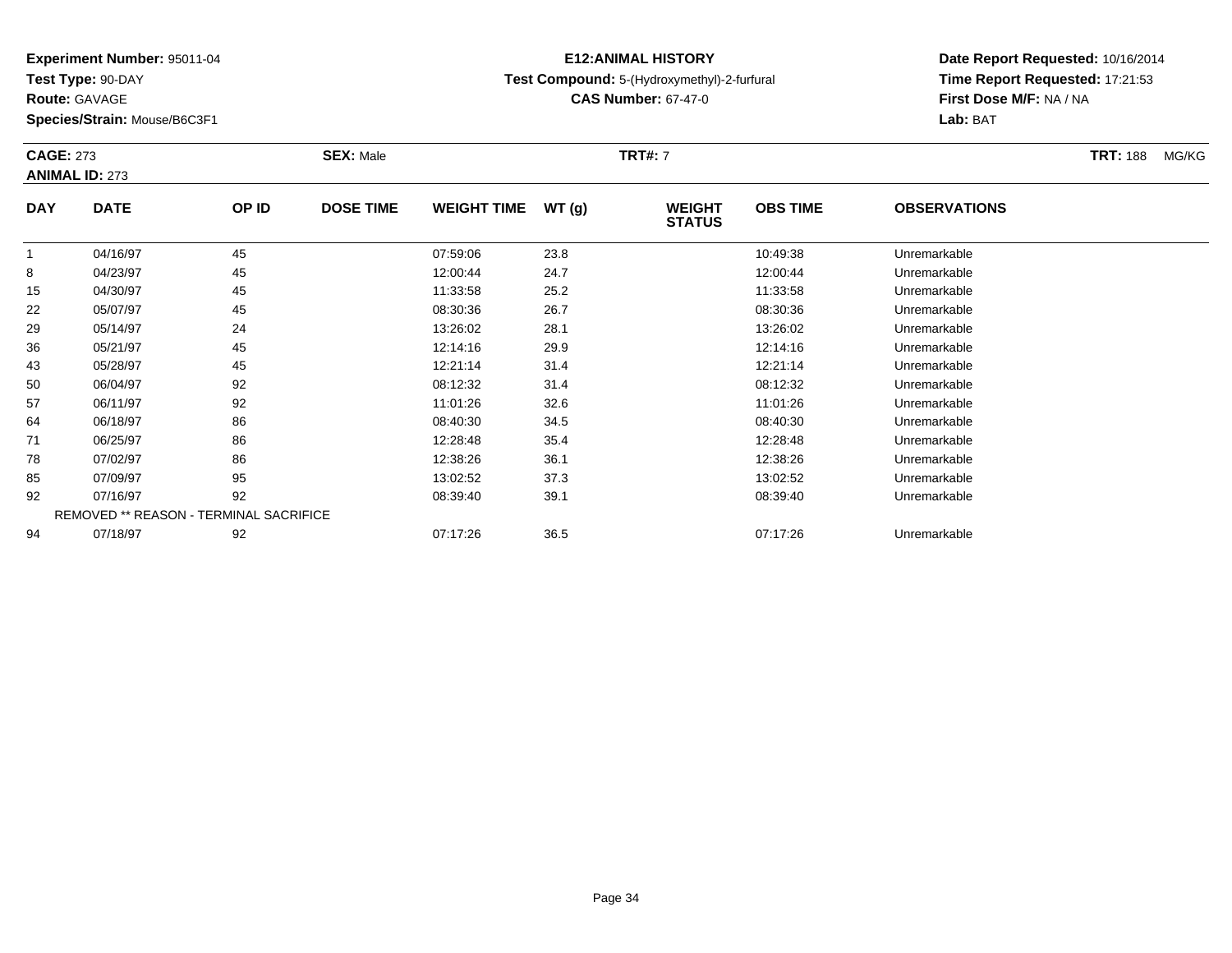**Test Type:** 90-DAY

**Route:** GAVAGE

**Species/Strain:** Mouse/B6C3F1

### **E12:ANIMAL HISTORYTest Compound:** 5-(Hydroxymethyl)-2-furfural

**CAS Number:** 67-47-0

|            | <b>CAGE: 274</b><br><b>ANIMAL ID: 274</b>     |       | <b>SEX: Male</b> |                    |       | <b>TRT#: 7</b>                 |                 |                     | <b>TRT: 188</b> | MG/KG |
|------------|-----------------------------------------------|-------|------------------|--------------------|-------|--------------------------------|-----------------|---------------------|-----------------|-------|
| <b>DAY</b> | <b>DATE</b>                                   | OP ID | <b>DOSE TIME</b> | <b>WEIGHT TIME</b> | WT(g) | <b>WEIGHT</b><br><b>STATUS</b> | <b>OBS TIME</b> | <b>OBSERVATIONS</b> |                 |       |
|            | 04/16/97                                      | 45    |                  | 07:59:20           | 22.9  |                                | 10:56:24        | Unremarkable        |                 |       |
| 8          | 04/23/97                                      | 45    |                  | 12:01:00           | 24.2  |                                | 12:01:00        | Unremarkable        |                 |       |
| 15         | 04/30/97                                      | 45    |                  | 11:34:42           | 25.4  |                                | 11:34:42        | Unremarkable        |                 |       |
| 22         | 05/07/97                                      | 45    |                  | 08:31:00           | 27.0  |                                | 08:31:00        | Unremarkable        |                 |       |
| 29         | 05/14/97                                      | 24    |                  | 13:26:22           | 27.6  |                                | 13:26:22        | Unremarkable        |                 |       |
| 36         | 05/21/97                                      | 45    |                  | 12:14:34           | 29.0  |                                | 12:14:34        | Unremarkable        |                 |       |
| 43         | 05/28/97                                      | 45    |                  | 12:18:58           | 29.3  |                                | 12:18:58        | Unremarkable        |                 |       |
| 50         | 06/04/97                                      | 92    |                  | 08:10:46           | 30.4  |                                | 08:10:46        | Unremarkable        |                 |       |
| 57         | 06/11/97                                      | 92    |                  | 11:01:52           | 32.3  |                                | 11:01:52        | Unremarkable        |                 |       |
| 64         | 06/18/97                                      | 86    |                  | 08:40:44           | 34.2  |                                | 08:40:44        | Unremarkable        |                 |       |
| 71         | 06/25/97                                      | 86    |                  | 12:29:06           | 35.2  |                                | 12:29:06        | Unremarkable        |                 |       |
| 78         | 07/02/97                                      | 86    |                  | 12:38:40           | 36.6  |                                | 12:38:40        | Unremarkable        |                 |       |
| 85         | 07/09/97                                      | 95    |                  | 13:03:10           | 37.2  |                                | 13:03:10        | Unremarkable        |                 |       |
| 92         | 07/16/97                                      | 92    |                  | 08:40:22           | 39.8  |                                | 08:40:22        | Unremarkable        |                 |       |
|            | <b>REMOVED ** REASON - TERMINAL SACRIFICE</b> |       |                  |                    |       |                                |                 |                     |                 |       |
| 94         | 07/18/97                                      | 92    |                  | 07:17:52           | 37.7  |                                | 07:17:52        | Unremarkable        |                 |       |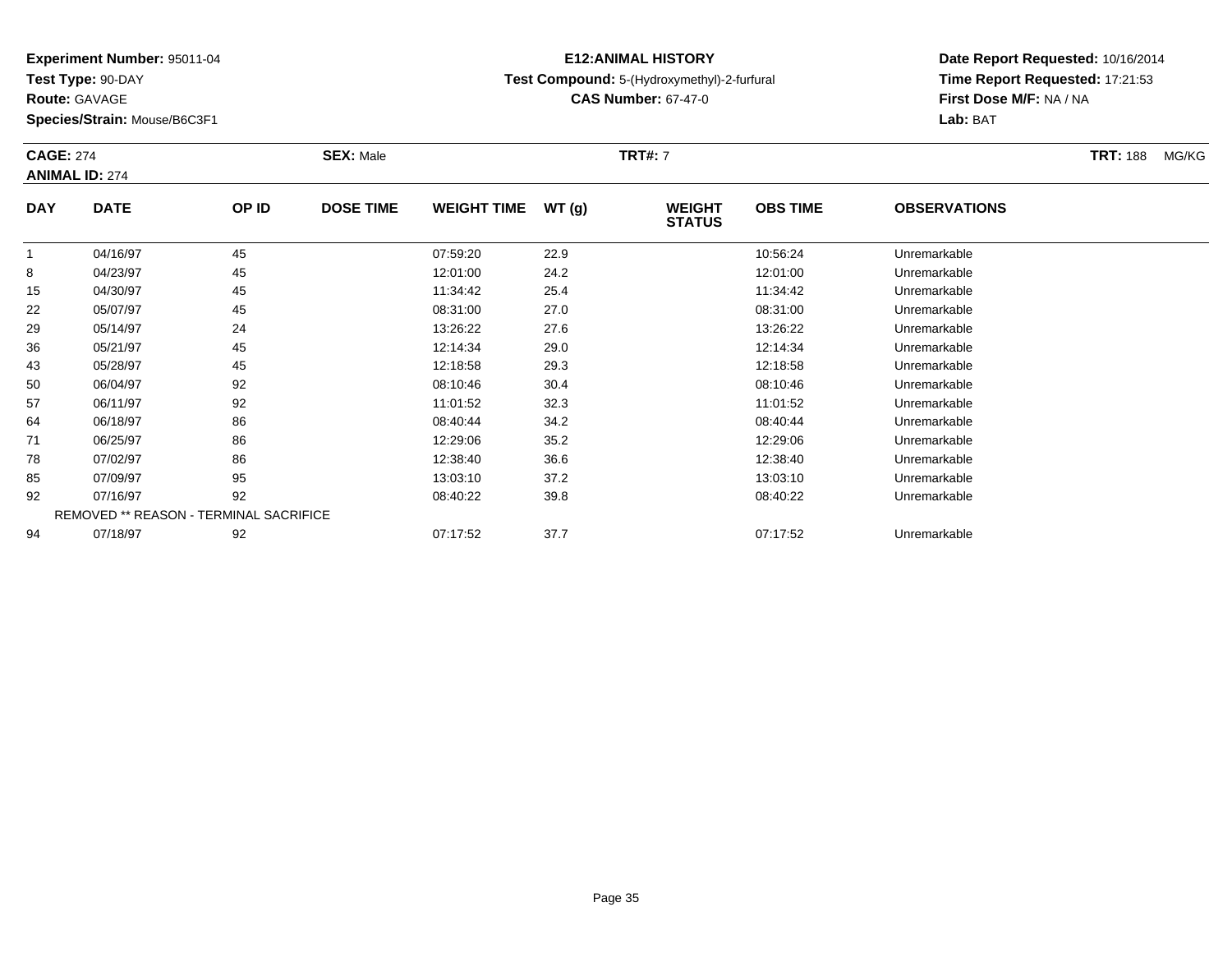**Test Type:** 90-DAY

**Route:** GAVAGE

**Species/Strain:** Mouse/B6C3F1

### **E12:ANIMAL HISTORYTest Compound:** 5-(Hydroxymethyl)-2-furfural

**CAS Number:** 67-47-0

**Date Report Requested:** 10/16/2014**Time Report Requested:** 17:21:53**First Dose M/F:** NA / NA**Lab:** BAT

| <b>CAGE: 275</b> | <b>ANIMAL ID: 275</b>                         |       | <b>SEX: Male</b> |                    |       | <b>TRT#: 7</b>                 |                 |                     | <b>TRT: 188</b> | MG/KG |
|------------------|-----------------------------------------------|-------|------------------|--------------------|-------|--------------------------------|-----------------|---------------------|-----------------|-------|
| <b>DAY</b>       | <b>DATE</b>                                   | OP ID | <b>DOSE TIME</b> | <b>WEIGHT TIME</b> | WT(g) | <b>WEIGHT</b><br><b>STATUS</b> | <b>OBS TIME</b> | <b>OBSERVATIONS</b> |                 |       |
|                  | 04/16/97                                      | 45    |                  | 07:59:34           | 22.9  |                                | 10:50:02        | Unremarkable        |                 |       |
| 8                | 04/23/97                                      | 45    |                  | 12:01:18           | 21.2  |                                | 12:01:18        | Unremarkable        |                 |       |
| 15               | 04/30/97                                      | 45    |                  | 11:35:26           | 22.6  |                                | 11:35:26        | Unremarkable        |                 |       |
| 22               | 05/07/97                                      | 45    |                  | 08:31:32           | 25.1  |                                | 08:31:32        | Unremarkable        |                 |       |
| 29               | 05/14/97                                      | 24    |                  | 13:26:56           | 25.9  |                                | 13:26:56        | Unremarkable        |                 |       |
| 36               | 05/21/97                                      | 45    |                  | 12:15:02           | 26.4  |                                | 12:15:02        | Unremarkable        |                 |       |
| 43               | 05/28/97                                      | 45    |                  | 12:19:40           | 27.5  |                                | 12:19:40        | Unremarkable        |                 |       |
| 50               | 06/04/97                                      | 92    |                  | 08:11:10           | 28.9  |                                | 08:11:10        | Unremarkable        |                 |       |
| 57               | 06/11/97                                      | 92    |                  | 11:00:00           | 28.7  |                                | 11:00:00        | Unremarkable        |                 |       |
| 64               | 06/18/97                                      | 86    |                  | 08:39:34           | 30.4  |                                | 08:39:34        | Unremarkable        |                 |       |
| 71               | 06/25/97                                      | 86    |                  | 12:29:24           | 30.4  |                                | 12:29:24        | Unremarkable        |                 |       |
| 78               | 07/02/97                                      | 86    |                  | 12:39:00           | 32.1  |                                | 12:39:00        | Unremarkable        |                 |       |
| 85               | 07/09/97                                      | 95    |                  | 13:03:28           | 32.6  |                                | 13:03:28        | Unremarkable        |                 |       |
| 92               | 07/16/97                                      | 92    |                  | 08:40:58           | 33.7  |                                | 08:40:58        | Unremarkable        |                 |       |
|                  | <b>REMOVED ** REASON - TERMINAL SACRIFICE</b> |       |                  |                    |       |                                |                 |                     |                 |       |
| 94               | 07/18/97                                      | 92    |                  | 07:18:18           | 32.5  |                                | 07:18:18        | Unremarkable        |                 |       |

07/18/97 <sup>92</sup> 07:18:18 32.5 07:18:18 Unremarkable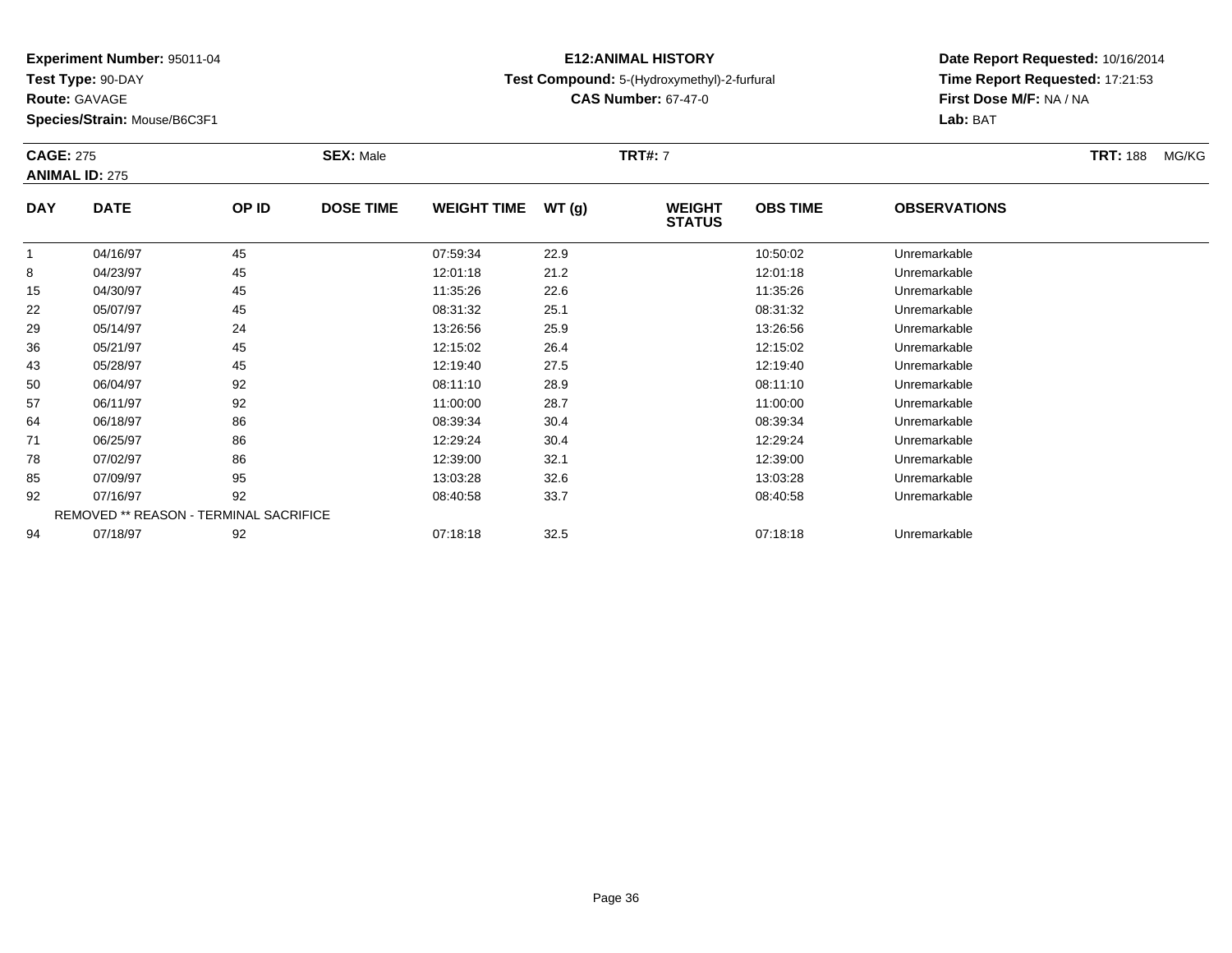**Test Type:** 90-DAY

**Route:** GAVAGE

**Species/Strain:** Mouse/B6C3F1

## **E12:ANIMAL HISTORYTest Compound:** 5-(Hydroxymethyl)-2-furfural

**CAS Number:** 67-47-0

|            | <b>CAGE: 276</b><br><b>ANIMAL ID: 276</b>     |       | <b>SEX: Male</b> | <b>TRT#: 7</b>     |        |                                |                 |                     | <b>TRT: 188</b> | MG/KG |
|------------|-----------------------------------------------|-------|------------------|--------------------|--------|--------------------------------|-----------------|---------------------|-----------------|-------|
| <b>DAY</b> | <b>DATE</b>                                   | OP ID | <b>DOSE TIME</b> | <b>WEIGHT TIME</b> | WT (g) | <b>WEIGHT</b><br><b>STATUS</b> | <b>OBS TIME</b> | <b>OBSERVATIONS</b> |                 |       |
|            | 04/16/97                                      | 45    |                  | 09:22:26           | 21.9   |                                | 10:47:48        | Unremarkable        |                 |       |
| 8          | 04/23/97                                      | 45    |                  | 11:58:46           | 22.9   |                                | 11:58:46        | Unremarkable        |                 |       |
| 15         | 04/30/97                                      | 45    |                  | 11:35:56           | 23.4   |                                | 11:35:56        | Unremarkable        |                 |       |
| 22         | 05/07/97                                      | 45    |                  | 08:32:10           | 24.5   |                                | 08:32:10        | Unremarkable        |                 |       |
| 29         | 05/14/97                                      | 24    |                  | 13:25:20           | 25.7   |                                | 13:25:20        | Unremarkable        |                 |       |
| 36         | 05/21/97                                      | 45    |                  | 12:13:28           | 26.5   |                                | 12:13:28        | Unremarkable        |                 |       |
| 43         | 05/28/97                                      | 45    |                  | 12:18:10           | 27.7   |                                | 12:18:10        | Unremarkable        |                 |       |
| 50         | 06/04/97                                      | 92    |                  | 08:14:02           | 28.6   |                                | 08:14:02        | Unremarkable        |                 |       |
| 57         | 06/11/97                                      | 92    |                  | 10:57:52           | 29.8   |                                | 10:57:52        | Unremarkable        |                 |       |
| 64         | 06/18/97                                      | 86    |                  | 08:38:22           | 30.7   |                                | 08:38:22        | Unremarkable        |                 |       |
| 71         | 06/25/97                                      | 86    |                  | 12:26:32           | 32.4   |                                | 12:26:32        | Unremarkable        |                 |       |
| 78         | 07/02/97                                      | 86    |                  | 12:36:30           | 33.1   |                                | 12:36:30        | Unremarkable        |                 |       |
| 85         | 07/09/97                                      | 95    |                  | 13:02:08           | 34.1   |                                | 13:02:08        | Unremarkable        |                 |       |
| 92         | 07/16/97                                      | 92    |                  | 08:38:26           | 35.2   |                                | 08:38:26        | Unremarkable        |                 |       |
|            | <b>REMOVED ** REASON - TERMINAL SACRIFICE</b> |       |                  |                    |        |                                |                 |                     |                 |       |
| 94         | 07/18/97                                      | 92    |                  | 07:18:48           | 33.2   |                                | 07:18:48        | Unremarkable        |                 |       |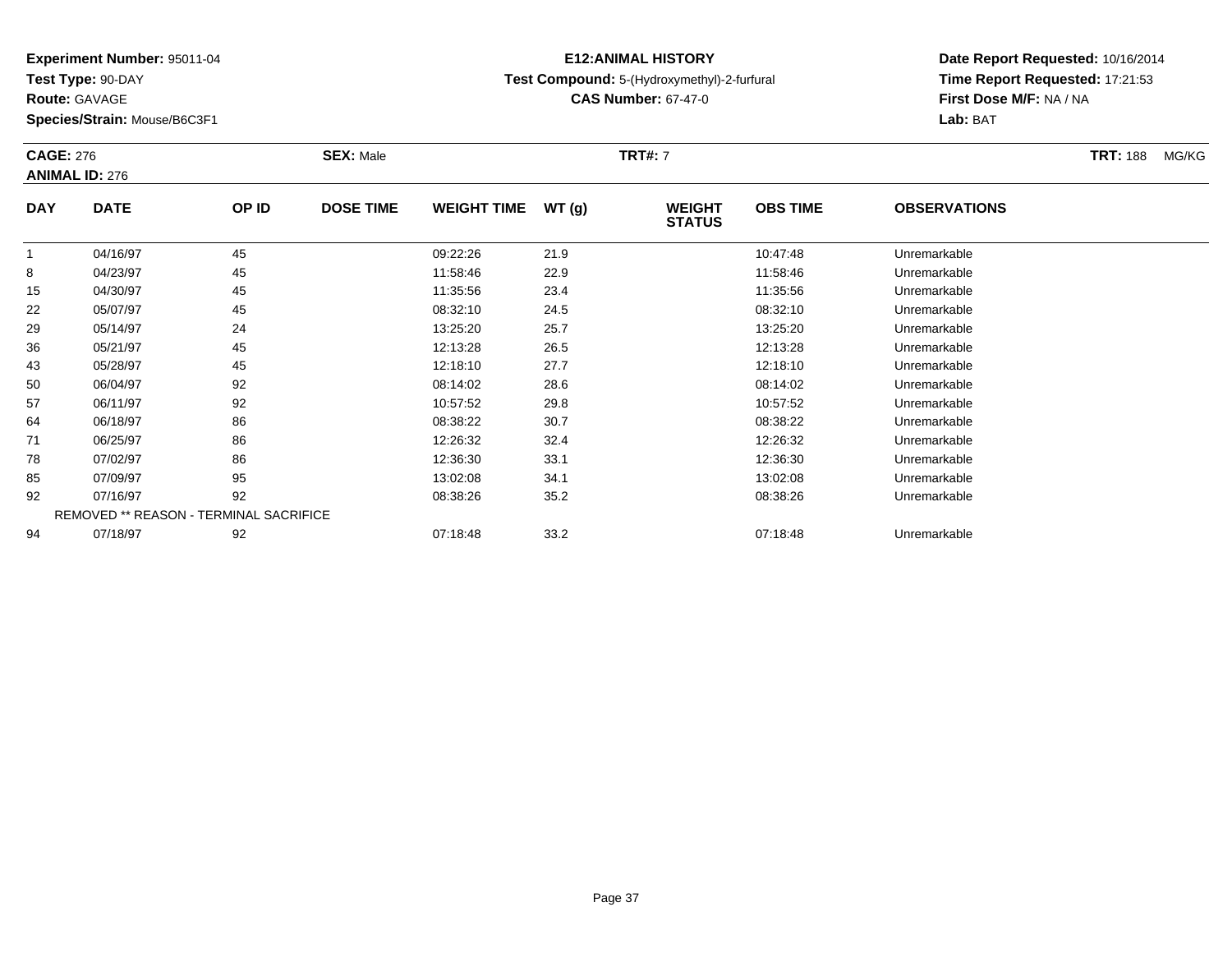**Test Type:** 90-DAY

**Route:** GAVAGE

94

**Species/Strain:** Mouse/B6C3F1

## **E12:ANIMAL HISTORYTest Compound:** 5-(Hydroxymethyl)-2-furfural

**CAS Number:** 67-47-0

**Date Report Requested:** 10/16/2014**Time Report Requested:** 17:21:53**First Dose M/F:** NA / NA**Lab:** BAT

| <b>CAGE: 277</b> | <b>ANIMAL ID: 277</b>                         |       | <b>SEX: Male</b> |                    |       | <b>TRT#: 7</b>                 |                 |                     | <b>TRT: 188</b> | MG/KG |
|------------------|-----------------------------------------------|-------|------------------|--------------------|-------|--------------------------------|-----------------|---------------------|-----------------|-------|
| <b>DAY</b>       | <b>DATE</b>                                   | OP ID | <b>DOSE TIME</b> | <b>WEIGHT TIME</b> | WT(g) | <b>WEIGHT</b><br><b>STATUS</b> | <b>OBS TIME</b> | <b>OBSERVATIONS</b> |                 |       |
|                  | 04/16/97                                      | 45    |                  | 09:22:58           | 20.5  |                                | 10:47:58        | Unremarkable        |                 |       |
| 8                | 04/23/97                                      | 45    |                  | 11:59:04           | 21.1  |                                | 11:59:04        | Unremarkable        |                 |       |
| 15               | 04/30/97                                      | 45    |                  | 11:32:52           | 21.9  |                                | 11:32:52        | Unremarkable        |                 |       |
| 22               | 05/07/97                                      | 45    |                  | 08:34:28           | 23.6  |                                | 08:34:28        | Unremarkable        |                 |       |
| 29               | 05/14/97                                      | 24    |                  | 13:25:38           | 24.5  |                                | 13:25:38        | Unremarkable        |                 |       |
| 36               | 05/21/97                                      | 45    |                  | 12:13:46           | 25.5  |                                | 12:13:46        | Unremarkable        |                 |       |
| 43               | 05/28/97                                      | 45    |                  | 12:18:26           | 26.6  |                                | 12:18:26        | Unremarkable        |                 |       |
| 50               | 06/04/97                                      | 92    |                  | 08:14:28           | 26.8  |                                | 08:14:28        | Unremarkable        |                 |       |
| 57               | 06/11/97                                      | 92    |                  | 10:58:22           | 26.9  |                                | 10:58:22        | Unremarkable        |                 |       |
| 64               | 06/18/97                                      | 86    |                  | 08:38:40           | 28.6  |                                | 08:38:40        | Unremarkable        |                 |       |
| 71               | 06/25/97                                      | 86    |                  | 12:26:48           | 29.7  |                                | 12:26:48        | Unremarkable        |                 |       |
| 78               | 07/02/97                                      | 86    |                  | 12:36:46           | 30.9  |                                | 12:36:46        | Unremarkable        |                 |       |
| 85               | 07/09/97                                      | 95    |                  | 13:00:52           | 32.0  |                                | 13:00:52        | Unremarkable        |                 |       |
| 92               | 07/16/97                                      | 92    |                  | 08:35:54           | 33.0  |                                | 08:35:54        | Unremarkable        |                 |       |
|                  | <b>REMOVED ** REASON - TERMINAL SACRIFICE</b> |       |                  |                    |       |                                |                 |                     |                 |       |

07/18/97 <sup>92</sup> 07:19:18 31.1 07:19:18 Unremarkable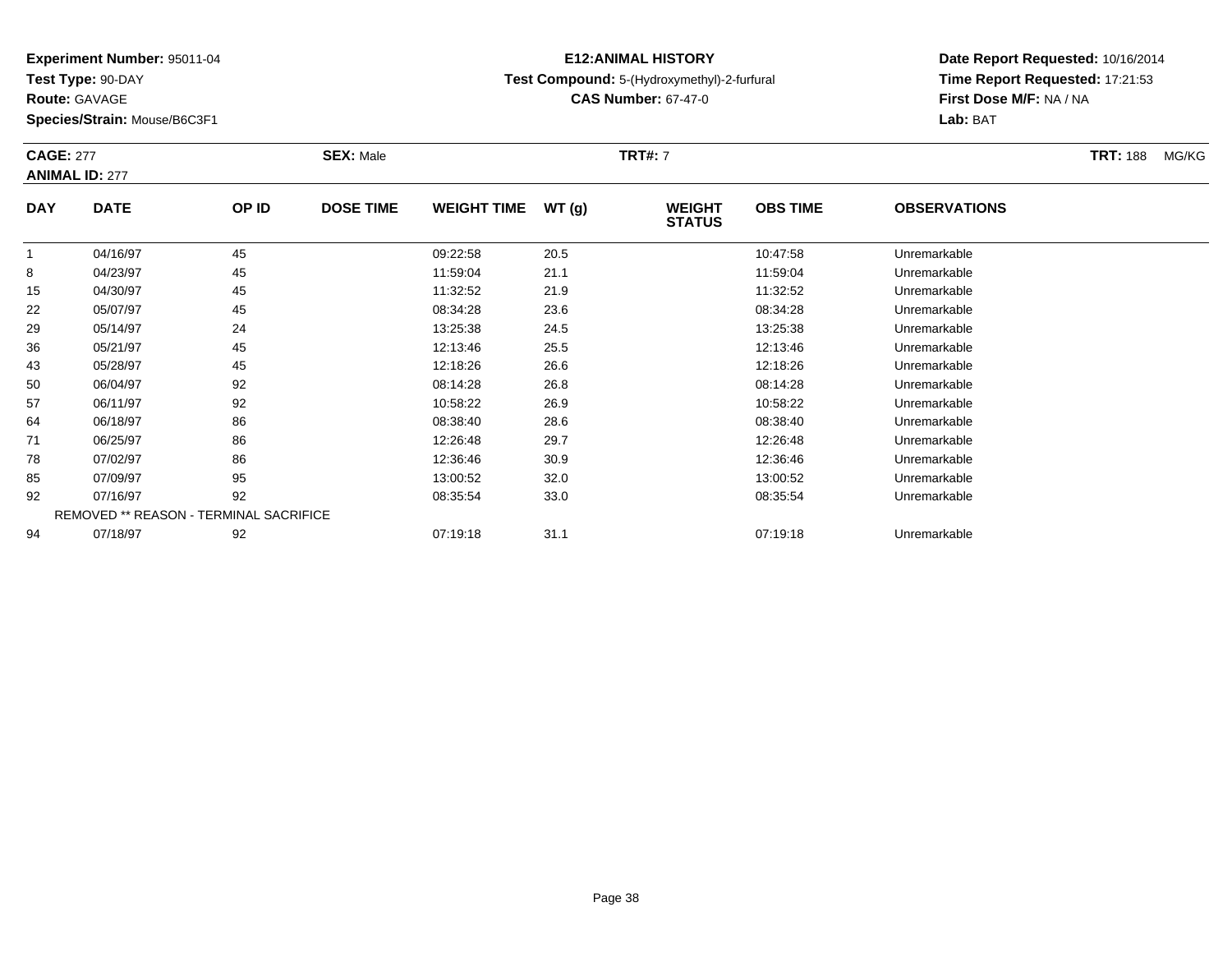**Test Type:** 90-DAY

**Route:** GAVAGE

**Species/Strain:** Mouse/B6C3F1

## **E12:ANIMAL HISTORYTest Compound:** 5-(Hydroxymethyl)-2-furfural

**CAS Number:** 67-47-0

| <b>CAGE: 278</b> | <b>ANIMAL ID: 278</b>                         |       | <b>SEX: Male</b> |                    |       | <b>TRT#: 7</b>                 |                 |                     | <b>TRT: 188</b> | MG/KG |
|------------------|-----------------------------------------------|-------|------------------|--------------------|-------|--------------------------------|-----------------|---------------------|-----------------|-------|
| <b>DAY</b>       | <b>DATE</b>                                   | OP ID | <b>DOSE TIME</b> | <b>WEIGHT TIME</b> | WT(g) | <b>WEIGHT</b><br><b>STATUS</b> | <b>OBS TIME</b> | <b>OBSERVATIONS</b> |                 |       |
|                  | 04/16/97                                      | 45    |                  | 09:23:44           | 21.7  |                                | 10:48:10        | Unremarkable        |                 |       |
| 8                | 04/23/97                                      | 45    |                  | 11:59:20           | 20.8  |                                | 11:59:20        | Unremarkable        |                 |       |
| 15               | 04/30/97                                      | 45    |                  | 11:34:12           | 23.1  |                                | 11:34:12        | Unremarkable        |                 |       |
| 22               | 05/07/97                                      | 45    |                  | 08:35:02           | 21.4  |                                | 08:35:02        | Unremarkable        |                 |       |
| 29               | 05/14/97                                      | 24    |                  | 13:24:00           | 23.1  |                                | 13:24:00        | Unremarkable        |                 |       |
| 36               | 05/21/97                                      | 45    |                  | 12:12:22           | 26.4  |                                | 12:12:22        | Unremarkable        |                 |       |
| 43               | 05/28/97                                      | 45    |                  | 12:18:42           | 28.1  |                                | 12:18:42        | Unremarkable        |                 |       |
| 50               | 06/04/97                                      | 92    |                  | 08:14:50           | 28.8  |                                | 08:14:50        | Unremarkable        |                 |       |
| 57               | 06/11/97                                      | 92    |                  | 10:59:00           | 29.9  |                                | 10:59:00        | Unremarkable        |                 |       |
| 64               | 06/18/97                                      | 86    |                  | 08:38:58           | 29.4  |                                | 08:38:58        | Unremarkable        |                 |       |
| 71               | 06/25/97                                      | 86    |                  | 12:27:06           | 31.1  |                                | 12:27:06        | Unremarkable        |                 |       |
| 78               | 07/02/97                                      | 86    |                  | 12:37:04           | 31.8  |                                | 12:37:04        | Unremarkable        |                 |       |
| 85               | 07/09/97                                      | 95    |                  | 13:01:12           | 33.1  |                                | 13:01:12        | Unremarkable        |                 |       |
| 92               | 07/16/97                                      | 92    |                  | 08:36:30           | 34.5  |                                | 08:36:30        | Unremarkable        |                 |       |
|                  | <b>REMOVED ** REASON - TERMINAL SACRIFICE</b> |       |                  |                    |       |                                |                 |                     |                 |       |
| 94               | 07/18/97                                      | 92    |                  | 07:19:48           | 32.6  |                                | 07:19:48        | Unremarkable        |                 |       |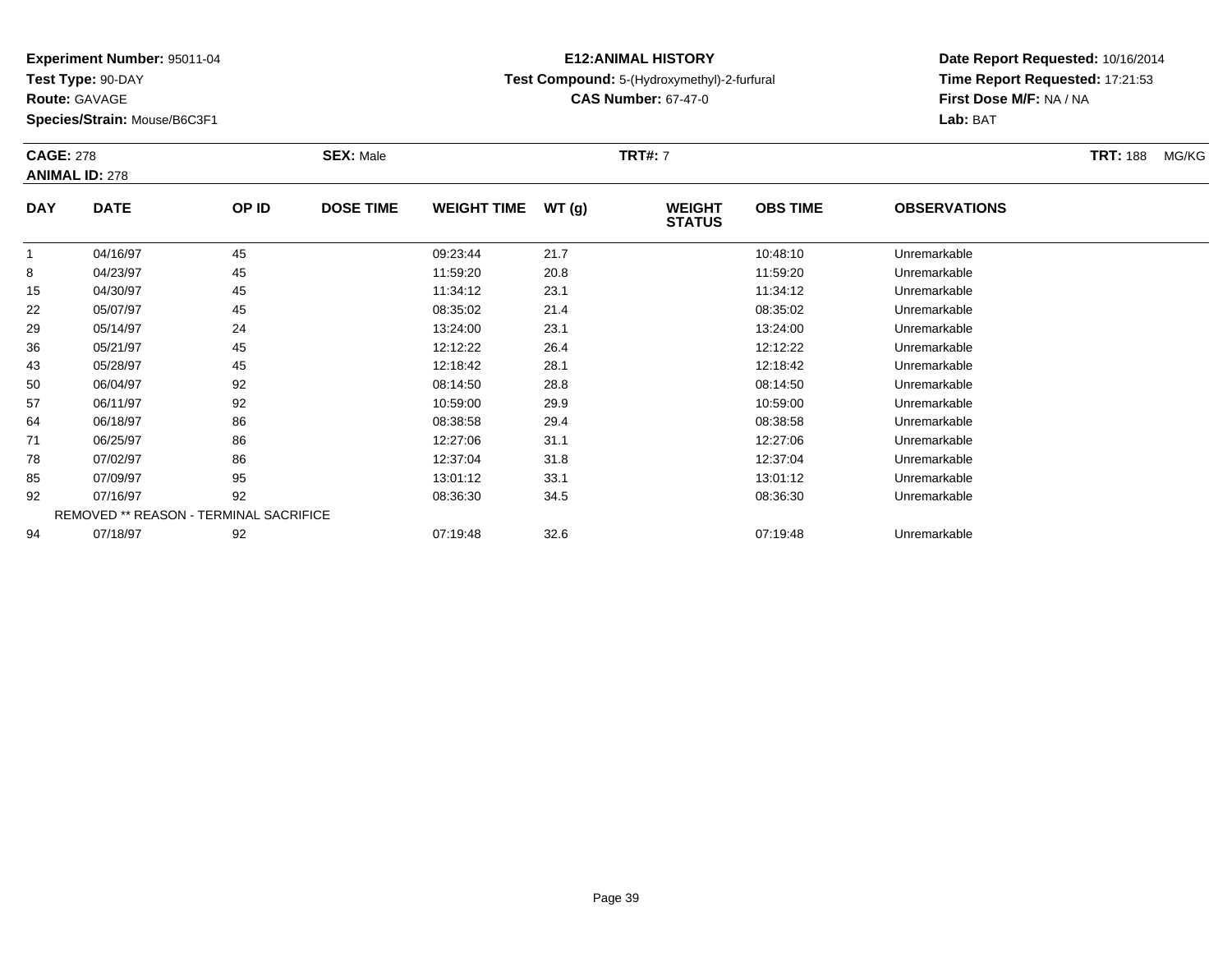**Test Type:** 90-DAY

**Route:** GAVAGE

**Species/Strain:** Mouse/B6C3F1

## **E12:ANIMAL HISTORYTest Compound:** 5-(Hydroxymethyl)-2-furfural

**CAS Number:** 67-47-0

|            | <b>CAGE: 279</b><br><b>ANIMAL ID: 279</b>     |       | <b>SEX: Male</b> |                    | <b>TRT#: 7</b> |                                | <b>TRT: 188</b> | MG/KG               |  |  |
|------------|-----------------------------------------------|-------|------------------|--------------------|----------------|--------------------------------|-----------------|---------------------|--|--|
| <b>DAY</b> | <b>DATE</b>                                   | OP ID | <b>DOSE TIME</b> | <b>WEIGHT TIME</b> | WT(g)          | <b>WEIGHT</b><br><b>STATUS</b> | <b>OBS TIME</b> | <b>OBSERVATIONS</b> |  |  |
|            | 04/16/97                                      | 45    |                  | 08:00:48           | 21.9           |                                | 10:48:20        | Unremarkable        |  |  |
| 8          | 04/23/97                                      | 45    |                  | 11:59:36           | 22.9           |                                | 11:59:36        | Unremarkable        |  |  |
| 15         | 04/30/97                                      | 45    |                  | 11:34:28           | 23.4           |                                | 11:34:28        | Unremarkable        |  |  |
| 22         | 05/07/97                                      | 45    |                  | 08:35:24           | 25.0           |                                | 08:35:24        | Unremarkable        |  |  |
| 29         | 05/14/97                                      | 24    |                  | 13:24:36           | 25.8           |                                | 13:24:36        | Unremarkable        |  |  |
| 36         | 05/21/97                                      | 45    |                  | 12:12:42           | 27.0           |                                | 12:12:42        | Unremarkable        |  |  |
| 43         | 05/28/97                                      | 45    |                  | 12:17:38           | 28.4           |                                | 12:17:38        | Unremarkable        |  |  |
| 50         | 06/04/97                                      | 92    |                  | 08:12:58           | 29.8           |                                | 08:12:58        | Unremarkable        |  |  |
| 57         | 06/11/97                                      | 92    |                  | 10:59:30           | 30.2           |                                | 10:59:30        | Unremarkable        |  |  |
| 64         | 06/18/97                                      | 86    |                  | 08:39:16           | 32.0           |                                | 08:39:16        | Unremarkable        |  |  |
| 71         | 06/25/97                                      | 86    |                  | 12:27:32           | 32.7           |                                | 12:27:32        | Unremarkable        |  |  |
| 78         | 07/02/97                                      | 86    |                  | 12:37:22           | 33.8           |                                | 12:37:22        | Unremarkable        |  |  |
| 85         | 07/09/97                                      | 95    |                  | 13:01:32           | 35.1           |                                | 13:01:32        | Unremarkable        |  |  |
| 92         | 07/16/97                                      | 92    |                  | 08:37:12           | 36.1           |                                | 08:37:12        | Unremarkable        |  |  |
|            | <b>REMOVED ** REASON - TERMINAL SACRIFICE</b> |       |                  |                    |                |                                |                 |                     |  |  |
| 94         | 07/18/97                                      | 92    |                  | 07:20:12           | 33.9           |                                | 07:20:12        | Unremarkable        |  |  |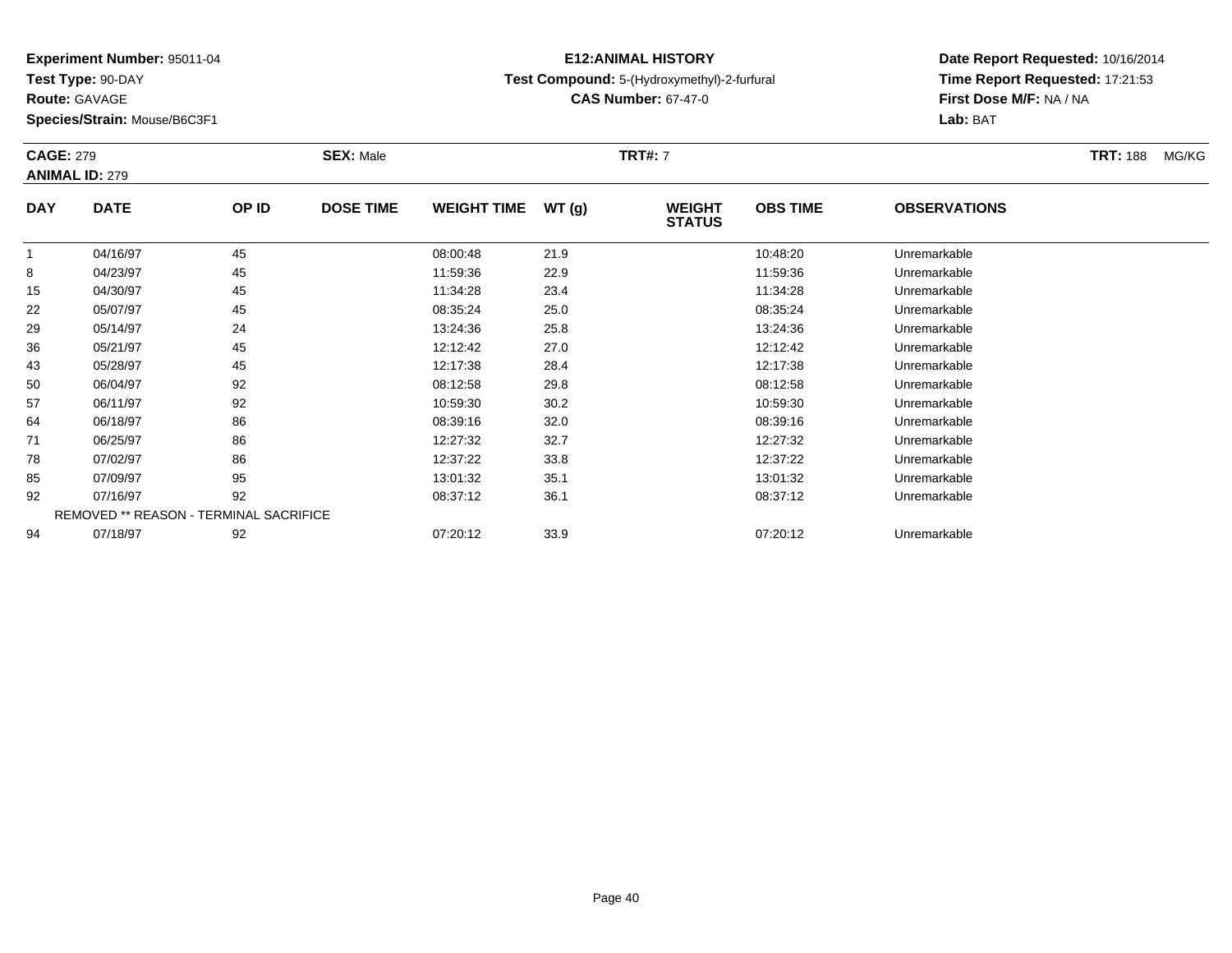**Test Type:** 90-DAY

**Route:** GAVAGE

**Species/Strain:** Mouse/B6C3F1

## **E12:ANIMAL HISTORYTest Compound:** 5-(Hydroxymethyl)-2-furfural

**CAS Number:** 67-47-0

| <b>CAGE: 280</b> | <b>ANIMAL ID: 280</b>                  | <b>SEX: Male</b> |                  |                    | <b>TRT#: 7</b> |                                |                 |                     | <b>TRT: 188</b> | MG/KG |
|------------------|----------------------------------------|------------------|------------------|--------------------|----------------|--------------------------------|-----------------|---------------------|-----------------|-------|
| <b>DAY</b>       | <b>DATE</b>                            | OP ID            | <b>DOSE TIME</b> | <b>WEIGHT TIME</b> | WT(g)          | <b>WEIGHT</b><br><b>STATUS</b> | <b>OBS TIME</b> | <b>OBSERVATIONS</b> |                 |       |
|                  | 04/16/97                               | 45               |                  | 09:24:32           | 21.4           |                                | 10:48:30        | Unremarkable        |                 |       |
| 8                | 04/23/97                               | 45               |                  | 11:59:58           | 22.8           |                                | 11:59:58        | Unremarkable        |                 |       |
| 15               | 04/30/97                               | 45               |                  | 11:35:12           | 23.8           |                                | 11:35:12        | Unremarkable        |                 |       |
| 22               | 05/07/97                               | 45               |                  | 08:36:04           | 25.5           |                                | 08:36:04        | Unremarkable        |                 |       |
| 29               | 05/14/97                               | 24               |                  | 13:24:56           | 25.9           |                                | 13:24:56        | Unremarkable        |                 |       |
| 36               | 05/21/97                               | 45               |                  | 12:13:00           | 27.2           |                                | 12:13:00        | Unremarkable        |                 |       |
| 43               | 05/28/97                               | 45               |                  | 12:17:54           | 29.3           |                                | 12:17:54        | Unremarkable        |                 |       |
| 50               | 06/04/97                               | 92               |                  | 08:13:38           | 30.2           |                                | 08:13:38        | Unremarkable        |                 |       |
| 57               | 06/11/97                               | 92               |                  | 10:57:12           | 30.8           |                                | 10:57:12        | Unremarkable        |                 |       |
| 64               | 06/18/97                               | 86               |                  | 08:38:02           | 32.4           |                                | 08:38:02        | Unremarkable        |                 |       |
| 71               | 06/25/97                               | 86               |                  | 12:27:50           | 33.2           |                                | 12:27:50        | Unremarkable        |                 |       |
| 78               | 07/02/97                               | 86               |                  | 12:37:40           | 34.2           |                                | 12:37:40        | Unremarkable        |                 |       |
| 85               | 07/09/97                               | 95               |                  | 13:01:50           | 35.7           |                                | 13:01:50        | Unremarkable        |                 |       |
| 92               | 07/16/97                               | 92               |                  | 08:37:48           | 36.8           |                                | 08:37:48        | Unremarkable        |                 |       |
|                  | REMOVED ** REASON - TERMINAL SACRIFICE |                  |                  |                    |                |                                |                 |                     |                 |       |
| 94               | 07/18/97                               | 92               |                  | 07:20:38           | 33.2           |                                | 07:20:38        | Unremarkable        |                 |       |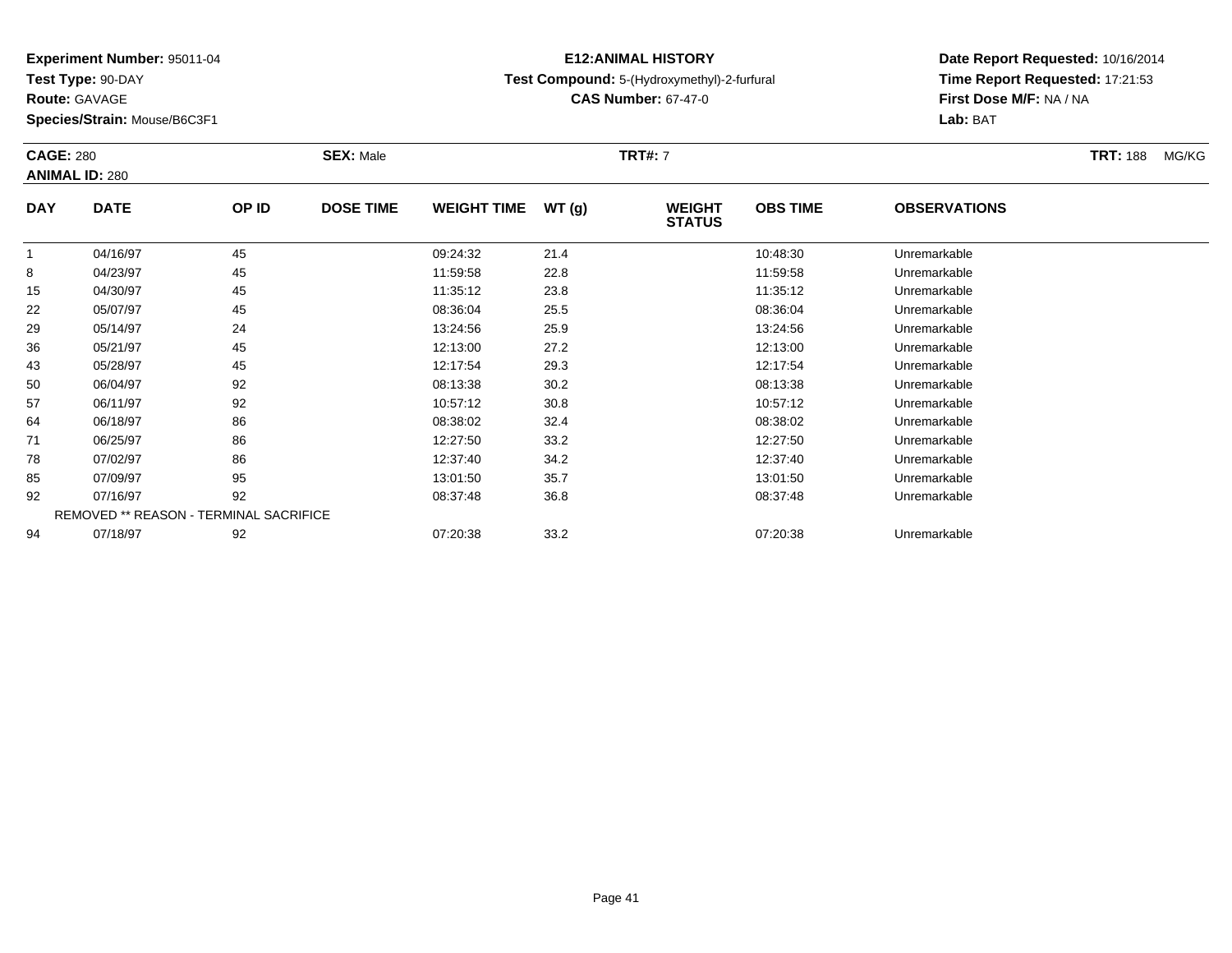**Test Type:** 90-DAY

**Route:** GAVAGE

**Species/Strain:** Mouse/B6C3F1

## **E12:ANIMAL HISTORYTest Compound:** 5-(Hydroxymethyl)-2-furfural

**CAS Number:** 67-47-0

|            | <b>CAGE: 281</b><br><b>ANIMAL ID: 281</b> |                                        | <b>SEX: Male</b> |                    | <b>TRT#: 9</b> |                                |                 |                     | <b>TRT: 375</b> | MG/KG |
|------------|-------------------------------------------|----------------------------------------|------------------|--------------------|----------------|--------------------------------|-----------------|---------------------|-----------------|-------|
| <b>DAY</b> | <b>DATE</b>                               | OP ID                                  | <b>DOSE TIME</b> | <b>WEIGHT TIME</b> | WT(g)          | <b>WEIGHT</b><br><b>STATUS</b> | <b>OBS TIME</b> | <b>OBSERVATIONS</b> |                 |       |
|            | 04/16/97                                  | 45                                     |                  | 08:03:10           | 21.9           |                                | 10:43:18        | Unremarkable        |                 |       |
| 8          | 04/23/97                                  | 45                                     |                  | 12:06:10           | 22.9           |                                | 12:06:10        | Unremarkable        |                 |       |
| 15         | 04/30/97                                  | 45                                     |                  | 11:27:08           | 23.9           |                                | 11:27:08        | Unremarkable        |                 |       |
| 22         | 05/07/97                                  | 45                                     |                  | 08:39:24           | 24.9           |                                | 08:39:24        | Unremarkable        |                 |       |
| 29         | 05/14/97                                  | 24                                     |                  | 13:41:52           | 25.7           |                                | 13:41:52        | Unremarkable        |                 |       |
| 36         | 05/21/97                                  | 86                                     |                  | 14:32:58           | 26.9           |                                | 14:32:58        | Unremarkable        |                 |       |
| 43         | 05/28/97                                  | 45                                     |                  | 12:35:04           | 28.3           |                                | 12:35:04        | Unremarkable        |                 |       |
| 50         | 06/04/97                                  | 92                                     |                  | 07:55:02           | 29.3           |                                | 07:55:02        | Unremarkable        |                 |       |
| 57         | 06/11/97                                  | 92                                     |                  | 11:16:46           | 30.9           |                                | 11:16:46        | Unremarkable        |                 |       |
| 64         | 06/18/97                                  | 86                                     |                  | 08:49:20           | 32.0           |                                | 08:49:20        | Unremarkable        |                 |       |
| 71         | 06/25/97                                  | 86                                     |                  | 12:18:14           | 32.5           |                                | 12:18:14        | Unremarkable        |                 |       |
| 78         | 07/02/97                                  | 86                                     |                  | 12:28:10           | 33.3           |                                | 12:28:10        | Unremarkable        |                 |       |
| 85         | 07/09/97                                  | 95                                     |                  | 12:50:56           | 33.8           |                                | 12:50:56        | Unremarkable        |                 |       |
| 92         | 07/16/97                                  | 92                                     |                  | 08:32:20           | 35.1           |                                | 08:32:20        | Unremarkable        |                 |       |
|            |                                           | REMOVED ** REASON - TERMINAL SACRIFICE |                  |                    |                |                                |                 |                     |                 |       |
| 94         | 07/18/97                                  | 92                                     |                  | 07:21:10           | 33.5           |                                | 07:21:10        | Unremarkable        |                 |       |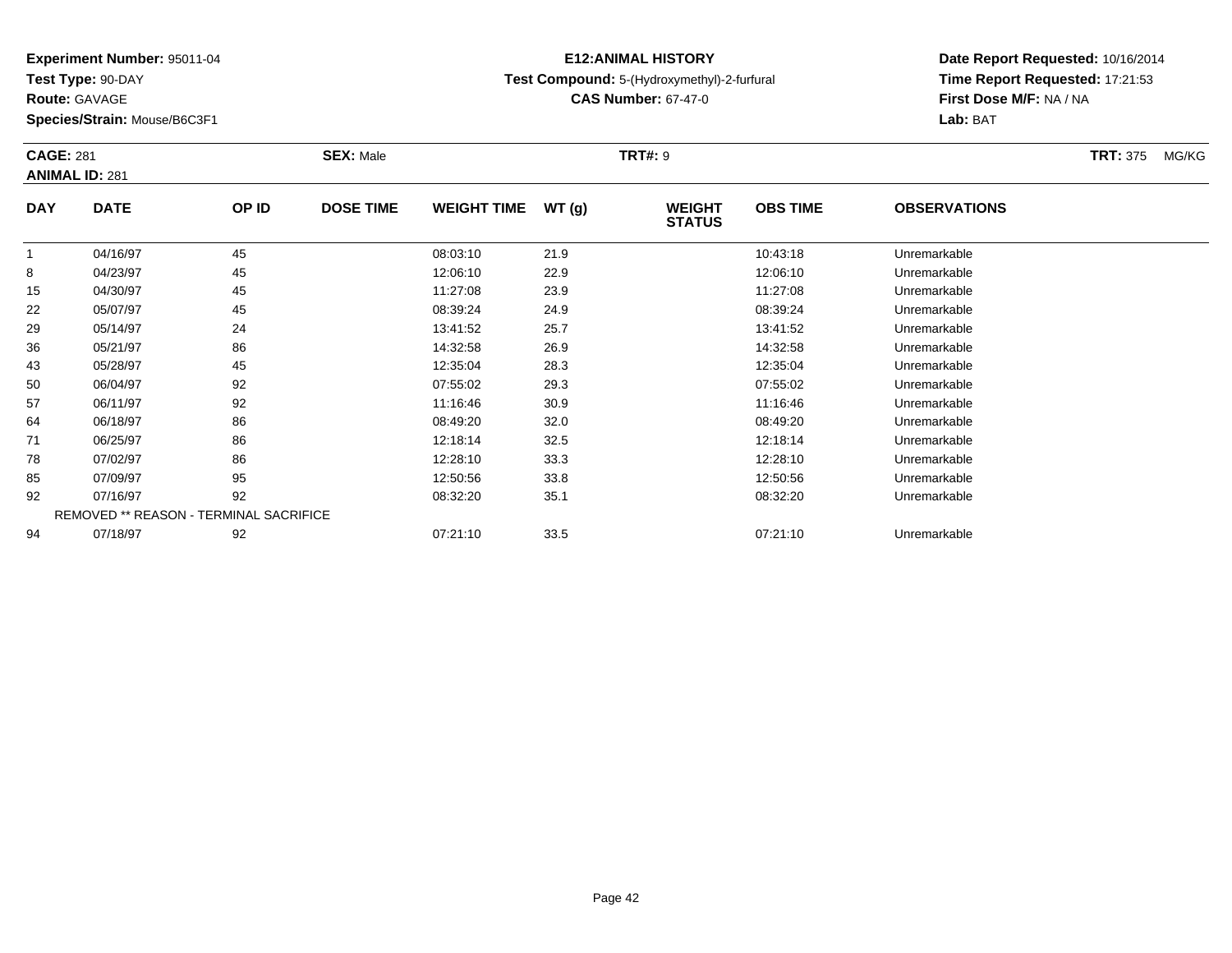**Test Type:** 90-DAY

**Route:** GAVAGE

**Species/Strain:** Mouse/B6C3F1

## **E12:ANIMAL HISTORYTest Compound:** 5-(Hydroxymethyl)-2-furfural

**CAS Number:** 67-47-0

| <b>CAGE: 282</b> | <b>ANIMAL ID: 282</b>                  |       | <b>SEX: Male</b> |                    | <b>TRT#: 9</b> |                                |                 |                     | <b>TRT: 375</b> | MG/KG |
|------------------|----------------------------------------|-------|------------------|--------------------|----------------|--------------------------------|-----------------|---------------------|-----------------|-------|
| <b>DAY</b>       | <b>DATE</b>                            | OP ID | <b>DOSE TIME</b> | <b>WEIGHT TIME</b> | WT(g)          | <b>WEIGHT</b><br><b>STATUS</b> | <b>OBS TIME</b> | <b>OBSERVATIONS</b> |                 |       |
|                  | 04/16/97                               | 45    |                  | 08:03:24           | 23.2           |                                | 10:43:28        | Unremarkable        |                 |       |
| 8                | 04/23/97                               | 45    |                  | 12:06:58           | 24.4           |                                | 12:06:58        | Unremarkable        |                 |       |
| 15               | 04/30/97                               | 45    |                  | 11:24:10           | 25.6           |                                | 11:24:10        | Unremarkable        |                 |       |
| 22               | 05/07/97                               | 45    |                  | 08:39:44           | 27.7           |                                | 08:39:44        | Unremarkable        |                 |       |
| 29               | 05/14/97                               | 24    |                  | 13:42:12           | 28.4           |                                | 13:42:12        | Unremarkable        |                 |       |
| 36               | 05/21/97                               | 86    |                  | 14:33:12           | 29.5           |                                | 14:33:12        | Unremarkable        |                 |       |
| 43               | 05/28/97                               | 45    |                  | 12:35:54           | 30.8           |                                | 12:35:54        | Unremarkable        |                 |       |
| 50               | 06/04/97                               | 92    |                  | 07:55:26           | 31.0           |                                | 07:55:26        | Unremarkable        |                 |       |
| 57               | 06/11/97                               | 92    |                  | 11:17:14           | 31.3           |                                | 11:17:14        | Unremarkable        |                 |       |
| 64               | 06/18/97                               | 86    |                  | 08:49:38           | 32.3           |                                | 08:49:38        | Unremarkable        |                 |       |
| 71               | 06/25/97                               | 86    |                  | 12:18:34           | 34.2           |                                | 12:18:34        | Unremarkable        |                 |       |
| 78               | 07/02/97                               | 86    |                  | 12:28:38           | 34.5           |                                | 12:28:38        | Unremarkable        |                 |       |
| 85               | 07/09/97                               | 95    |                  | 12:52:30           | 35.8           |                                | 12:52:30        | Unremarkable        |                 |       |
| 92               | 07/16/97                               | 92    |                  | 08:29:56           | 37.0           |                                | 08:29:56        | Unremarkable        |                 |       |
|                  | REMOVED ** REASON - TERMINAL SACRIFICE |       |                  |                    |                |                                |                 |                     |                 |       |
| 94               | 07/18/97                               | 92    |                  | 07:21:36           | 34.9           |                                | 07:21:36        | Unremarkable        |                 |       |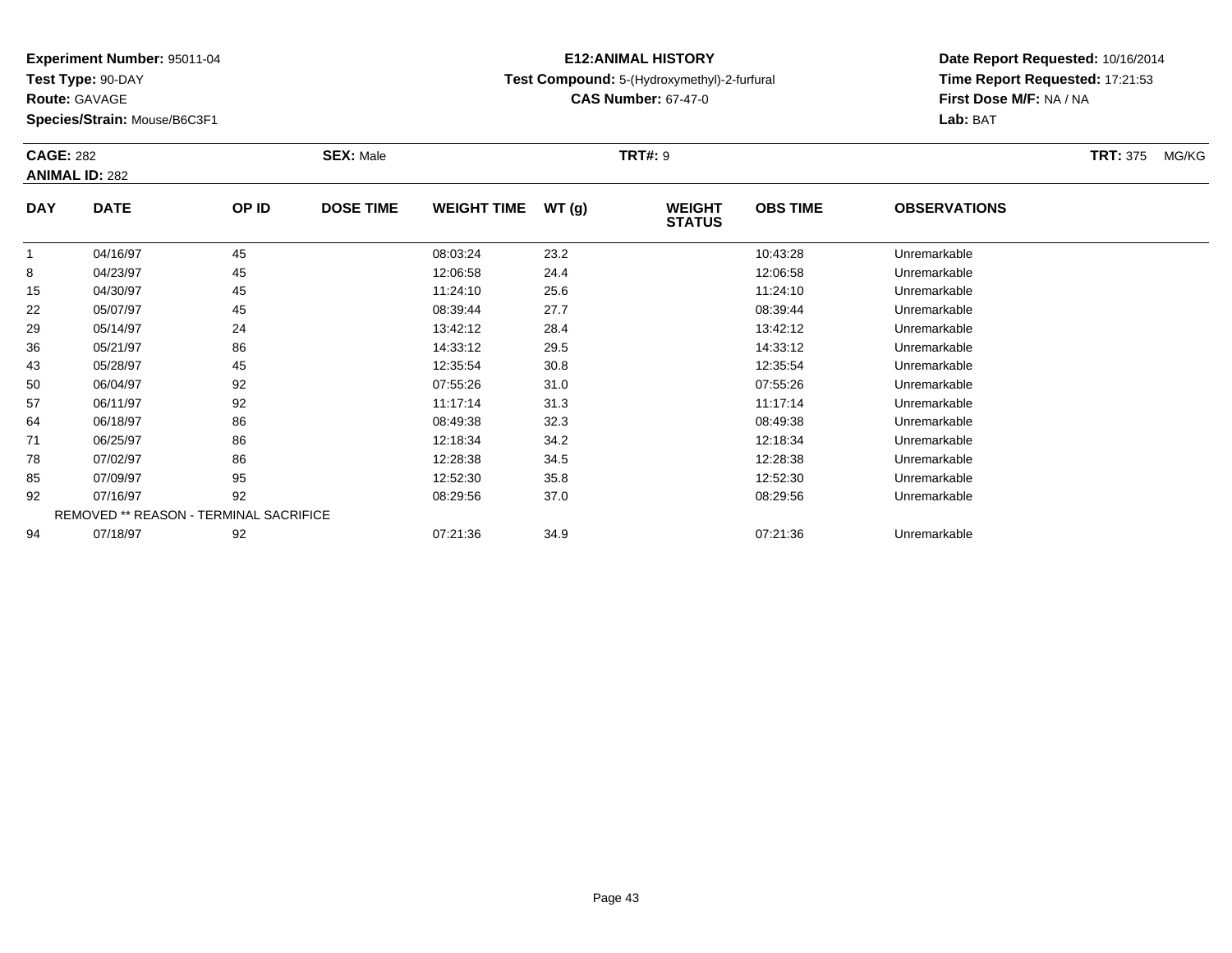**Test Type:** 90-DAY

**Route:** GAVAGE

**Species/Strain:** Mouse/B6C3F1

#### **E12:ANIMAL HISTORYTest Compound:** 5-(Hydroxymethyl)-2-furfural

**CAS Number:** 67-47-0

| <b>CAGE: 283</b> | <b>ANIMAL ID: 283</b>                  |       | <b>SEX: Male</b> |                    |       | <b>TRT#: 9</b>                 |                 |                     | <b>TRT: 375</b> | MG/KG |
|------------------|----------------------------------------|-------|------------------|--------------------|-------|--------------------------------|-----------------|---------------------|-----------------|-------|
| <b>DAY</b>       | <b>DATE</b>                            | OP ID | <b>DOSE TIME</b> | <b>WEIGHT TIME</b> | WT(g) | <b>WEIGHT</b><br><b>STATUS</b> | <b>OBS TIME</b> | <b>OBSERVATIONS</b> |                 |       |
|                  | 04/16/97                               | 45    |                  | 08:03:40           | 23.1  |                                | 10:43:42        | Unremarkable        |                 |       |
| 8                | 04/23/97                               | 45    |                  | 12:07:46           | 24.4  |                                | 12:07:46        | Unremarkable        |                 |       |
| 15               | 04/30/97                               | 45    |                  | 11:24:52           | 25.7  |                                | 11:24:52        | Unremarkable        |                 |       |
| 22               | 05/07/97                               | 45    |                  | 08:40:00           | 28.2  |                                | 08:40:00        | Unremarkable        |                 |       |
| 29               | 05/14/97                               | 24    |                  | 13:40:44           | 28.4  |                                | 13:40:44        | Unremarkable        |                 |       |
| 36               | 05/21/97                               | 86    |                  | 14:32:08           | 29.3  |                                | 14:32:08        | Unremarkable        |                 |       |
| 43               | 05/28/97                               | 45    |                  | 12:36:40           | 30.0  |                                | 12:36:40        | Unremarkable        |                 |       |
| 50               | 06/04/97                               | 92    |                  | 07:55:52           | 30.8  |                                | 07:55:52        | Unremarkable        |                 |       |
| 57               | 06/11/97                               | 92    |                  | 11:17:44           | 32.1  |                                | 11:17:44        | Unremarkable        |                 |       |
| 64               | 06/18/97                               | 86    |                  | 08:49:54           | 34.1  |                                | 08:49:54        | Unremarkable        |                 |       |
| 71               | 06/25/97                               | 86    |                  | 12:18:52           | 35.2  |                                | 12:18:52        | Unremarkable        |                 |       |
| 78               | 07/02/97                               | 86    |                  | 12:28:56           | 35.4  |                                | 12:28:56        | Unremarkable        |                 |       |
| 85               | 07/09/97                               | 95    |                  | 12:52:12           | 36.7  |                                | 12:52:12        | Unremarkable        |                 |       |
| 92               | 07/16/97                               | 92    |                  | 08:30:40           | 37.6  |                                | 08:30:40        | Unremarkable        |                 |       |
|                  | REMOVED ** REASON - TERMINAL SACRIFICE |       |                  |                    |       |                                |                 |                     |                 |       |
| 94               | 07/18/97                               | 92    |                  | 07:22:00           | 36.1  |                                | 07:22:00        | Unremarkable        |                 |       |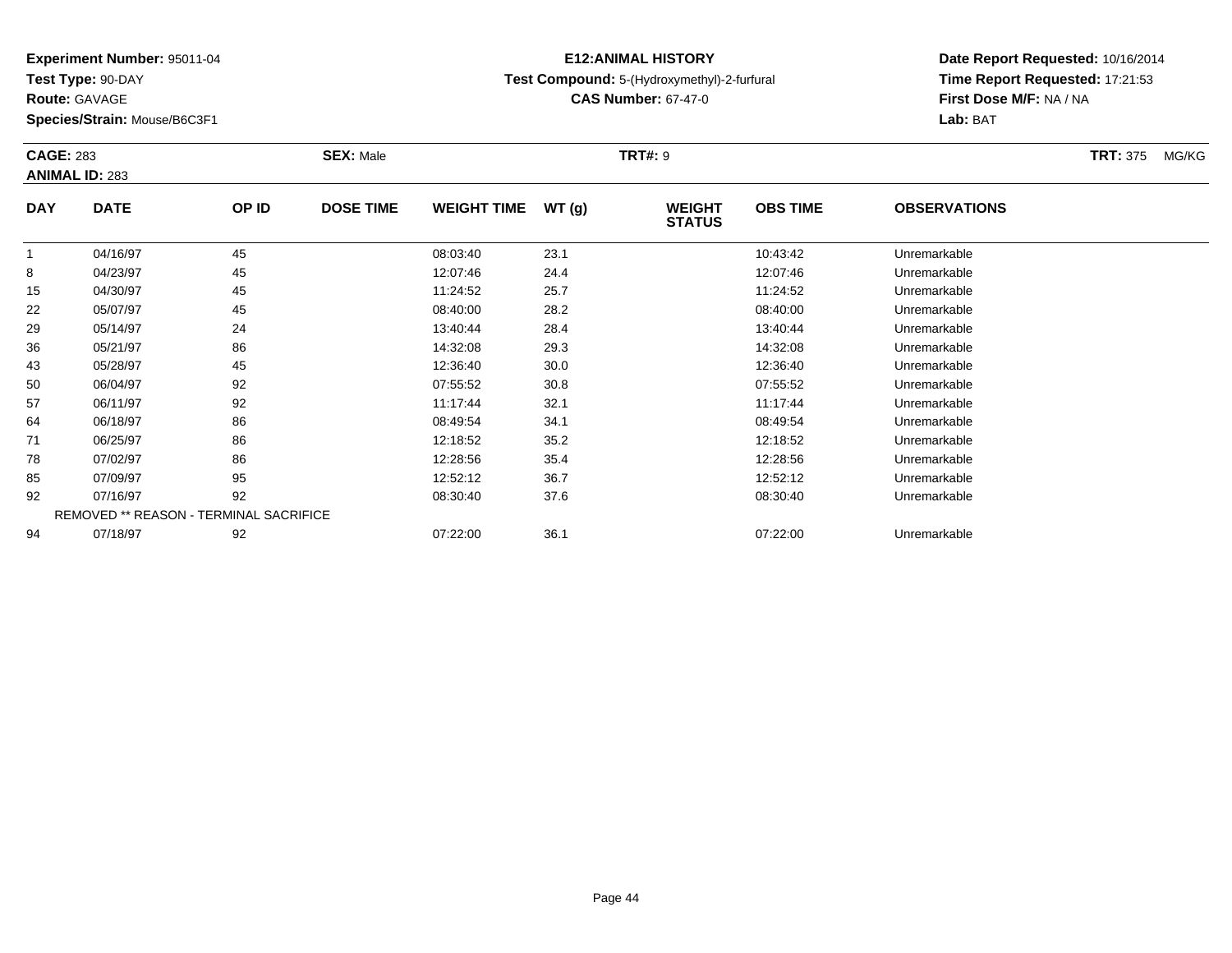**Test Type:** 90-DAY

**Route:** GAVAGE

**Species/Strain:** Mouse/B6C3F1

# **E12:ANIMAL HISTORY**

**CAS Number:** 67-47-0

**Date Report Requested:** 10/16/2014 **Time Report Requested:** 17:21:54**First Dose M/F:** NA / NA**Lab:** BAT

| <b>CAGE: 284</b> |                                        |       | <b>SEX: Male</b> |                    |       | <b>TRT#: 9</b>                 |                 |                     | <b>TRT: 375</b> | MG/KG |
|------------------|----------------------------------------|-------|------------------|--------------------|-------|--------------------------------|-----------------|---------------------|-----------------|-------|
|                  | <b>ANIMAL ID: 284</b>                  |       |                  |                    |       |                                |                 |                     |                 |       |
| <b>DAY</b>       | <b>DATE</b>                            | OP ID | <b>DOSE TIME</b> | <b>WEIGHT TIME</b> | WT(g) | <b>WEIGHT</b><br><b>STATUS</b> | <b>OBS TIME</b> | <b>OBSERVATIONS</b> |                 |       |
|                  | 04/16/97                               | 45    |                  | 08:03:52           | 22.1  |                                | 10:43:52        | Unremarkable        |                 |       |
| 8                | 04/23/97                               | 45    |                  | 12:09:54           | 23.3  |                                | 12:09:54        | Unremarkable        |                 |       |
| 15               | 04/30/97                               | 45    |                  | 11:25:38           | 24.0  |                                | 11:25:38        | Unremarkable        |                 |       |
| 22               | 05/07/97                               | 45    |                  | 08:40:18           | 25.7  |                                | 08:40:18        | Unremarkable        |                 |       |
| 29               | 05/14/97                               | 24    |                  | 13:41:06           | 26.1  |                                | 13:41:06        | Unremarkable        |                 |       |
| 36               | 05/21/97                               | 86    |                  | 14:32:24           | 27.6  |                                | 14:32:24        | Unremarkable        |                 |       |
| 43               | 05/28/97                               | 45    |                  | 12:33:26           | 29.0  |                                | 12:33:26        | Unremarkable        |                 |       |
| 50               | 06/04/97                               | 92    |                  | 07:54:12           | 29.4  |                                | 07:54:12        | Unremarkable        |                 |       |
| 57               | 06/11/97                               | 92    |                  | 11:18:10           | 30.4  |                                | 11:18:10        | Unremarkable        |                 |       |
| 64               | 06/18/97                               | 86    |                  | 08:50:12           | 30.9  |                                | 08:50:12        | Unremarkable        |                 |       |
| 71               | 06/25/97                               | 86    |                  | 12:19:34           | 32.5  |                                | 12:19:34        | Unremarkable        |                 |       |
| 78               | 07/02/97                               | 86    |                  | 12:29:12           | 33.1  |                                | 12:29:12        | Unremarkable        |                 |       |
| 85               | 07/09/97                               | 95    |                  | 12:51:52           | 34.4  |                                | 12:51:52        | Unremarkable        |                 |       |
| 92               | 07/16/97                               | 92    |                  | 08:31:12           | 35.3  |                                | 08:31:12        | Unremarkable        |                 |       |
|                  | REMOVED ** REASON - TERMINAL SACRIFICE |       |                  |                    |       |                                |                 |                     |                 |       |
| 94               | 07/18/97                               | 92    |                  | 07:22:26           | 33.8  |                                | 07:22:26        | Unremarkable        |                 |       |

**Test Compound:** 5-(Hydroxymethyl)-2-furfural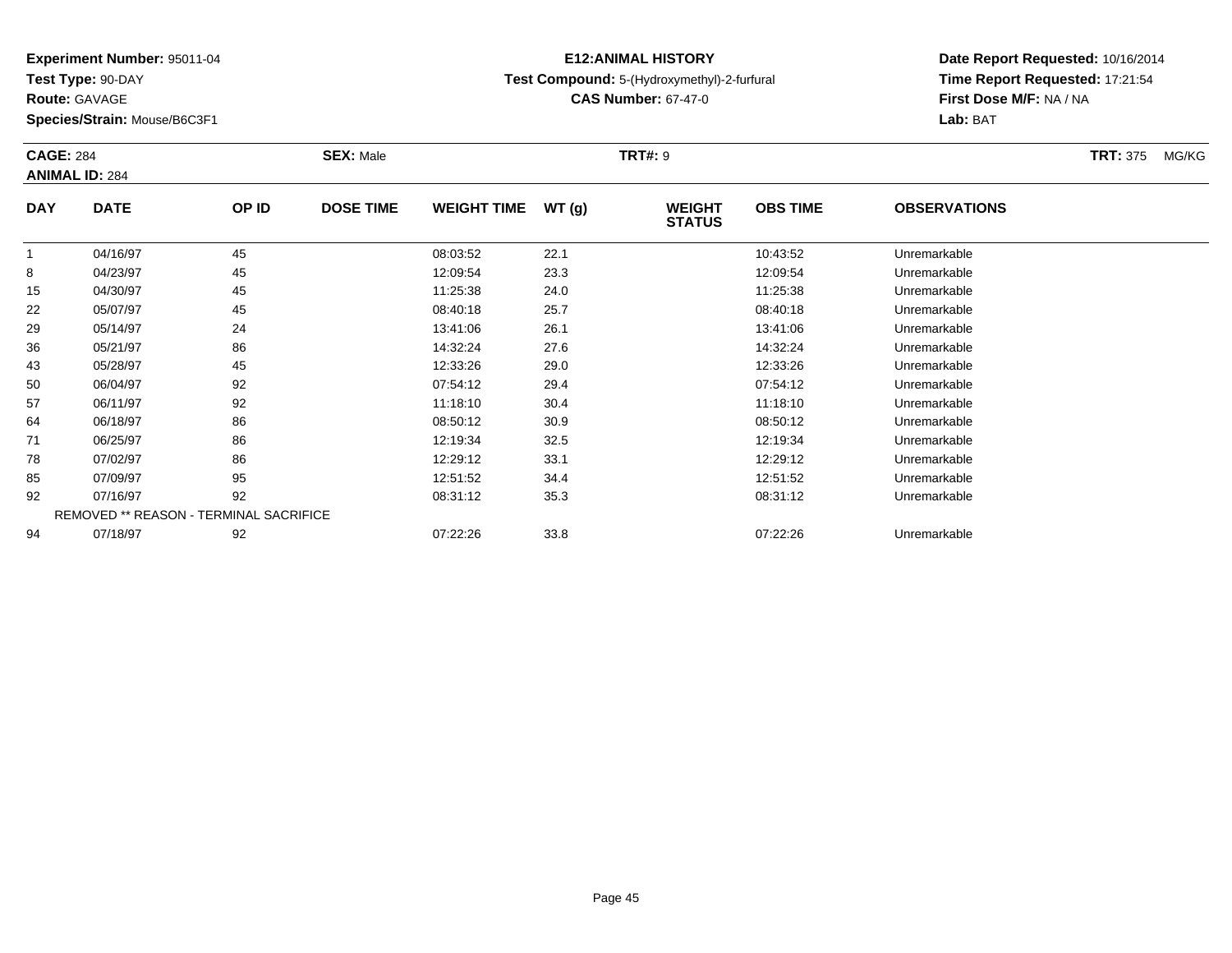**Test Type:** 90-DAY

**Route:** GAVAGE

**Species/Strain:** Mouse/B6C3F1

## **E12:ANIMAL HISTORYTest Compound:** 5-(Hydroxymethyl)-2-furfural

**CAS Number:** 67-47-0

| <b>CAGE: 285</b> | <b>ANIMAL ID: 285</b>                  |       | <b>SEX: Male</b> |                    | <b>TRT#: 9</b> |                                |                 |                     | <b>TRT: 375</b> | MG/KG |
|------------------|----------------------------------------|-------|------------------|--------------------|----------------|--------------------------------|-----------------|---------------------|-----------------|-------|
| <b>DAY</b>       | <b>DATE</b>                            | OP ID | <b>DOSE TIME</b> | <b>WEIGHT TIME</b> | WT(g)          | <b>WEIGHT</b><br><b>STATUS</b> | <b>OBS TIME</b> | <b>OBSERVATIONS</b> |                 |       |
|                  | 04/16/97                               | 45    |                  | 08:04:10           | 22.4           |                                | 10:44:02        | Unremarkable        |                 |       |
| 8                | 04/23/97                               | 45    |                  | 12:10:40           | 24.0           |                                | 12:10:40        | Unremarkable        |                 |       |
| 15               | 04/30/97                               | 45    |                  | 11:26:22           | 25.3           |                                | 11:26:22        | Unremarkable        |                 |       |
| 22               | 05/07/97                               | 45    |                  | 08:40:36           | 26.5           |                                | 08:40:36        | Unremarkable        |                 |       |
| 29               | 05/14/97                               | 24    |                  | 13:41:30           | 27.9           |                                | 13:41:30        | Unremarkable        |                 |       |
| 36               | 05/21/97                               | 86    |                  | 14:32:42           | 29.5           |                                | 14:32:42        | Unremarkable        |                 |       |
| 43               | 05/28/97                               | 45    |                  | 12:34:16           | 32.2           |                                | 12:34:16        | Unremarkable        |                 |       |
| 50               | 06/04/97                               | 92    |                  | 07:54:38           | 33.4           |                                | 07:54:38        | Unremarkable        |                 |       |
| 57               | 06/11/97                               | 92    |                  | 11:16:18           | 33.9           |                                | 11:16:18        | Unremarkable        |                 |       |
| 64               | 06/18/97                               | 86    |                  | 08:49:02           | 34.9           |                                | 08:49:02        | Unremarkable        |                 |       |
| 71               | 06/25/97                               | 86    |                  | 12:19:56           | 35.8           |                                | 12:19:56        | Unremarkable        |                 |       |
| 78               | 07/02/97                               | 86    |                  | 12:29:32           | 36.8           |                                | 12:29:32        | Unremarkable        |                 |       |
| 85               | 07/09/97                               | 95    |                  | 12:51:32           | 37.2           |                                | 12:51:32        | Unremarkable        |                 |       |
| 92               | 07/16/97                               | 92    |                  | 08:31:42           | 39.7           |                                | 08:31:42        | Unremarkable        |                 |       |
|                  | REMOVED ** REASON - TERMINAL SACRIFICE |       |                  |                    |                |                                |                 |                     |                 |       |
| 94               | 07/18/97                               | 92    |                  | 07:22:52           | 37.3           |                                | 07:22:52        | Unremarkable        |                 |       |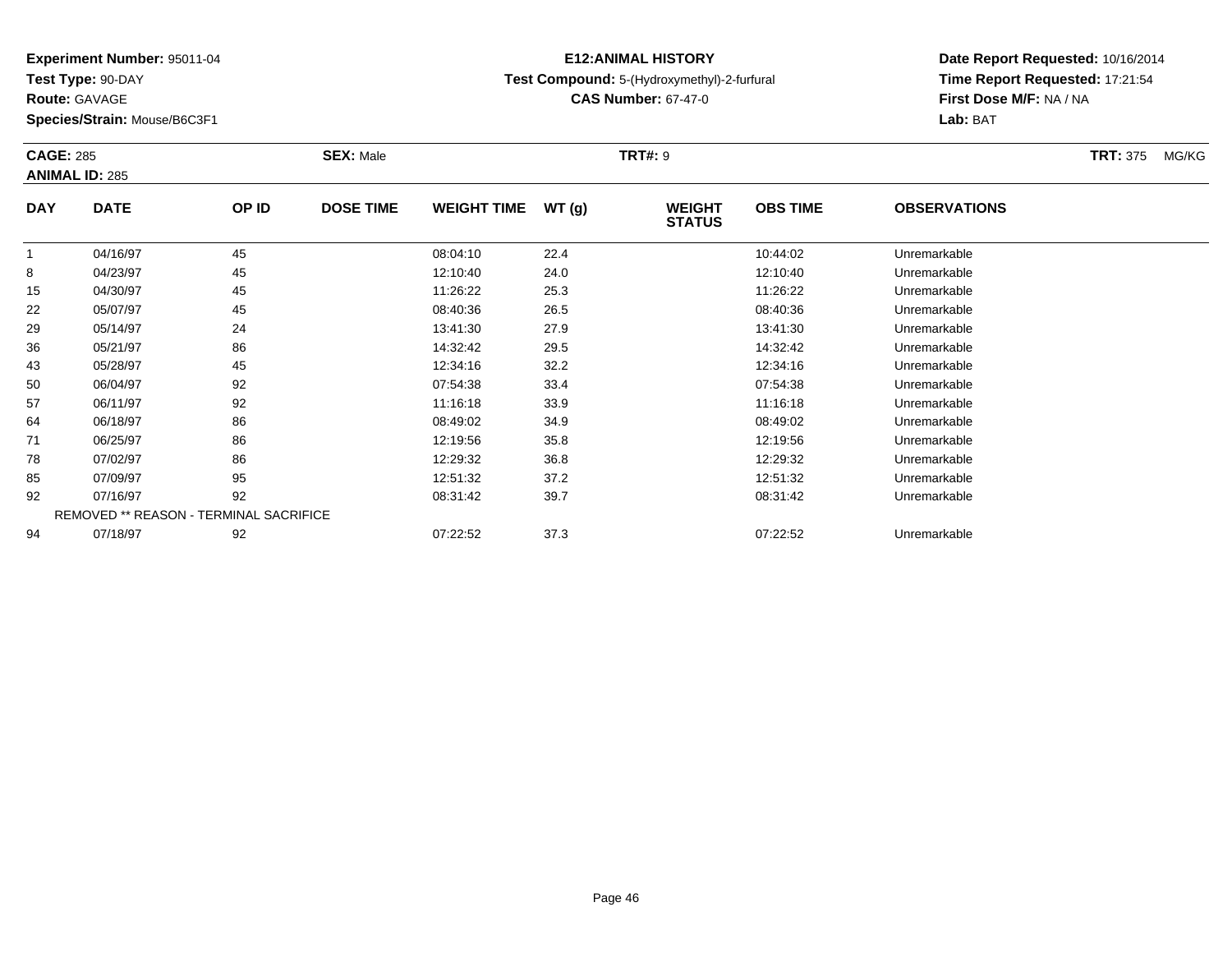**Test Type:** 90-DAY

**Route:** GAVAGE

**Species/Strain:** Mouse/B6C3F1

## **E12:ANIMAL HISTORYTest Compound:** 5-(Hydroxymethyl)-2-furfural

**CAS Number:** 67-47-0

| <b>CAGE: 286</b> |                                        |       | <b>SEX: Male</b> |                    |       | <b>TRT#: 9</b>                 |                 |                     | <b>TRT: 375</b> | MG/KG |
|------------------|----------------------------------------|-------|------------------|--------------------|-------|--------------------------------|-----------------|---------------------|-----------------|-------|
|                  | <b>ANIMAL ID: 286</b>                  |       |                  |                    |       |                                |                 |                     |                 |       |
| <b>DAY</b>       | <b>DATE</b>                            | OP ID | <b>DOSE TIME</b> | <b>WEIGHT TIME</b> | WT(g) | <b>WEIGHT</b><br><b>STATUS</b> | <b>OBS TIME</b> | <b>OBSERVATIONS</b> |                 |       |
|                  | 04/16/97                               | 45    |                  | 07:53:14           | 22.9  |                                | 10:50:46        | Unremarkable        |                 |       |
| 8                | 04/23/97                               | 45    |                  | 12:03:38           | 23.9  |                                | 12:03:38        | Unremarkable        |                 |       |
| 15               | 04/30/97                               | 45    |                  | 11:42:44           | 24.5  |                                | 11:42:44        | Unremarkable        |                 |       |
| 22               | 05/07/97                               | 45    |                  | 08:37:08           | 26.7  |                                | 08:37:08        | Unremarkable        |                 |       |
| 29               | 05/14/97                               | 24    |                  | 13:36:52           | 27.1  |                                | 13:36:52        | Unremarkable        |                 |       |
| 36               | 05/21/97                               | 86    |                  | 14:29:38           | 28.6  |                                | 14:29:38        | Unremarkable        |                 |       |
| 43               | 05/28/97                               | 45    |                  | 12:24:20           | 30.3  |                                | 12:24:20        | Unremarkable        |                 |       |
| 50               | 06/04/97                               | 92    |                  | 07:59:36           | 31.5  |                                | 07:59:36        | Unremarkable        |                 |       |
| 57               | 06/11/97                               | 92    |                  | 11:11:22           | 33.3  |                                | 11:11:22        | Unremarkable        |                 |       |
| 64               | 06/18/97                               | 86    |                  | 08:45:52           | 34.6  |                                | 08:45:52        | Unremarkable        |                 |       |
| 71               | 06/25/97                               | 86    |                  | 12:34:40           | 34.5  |                                | 12:34:40        | Unremarkable        |                 |       |
| 78               | 07/02/97                               | 86    |                  | 12:43:12           | 34.9  |                                | 12:43:12        | Unremarkable        |                 |       |
| 85               | 07/09/97                               | 95    |                  | 13:10:22           | 36.1  |                                | 13:10:22        | Unremarkable        |                 |       |
| 92               | 07/16/97                               | 92    |                  | 08:53:20           | 38.1  |                                | 08:53:20        | Unremarkable        |                 |       |
|                  | REMOVED ** REASON - TERMINAL SACRIFICE |       |                  |                    |       |                                |                 |                     |                 |       |
| 94               | 07/18/97                               | 92    |                  | 07:23:24           | 36.7  |                                | 07:23:24        | Unremarkable        |                 |       |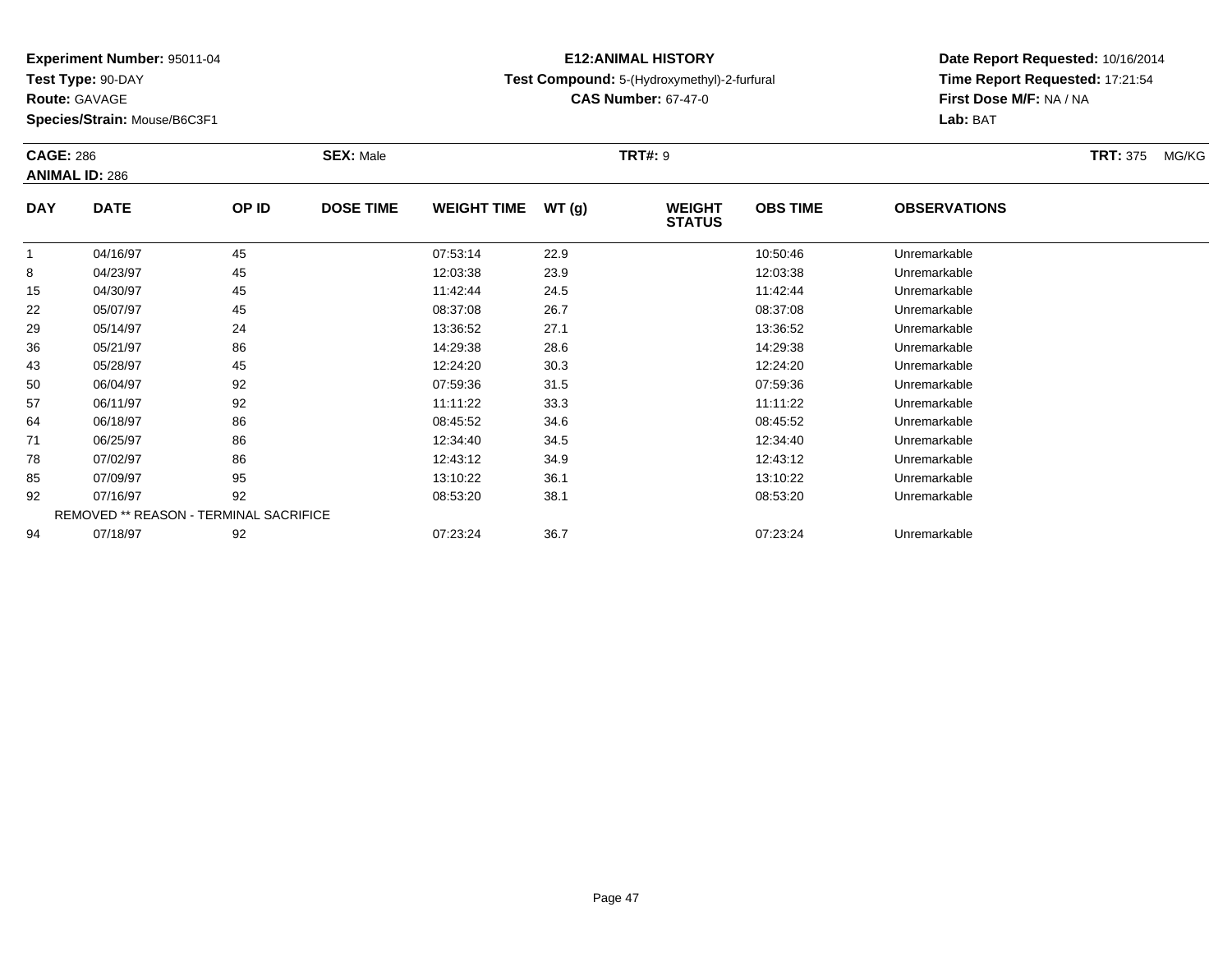**Test Type:** 90-DAY

**Route:** GAVAGE

**Species/Strain:** Mouse/B6C3F1

## **E12:ANIMAL HISTORYTest Compound:** 5-(Hydroxymethyl)-2-furfural

**CAS Number:** 67-47-0

| <b>CAGE: 287</b> | <b>ANIMAL ID: 287</b>                  |    | <b>SEX: Male</b><br>OP ID |                    | <b>TRT#: 9</b> |                                |                 |                     | <b>TRT: 375</b> | MG/KG |
|------------------|----------------------------------------|----|---------------------------|--------------------|----------------|--------------------------------|-----------------|---------------------|-----------------|-------|
| <b>DAY</b>       | <b>DATE</b>                            |    | <b>DOSE TIME</b>          | <b>WEIGHT TIME</b> | WT(g)          | <b>WEIGHT</b><br><b>STATUS</b> | <b>OBS TIME</b> | <b>OBSERVATIONS</b> |                 |       |
|                  | 04/16/97                               | 45 |                           | 07:53:34           | 22.0           |                                | 10:51:18        | Unremarkable        |                 |       |
| 8                | 04/23/97                               | 45 |                           | 12:19:30           | 22.7           |                                | 12:19:30        | Unremarkable        |                 |       |
| 15               | 04/30/97                               | 45 |                           | 11:37:18           | 23.1           |                                | 11:37:18        | Unremarkable        |                 |       |
| 22               | 05/07/97                               | 45 |                           | 08:37:42           | 25.7           |                                | 08:37:42        | Unremarkable        |                 |       |
| 29               | 05/14/97                               | 24 |                           | 13:37:14           | 26.2           |                                | 13:37:14        | Unremarkable        |                 |       |
| 36               | 05/21/97                               | 86 |                           | 14:29:54           | 26.8           |                                | 14:29:54        | Unremarkable        |                 |       |
| 43               | 05/28/97                               | 45 |                           | 12:25:24           | 26.6           |                                | 12:25:24        | Unremarkable        |                 |       |
| 50               | 06/04/97                               | 92 |                           | 08:00:04           | 28.6           |                                | 08:00:04        | Unremarkable        |                 |       |
| 57               | 06/11/97                               | 92 |                           | 11:11:50           | 29.7           |                                | 11:11:50        | Unremarkable        |                 |       |
| 64               | 06/18/97                               | 86 |                           | 08:46:10           | 31.0           |                                | 08:46:10        | Unremarkable        |                 |       |
| 71               | 06/25/97                               | 86 |                           | 12:34:58           | 31.7           |                                | 12:34:58        | Unremarkable        |                 |       |
| 78               | 07/02/97                               | 86 |                           | 12:43:28           | 32.6           |                                | 12:43:28        | Unremarkable        |                 |       |
| 85               | 07/09/97                               | 95 |                           | 13:11:30           | 34.0           |                                | 13:11:30        | Unremarkable        |                 |       |
| 92               | 07/16/97                               | 92 |                           | 08:51:18           | 34.6           |                                | 08:51:18        | Unremarkable        |                 |       |
|                  | REMOVED ** REASON - TERMINAL SACRIFICE |    |                           |                    |                |                                |                 |                     |                 |       |
| 94               | 07/18/97                               | 92 |                           | 07:24:18           | 33.6           |                                | 07:24:18        | Unremarkable        |                 |       |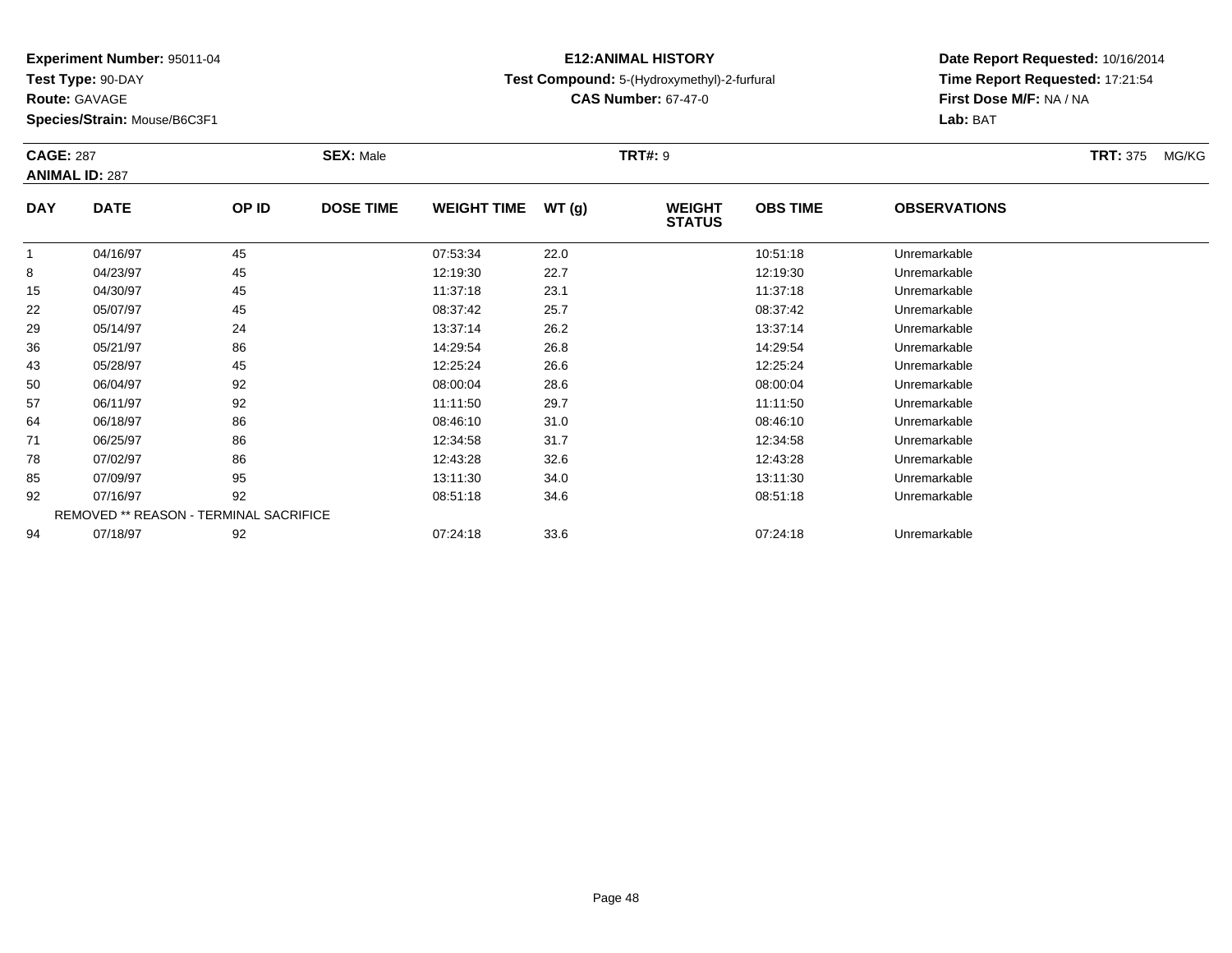**Test Type:** 90-DAY

**Route:** GAVAGE

**Species/Strain:** Mouse/B6C3F1

## **E12:ANIMAL HISTORYTest Compound:** 5-(Hydroxymethyl)-2-furfural

**CAS Number:** 67-47-0

| <b>CAGE: 288</b> | <b>ANIMAL ID: 288</b>                  |       | <b>SEX: Male</b> |                    |       | <b>TRT#: 9</b>                 |                 |                     | <b>TRT: 375</b> | MG/KG |
|------------------|----------------------------------------|-------|------------------|--------------------|-------|--------------------------------|-----------------|---------------------|-----------------|-------|
| <b>DAY</b>       | <b>DATE</b>                            | OP ID | <b>DOSE TIME</b> | <b>WEIGHT TIME</b> | WT(g) | <b>WEIGHT</b><br><b>STATUS</b> | <b>OBS TIME</b> | <b>OBSERVATIONS</b> |                 |       |
|                  | 04/16/97                               | 45    |                  | 09:25:14           | 21.4  |                                | 10:51:52        | Unremarkable        |                 |       |
| 8                | 04/23/97                               | 45    |                  | 12:19:46           | 20.3  |                                | 12:19:46        | Unremarkable        |                 |       |
| 15               | 04/30/97                               | 45    |                  | 11:38:02           | 23.3  |                                | 11:38:02        | Unremarkable        |                 |       |
| 22               | 05/07/97                               | 45    |                  | 08:38:10           | 25.3  |                                | 08:38:10        | Unremarkable        |                 |       |
| 29               | 05/14/97                               | 24    |                  | 13:35:38           | 26.2  |                                | 13:35:38        | Unremarkable        |                 |       |
| 36               | 05/21/97                               | 86    |                  | 14:28:08           | 27.8  |                                | 14:28:08        | Unremarkable        |                 |       |
| 43               | 05/28/97                               | 45    |                  | 12:26:10           | 29.2  |                                | 12:26:10        | Unremarkable        |                 |       |
| 50               | 06/04/97                               | 92    |                  | 08:00:32           | 22.2  |                                | 08:00:32        | Unremarkable        |                 |       |
| 57               | 06/11/97                               | 92    |                  | 11:12:18           | 29.5  |                                | 11:12:18        | Unremarkable        |                 |       |
| 64               | 06/18/97                               | 86    |                  | 08:46:26           | 31.9  |                                | 08:46:26        | Unremarkable        |                 |       |
| 71               | 06/25/97                               | 86    |                  | 12:35:18           | 33.3  |                                | 12:35:18        | Unremarkable        |                 |       |
| 78               | 07/02/97                               | 86    |                  | 12:43:42           | 34.3  |                                | 12:43:42        | Unremarkable        |                 |       |
| 85               | 07/09/97                               | 95    |                  | 13:11:14           | 35.6  |                                | 13:11:14        | Unremarkable        |                 |       |
| 92               | 07/16/97                               | 92    |                  | 08:51:50           | 37.1  |                                | 08:51:50        | Unremarkable        |                 |       |
|                  | REMOVED ** REASON - TERMINAL SACRIFICE |       |                  |                    |       |                                |                 |                     |                 |       |
| 94               | 07/18/97                               | 92    |                  | 07:24:42           | 34.8  |                                | 07:24:42        | Unremarkable        |                 |       |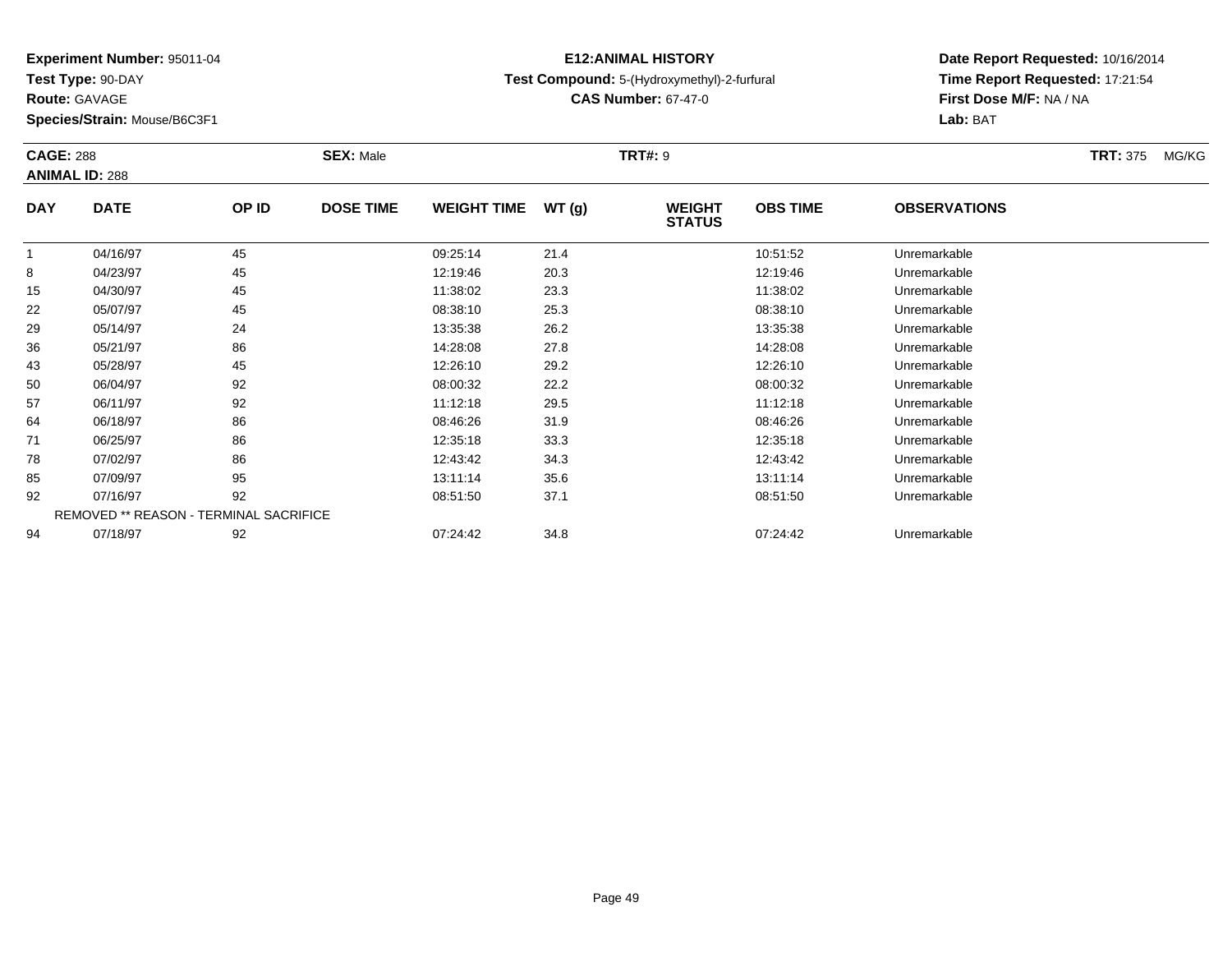**Test Type:** 90-DAY

**Route:** GAVAGE

**Species/Strain:** Mouse/B6C3F1

## **E12:ANIMAL HISTORYTest Compound:** 5-(Hydroxymethyl)-2-furfural

**Date Report Requested:** 10/16/2014 **Time Report Requested:** 17:21:54**First Dose M/F:** NA / NA**Lab:** BAT

| <b>CAGE: 289</b> |                                        |       | <b>SEX: Male</b> |                    |       | TRT#: 9                        |                 |                     | <b>TRT: 375</b><br>MG/KG |
|------------------|----------------------------------------|-------|------------------|--------------------|-------|--------------------------------|-----------------|---------------------|--------------------------|
|                  | <b>ANIMAL ID: 289</b>                  |       |                  |                    |       |                                |                 |                     |                          |
| <b>DAY</b>       | <b>DATE</b>                            | OP ID | <b>DOSE TIME</b> | <b>WEIGHT TIME</b> | WT(g) | <b>WEIGHT</b><br><b>STATUS</b> | <b>OBS TIME</b> | <b>OBSERVATIONS</b> |                          |
|                  | 04/16/97                               | 45    |                  | 07:54:06           | 23.0  |                                | 10:52:38        | Unremarkable        |                          |
| 8                | 04/23/97                               | 45    |                  | 12:20:06           | 24.1  |                                | 12:20:06        | Unremarkable        |                          |
| 15               | 04/30/97                               | 45    |                  | 11:38:52           | 25.1  |                                | 11:38:52        | Unremarkable        |                          |
| 22               | 05/07/97                               | 45    |                  | 08:38:36           | 26.9  |                                | 08:38:36        | Unremarkable        |                          |
| 29               | 05/14/97                               | 24    |                  | 13:36:10           | 27.6  |                                | 13:36:10        | Unremarkable        |                          |
| 36               | 05/21/97                               | 86    |                  | 14:28:22           | 28.3  |                                | 14:28:22        | Unremarkable        |                          |
| 43               | 05/28/97                               | 45    |                  | 12:22:36           | 26.9  |                                | 12:22:36        | Unremarkable        |                          |
| 50               | 06/04/97                               | 92    |                  | 07:58:42           | 29.8  |                                | 07:58:42        | Unremarkable        |                          |
| 57               | 06/11/97                               | 92    |                  | 11:13:12           | 31.7  |                                | 11:13:12        | Unremarkable        |                          |
| 64               | 06/18/97                               | 86    |                  | 08:46:46           | 32.6  |                                | 08:46:46        | Unremarkable        |                          |
| 71               | 06/25/97                               | 86    |                  | 12:35:36           | 34.0  |                                | 12:35:36        | Unremarkable        |                          |
| 78               | 07/02/97                               | 86    |                  | 12:43:58           | 35.0  |                                | 12:43:58        | Unremarkable        |                          |
| 85               | 07/09/97                               | 95    |                  | 13:10:56           | 35.6  |                                | 13:10:56        | Unremarkable        |                          |
| 92               | 07/16/97                               | 92    |                  | 08:52:20           | 37.5  |                                | 08:52:20        | Unremarkable        |                          |
|                  | REMOVED ** REASON - TERMINAL SACRIFICE |       |                  |                    |       |                                |                 |                     |                          |
| 94               | 07/18/97                               | 92    |                  | 07:25:08           | 35.6  |                                | 07:25:08        | Unremarkable        |                          |

**CAS Number:** 67-47-0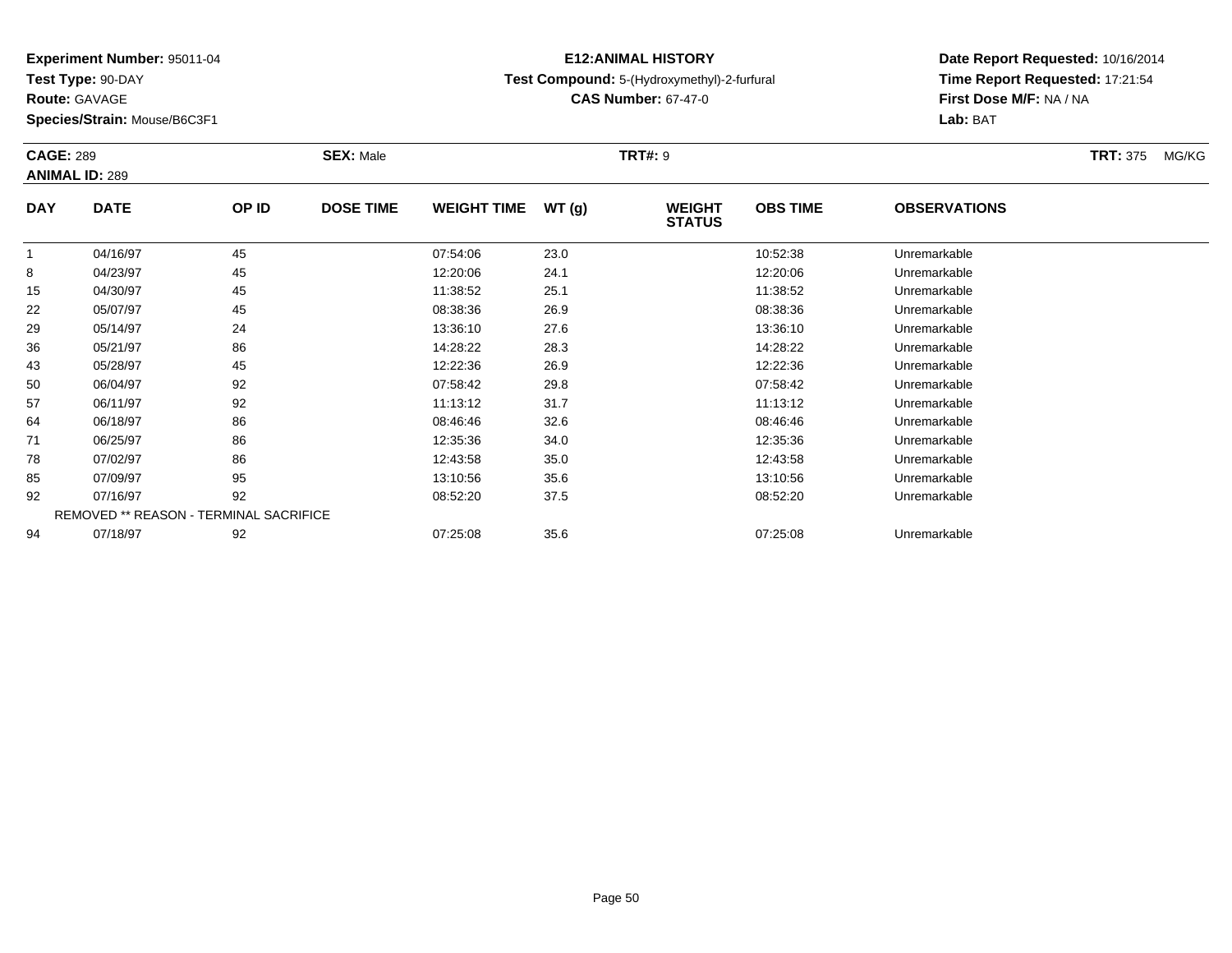**Test Type:** 90-DAY

**Route:** GAVAGE

**Species/Strain:** Mouse/B6C3F1

## **E12:ANIMAL HISTORYTest Compound:** 5-(Hydroxymethyl)-2-furfural

**CAS Number:** 67-47-0

| <b>CAGE: 290</b> | <b>ANIMAL ID: 290</b>                  |       | <b>SEX: Male</b> |                    |       | <b>TRT#: 9</b>                 |                 |                     | <b>TRT: 375</b><br>MG/KG |
|------------------|----------------------------------------|-------|------------------|--------------------|-------|--------------------------------|-----------------|---------------------|--------------------------|
| <b>DAY</b>       | <b>DATE</b>                            | OP ID | <b>DOSE TIME</b> | <b>WEIGHT TIME</b> | WT(g) | <b>WEIGHT</b><br><b>STATUS</b> | <b>OBS TIME</b> | <b>OBSERVATIONS</b> |                          |
| $\mathbf 1$      | 04/16/97                               | 45    |                  | 09:25:44           | 21.6  |                                | 10:53:36        | Unremarkable        |                          |
| 8                | 04/23/97                               | 45    |                  | 12:05:20           | 20.7  |                                | 12:05:20        | Unremarkable        |                          |
| 15               | 04/30/97                               | 45    |                  | 11:41:56           | 23.0  |                                | 11:41:56        | Unremarkable        |                          |
| 22               | 05/07/97                               | 45    |                  | 08:39:02           | 25.0  |                                | 08:39:02        | Unremarkable        |                          |
| 29               | 05/14/97                               | 24    |                  | 13:36:32           | 25.1  |                                | 13:36:32        | Unremarkable        |                          |
| 36               | 05/21/97                               | 86    |                  | 14:28:40           | 26.7  |                                | 14:28:40        | Unremarkable        |                          |
| 43               | 05/28/97                               | 45    |                  | 12:23:32           | 28.1  |                                | 12:23:32        | Unremarkable        |                          |
| 50               | 06/04/97                               | 92    |                  | 07:59:10           | 28.4  |                                | 07:59:10        | Unremarkable        |                          |
| 57               | 06/11/97                               | 92    |                  | 11:10:52           | 29.6  |                                | 11:10:52        | Unremarkable        |                          |
| 64               | 06/18/97                               | 86    |                  | 08:45:32           | 31.3  |                                | 08:45:32        | Unremarkable        |                          |
| 71               | 06/25/97                               | 86    |                  | 12:35:54           | 31.8  |                                | 12:35:54        | Unremarkable        |                          |
| 78               | 07/02/97                               | 86    |                  | 12:44:12           | 32.2  |                                | 12:44:12        | Unremarkable        |                          |
| 85               | 07/09/97                               | 95    |                  | 13:10:40           | 32.9  |                                | 13:10:40        | Unremarkable        |                          |
| 92               | 07/16/97                               | 92    |                  | 08:52:50           | 34.4  |                                | 08:52:50        | Unremarkable        |                          |
|                  | REMOVED ** REASON - TERMINAL SACRIFICE |       |                  |                    |       |                                |                 |                     |                          |
| 94               | 07/18/97                               | 92    |                  | 07:25:34           | 32.6  |                                | 07:25:34        | Unremarkable        |                          |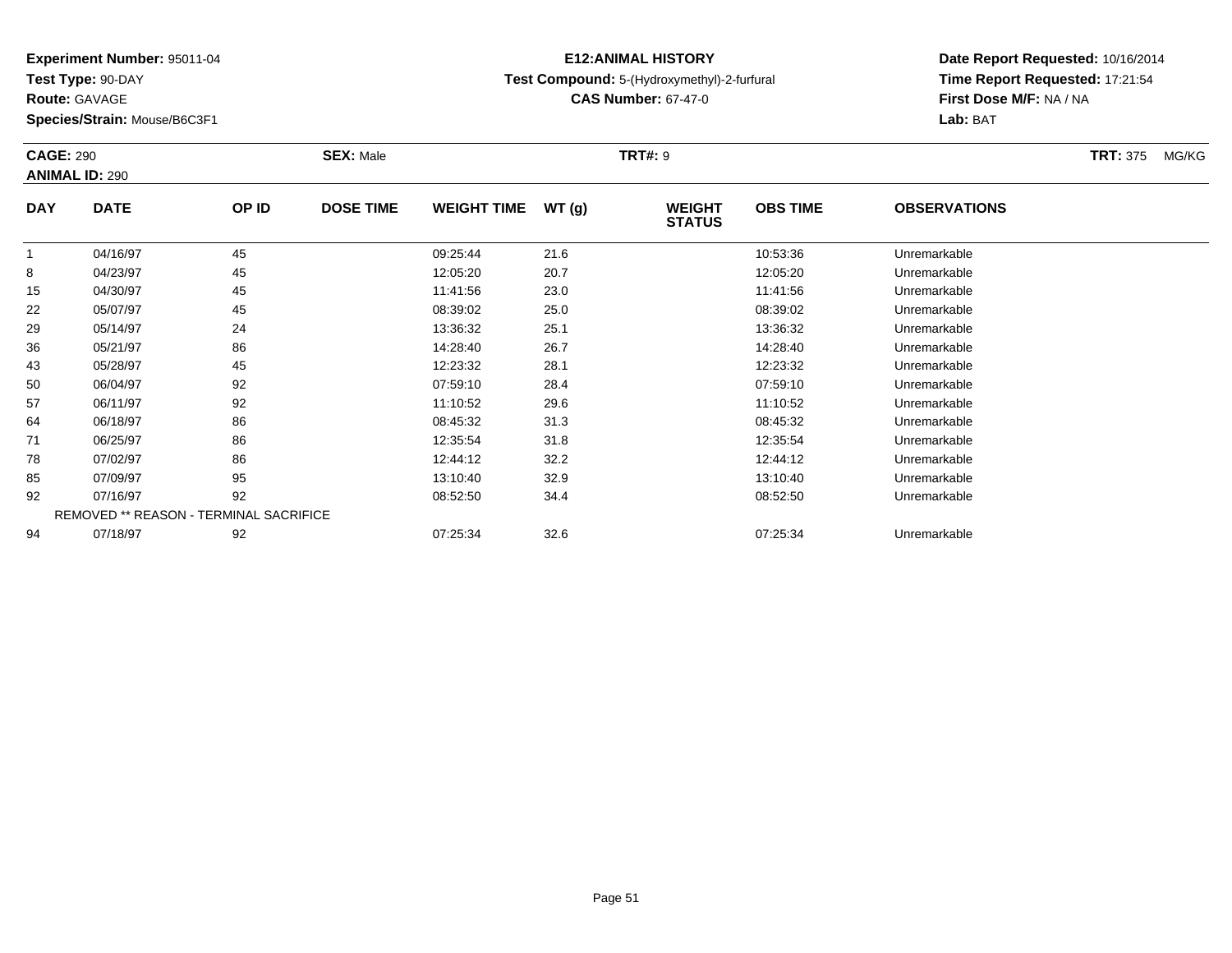**Test Type:** 90-DAY

**Route:** GAVAGE

**Species/Strain:** Mouse/B6C3F1

## **E12:ANIMAL HISTORYTest Compound:** 5-(Hydroxymethyl)-2-furfural

**CAS Number:** 67-47-0

| <b>CAGE: 291</b> | <b>ANIMAL ID: 291</b>                         |       | <b>SEX: Male</b> |                    |       | <b>TRT#: 11</b>                |                 |                     | <b>TRT: 750</b> | MG/KG |
|------------------|-----------------------------------------------|-------|------------------|--------------------|-------|--------------------------------|-----------------|---------------------|-----------------|-------|
| <b>DAY</b>       | <b>DATE</b>                                   | OP ID | <b>DOSE TIME</b> | <b>WEIGHT TIME</b> | WT(g) | <b>WEIGHT</b><br><b>STATUS</b> | <b>OBS TIME</b> | <b>OBSERVATIONS</b> |                 |       |
|                  | 04/16/97                                      | 45    |                  | 08:07:00           | 22.3  |                                | 10:45:12        | Unremarkable        |                 |       |
| 8                | 04/23/97                                      | 45    |                  | 12:11:36           | 23.1  |                                | 12:11:36        | Unremarkable        |                 |       |
| 15               | 04/30/97                                      | 45    |                  | 11:31:46           | 23.6  |                                | 11:31:46        | Unremarkable        |                 |       |
| 22               | 05/07/97                                      | 45    |                  | 08:25:22           | 25.4  |                                | 08:25:22        | Unremarkable        |                 |       |
| 29               | 05/14/97                                      | 24    |                  | 13:48:10           | 25.1  |                                | 13:48:10        | Unremarkable        |                 |       |
| 36               | 05/21/97                                      | 86    |                  | 14:37:12           | 25.7  |                                | 14:37:12        | Unremarkable        |                 |       |
| 43               | 05/28/97                                      | 45    |                  | 12:30:30           | 26.6  |                                | 12:30:30        | Unremarkable        |                 |       |
| 50               | 06/04/97                                      | 92    |                  | 07:47:46           | 27.3  |                                | 07:47:46        | Unremarkable        |                 |       |
| 57               | 06/11/97                                      | 92    |                  | 11:24:16           | 26.5  |                                | 11:24:16        | Unremarkable        |                 |       |
| 64               | 06/18/97                                      | 86    |                  | 08:53:54           | 27.2  |                                | 08:53:54        | Unremarkable        |                 |       |
| 71               | 06/25/97                                      | 86    |                  | 12:23:18           | 28.2  |                                | 12:23:18        | Unremarkable        |                 |       |
| 78               | 07/02/97                                      | 86    |                  | 12:33:28           | 28.8  |                                | 12:33:28        | Unremarkable        |                 |       |
| 85               | 07/09/97                                      | 95    |                  | 12:58:32           | 29.9  |                                | 12:58:32        | Unremarkable        |                 |       |
| 92               | 07/16/97                                      | 92    |                  | 08:26:36           | 30.5  |                                | 08:26:36        | Unremarkable        |                 |       |
|                  | <b>REMOVED ** REASON - TERMINAL SACRIFICE</b> |       |                  |                    |       |                                |                 |                     |                 |       |
| 94               | 07/18/97                                      | 92    |                  | 07:26:04           | 29.6  |                                | 07:26:04        | Unremarkable        |                 |       |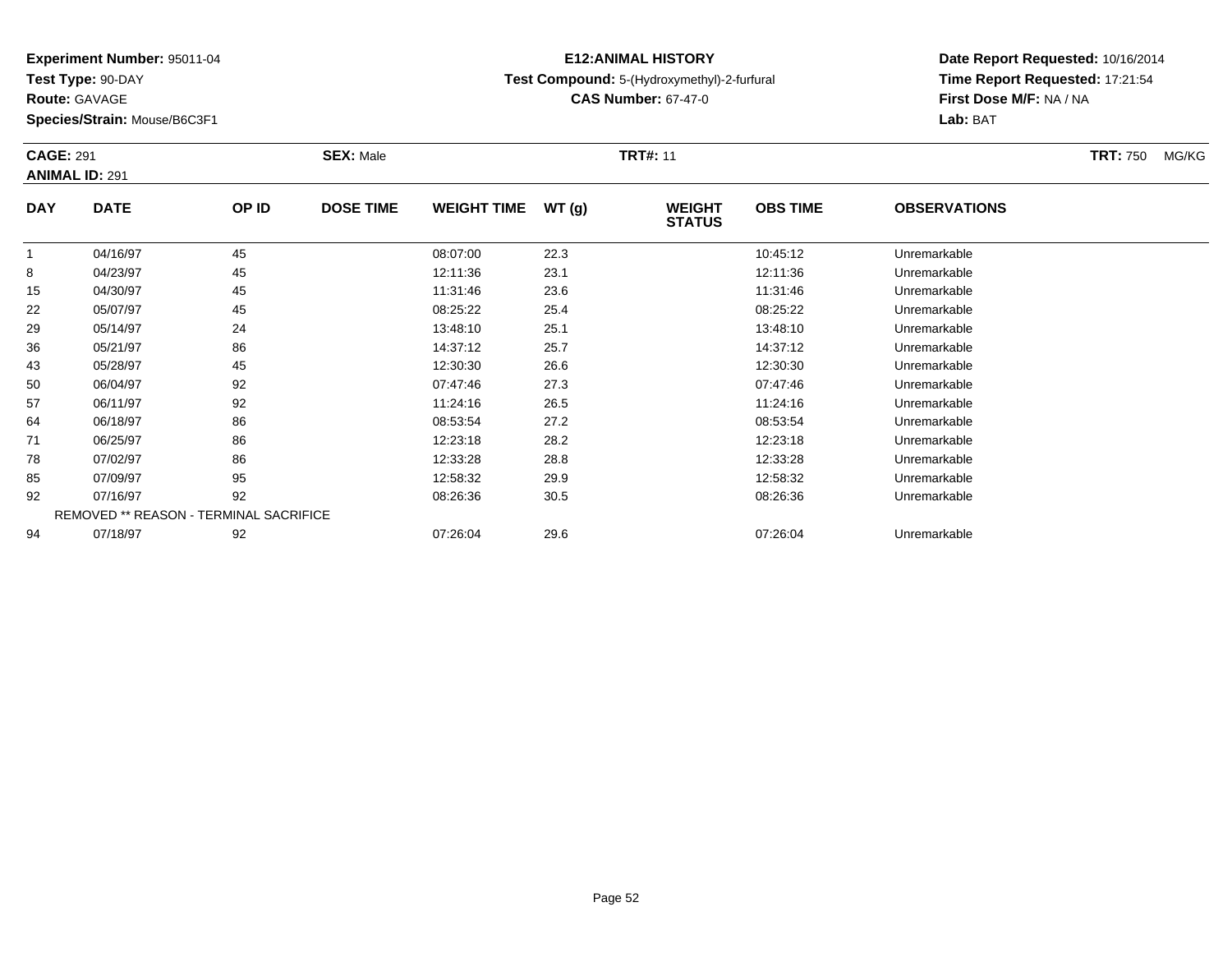**Test Type:** 90-DAY

**Route:** GAVAGE

**Species/Strain:** Mouse/B6C3F1

## **E12:ANIMAL HISTORYTest Compound:** 5-(Hydroxymethyl)-2-furfural

**CAS Number:** 67-47-0

| <b>CAGE: 292</b> | <b>ANIMAL ID: 292</b>             |       | <b>SEX: Male</b> |                    |       | <b>TRT#: 11</b>                |                 |                     | <b>TRT: 750</b> | MG/KG |
|------------------|-----------------------------------|-------|------------------|--------------------|-------|--------------------------------|-----------------|---------------------|-----------------|-------|
| <b>DAY</b>       | <b>DATE</b>                       | OP ID | <b>DOSE TIME</b> | <b>WEIGHT TIME</b> | WT(g) | <b>WEIGHT</b><br><b>STATUS</b> | <b>OBS TIME</b> | <b>OBSERVATIONS</b> |                 |       |
|                  | 04/16/97                          | 45    |                  | 08:07:16           | 23.2  |                                | 10:45:44        | Unremarkable        |                 |       |
| 8                | 04/23/97                          | 45    |                  | 12:12:32           | 23.9  |                                | 12:12:32        | Unremarkable        |                 |       |
| 15               | 04/30/97                          | 45    |                  | 11:27:54           | 24.7  |                                | 11:27:54        | Unremarkable        |                 |       |
| 22               | 05/07/97                          | 45    |                  | 08:25:56           | 26.4  |                                | 08:25:56        | Unremarkable        |                 |       |
| 29               | 05/14/97                          | 24    |                  | 13:48:36           | 24.0  |                                | 13:48:36        | Unremarkable        |                 |       |
| 36               | 05/21/97                          | 86    |                  | 14:37:28           | 27.2  |                                | 14:37:28        | Unremarkable        |                 |       |
| 43               | 05/28/97                          | 45    |                  | 12:31:16           | 27.0  |                                | 12:31:16        | Unremarkable        |                 |       |
| 50               | 06/04/97                          | 92    |                  | 07:48:14           | 27.1  |                                | 07:48:14        | Unremarkable        |                 |       |
| 57               | 06/11/97                          | 92    |                  | 11:24:42           | 27.2  |                                | 11:24:42        | Unremarkable        |                 |       |
| 64               | 06/18/97                          | 86    |                  | 08:54:10           | 27.4  |                                | 08:54:10        | Unremarkable        |                 |       |
| 71               | 06/25/97                          | 86    |                  | 12:23:38           | 28.3  |                                | 12:23:38        | Unremarkable        |                 |       |
| 78               | 07/02/97                          | 86    |                  | 12:33:42           | 26.9  |                                | 12:33:42        | Unremarkable        |                 |       |
| 85               | 07/09/97                          | 95    |                  | 12:57:12           | 30.7  |                                | 12:57:12        | Unremarkable        |                 |       |
| 92               | 07/16/97                          | 92    |                  | 08:24:00           | 30.6  |                                | 08:24:00        | Unremarkable        |                 |       |
|                  | REMOVED ** REASON - NATURAL DEATH |       |                  |                    |       |                                |                 |                     |                 |       |
| 93               | 07/17/97                          | 30    |                  | 15:15:00           | 28.5  |                                | 15:15:00        | Unremarkable        |                 |       |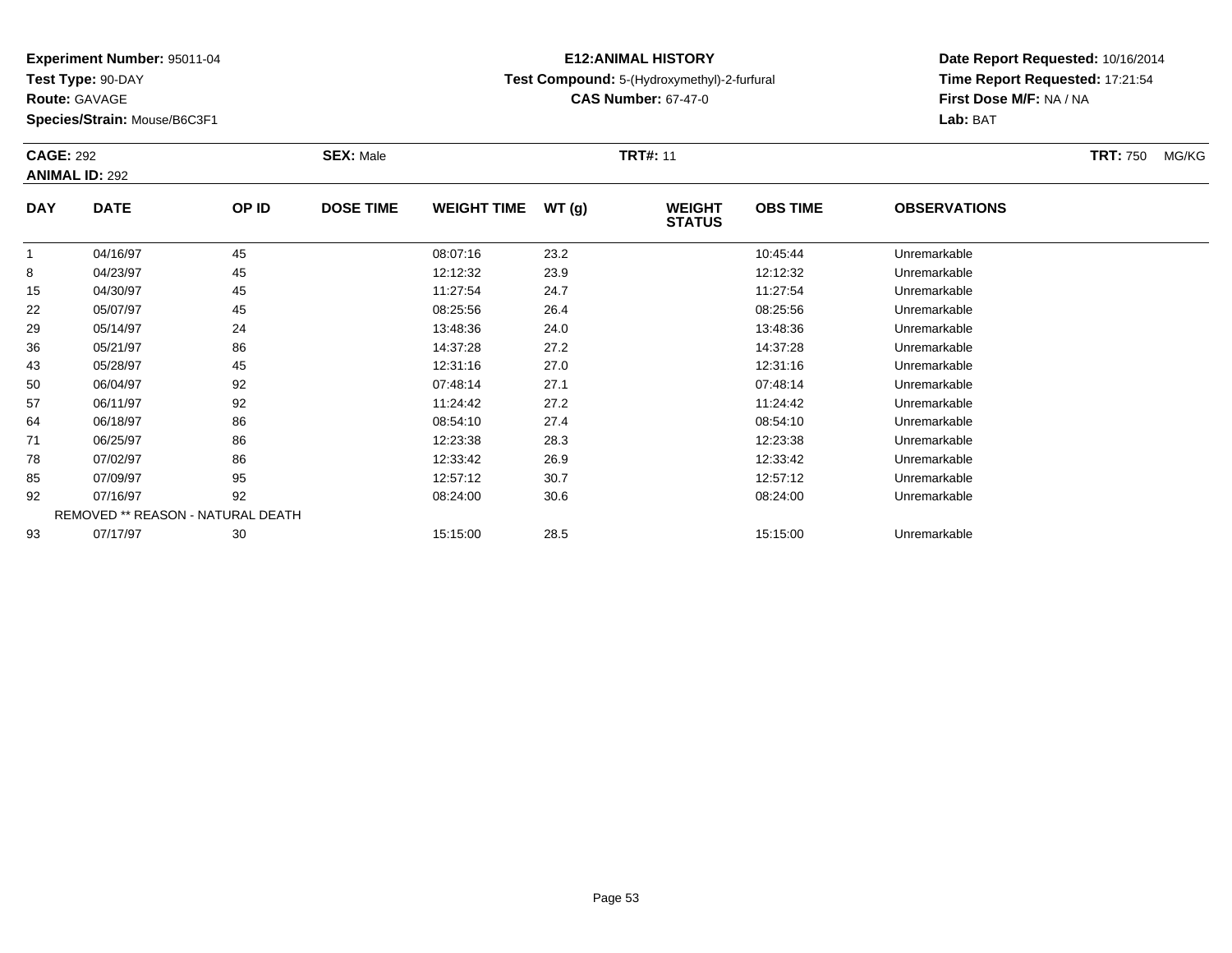**Test Type:** 90-DAY

**Route:** GAVAGE

**Species/Strain:** Mouse/B6C3F1

## **E12:ANIMAL HISTORYTest Compound:** 5-(Hydroxymethyl)-2-furfural

**CAS Number:** 67-47-0

| <b>CAGE: 293</b> | <b>ANIMAL ID: 293</b>                         |       | <b>SEX: Male</b> |                    |       | <b>TRT#: 11</b>                |                 |                     | <b>TRT: 750</b> | MG/KG |
|------------------|-----------------------------------------------|-------|------------------|--------------------|-------|--------------------------------|-----------------|---------------------|-----------------|-------|
| <b>DAY</b>       | <b>DATE</b>                                   | OP ID | <b>DOSE TIME</b> | <b>WEIGHT TIME</b> | WT(g) | <b>WEIGHT</b><br><b>STATUS</b> | <b>OBS TIME</b> | <b>OBSERVATIONS</b> |                 |       |
|                  | 04/16/97                                      | 45    |                  | 08:07:28           | 23.1  |                                | 10:46:14        | Unremarkable        |                 |       |
| 8                | 04/23/97                                      | 45    |                  | 12:13:22           | 23.7  |                                | 12:13:22        | Unremarkable        |                 |       |
| 15               | 04/30/97                                      | 45    |                  | 11:28:38           | 22.3  |                                | 11:28:38        | Unremarkable        |                 |       |
| 22               | 05/07/97                                      | 45    |                  | 08:26:16           | 25.6  |                                | 08:26:16        | Unremarkable        |                 |       |
| 29               | 05/14/97                                      | 24    |                  | 13:46:38           | 25.5  |                                | 13:46:38        | Unremarkable        |                 |       |
| 36               | 05/21/97                                      | 86    |                  | 14:36:22           | 26.9  |                                | 14:36:22        | Unremarkable        |                 |       |
| 43               | 05/28/97                                      | 45    |                  | 12:32:30           | 27.5  |                                | 12:32:30        | Unremarkable        |                 |       |
| 50               | 06/04/97                                      | 92    |                  | 07:49:04           | 28.3  |                                | 07:49:04        | Unremarkable        |                 |       |
| 57               | 06/11/97                                      | 92    |                  | 11:25:16           | 28.9  |                                | 11:25:16        | Unremarkable        |                 |       |
| 64               | 06/18/97                                      | 86    |                  | 08:54:28           | 30.1  |                                | 08:54:28        | Unremarkable        |                 |       |
| 71               | 06/25/97                                      | 86    |                  | 12:23:52           | 31.0  |                                | 12:23:52        | Unremarkable        |                 |       |
| 78               | 07/02/97                                      | 86    |                  | 12:33:58           | 31.9  |                                | 12:33:58        | Unremarkable        |                 |       |
| 85               | 07/09/97                                      | 95    |                  | 12:57:32           | 32.5  |                                | 12:57:32        | Unremarkable        |                 |       |
| 92               | 07/16/97                                      | 92    |                  | 08:24:38           | 33.9  |                                | 08:24:38        | Unremarkable        |                 |       |
|                  | <b>REMOVED ** REASON - TERMINAL SACRIFICE</b> |       |                  |                    |       |                                |                 |                     |                 |       |
| 94               | 07/18/97                                      | 92    |                  | 07:26:38           | 32.4  |                                | 07:26:38        | Unremarkable        |                 |       |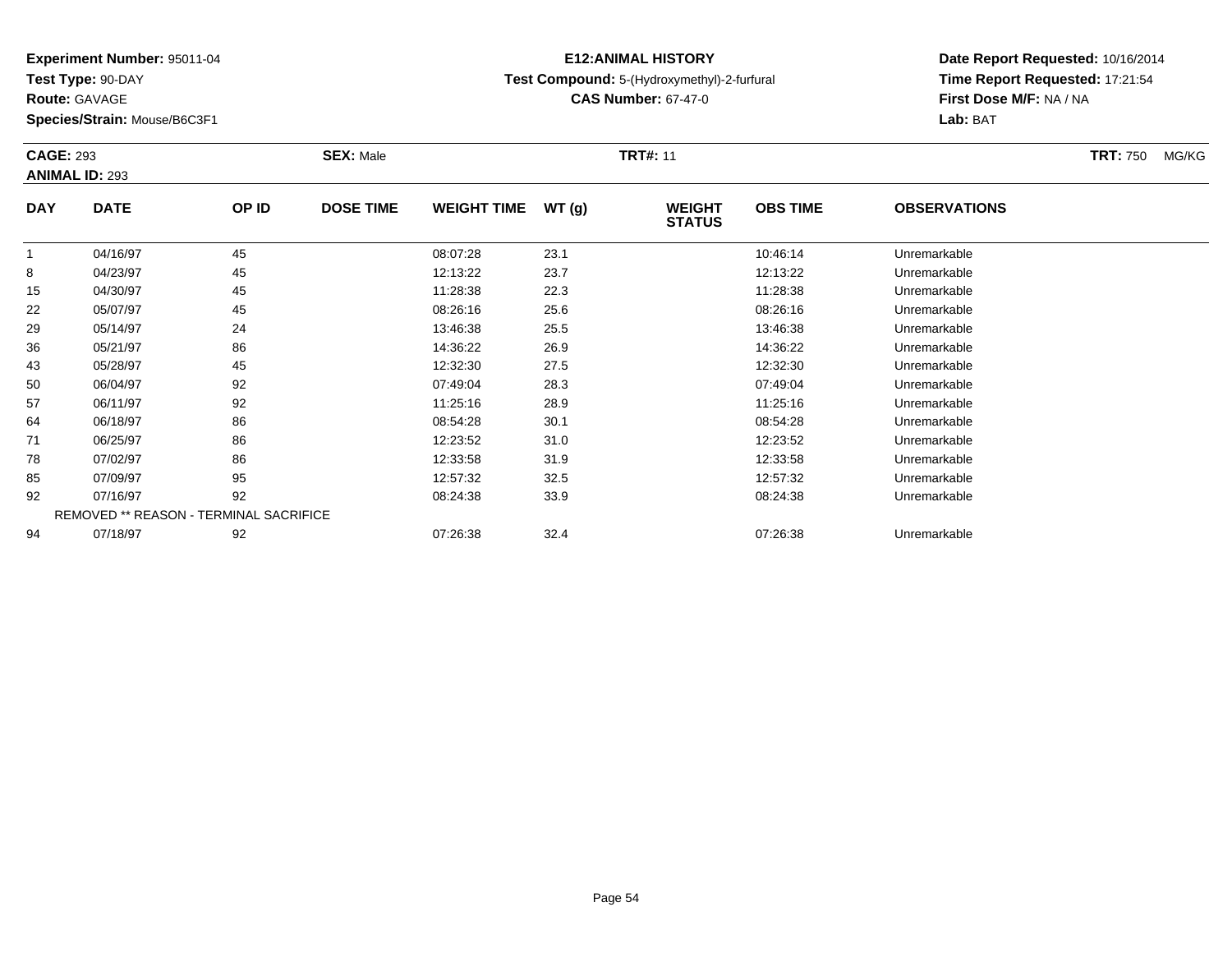**Test Type:** 90-DAY

**Route:** GAVAGE

**Species/Strain:** Mouse/B6C3F1

## **E12:ANIMAL HISTORYTest Compound:** 5-(Hydroxymethyl)-2-furfural

**CAS Number:** 67-47-0

| <b>CAGE: 294</b> | <b>ANIMAL ID: 294</b> |                                        | <b>SEX: Male</b> |                    |       | <b>TRT#: 11</b>                |                 |                     | <b>TRT: 750</b> | MG/KG |
|------------------|-----------------------|----------------------------------------|------------------|--------------------|-------|--------------------------------|-----------------|---------------------|-----------------|-------|
| <b>DAY</b>       | <b>DATE</b>           | OP ID                                  | <b>DOSE TIME</b> | <b>WEIGHT TIME</b> | WT(g) | <b>WEIGHT</b><br><b>STATUS</b> | <b>OBS TIME</b> | <b>OBSERVATIONS</b> |                 |       |
| 1                | 04/16/97              | 45                                     |                  | 09:26:24           | 21.4  |                                | 10:46:48        | Unremarkable        |                 |       |
| 8                | 04/23/97              | 45                                     |                  | 12:14:08           | 22.0  |                                | 12:14:08        | Unremarkable        |                 |       |
| 15               | 04/30/97              | 45                                     |                  | 11:30:16           | 23.1  |                                | 11:30:16        | Unremarkable        |                 |       |
| 22               | 05/07/97              | 45                                     |                  | 08:26:48           | 24.7  |                                | 08:26:48        | Unremarkable        |                 |       |
| 29               | 05/14/97              | 24                                     |                  | 13:47:16           | 24.7  |                                | 13:47:16        | Unremarkable        |                 |       |
| 36               | 05/21/97              | 86                                     |                  | 14:36:40           | 25.8  |                                | 14:36:40        | Unremarkable        |                 |       |
| 43               | 05/28/97              | 45                                     |                  | 12:27:36           | 27.2  |                                | 12:27:36        | Unremarkable        |                 |       |
| 50               | 06/04/97              | 92                                     |                  | 07:46:44           | 28.0  |                                | 07:46:44        | Unremarkable        |                 |       |
| 57               | 06/11/97              | 92                                     |                  | 11:25:48           | 27.6  |                                | 11:25:48        | Unremarkable        |                 |       |
| 64               | 06/18/97              | 86                                     |                  | 08:54:44           | 29.0  |                                | 08:54:44        | Unremarkable        |                 |       |
| 71               | 06/25/97              | 86                                     |                  | 12:24:08           | 28.9  |                                | 12:24:08        | Unremarkable        |                 |       |
| 78               | 07/02/97              | 86                                     |                  | 12:34:16           | 29.1  |                                | 12:34:16        | Unremarkable        |                 |       |
| 85               | 07/09/97              | 95                                     |                  | 12:57:52           | 30.3  |                                | 12:57:52        | Unremarkable        |                 |       |
| 92               | 07/16/97              | 92                                     |                  | 08:25:14           | 31.5  |                                | 08:25:14        | Unremarkable        |                 |       |
|                  |                       | REMOVED ** REASON - TERMINAL SACRIFICE |                  |                    |       |                                |                 |                     |                 |       |
| 94               | 07/18/97              | 92                                     |                  | 07:27:10           | 30.5  |                                | 07:27:10        | Unremarkable        |                 |       |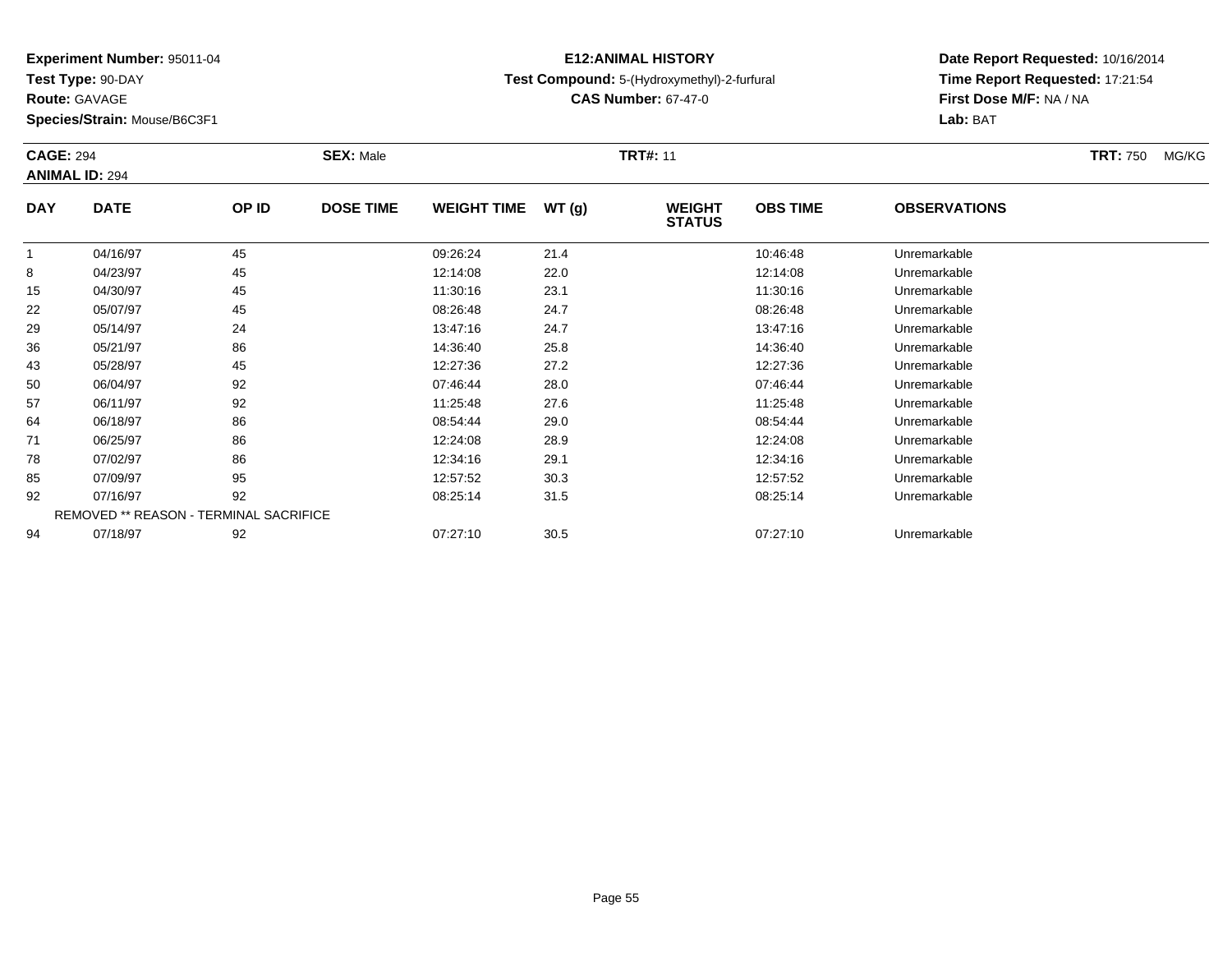**Test Type:** 90-DAY

**Route:** GAVAGE

**Species/Strain:** Mouse/B6C3F1

## **E12:ANIMAL HISTORYTest Compound:** 5-(Hydroxymethyl)-2-furfural

**CAS Number:** 67-47-0

| <b>CAGE: 295</b> | <b>ANIMAL ID: 295</b>                  |       | <b>SEX: Male</b> |                    |       | <b>TRT#: 11</b>                |                 |                     | <b>TRT: 750</b> | MG/KG |
|------------------|----------------------------------------|-------|------------------|--------------------|-------|--------------------------------|-----------------|---------------------|-----------------|-------|
| <b>DAY</b>       | <b>DATE</b>                            | OP ID | <b>DOSE TIME</b> | <b>WEIGHT TIME</b> | WT(g) | <b>WEIGHT</b><br><b>STATUS</b> | <b>OBS TIME</b> | <b>OBSERVATIONS</b> |                 |       |
|                  | 04/16/97                               | 45    |                  | 08:08:04           | 23.1  |                                | 10:47:20        | Unremarkable        |                 |       |
| 8                | 04/23/97                               | 45    |                  | 12:14:58           | 23.9  |                                | 12:14:58        | Unremarkable        |                 |       |
| 15               | 04/30/97                               | 45    |                  | 11:31:02           | 24.5  |                                | 11:31:02        | Unremarkable        |                 |       |
| 22               | 05/07/97                               | 45    |                  | 08:27:02           | 26.7  |                                | 08:27:02        | Unremarkable        |                 |       |
| 29               | 05/14/97                               | 24    |                  | 13:47:40           | 27.2  |                                | 13:47:40        | Unremarkable        |                 |       |
| 36               | 05/21/97                               | 86    |                  | 14:36:56           | 28.5  |                                | 14:36:56        | Unremarkable        |                 |       |
| 43               | 05/28/97                               | 45    |                  | 12:29:16           | 30.1  |                                | 12:29:16        | Unremarkable        |                 |       |
| 50               | 06/04/97                               | 92    |                  | 07:47:18           | 29.4  |                                | 07:47:18        | Unremarkable        |                 |       |
| 57               | 06/11/97                               | 92    |                  | 11:23:44           | 29.9  |                                | 11:23:44        | Unremarkable        |                 |       |
| 64               | 06/18/97                               | 86    |                  | 08:53:36           | 30.8  |                                | 08:53:36        | Unremarkable        |                 |       |
| 71               | 06/25/97                               | 86    |                  | 12:24:24           | 31.4  |                                | 12:24:24        | Unremarkable        |                 |       |
| 78               | 07/02/97                               | 86    |                  | 12:34:30           | 29.7  |                                | 12:34:30        | Unremarkable        |                 |       |
| 85               | 07/09/97                               | 95    |                  | 12:58:10           | 32.2  |                                | 12:58:10        | Unremarkable        |                 |       |
| 92               | 07/16/97                               | 92    |                  | 08:25:54           | 33.9  |                                | 08:25:54        | Unremarkable        |                 |       |
|                  | REMOVED ** REASON - TERMINAL SACRIFICE |       |                  |                    |       |                                |                 |                     |                 |       |
| 94               | 07/18/97                               | 92    |                  | 07:27:36           | 32.1  |                                | 07:27:36        | Unremarkable        |                 |       |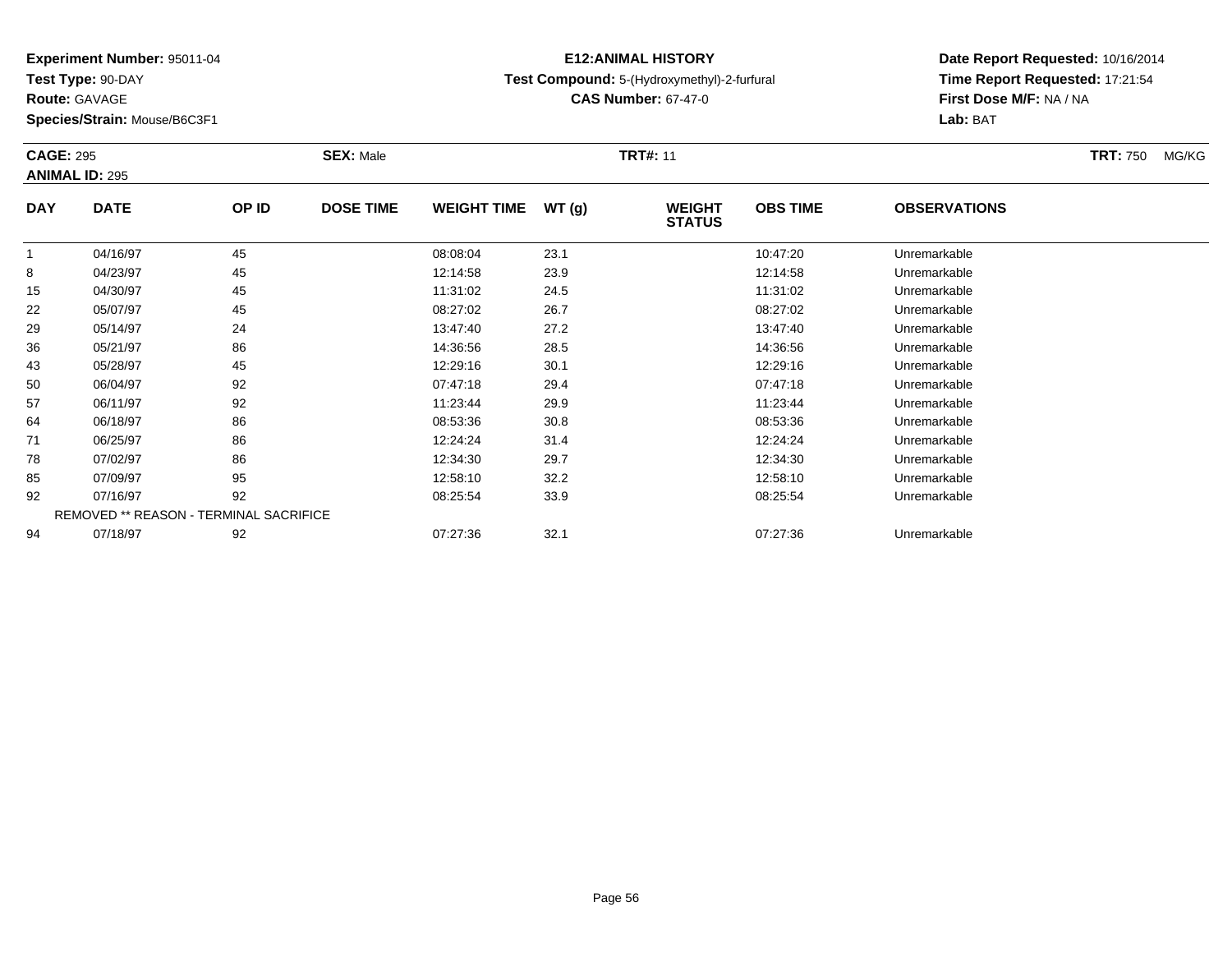**Test Type:** 90-DAY

**Route:** GAVAGE

**Species/Strain:** Mouse/B6C3F1

## **E12:ANIMAL HISTORYTest Compound:** 5-(Hydroxymethyl)-2-furfural

**CAS Number:** 67-47-0

| <b>CAGE: 296</b> | <b>ANIMAL ID: 296</b>                  |       | <b>SEX: Male</b> |                    |       | <b>TRT#: 11</b>                |                 |                     | <b>TRT: 750</b> | MG/KG |
|------------------|----------------------------------------|-------|------------------|--------------------|-------|--------------------------------|-----------------|---------------------|-----------------|-------|
| <b>DAY</b>       | <b>DATE</b>                            | OP ID | <b>DOSE TIME</b> | <b>WEIGHT TIME</b> | WT(g) | <b>WEIGHT</b><br><b>STATUS</b> | <b>OBS TIME</b> | <b>OBSERVATIONS</b> |                 |       |
|                  | 04/16/97                               | 45    |                  | 07:56:06           | 23.9  |                                | 10:50:24        | Unremarkable        |                 |       |
| 8                | 04/23/97                               | 45    |                  | 12:03:06           | 24.6  |                                | 12:03:06        | Unremarkable        |                 |       |
| 15               | 04/30/97                               | 45    |                  | 11:42:14           | 25.8  |                                | 11:42:14        | Unremarkable        |                 |       |
| 22               | 05/07/97                               | 45    |                  | 08:27:30           | 26.2  |                                | 08:27:30        | Unremarkable        |                 |       |
| 29               | 05/14/97                               | 24    |                  | 13:31:26           | 26.7  |                                | 13:31:26        | Unremarkable        |                 |       |
| 36               | 05/21/97                               | 86    |                  | 14:26:08           | 27.1  |                                | 14:26:08        | Unremarkable        |                 |       |
| 43               | 05/28/97                               | 45    |                  | 12:23:48           | 28.4  |                                | 12:23:48        | Unremarkable        |                 |       |
| 50               | 06/04/97                               | 92    |                  | 08:07:04           | 28.7  |                                | 08:07:04        | Unremarkable        |                 |       |
| 57               | 06/11/97                               | 92    |                  | 11:05:04           | 29.3  |                                | 11:05:04        | Unremarkable        |                 |       |
| 64               | 06/18/97                               | 86    |                  | 08:42:58           | 30.2  |                                | 08:42:58        | Unremarkable        |                 |       |
| 71               | 06/25/97                               | 86    |                  | 12:31:22           | 30.7  |                                | 12:31:22        | Unremarkable        |                 |       |
| 78               | 07/02/97                               | 86    |                  | 12:40:36           | 31.4  |                                | 12:40:36        | Unremarkable        |                 |       |
| 85               | 07/09/97                               | 95    |                  | 13:06:58           | 31.7  |                                | 13:06:58        | Unremarkable        |                 |       |
| 92               | 07/16/97                               | 92    |                  | 08:47:52           | 33.4  |                                | 08:47:52        | Unremarkable        |                 |       |
|                  | REMOVED ** REASON - TERMINAL SACRIFICE |       |                  |                    |       |                                |                 |                     |                 |       |
| 94               | 07/18/97                               | 92    |                  | 07:28:14           | 32.1  |                                | 07:28:14        | Unremarkable        |                 |       |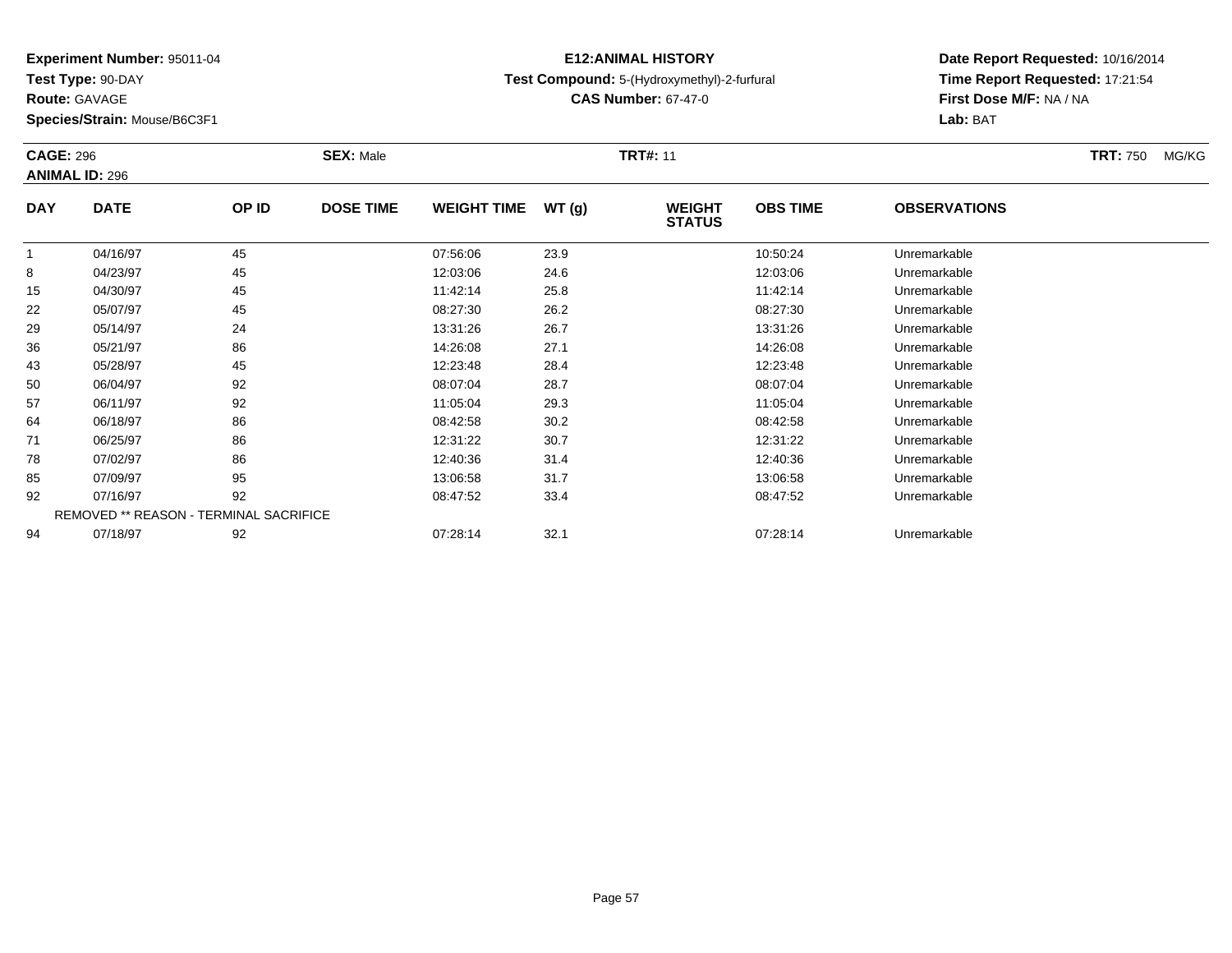**Test Type:** 90-DAY

**Route:** GAVAGE

**Species/Strain:** Mouse/B6C3F1

## **E12:ANIMAL HISTORYTest Compound:** 5-(Hydroxymethyl)-2-furfural

**CAS Number:** 67-47-0

| <b>CAGE: 297</b> | <b>ANIMAL ID: 297</b>                  |       | <b>SEX: Male</b> |                    |       | <b>TRT#: 11</b>                |                 |                     | <b>TRT: 750</b> | MG/KG |
|------------------|----------------------------------------|-------|------------------|--------------------|-------|--------------------------------|-----------------|---------------------|-----------------|-------|
| <b>DAY</b>       | <b>DATE</b>                            | OP ID | <b>DOSE TIME</b> | <b>WEIGHT TIME</b> | WT(g) | <b>WEIGHT</b><br><b>STATUS</b> | <b>OBS TIME</b> | <b>OBSERVATIONS</b> |                 |       |
|                  | 04/16/97                               | 45    |                  | 07:56:20           | 22.6  |                                | 10:50:58        | Unremarkable        |                 |       |
| 8                | 04/23/97                               | 45    |                  | 12:03:54           | 23.3  |                                | 12:03:54        | Unremarkable        |                 |       |
| 15               | 04/30/97                               | 45    |                  | 11:36:42           | 23.8  |                                | 11:36:42        | Unremarkable        |                 |       |
| 22               | 05/07/97                               | 45    |                  | 08:27:56           | 25.3  |                                | 08:27:56        | Unremarkable        |                 |       |
| 29               | 05/14/97                               | 24    |                  | 13:31:48           | 25.1  |                                | 13:31:48        | Unremarkable        |                 |       |
| 36               | 05/21/97                               | 86    |                  | 14:26:22           | 25.7  |                                | 14:26:22        | Unremarkable        |                 |       |
| 43               | 05/28/97                               | 45    |                  | 12:24:36           | 26.6  |                                | 12:24:36        | Unremarkable        |                 |       |
| 50               | 06/04/97                               | 92    |                  | 08:07:30           | 26.8  |                                | 08:07:30        | Unremarkable        |                 |       |
| 57               | 06/11/97                               | 92    |                  | 11:05:32           | 27.1  |                                | 11:05:32        | Unremarkable        |                 |       |
| 64               | 06/18/97                               | 86    |                  | 08:43:14           | 28.0  |                                | 08:43:14        | Unremarkable        |                 |       |
| 71               | 06/25/97                               | 86    |                  | 12:31:44           | 28.1  |                                | 12:31:44        | Unremarkable        |                 |       |
| 78               | 07/02/97                               | 86    |                  | 12:40:50           | 26.7  |                                | 12:40:50        | Unremarkable        |                 |       |
| 85               | 07/09/97                               | 95    |                  | 13:05:42           | 28.8  |                                | 13:05:42        | Unremarkable        |                 |       |
| 92               | 07/16/97                               | 92    |                  | 08:45:30           | 29.5  |                                | 08:45:30        | Unremarkable        |                 |       |
|                  | REMOVED ** REASON - TERMINAL SACRIFICE |       |                  |                    |       |                                |                 |                     |                 |       |
| 94               | 07/18/97                               | 92    |                  | 07:28:38           | 28.8  |                                | 07:28:38        | Unremarkable        |                 |       |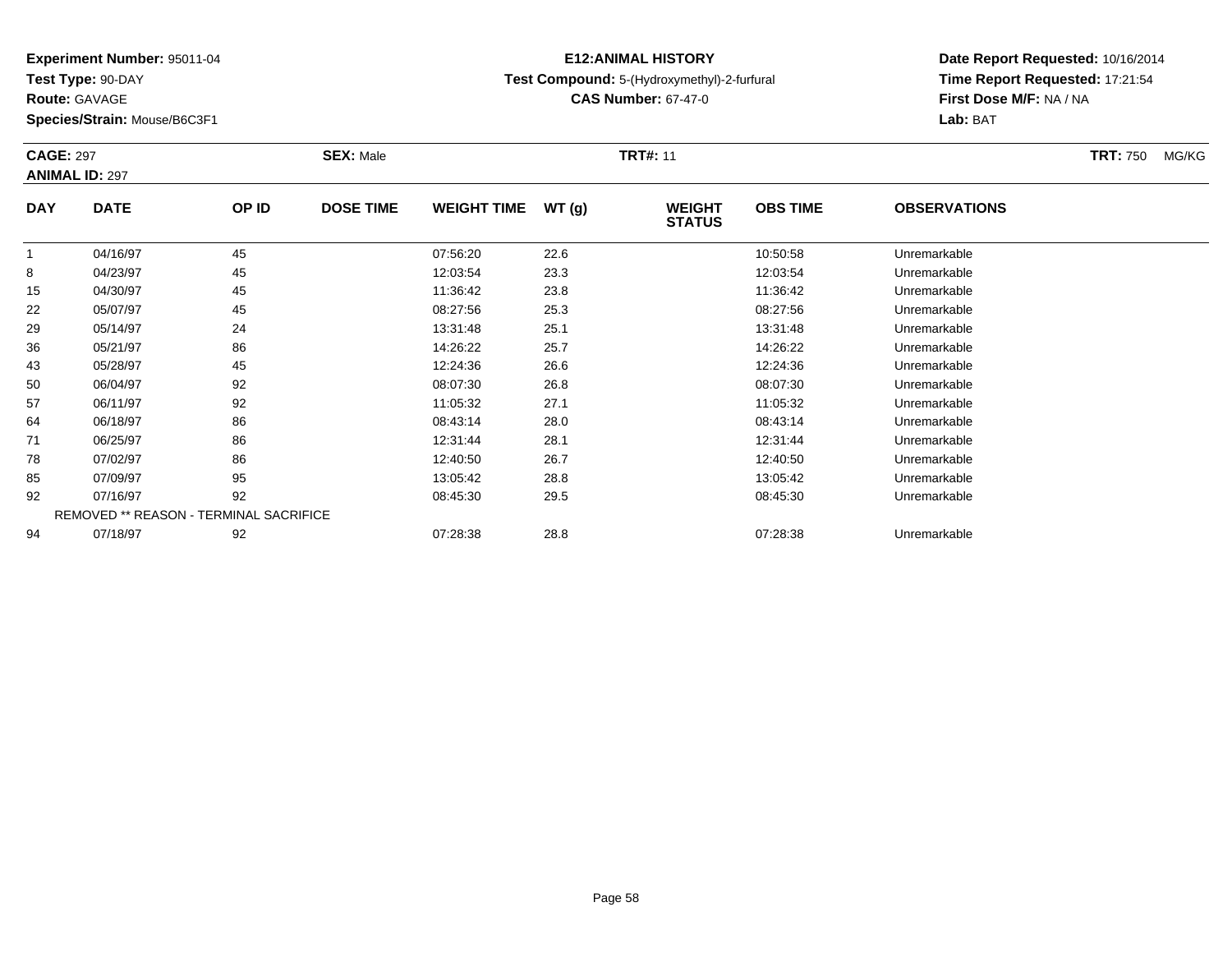**Test Type:** 90-DAY

**Route:** GAVAGE

**Species/Strain:** Mouse/B6C3F1

## **E12:ANIMAL HISTORYTest Compound:** 5-(Hydroxymethyl)-2-furfural

**CAS Number:** 67-47-0

| <b>CAGE: 298</b> |                                        |       | <b>SEX: Male</b> |                    |       | <b>TRT#: 11</b>                |                 |                     | <b>TRT: 750</b><br>MG/KG |
|------------------|----------------------------------------|-------|------------------|--------------------|-------|--------------------------------|-----------------|---------------------|--------------------------|
|                  | <b>ANIMAL ID: 298</b>                  |       |                  |                    |       |                                |                 |                     |                          |
| <b>DAY</b>       | <b>DATE</b>                            | OP ID | <b>DOSE TIME</b> | <b>WEIGHT TIME</b> | WT(g) | <b>WEIGHT</b><br><b>STATUS</b> | <b>OBS TIME</b> | <b>OBSERVATIONS</b> |                          |
|                  | 04/16/97                               | 45    |                  | 09:27:04           | 21.3  |                                | 10:51:28        | Unremarkable        |                          |
| 8                | 04/23/97                               | 45    |                  | 12:18:42           | 20.4  |                                | 12:18:42        | Unremarkable        |                          |
| 15               | 04/30/97                               | 45    |                  | 11:37:34           | 22.0  |                                | 11:37:34        | Unremarkable        |                          |
| 22               | 05/07/97                               | 45    |                  | 08:28:14           | 24.5  |                                | 08:28:14        | Unremarkable        |                          |
| 29               | 05/14/97                               | 24    |                  | 13:29:54           | 24.3  |                                | 13:29:54        | Unremarkable        |                          |
| 36               | 05/21/97                               | 86    |                  | 14:25:18           | 25.2  |                                | 14:25:18        | Unremarkable        |                          |
| 43               | 05/28/97                               | 45    |                  | 12:25:40           | 27.2  |                                | 12:25:40        | Unremarkable        |                          |
| 50               | 06/04/97                               | 92    |                  | 08:07:58           | 26.9  |                                | 08:07:58        | Unremarkable        |                          |
| 57               | 06/11/97                               | 92    |                  | 11:06:02           | 27.7  |                                | 11:06:02        | Unremarkable        |                          |
| 64               | 06/18/97                               | 86    |                  | 08:43:32           | 29.7  |                                | 08:43:32        | Unremarkable        |                          |
| 71               | 06/25/97                               | 86    |                  | 12:32:04           | 29.1  |                                | 12:32:04        | Unremarkable        |                          |
| 78               | 07/02/97                               | 86    |                  | 12:41:04           | 30.2  |                                | 12:41:04        | Unremarkable        |                          |
| 85               | 07/09/97                               | 95    |                  | 13:05:56           | 31.9  |                                | 13:05:56        | Unremarkable        |                          |
| 92               | 07/16/97                               | 92    |                  | 08:46:06           | 33.0  |                                | 08:46:06        | Unremarkable        |                          |
|                  | REMOVED ** REASON - TERMINAL SACRIFICE |       |                  |                    |       |                                |                 |                     |                          |
| 94               | 07/18/97                               | 92    |                  | 07:29:06           | 31.2  |                                | 07:29:06        | Unremarkable        |                          |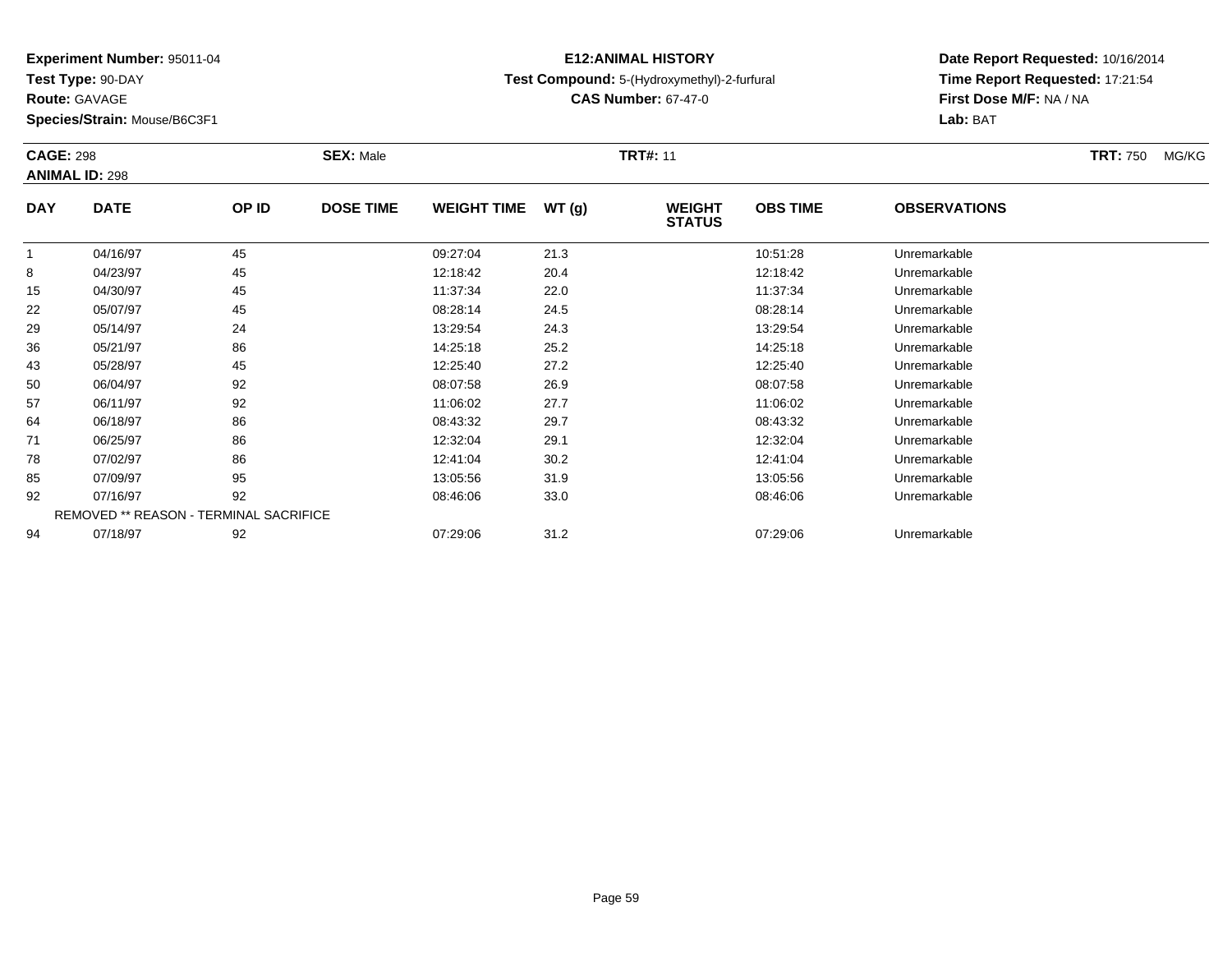**Test Type:** 90-DAY

**Route:** GAVAGE

**Species/Strain:** Mouse/B6C3F1

## **E12:ANIMAL HISTORYTest Compound:** 5-(Hydroxymethyl)-2-furfural

**CAS Number:** 67-47-0

| <b>CAGE: 299</b> | <b>ANIMAL ID: 299</b>                  |       | <b>SEX: Male</b> |                    |       | <b>TRT#: 11</b>                |                 |                     | <b>TRT: 750</b> | MG/KG |
|------------------|----------------------------------------|-------|------------------|--------------------|-------|--------------------------------|-----------------|---------------------|-----------------|-------|
| <b>DAY</b>       | <b>DATE</b>                            | OP ID | <b>DOSE TIME</b> | <b>WEIGHT TIME</b> | WT(g) | <b>WEIGHT</b><br><b>STATUS</b> | <b>OBS TIME</b> | <b>OBSERVATIONS</b> |                 |       |
|                  | 04/16/97                               | 45    |                  | 07:56:54           | 23.4  |                                | 10:52:10        | Unremarkable        |                 |       |
| 8                | 04/23/97                               | 45    |                  | 12:19:14           | 24.1  |                                | 12:19:14        | Unremarkable        |                 |       |
| 15               | 04/30/97                               | 45    |                  | 11:38:22           | 25.2  |                                | 11:38:22        | Unremarkable        |                 |       |
| 22               | 05/07/97                               | 45    |                  | 08:28:32           | 26.4  |                                | 08:28:32        | Unremarkable        |                 |       |
| 29               | 05/14/97                               | 24    |                  | 13:30:40           | 27.0  |                                | 13:30:40        | Unremarkable        |                 |       |
| 36               | 05/21/97                               | 86    |                  | 14:25:38           | 27.5  |                                | 14:25:38        | Unremarkable        |                 |       |
| 43               | 05/28/97                               | 45    |                  | 12:21:52           | 26.1  |                                | 12:21:52        | Unremarkable        |                 |       |
| 50               | 06/04/97                               | 92    |                  | 08:05:10           | 21.7  |                                | 08:05:10        | Unremarkable        |                 |       |
| 57               | 06/11/97                               | 92    |                  | 11:06:30           | 28.2  |                                | 11:06:30        | Unremarkable        |                 |       |
| 64               | 06/18/97                               | 86    |                  | 08:43:56           | 26.8  |                                | 08:43:56        | Unremarkable        |                 |       |
| 71               | 06/25/97                               | 86    |                  | 12:32:22           | 28.9  |                                | 12:32:22        | Unremarkable        |                 |       |
| 78               | 07/02/97                               | 86    |                  | 12:41:20           | 30.3  |                                | 12:41:20        | Unremarkable        |                 |       |
| 85               | 07/09/97                               | 95    |                  | 13:06:12           | 31.3  |                                | 13:06:12        | Unremarkable        |                 |       |
| 92               | 07/16/97                               | 92    |                  | 08:46:40           | 31.9  |                                | 08:46:40        | Unremarkable        |                 |       |
|                  | REMOVED ** REASON - TERMINAL SACRIFICE |       |                  |                    |       |                                |                 |                     |                 |       |
| 94               | 07/18/97                               | 92    |                  | 07:29:32           | 30.8  |                                | 07:29:32        | Unremarkable        |                 |       |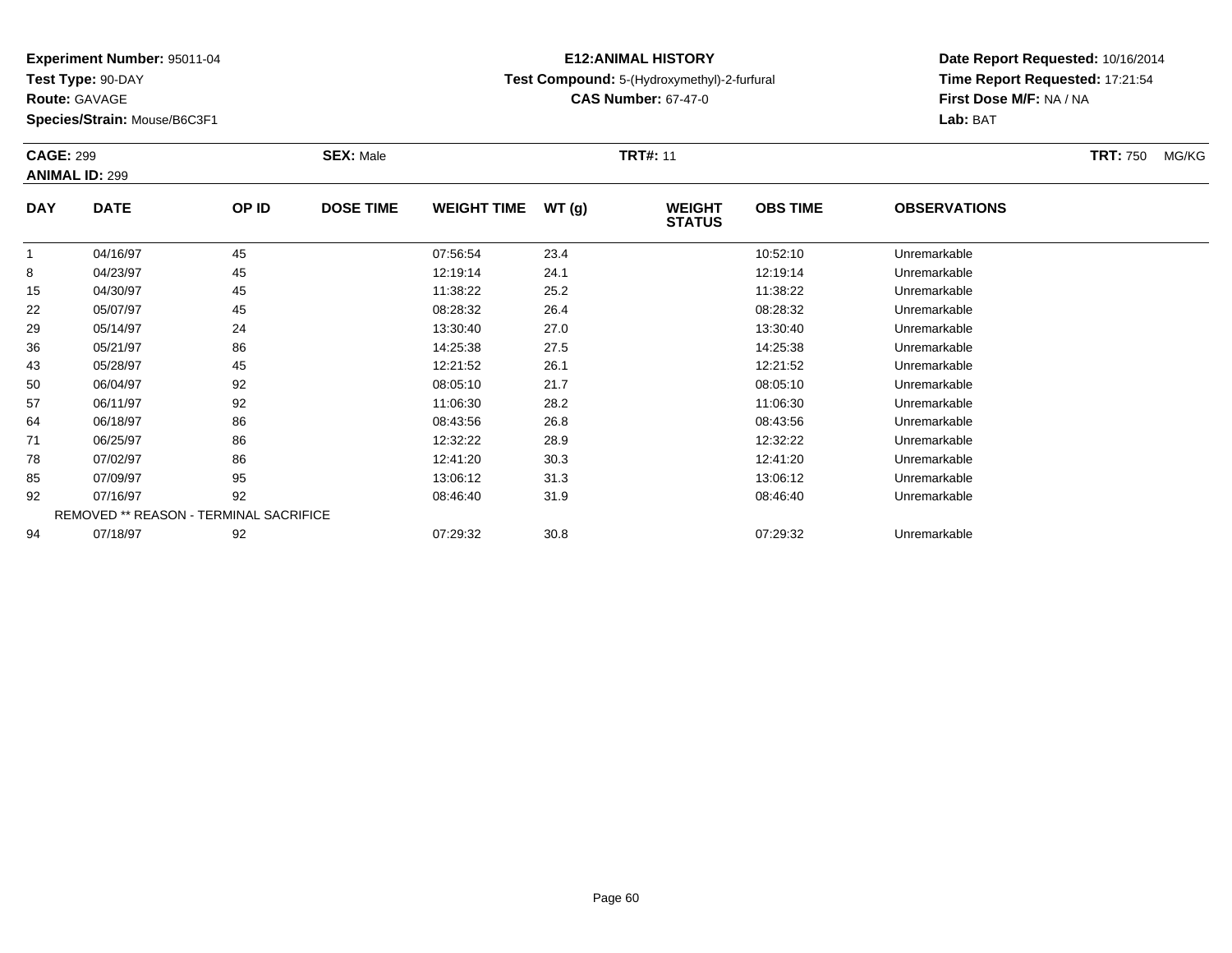**Test Type:** 90-DAY

**Route:** GAVAGE

**Species/Strain:** Mouse/B6C3F1

## **E12:ANIMAL HISTORYTest Compound:** 5-(Hydroxymethyl)-2-furfural

**CAS Number:** 67-47-0

| <b>CAGE: 300</b> | <b>ANIMAL ID: 300</b>                  |       | <b>SEX: Male</b> |                    |       | <b>TRT#: 11</b>                |                 |                     | <b>TRT: 750</b> | MG/KG |
|------------------|----------------------------------------|-------|------------------|--------------------|-------|--------------------------------|-----------------|---------------------|-----------------|-------|
| <b>DAY</b>       | <b>DATE</b>                            | OP ID | <b>DOSE TIME</b> | <b>WEIGHT TIME</b> | WT(g) | <b>WEIGHT</b><br><b>STATUS</b> | <b>OBS TIME</b> | <b>OBSERVATIONS</b> |                 |       |
| 1                | 04/16/97                               | 45    |                  | 09:27:38           | 21.6  |                                | 10:52:56        | Unremarkable        |                 |       |
| 8                | 04/23/97                               | 45    |                  | 12:20:46           | 22.2  |                                | 12:20:46        | Unremarkable        |                 |       |
| 15               | 04/30/97                               | 45    |                  | 11:39:08           | 23.2  |                                | 11:39:08        | Unremarkable        |                 |       |
| 22               | 05/07/97                               | 45    |                  | 08:29:26           | 24.8  |                                | 08:29:26        | Unremarkable        |                 |       |
| 29               | 05/14/97                               | 24    |                  | 13:31:00           | 25.1  |                                | 13:31:00        | Unremarkable        |                 |       |
| 36               | 05/21/97                               | 86    |                  | 14:25:52           | 26.0  |                                | 14:25:52        | Unremarkable        |                 |       |
| 43               | 05/28/97                               | 45    |                  | 12:22:52           | 26.9  |                                | 12:22:52        | Unremarkable        |                 |       |
| 50               | 06/04/97                               | 92    |                  | 08:06:36           | 26.8  |                                | 08:06:36        | Unremarkable        |                 |       |
| 57               | 06/11/97                               | 92    |                  | 11:04:36           | 27.7  |                                | 11:04:36        | Unremarkable        |                 |       |
| 64               | 06/18/97                               | 86    |                  | 08:42:30           | 28.3  |                                | 08:42:30        | Unremarkable        |                 |       |
| 71               | 06/25/97                               | 86    |                  | 12:32:40           | 25.7  |                                | 12:32:40        | Unremarkable        |                 |       |
| 78               | 07/02/97                               | 86    |                  | 12:41:38           | 28.6  |                                | 12:41:38        | Unremarkable        |                 |       |
| 85               | 07/09/97                               | 95    |                  | 13:06:30           | 30.4  |                                | 13:06:30        | Unremarkable        |                 |       |
| 92               | 07/16/97                               | 92    |                  | 08:47:18           | 31.3  |                                | 08:47:18        | Unremarkable        |                 |       |
|                  | REMOVED ** REASON - TERMINAL SACRIFICE |       |                  |                    |       |                                |                 |                     |                 |       |
| 94               | 07/18/97                               | 92    |                  | 07:29:56           | 31.4  |                                | 07:29:56        | Unremarkable        |                 |       |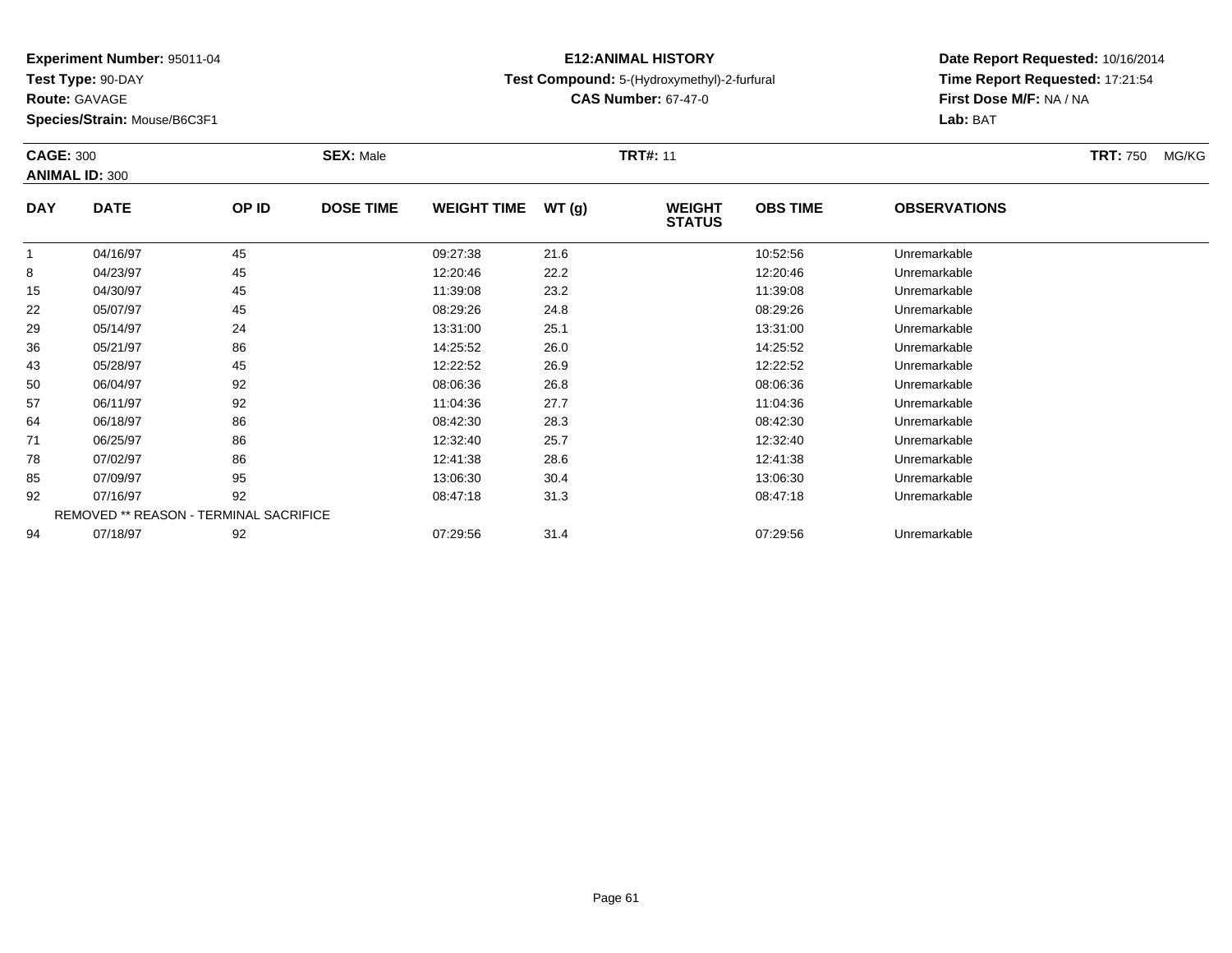**Test Type:** 90-DAY

**Route:** GAVAGE

**Species/Strain:** Mouse/B6C3F1

## **E12:ANIMAL HISTORYTest Compound:** 5-(Hydroxymethyl)-2-furfural

**CAS Number:** 67-47-0

| <b>CAGE: 301</b> | <b>ANIMAL ID: 301</b>                  |       | <b>SEX: Female</b> |                    |       | <b>TRT#: 2</b>                 |                 |                     | TRT: 0 MG/KG |
|------------------|----------------------------------------|-------|--------------------|--------------------|-------|--------------------------------|-----------------|---------------------|--------------|
| <b>DAY</b>       | <b>DATE</b>                            | OP ID | <b>DOSE TIME</b>   | <b>WEIGHT TIME</b> | WT(g) | <b>WEIGHT</b><br><b>STATUS</b> | <b>OBS TIME</b> | <b>OBSERVATIONS</b> |              |
|                  | 04/15/97                               | 45    |                    | 07:55:56           | 18.0  |                                | 11:11:32        | Unremarkable        |              |
| 8                | 04/22/97                               | 45    |                    | 11:41:32           | 18.2  |                                | 11:41:32        | Unremarkable        |              |
| 15               | 04/29/97                               | 45    |                    | 13:19:50           | 19.7  |                                | 13:19:50        | Unremarkable        |              |
| 22               | 05/06/97                               | 45    |                    | 11:36:26           | 21.8  |                                | 11:36:26        | Unremarkable        |              |
| 29               | 05/13/97                               | 45    |                    | 08:30:52           | 23.7  |                                | 08:30:52        | Unremarkable        |              |
| 36               | 05/20/97                               | 45    |                    | 11:14:56           | 24.9  |                                | 11:14:56        | Unremarkable        |              |
| 43               | 05/27/97                               | 45    |                    | 08:32:32           | 24.3  |                                | 08:32:32        | Unremarkable        |              |
| 50               | 06/03/97                               | 45    |                    | 08:43:00           | 24.5  |                                | 08:43:00        | Unremarkable        |              |
| 57               | 06/10/97                               | 45    |                    | 08:34:28           | 26.3  |                                | 08:34:28        | Unremarkable        |              |
| 64               | 06/17/97                               | 45    |                    | 08:14:16           | 27.3  |                                | 08:14:16        | Unremarkable        |              |
| 71               | 06/24/97                               | 92    |                    | 11:34:52           | 27.6  |                                | 11:34:52        | Unremarkable        |              |
| 78               | 07/01/97                               | 95    |                    | 12:19:52           | 27.9  |                                | 12:19:52        | Unremarkable        |              |
| 85               | 07/08/97                               | 95    |                    | 13:21:16           | 29.7  |                                | 13:21:16        | Unremarkable        |              |
| 92               | 07/15/97                               | 85    |                    | 09:28:42           | 31.2  |                                | 09:28:42        | Unremarkable        |              |
|                  | REMOVED ** REASON - TERMINAL SACRIFICE |       |                    |                    |       |                                |                 |                     |              |
| 94               | 07/17/97                               | 92    |                    | 07:04:10           | 29.2  |                                | 07:04:10        | Unremarkable        |              |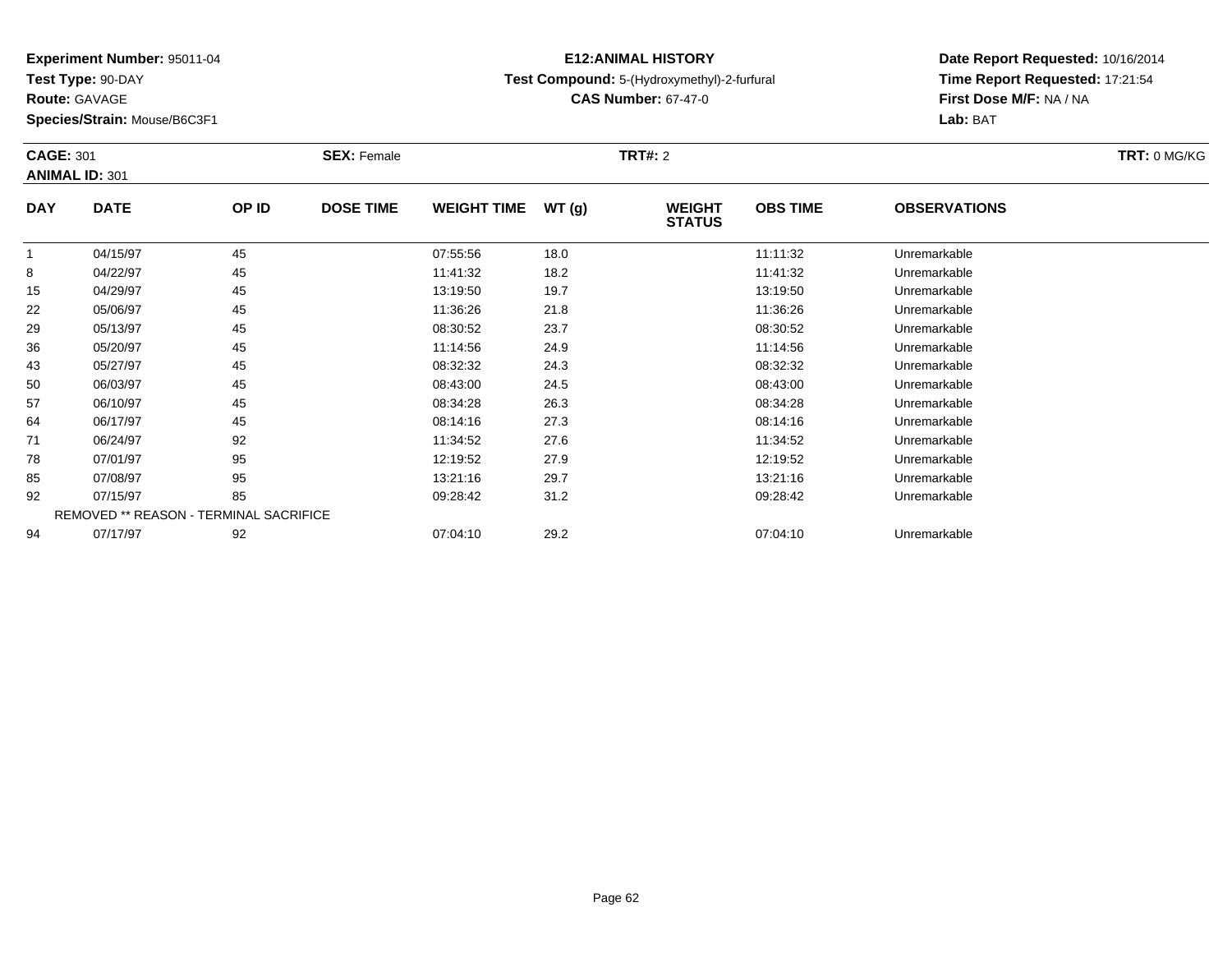**Test Type:** 90-DAY

**Route:** GAVAGE

**Species/Strain:** Mouse/B6C3F1

## **E12:ANIMAL HISTORYTest Compound:** 5-(Hydroxymethyl)-2-furfural

**CAS Number:** 67-47-0

|             |                                           | <b>SEX: Female</b> |                                        |       |                                |                 |                     | TRT: 0 MG/KG |
|-------------|-------------------------------------------|--------------------|----------------------------------------|-------|--------------------------------|-----------------|---------------------|--------------|
|             |                                           |                    |                                        |       |                                |                 |                     |              |
| <b>DATE</b> | OP ID                                     | <b>DOSE TIME</b>   | <b>WEIGHT TIME</b>                     | WT(g) | <b>WEIGHT</b><br><b>STATUS</b> | <b>OBS TIME</b> | <b>OBSERVATIONS</b> |              |
| 04/15/97    | 45                                        |                    | 07:55:56                               | 17.8  |                                | 11:11:32        | Unremarkable        |              |
| 04/22/97    | 45                                        |                    | 11:41:32                               | 18.8  |                                | 11:41:32        | Unremarkable        |              |
| 04/29/97    | 45                                        |                    | 13:19:50                               | 18.5  |                                | 13:19:50        | Unremarkable        |              |
| 05/06/97    | 45                                        |                    | 11:36:26                               | 19.9  |                                | 11:36:26        | Unremarkable        |              |
| 05/13/97    | 45                                        |                    | 08:30:52                               | 22.7  |                                | 08:30:52        | Unremarkable        |              |
| 05/20/97    | 45                                        |                    | 11:14:56                               | 22.4  |                                | 11:14:56        | Unremarkable        |              |
| 05/27/97    | 45                                        |                    | 08:32:32                               | 23.5  |                                | 08:32:32        | Unremarkable        |              |
| 06/03/97    | 45                                        |                    | 08:43:00                               | 26.1  |                                | 08:43:00        | Unremarkable        |              |
| 06/10/97    | 45                                        |                    | 08:34:28                               | 24.5  |                                | 08:34:28        | Unremarkable        |              |
| 06/17/97    | 45                                        |                    | 08:14:16                               | 25.4  |                                | 08:14:16        | Unremarkable        |              |
| 06/24/97    | 92                                        |                    | 11:34:52                               | 27.3  |                                | 11:34:52        | Unremarkable        |              |
| 07/01/97    | 95                                        |                    | 12:19:52                               | 28.7  |                                | 12:19:52        | Unremarkable        |              |
| 07/08/97    | 95                                        |                    | 13:21:16                               | 27.6  |                                | 13:21:16        | Unremarkable        |              |
| 07/15/97    | 85                                        |                    | 09:28:42                               | 29.0  |                                | 09:28:42        | Unremarkable        |              |
|             |                                           |                    |                                        |       |                                |                 |                     |              |
| 07/17/97    | 92                                        |                    | 07:04:10                               | 27.7  |                                | 07:04:10        | Unremarkable        |              |
|             | <b>CAGE: 301</b><br><b>ANIMAL ID: 302</b> |                    | REMOVED ** REASON - TERMINAL SACRIFICE |       |                                | <b>TRT#: 2</b>  |                     |              |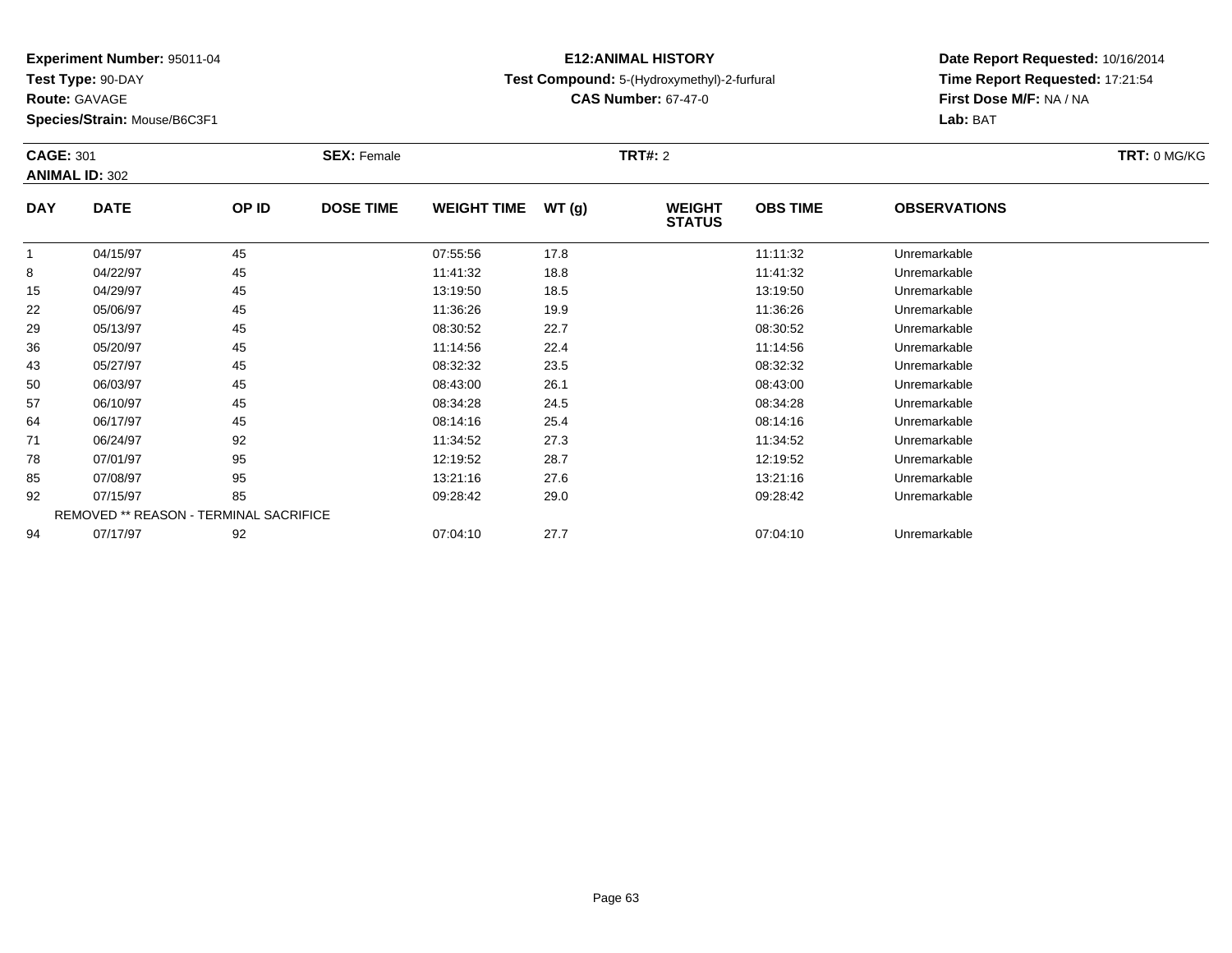**Test Type:** 90-DAY

**Route:** GAVAGE

**Species/Strain:** Mouse/B6C3F1

## **E12:ANIMAL HISTORYTest Compound:** 5-(Hydroxymethyl)-2-furfural

**CAS Number:** 67-47-0

| <b>CAGE: 301</b> |                                        |       | <b>SEX: Female</b> |                    |       | <b>TRT#:</b> 2                 |                 |                     | TRT: 0 MG/KG |
|------------------|----------------------------------------|-------|--------------------|--------------------|-------|--------------------------------|-----------------|---------------------|--------------|
|                  | <b>ANIMAL ID: 303</b>                  |       |                    |                    |       |                                |                 |                     |              |
| <b>DAY</b>       | <b>DATE</b>                            | OP ID | <b>DOSE TIME</b>   | <b>WEIGHT TIME</b> | WT(g) | <b>WEIGHT</b><br><b>STATUS</b> | <b>OBS TIME</b> | <b>OBSERVATIONS</b> |              |
| 1                | 04/15/97                               | 45    |                    | 07:55:56           | 18.5  |                                | 11:11:32        | Unremarkable        |              |
| 8                | 04/22/97                               | 45    |                    | 11:41:32           | 18.3  |                                | 11:41:32        | Unremarkable        |              |
| 15               | 04/29/97                               | 45    |                    | 13:19:50           | 18.6  |                                | 13:19:50        | Unremarkable        |              |
| 22               | 05/06/97                               | 45    |                    | 11:36:26           | 20.6  |                                | 11:36:26        | Unremarkable        |              |
| 29               | 05/13/97                               | 45    |                    | 08:30:52           | 22.3  |                                | 08:30:52        | Unremarkable        |              |
| 36               | 05/20/97                               | 45    |                    | 11:14:56           | 22.5  |                                | 11:14:56        | Unremarkable        |              |
| 43               | 05/27/97                               | 45    |                    | 08:32:32           | 22.3  |                                | 08:32:32        | Unremarkable        |              |
| 50               | 06/03/97                               | 45    |                    | 08:43:00           | 23.5  |                                | 08:43:00        | Unremarkable        |              |
| 57               | 06/10/97                               | 45    |                    | 08:34:28           | 24.1  |                                | 08:34:28        | Unremarkable        |              |
| 64               | 06/17/97                               | 45    |                    | 08:14:16           | 26.1  |                                | 08:14:16        | Unremarkable        |              |
| 71               | 06/24/97                               | 92    |                    | 11:34:52           | 25.6  |                                | 11:34:52        | Unremarkable        |              |
| 78               | 07/01/97                               | 95    |                    | 12:19:52           | 25.2  |                                | 12:19:52        | Unremarkable        |              |
| 85               | 07/08/97                               | 95    |                    | 13:21:16           | 25.3  |                                | 13:21:16        | Unremarkable        |              |
| 92               | 07/15/97                               | 85    |                    | 09:28:42           | 27.1  |                                | 09:28:42        | Unremarkable        |              |
|                  | REMOVED ** REASON - TERMINAL SACRIFICE |       |                    |                    |       |                                |                 |                     |              |
| 94               | 07/17/97                               | 92    |                    | 07:04:10           | 26.0  |                                | 07:04:10        | Unremarkable        |              |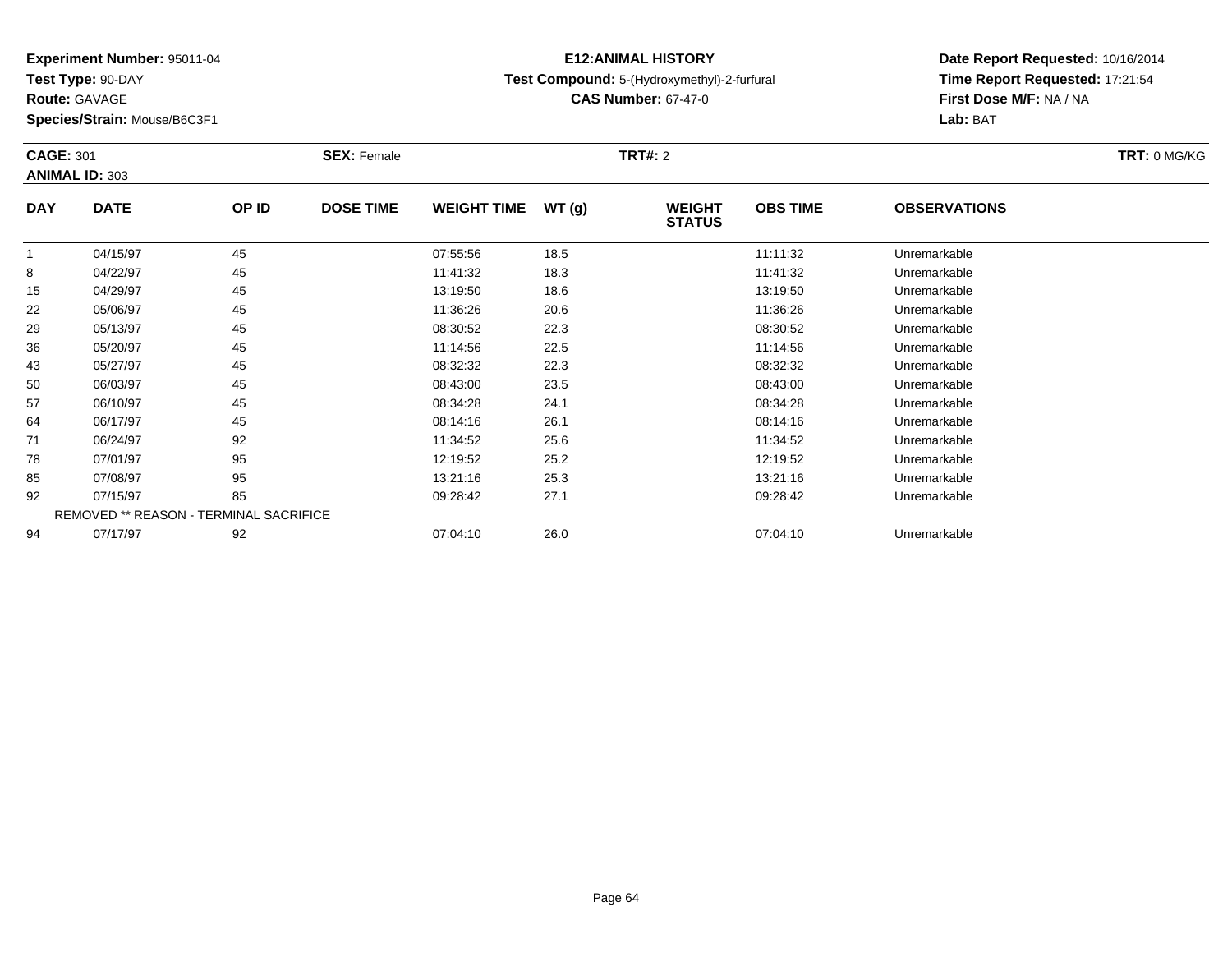**Test Type:** 90-DAY

**Route:** GAVAGE

**Species/Strain:** Mouse/B6C3F1

## **E12:ANIMAL HISTORYTest Compound:** 5-(Hydroxymethyl)-2-furfural

**CAS Number:** 67-47-0

| <b>CAGE: 301</b> |                                        |       | <b>SEX: Female</b> |                    |       | <b>TRT#:</b> 2                 |                 |                     | <b>TRT: 0 MG/KG</b> |
|------------------|----------------------------------------|-------|--------------------|--------------------|-------|--------------------------------|-----------------|---------------------|---------------------|
|                  | <b>ANIMAL ID: 304</b>                  |       |                    |                    |       |                                |                 |                     |                     |
| <b>DAY</b>       | <b>DATE</b>                            | OP ID | <b>DOSE TIME</b>   | <b>WEIGHT TIME</b> | WT(g) | <b>WEIGHT</b><br><b>STATUS</b> | <b>OBS TIME</b> | <b>OBSERVATIONS</b> |                     |
|                  | 04/15/97                               | 45    |                    | 07:55:56           | 18.0  |                                | 11:11:32        | Unremarkable        |                     |
| 8                | 04/22/97                               | 45    |                    | 11:41:32           | 19.5  |                                | 11:41:32        | Unremarkable        |                     |
| 15               | 04/29/97                               | 45    |                    | 13:19:50           | 19.4  |                                | 13:19:50        | Unremarkable        |                     |
| 22               | 05/06/97                               | 45    |                    | 11:36:26           | 21.4  |                                | 11:36:26        | Unremarkable        |                     |
| 29               | 05/13/97                               | 45    |                    | 08:30:52           | 23.5  |                                | 08:30:52        | Unremarkable        |                     |
| 36               | 05/20/97                               | 45    |                    | 11:14:56           | 24.2  |                                | 11:14:56        | Unremarkable        |                     |
| 43               | 05/27/97                               | 45    |                    | 08:32:32           | 23.7  |                                | 08:32:32        | Unremarkable        |                     |
| 50               | 06/03/97                               | 45    |                    | 08:43:00           | 25.3  |                                | 08:43:00        | Unremarkable        |                     |
| 57               | 06/10/97                               | 45    |                    | 08:34:28           | 24.7  |                                | 08:34:28        | Unremarkable        |                     |
| 64               | 06/17/97                               | 45    |                    | 08:14:16           | 24.9  |                                | 08:14:16        | Unremarkable        |                     |
| 71               | 06/24/97                               | 92    |                    | 11:34:52           | 27.2  |                                | 11:34:52        | Unremarkable        |                     |
| 78               | 07/01/97                               | 95    |                    | 12:19:52           | 30.4  |                                | 12:19:52        | Unremarkable        |                     |
| 85               | 07/08/97                               | 95    |                    | 13:21:16           | 28.6  |                                | 13:21:16        | Unremarkable        |                     |
| 92               | 07/15/97                               | 85    |                    | 09:28:42           | 30.0  |                                | 09:28:42        | Unremarkable        |                     |
|                  | REMOVED ** REASON - TERMINAL SACRIFICE |       |                    |                    |       |                                |                 |                     |                     |
| 94               | 07/17/97                               | 92    |                    | 07:04:10           | 28.3  |                                | 07:04:10        | Unremarkable        |                     |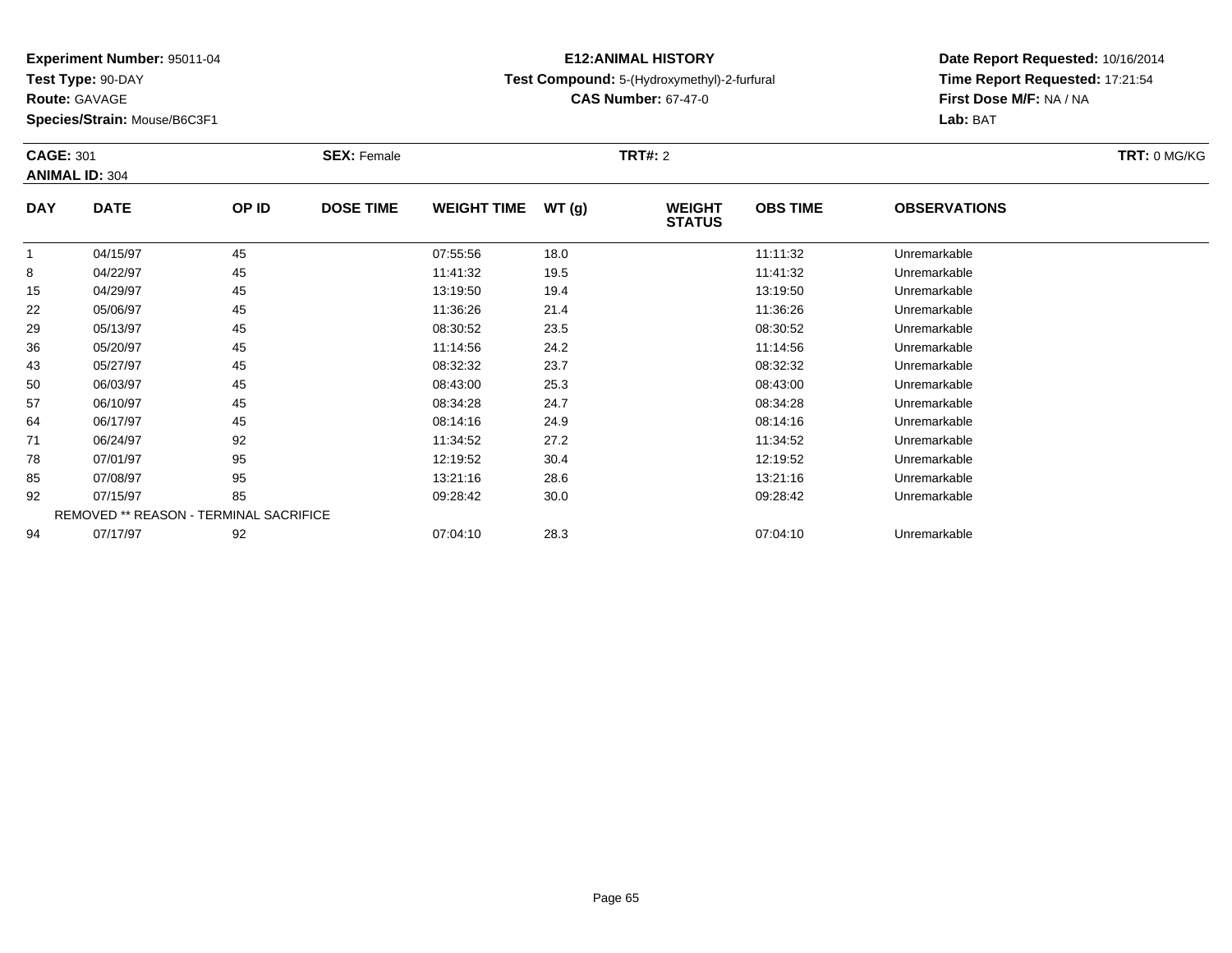**Test Type:** 90-DAY

**Route:** GAVAGE

**Species/Strain:** Mouse/B6C3F1

## **E12:ANIMAL HISTORYTest Compound:** 5-(Hydroxymethyl)-2-furfural

**CAS Number:** 67-47-0

| <b>CAGE: 301</b> | <b>ANIMAL ID: 305</b>                  |       | <b>SEX: Female</b> |                    |       | <b>TRT#: 2</b>                 |                 |                     | TRT: 0 MG/KG |
|------------------|----------------------------------------|-------|--------------------|--------------------|-------|--------------------------------|-----------------|---------------------|--------------|
| <b>DAY</b>       | <b>DATE</b>                            | OP ID | <b>DOSE TIME</b>   | <b>WEIGHT TIME</b> | WT(g) | <b>WEIGHT</b><br><b>STATUS</b> | <b>OBS TIME</b> | <b>OBSERVATIONS</b> |              |
|                  | 04/15/97                               | 45    |                    | 07:55:56           | 17.9  |                                | 11:11:32        | Unremarkable        |              |
| 8                | 04/22/97                               | 45    |                    | 11:41:32           | 18.2  |                                | 11:41:32        | Unremarkable        |              |
| 15               | 04/29/97                               | 45    |                    | 13:19:50           | 18.3  |                                | 13:19:50        | Unremarkable        |              |
| 22               | 05/06/97                               | 45    |                    | 11:36:26           | 20.5  |                                | 11:36:26        | Unremarkable        |              |
| 29               | 05/13/97                               | 45    |                    | 08:30:52           | 21.9  |                                | 08:30:52        | Unremarkable        |              |
| 36               | 05/20/97                               | 45    |                    | 11:14:56           | 21.3  |                                | 11:14:56        | Unremarkable        |              |
| 43               | 05/27/97                               | 45    |                    | 08:32:32           | 23.5  |                                | 08:32:32        | Unremarkable        |              |
| 50               | 06/03/97                               | 45    |                    | 08:43:00           | 23.8  |                                | 08:43:00        | Unremarkable        |              |
| 57               | 06/10/97                               | 45    |                    | 08:34:28           | 24.0  |                                | 08:34:28        | Unremarkable        |              |
| 64               | 06/17/97                               | 45    |                    | 08:14:16           | 27.6  |                                | 08:14:16        | Unremarkable        |              |
| 71               | 06/24/97                               | 92    |                    | 11:34:52           | 26.7  |                                | 11:34:52        | Unremarkable        |              |
| 78               | 07/01/97                               | 95    |                    | 12:19:52           | 25.1  |                                | 12:19:52        | Unremarkable        |              |
| 85               | 07/08/97                               | 95    |                    | 13:21:16           | 25.4  |                                | 13:21:16        | Unremarkable        |              |
| 92               | 07/15/97                               | 85    |                    | 09:28:42           | 27.6  |                                | 09:28:42        | Unremarkable        |              |
|                  | REMOVED ** REASON - TERMINAL SACRIFICE |       |                    |                    |       |                                |                 |                     |              |
| 94               | 07/17/97                               | 92    |                    | 07:04:10           | 26.0  |                                | 07:04:10        | Unremarkable        |              |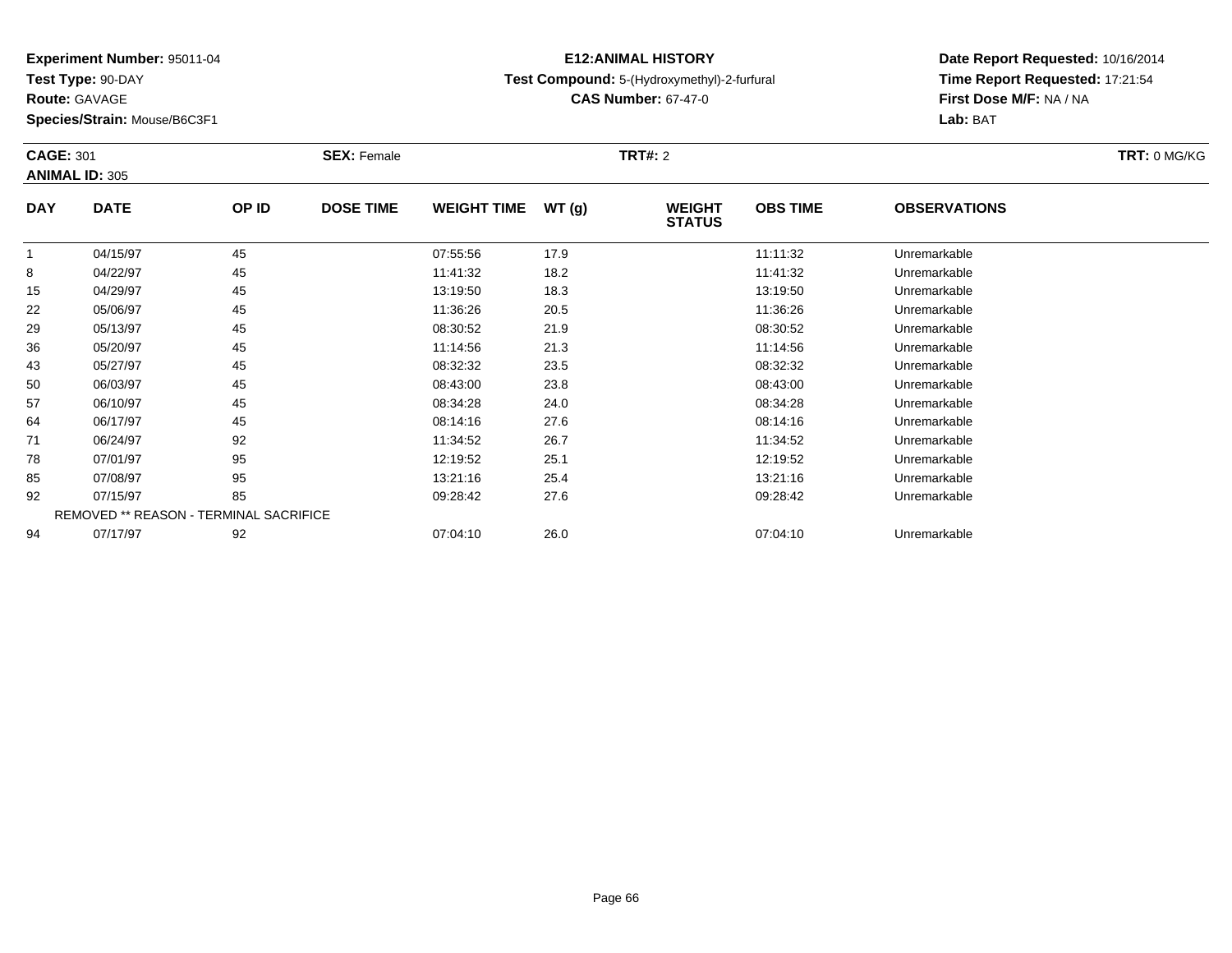**Test Type:** 90-DAY

**Route:** GAVAGE

**Species/Strain:** Mouse/B6C3F1

## **E12:ANIMAL HISTORYTest Compound:** 5-(Hydroxymethyl)-2-furfural

**CAS Number:** 67-47-0

| <b>CAGE: 302</b> |                                        |       | <b>SEX: Female</b> |                    |       | <b>TRT#:</b> 2                 |                 |                     | <b>TRT: 0 MG/KG</b> |
|------------------|----------------------------------------|-------|--------------------|--------------------|-------|--------------------------------|-----------------|---------------------|---------------------|
|                  | <b>ANIMAL ID: 306</b>                  |       |                    |                    |       |                                |                 |                     |                     |
| <b>DAY</b>       | <b>DATE</b>                            | OP ID | <b>DOSE TIME</b>   | <b>WEIGHT TIME</b> | WT(g) | <b>WEIGHT</b><br><b>STATUS</b> | <b>OBS TIME</b> | <b>OBSERVATIONS</b> |                     |
|                  | 04/15/97                               | 45    |                    | 07:56:54           | 18.5  |                                | 11:12:18        | Unremarkable        |                     |
| 8                | 04/22/97                               | 45    |                    | 11:43:48           | 20.3  |                                | 11:43:48        | Unremarkable        |                     |
| 15               | 04/29/97                               | 45    |                    | 13:17:50           | 20.5  |                                | 13:17:50        | Unremarkable        |                     |
| 22               | 05/06/97                               | 45    |                    | 11:38:44           | 21.4  |                                | 11:38:44        | Unremarkable        |                     |
| 29               | 05/13/97                               | 45    |                    | 08:29:08           | 22.9  |                                | 08:29:08        | Unremarkable        |                     |
| 36               | 05/20/97                               | 45    |                    | 11:17:28           | 24.5  |                                | 11:17:28        | Unremarkable        |                     |
| 43               | 05/27/97                               | 45    |                    | 08:30:30           | 25.4  |                                | 08:30:30        | Unremarkable        |                     |
| 50               | 06/03/97                               | 45    |                    | 08:44:58           | 26.0  |                                | 08:44:58        | Unremarkable        |                     |
| 57               | 06/10/97                               | 45    |                    | 08:40:30           | 27.6  |                                | 08:40:30        | Unremarkable        |                     |
| 64               | 06/17/97                               | 45    |                    | 08:15:58           | 30.2  |                                | 08:15:58        | Unremarkable        |                     |
| 71               | 06/24/97                               | 92    |                    | 11:31:24           | 30.8  |                                | 11:31:24        | Unremarkable        |                     |
| 78               | 07/01/97                               | 95    |                    | 12:18:14           | 29.9  |                                | 12:18:14        | Unremarkable        |                     |
| 85               | 07/08/97                               | 95    |                    | 13:23:08           | 30.5  |                                | 13:23:08        | Unremarkable        |                     |
| 92               | 07/15/97                               | 85    |                    | 09:30:34           | 33.0  |                                | 09:30:34        | Unremarkable        |                     |
|                  | REMOVED ** REASON - TERMINAL SACRIFICE |       |                    |                    |       |                                |                 |                     |                     |
| 94               | 07/17/97                               | 92    |                    | 07:08:32           | 30.3  |                                | 07:08:32        | Unremarkable        |                     |
|                  |                                        |       |                    |                    |       |                                |                 |                     |                     |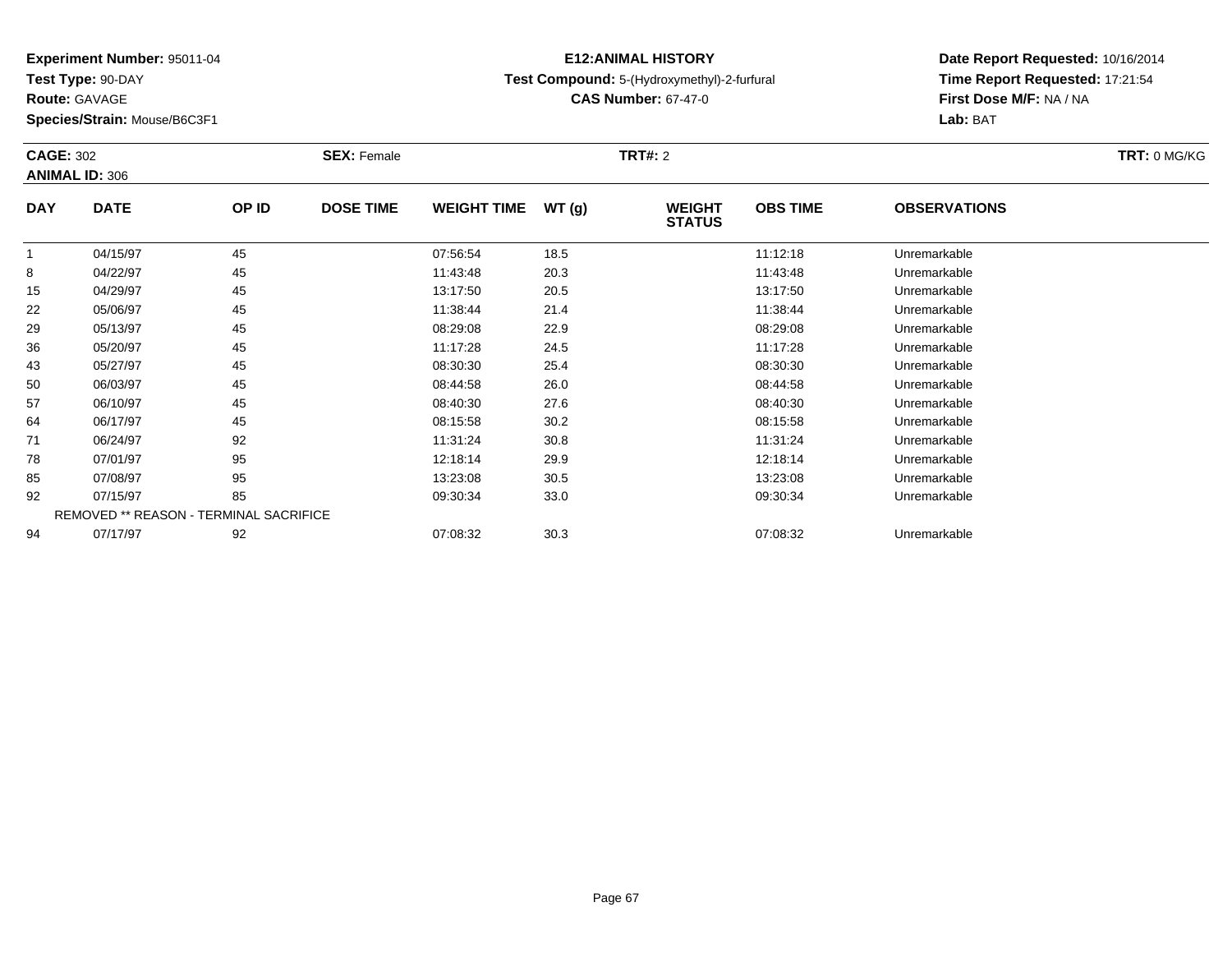**Test Type:** 90-DAY

**Route:** GAVAGE

**Species/Strain:** Mouse/B6C3F1

## **E12:ANIMAL HISTORYTest Compound:** 5-(Hydroxymethyl)-2-furfural

**CAS Number:** 67-47-0

| <b>CAGE: 302</b> | <b>ANIMAL ID: 307</b>                  |       | <b>SEX: Female</b> |                    |       | <b>TRT#: 2</b>                 |                 |                     | TRT: 0 MG/KG |
|------------------|----------------------------------------|-------|--------------------|--------------------|-------|--------------------------------|-----------------|---------------------|--------------|
| <b>DAY</b>       | <b>DATE</b>                            | OP ID | <b>DOSE TIME</b>   | <b>WEIGHT TIME</b> | WT(g) | <b>WEIGHT</b><br><b>STATUS</b> | <b>OBS TIME</b> | <b>OBSERVATIONS</b> |              |
|                  | 04/15/97                               | 45    |                    | 07:56:54           | 19.1  |                                | 11:12:18        | Unremarkable        |              |
| 8                | 04/22/97                               | 45    |                    | 11:43:48           | 19.1  |                                | 11:43:48        | Unremarkable        |              |
| 15               | 04/29/97                               | 45    |                    | 13:17:50           | 19.2  |                                | 13:17:50        | Unremarkable        |              |
| 22               | 05/06/97                               | 45    |                    | 11:38:44           | 21.4  |                                | 11:38:44        | Unremarkable        |              |
| 29               | 05/13/97                               | 45    |                    | 08:29:08           | 21.5  |                                | 08:29:08        | Unremarkable        |              |
| 36               | 05/20/97                               | 45    |                    | 11:17:28           | 22.6  |                                | 11:17:28        | Unremarkable        |              |
| 43               | 05/27/97                               | 45    |                    | 08:30:30           | 24.6  |                                | 08:30:30        | Unremarkable        |              |
| 50               | 06/03/97                               | 45    |                    | 08:44:58           | 24.6  |                                | 08:44:58        | Unremarkable        |              |
| 57               | 06/10/97                               | 45    |                    | 08:40:30           | 26.0  |                                | 08:40:30        | Unremarkable        |              |
| 64               | 06/17/97                               | 45    |                    | 08:15:58           | 26.7  |                                | 08:15:58        | Unremarkable        |              |
| 71               | 06/24/97                               | 92    |                    | 11:31:24           | 29.8  |                                | 11:31:24        | Unremarkable        |              |
| 78               | 07/01/97                               | 95    |                    | 12:18:14           | 28.8  |                                | 12:18:14        | Unremarkable        |              |
| 85               | 07/08/97                               | 95    |                    | 13:23:08           | 29.2  |                                | 13:23:08        | Unremarkable        |              |
| 92               | 07/15/97                               | 85    |                    | 09:30:34           | 30.0  |                                | 09:30:34        | Unremarkable        |              |
|                  | REMOVED ** REASON - TERMINAL SACRIFICE |       |                    |                    |       |                                |                 |                     |              |
| 94               | 07/17/97                               | 92    |                    | 07:08:32           | 29.3  |                                | 07:08:32        | Unremarkable        |              |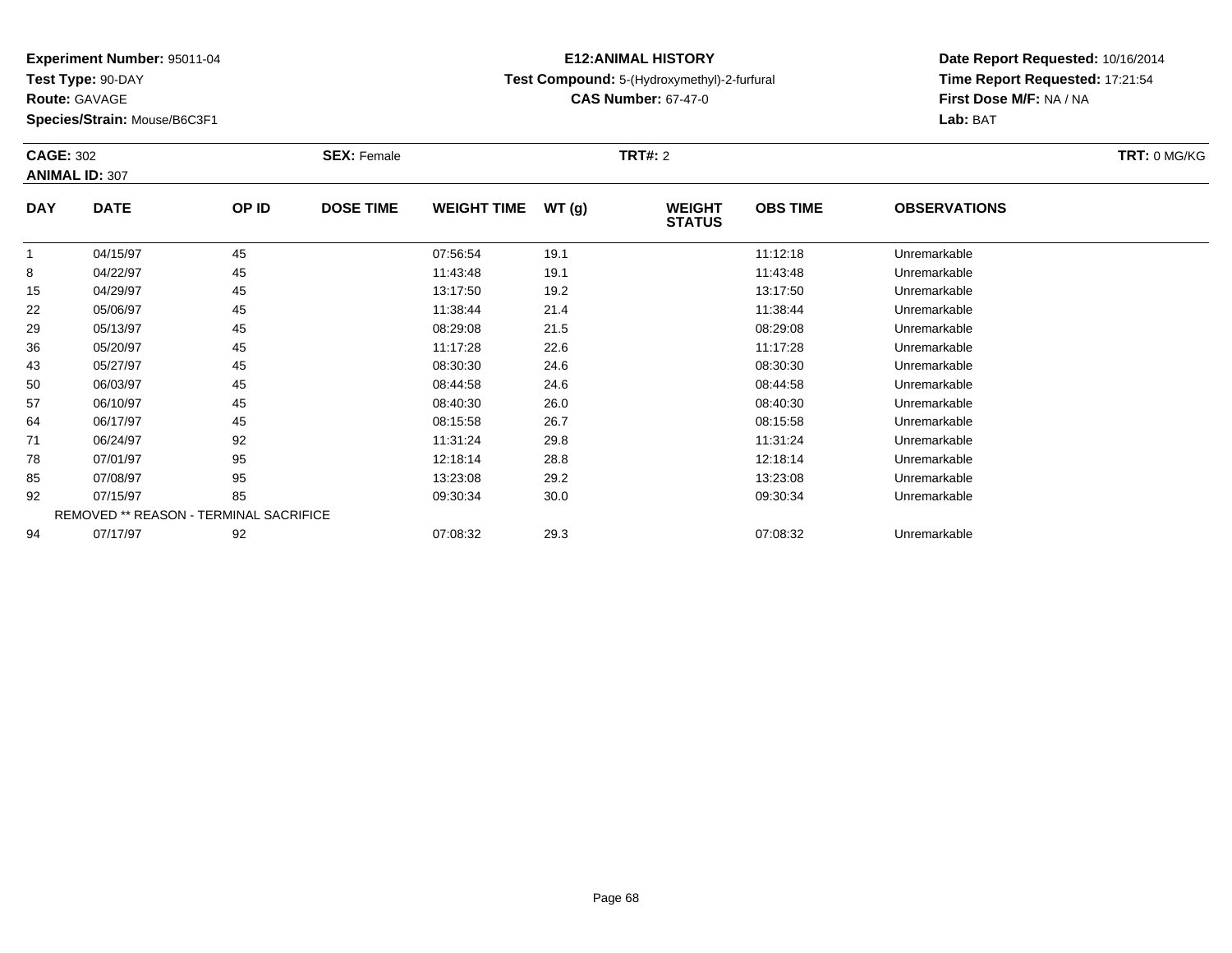**Test Type:** 90-DAY

**Route:** GAVAGE

**Species/Strain:** Mouse/B6C3F1

## **E12:ANIMAL HISTORYTest Compound:** 5-(Hydroxymethyl)-2-furfural

**CAS Number:** 67-47-0

| <b>CAGE: 302</b> |                                        |       | <b>SEX: Female</b> |                    |       | <b>TRT#:</b> 2                 |                 |                     | <b>TRT: 0 MG/KG</b> |
|------------------|----------------------------------------|-------|--------------------|--------------------|-------|--------------------------------|-----------------|---------------------|---------------------|
|                  | <b>ANIMAL ID: 308</b>                  |       |                    |                    |       |                                |                 |                     |                     |
| <b>DAY</b>       | <b>DATE</b>                            | OP ID | <b>DOSE TIME</b>   | <b>WEIGHT TIME</b> | WT(g) | <b>WEIGHT</b><br><b>STATUS</b> | <b>OBS TIME</b> | <b>OBSERVATIONS</b> |                     |
|                  | 04/15/97                               | 45    |                    | 07:56:54           | 19.1  |                                | 11:12:18        | Unremarkable        |                     |
| 8                | 04/22/97                               | 45    |                    | 11:43:48           | 18.9  |                                | 11:43:48        | Unremarkable        |                     |
| 15               | 04/29/97                               | 45    |                    | 13:17:50           | 19.5  |                                | 13:17:50        | Unremarkable        |                     |
| 22               | 05/06/97                               | 45    |                    | 11:38:44           | 21.7  |                                | 11:38:44        | Unremarkable        |                     |
| 29               | 05/13/97                               | 45    |                    | 08:29:08           | 22.9  |                                | 08:29:08        | Unremarkable        |                     |
| 36               | 05/20/97                               | 45    |                    | 11:17:28           | 23.5  |                                | 11:17:28        | Unremarkable        |                     |
| 43               | 05/27/97                               | 45    |                    | 08:30:30           | 24.7  |                                | 08:30:30        | Unremarkable        |                     |
| 50               | 06/03/97                               | 45    |                    | 08:44:58           | 25.9  |                                | 08:44:58        | Unremarkable        |                     |
| 57               | 06/10/97                               | 45    |                    | 08:40:30           | 26.3  |                                | 08:40:30        | Unremarkable        |                     |
| 64               | 06/17/97                               | 45    |                    | 08:15:58           | 27.4  |                                | 08:15:58        | Unremarkable        |                     |
| 71               | 06/24/97                               | 92    |                    | 11:31:24           | 29.9  |                                | 11:31:24        | Unremarkable        |                     |
| 78               | 07/01/97                               | 95    |                    | 12:18:14           | 31.0  |                                | 12:18:14        | Unremarkable        |                     |
| 85               | 07/08/97                               | 95    |                    | 13:23:08           | 30.1  |                                | 13:23:08        | Unremarkable        |                     |
| 92               | 07/15/97                               | 85    |                    | 09:30:34           | 30.0  |                                | 09:30:34        | Unremarkable        |                     |
|                  | REMOVED ** REASON - TERMINAL SACRIFICE |       |                    |                    |       |                                |                 |                     |                     |
| 94               | 07/17/97                               | 92    |                    | 07:08:32           | 29.0  |                                | 07:08:32        | Unremarkable        |                     |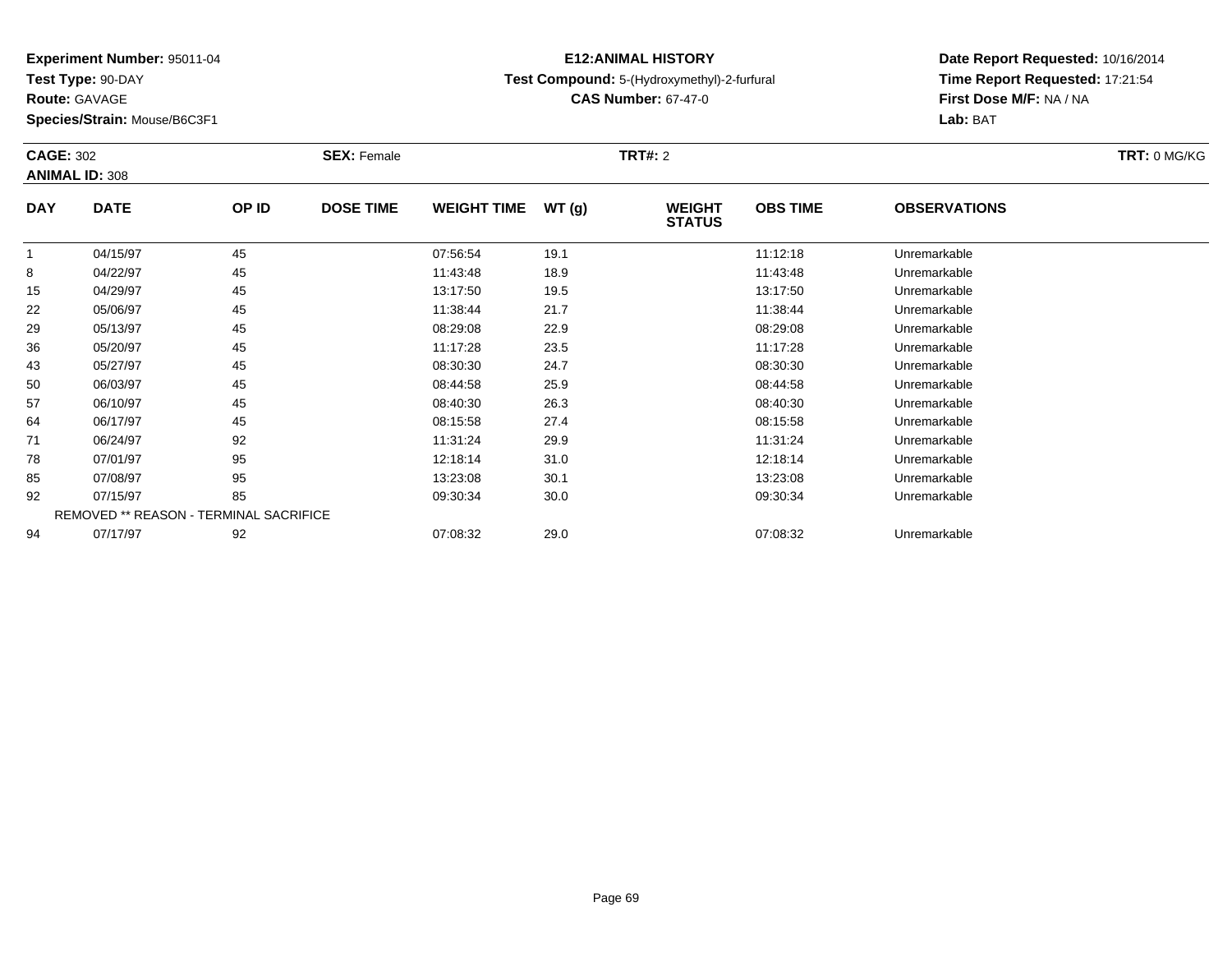**Test Type:** 90-DAY

**Route:** GAVAGE

**Species/Strain:** Mouse/B6C3F1

## **E12:ANIMAL HISTORYTest Compound:** 5-(Hydroxymethyl)-2-furfural

**CAS Number:** 67-47-0

| <b>CAGE: 302</b> | <b>ANIMAL ID: 309</b>                         |       | <b>SEX: Female</b> |                    |       | <b>TRT#: 2</b>                 |                 |                     | TRT: 0 MG/KG |
|------------------|-----------------------------------------------|-------|--------------------|--------------------|-------|--------------------------------|-----------------|---------------------|--------------|
| <b>DAY</b>       | <b>DATE</b>                                   | OP ID | <b>DOSE TIME</b>   | <b>WEIGHT TIME</b> | WT(g) | <b>WEIGHT</b><br><b>STATUS</b> | <b>OBS TIME</b> | <b>OBSERVATIONS</b> |              |
| 1                | 04/15/97                                      | 45    |                    | 07:56:54           | 20.5  |                                | 11:12:18        | Unremarkable        |              |
| 8                | 04/22/97                                      | 45    |                    | 11:43:48           | 20.2  |                                | 11:43:48        | Unremarkable        |              |
| 15               | 04/29/97                                      | 45    |                    | 13:17:50           | 21.4  |                                | 13:17:50        | Unremarkable        |              |
| 22               | 05/06/97                                      | 45    |                    | 11:38:44           | 22.4  |                                | 11:38:44        | Unremarkable        |              |
| 29               | 05/13/97                                      | 45    |                    | 08:29:08           | 22.9  |                                | 08:29:08        | Unremarkable        |              |
| 36               | 05/20/97                                      | 45    |                    | 11:17:28           | 24.3  |                                | 11:17:28        | Unremarkable        |              |
| 43               | 05/27/97                                      | 45    |                    | 08:30:30           | 27.3  |                                | 08:30:30        | Unremarkable        |              |
| 50               | 06/03/97                                      | 45    |                    | 08:44:58           | 27.2  |                                | 08:44:58        | Unremarkable        |              |
| 57               | 06/10/97                                      | 45    |                    | 08:40:30           | 29.7  |                                | 08:40:30        | Unremarkable        |              |
| 64               | 06/17/97                                      | 45    |                    | 08:15:58           | 28.3  |                                | 08:15:58        | Unremarkable        |              |
| 71               | 06/24/97                                      | 92    |                    | 11:31:24           | 30.1  |                                | 11:31:24        | Unremarkable        |              |
| 78               | 07/01/97                                      | 95    |                    | 12:18:14           | 32.2  |                                | 12:18:14        | Unremarkable        |              |
| 85               | 07/08/97                                      | 95    |                    | 13:23:08           | 32.3  |                                | 13:23:08        | Unremarkable        |              |
| 92               | 07/15/97                                      | 85    |                    | 09:30:34           | 33.9  |                                | 09:30:34        | Unremarkable        |              |
|                  | <b>REMOVED ** REASON - TERMINAL SACRIFICE</b> |       |                    |                    |       |                                |                 |                     |              |
| 94               | 07/17/97                                      | 92    |                    | 07:08:32           | 32.0  |                                | 07:08:32        | Unremarkable        |              |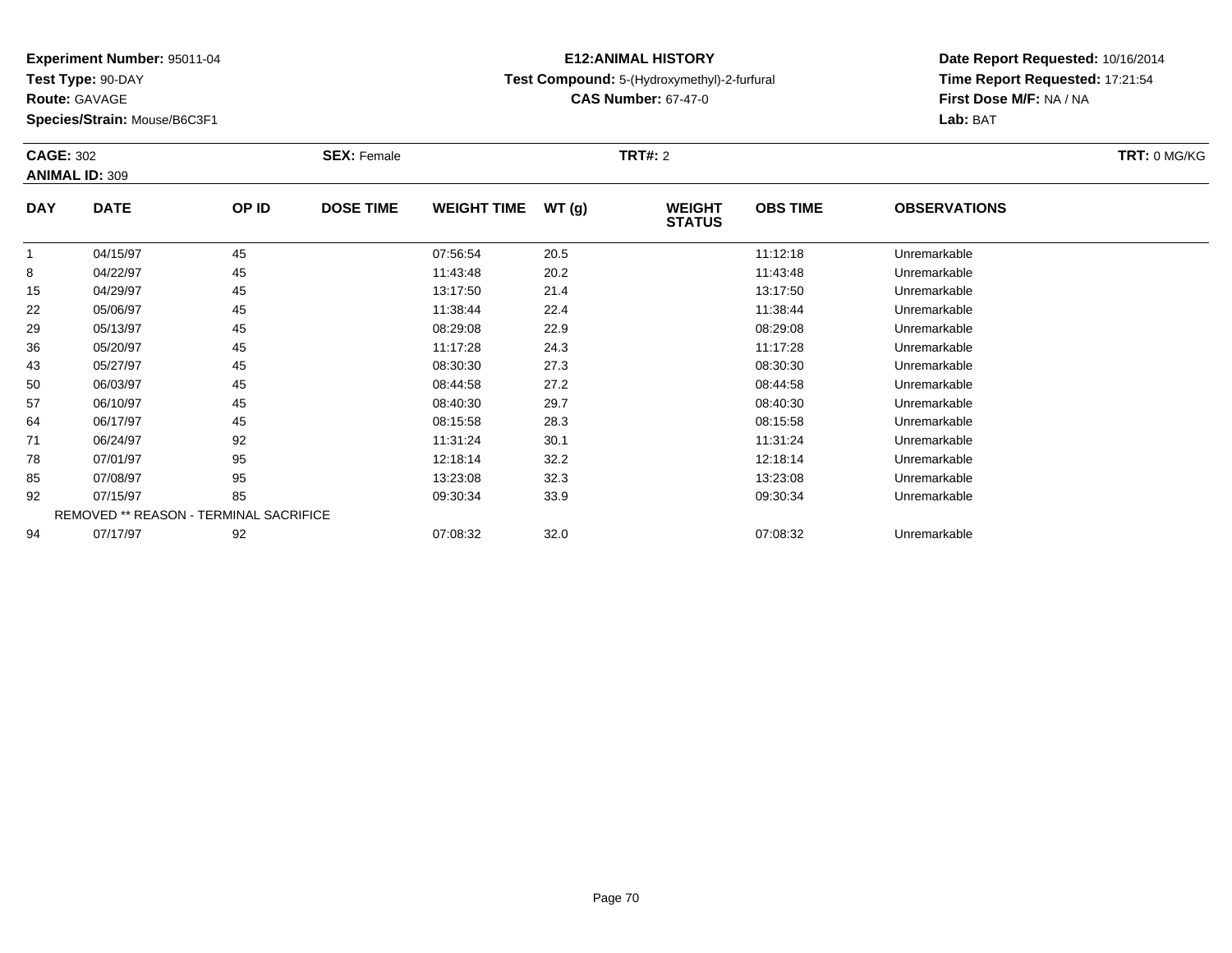**Test Type:** 90-DAY

**Route:** GAVAGE

**Species/Strain:** Mouse/B6C3F1

## **E12:ANIMAL HISTORYTest Compound:** 5-(Hydroxymethyl)-2-furfural

**CAS Number:** 67-47-0

| <b>CAGE: 302</b> |                                        |       | <b>SEX: Female</b> |                    |       | <b>TRT#:</b> 2                 |                 |                     | <b>TRT: 0 MG/KG</b> |
|------------------|----------------------------------------|-------|--------------------|--------------------|-------|--------------------------------|-----------------|---------------------|---------------------|
|                  | <b>ANIMAL ID: 310</b>                  |       |                    |                    |       |                                |                 |                     |                     |
| <b>DAY</b>       | <b>DATE</b>                            | OP ID | <b>DOSE TIME</b>   | <b>WEIGHT TIME</b> | WT(g) | <b>WEIGHT</b><br><b>STATUS</b> | <b>OBS TIME</b> | <b>OBSERVATIONS</b> |                     |
|                  | 04/15/97                               | 45    |                    | 07:56:54           | 18.6  |                                | 11:12:18        | Unremarkable        |                     |
| 8                | 04/22/97                               | 45    |                    | 11:43:48           | 18.6  |                                | 11:43:48        | Unremarkable        |                     |
| 15               | 04/29/97                               | 45    |                    | 13:17:50           | 18.6  |                                | 13:17:50        | Unremarkable        |                     |
| 22               | 05/06/97                               | 45    |                    | 11:38:44           | 20.6  |                                | 11:38:44        | Unremarkable        |                     |
| 29               | 05/13/97                               | 45    |                    | 08:29:08           | 20.9  |                                | 08:29:08        | Unremarkable        |                     |
| 36               | 05/20/97                               | 45    |                    | 11:17:28           | 21.7  |                                | 11:17:28        | Unremarkable        |                     |
| 43               | 05/27/97                               | 45    |                    | 08:30:30           | 23.6  |                                | 08:30:30        | Unremarkable        |                     |
| 50               | 06/03/97                               | 45    |                    | 08:44:58           | 23.1  |                                | 08:44:58        | Unremarkable        |                     |
| 57               | 06/10/97                               | 45    |                    | 08:40:30           | 24.1  |                                | 08:40:30        | Unremarkable        |                     |
| 64               | 06/17/97                               | 45    |                    | 08:15:58           | 24.6  |                                | 08:15:58        | Unremarkable        |                     |
| 71               | 06/24/97                               | 92    |                    | 11:31:24           | 25.3  |                                | 11:31:24        | Unremarkable        |                     |
| 78               | 07/01/97                               | 95    |                    | 12:18:14           | 24.7  |                                | 12:18:14        | Unremarkable        |                     |
| 85               | 07/08/97                               | 95    |                    | 13:23:08           | 24.7  |                                | 13:23:08        | Unremarkable        |                     |
| 92               | 07/15/97                               | 85    |                    | 09:30:34           | 26.0  |                                | 09:30:34        | Unremarkable        |                     |
|                  | REMOVED ** REASON - TERMINAL SACRIFICE |       |                    |                    |       |                                |                 |                     |                     |
| 94               | 07/17/97                               | 92    |                    | 07:08:32           | 25.3  |                                | 07:08:32        | Unremarkable        |                     |
|                  |                                        |       |                    |                    |       |                                |                 |                     |                     |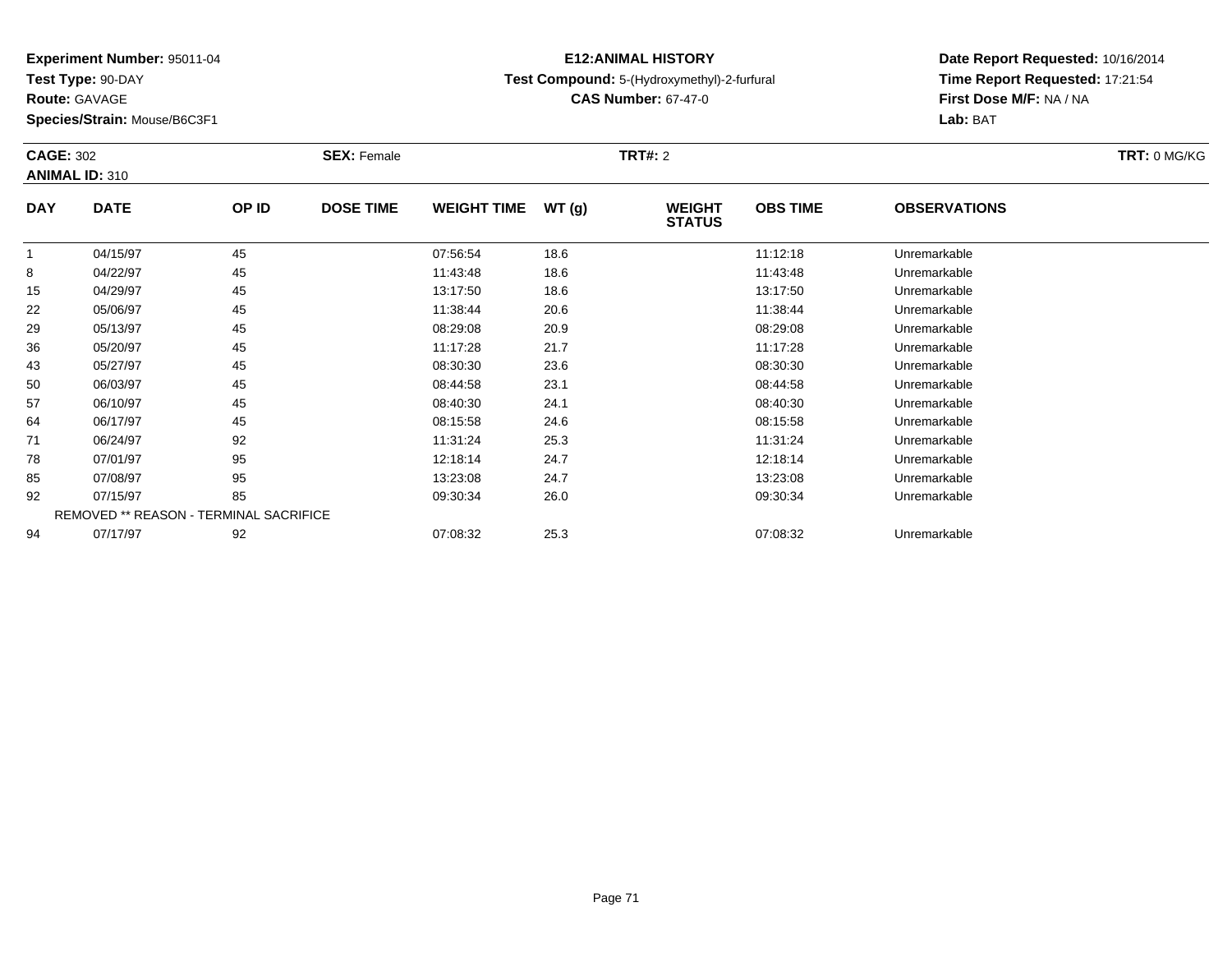**Test Type:** 90-DAY

**Route:** GAVAGE

**Species/Strain:** Mouse/B6C3F1

## **E12:ANIMAL HISTORYTest Compound:** 5-(Hydroxymethyl)-2-furfural

**CAS Number:** 67-47-0

| <b>CAGE: 303</b> |                                        |       | <b>SEX: Female</b> |                    |       | <b>TRT#: 4</b>                 |                 |                     | <b>TRT: 47 MG/KG</b> |
|------------------|----------------------------------------|-------|--------------------|--------------------|-------|--------------------------------|-----------------|---------------------|----------------------|
|                  | <b>ANIMAL ID: 311</b>                  |       |                    |                    |       |                                |                 |                     |                      |
| <b>DAY</b>       | <b>DATE</b>                            | OP ID | <b>DOSE TIME</b>   | <b>WEIGHT TIME</b> | WT(g) | <b>WEIGHT</b><br><b>STATUS</b> | <b>OBS TIME</b> | <b>OBSERVATIONS</b> |                      |
|                  | 04/15/97                               | 45    |                    | 07:48:34           | 18.5  |                                | 11:15:04        | Unremarkable        |                      |
| 8                | 04/22/97                               | 45    |                    | 12:07:24           | 18.6  |                                | 12:07:24        | Unremarkable        |                      |
| 15               | 04/29/97                               | 45    |                    | 13:10:00           | 18.6  |                                | 13:10:00        | Unremarkable        |                      |
| 22               | 05/06/97                               | 45    |                    | 11:19:20           | 20.6  |                                | 11:19:20        | Unremarkable        |                      |
| 29               | 05/13/97                               | 45    |                    | 08:48:50           | 21.0  |                                | 08:48:50        | Unremarkable        |                      |
| 36               | 05/20/97                               | 45    |                    | 11:36:12           | 22.9  |                                | 11:36:12        | Unremarkable        |                      |
| 43               | 05/27/97                               | 45    |                    | 08:51:08           | 23.3  |                                | 08:51:08        | Unremarkable        |                      |
| 50               | 06/03/97                               | 45    |                    | 09:06:42           | 24.3  |                                | 09:06:42        | Unremarkable        |                      |
| 57               | 06/10/97                               | 45    |                    | 08:58:40           | 25.1  |                                | 08:58:40        | Unremarkable        |                      |
| 64               | 06/17/97                               | 45    |                    | 08:40:38           | 26.6  |                                | 08:40:38        | Unremarkable        |                      |
| 71               | 06/24/97                               | 92    |                    | 11:46:50           | 28.5  |                                | 11:46:50        | Unremarkable        |                      |
| 78               | 07/01/97                               | 95    |                    | 12:00:08           | 26.4  |                                | 12:00:08        | Unremarkable        |                      |
| 85               | 07/08/97                               | 95    |                    | 13:33:32           | 27.0  |                                | 13:33:32        | Unremarkable        |                      |
| 92               | 07/15/97                               | 85    |                    | 09:33:30           | 28.4  |                                | 09:33:30        | Unremarkable        |                      |
|                  | REMOVED ** REASON - TERMINAL SACRIFICE |       |                    |                    |       |                                |                 |                     |                      |
| 94               | 07/17/97                               | 92    |                    | 07:13:06           | 26.6  |                                | 07:13:06        | Unremarkable        |                      |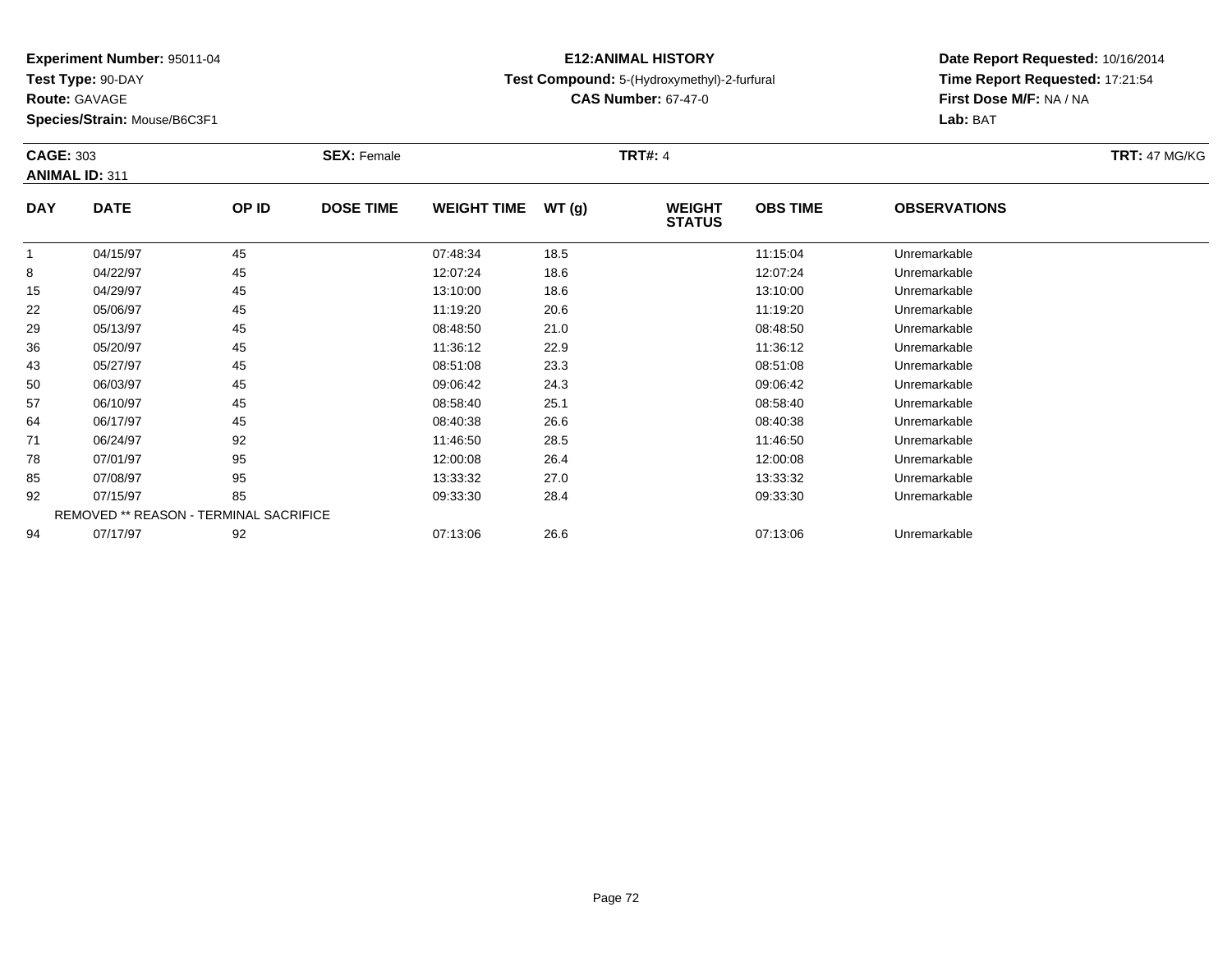**Test Type:** 90-DAY

**Route:** GAVAGE

**Species/Strain:** Mouse/B6C3F1

# **Test Compound:** 5-(Hydroxymethyl)-2-furfural

**CAS Number:** 67-47-0

**Date Report Requested:** 10/16/2014 **Time Report Requested:** 17:21:54**First Dose M/F:** NA / NA**Lab:** BAT

| <b>CAGE: 303</b> |                                        |       | <b>SEX: Female</b> |                    |       | <b>TRT#: 4</b>                 |                 |                     | <b>TRT: 47 MG/KG</b> |
|------------------|----------------------------------------|-------|--------------------|--------------------|-------|--------------------------------|-----------------|---------------------|----------------------|
|                  | <b>ANIMAL ID: 312</b>                  |       |                    |                    |       |                                |                 |                     |                      |
| <b>DAY</b>       | <b>DATE</b>                            | OP ID | <b>DOSE TIME</b>   | <b>WEIGHT TIME</b> | WT(g) | <b>WEIGHT</b><br><b>STATUS</b> | <b>OBS TIME</b> | <b>OBSERVATIONS</b> |                      |
|                  | 04/15/97                               | 45    |                    | 07:48:34           | 17.8  |                                | 11:15:04        | Unremarkable        |                      |
| 8                | 04/22/97                               | 45    |                    | 12:07:24           | 19.5  |                                | 12:07:24        | Unremarkable        |                      |
| 15               | 04/29/97                               | 45    |                    | 13:10:00           | 19.3  |                                | 13:10:00        | Unremarkable        |                      |
| 22               | 05/06/97                               | 45    |                    | 11:19:20           | 20.2  |                                | 11:19:20        | Unremarkable        |                      |
| 29               | 05/13/97                               | 45    |                    | 08:48:50           | 21.4  |                                | 08:48:50        | Unremarkable        |                      |
| 36               | 05/20/97                               | 45    |                    | 11:36:12           | 23.3  |                                | 11:36:12        | Unremarkable        |                      |
| 43               | 05/27/97                               | 45    |                    | 08:51:08           | 24.2  |                                | 08:51:08        | Unremarkable        |                      |
| 50               | 06/03/97                               | 45    |                    | 09:06:42           | 23.3  |                                | 09:06:42        | Unremarkable        |                      |
| 57               | 06/10/97                               | 45    |                    | 08:58:40           | 23.9  |                                | 08:58:40        | Unremarkable        |                      |
| 64               | 06/17/97                               | 45    |                    | 08:40:38           | 26.3  |                                | 08:40:38        | Unremarkable        |                      |
| 71               | 06/24/97                               | 92    |                    | 11:46:50           | 27.0  |                                | 11:46:50        | Unremarkable        |                      |
| 78               | 07/01/97                               | 95    |                    | 12:00:08           | 25.7  |                                | 12:00:08        | Unremarkable        |                      |
| 85               | 07/08/97                               | 95    |                    | 13:33:32           | 28.4  |                                | 13:33:32        | Unremarkable        |                      |
| 92               | 07/15/97                               | 85    |                    | 09:33:30           | 28.2  |                                | 09:33:30        | Unremarkable        |                      |
|                  | REMOVED ** REASON - TERMINAL SACRIFICE |       |                    |                    |       |                                |                 |                     |                      |
| 94               | 07/17/97                               | 92    |                    | 07:13:06           | 25.8  |                                | 07:13:06        | Unremarkable        |                      |

**E12:ANIMAL HISTORY**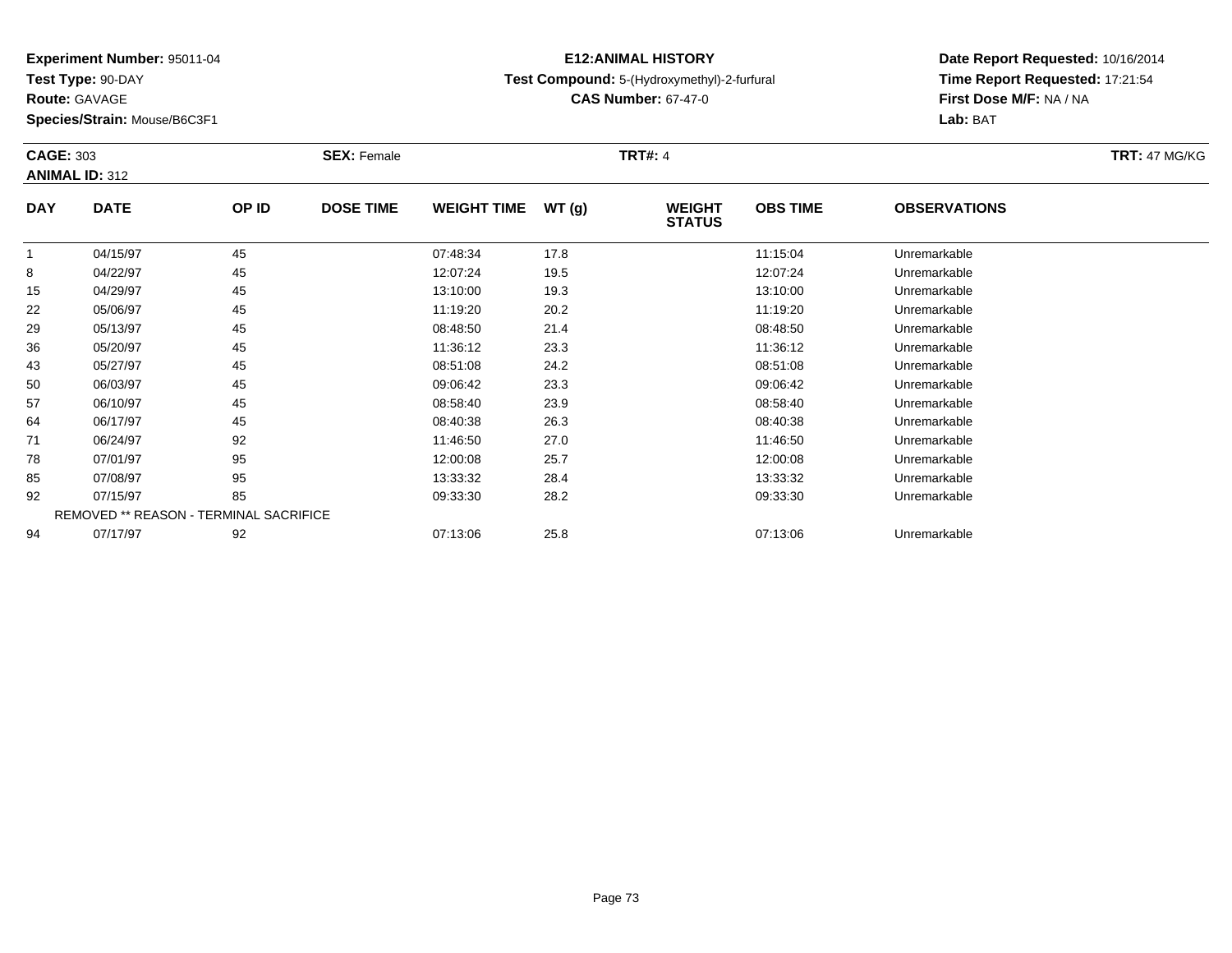**Test Type:** 90-DAY

**Route:** GAVAGE

**Species/Strain:** Mouse/B6C3F1

### **E12:ANIMAL HISTORYTest Compound:** 5-(Hydroxymethyl)-2-furfural

**CAS Number:** 67-47-0

| <b>CAGE: 303</b> |                       |                                        | <b>SEX: Female</b> |                    |       | <b>TRT#: 4</b>                 |                 |                     | <b>TRT: 47 MG/KG</b> |
|------------------|-----------------------|----------------------------------------|--------------------|--------------------|-------|--------------------------------|-----------------|---------------------|----------------------|
|                  | <b>ANIMAL ID: 313</b> |                                        |                    |                    |       |                                |                 |                     |                      |
| <b>DAY</b>       | <b>DATE</b>           | OP ID                                  | <b>DOSE TIME</b>   | <b>WEIGHT TIME</b> | WT(g) | <b>WEIGHT</b><br><b>STATUS</b> | <b>OBS TIME</b> | <b>OBSERVATIONS</b> |                      |
| $\mathbf{1}$     | 04/15/97              | 45                                     |                    | 07:48:34           | 18.0  |                                | 11:15:04        | Unremarkable        |                      |
| 8                | 04/22/97              | 45                                     |                    | 12:07:24           | 18.1  |                                | 12:07:24        | Unremarkable        |                      |
| 15               | 04/29/97              | 45                                     |                    | 13:10:00           | 19.3  |                                | 13:10:00        | Unremarkable        |                      |
| 22               | 05/06/97              | 45                                     |                    | 11:19:20           | 20.6  |                                | 11:19:20        | Unremarkable        |                      |
| 29               | 05/13/97              | 45                                     |                    | 08:48:50           | 21.9  |                                | 08:48:50        | Unremarkable        |                      |
| 36               | 05/20/97              | 45                                     |                    | 11:36:12           | 22.9  |                                | 11:36:12        | Unremarkable        |                      |
| 43               | 05/27/97              | 45                                     |                    | 08:51:08           | 23.5  |                                | 08:51:08        | Unremarkable        |                      |
| 50               | 06/03/97              | 45                                     |                    | 09:06:42           | 24.5  |                                | 09:06:42        | Unremarkable        |                      |
| 57               | 06/10/97              | 45                                     |                    | 08:58:40           | 23.9  |                                | 08:58:40        | Unremarkable        |                      |
| 64               | 06/17/97              | 45                                     |                    | 08:40:38           | 26.0  |                                | 08:40:38        | Unremarkable        |                      |
| 71               | 06/24/97              | 92                                     |                    | 11:46:50           | 26.8  |                                | 11:46:50        | Unremarkable        |                      |
| 78               | 07/01/97              | 95                                     |                    | 12:00:08           | 26.8  |                                | 12:00:08        | Unremarkable        |                      |
| 85               | 07/08/97              | 95                                     |                    | 13:33:32           | 25.9  |                                | 13:33:32        | Unremarkable        |                      |
| 92               | 07/15/97              | 85                                     |                    | 09:33:30           | 30.1  |                                | 09:33:30        | Unremarkable        |                      |
|                  |                       | REMOVED ** REASON - TERMINAL SACRIFICE |                    |                    |       |                                |                 |                     |                      |
| 94               | 07/17/97              | 92                                     |                    | 07:13:06           | 26.8  |                                | 07:13:06        | Unremarkable        |                      |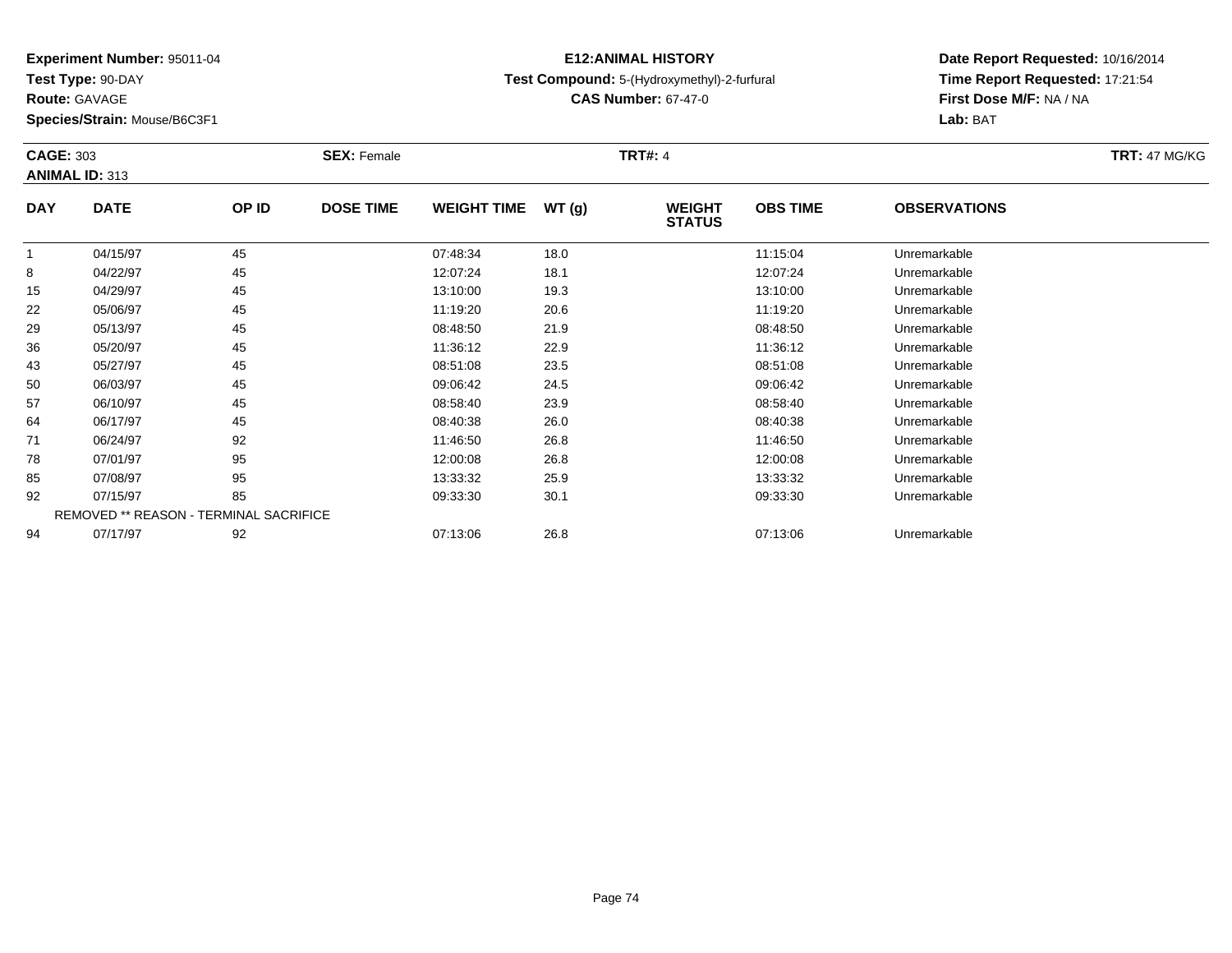**Test Type:** 90-DAY

**Route:** GAVAGE

**Species/Strain:** Mouse/B6C3F1

### **E12:ANIMAL HISTORYTest Compound:** 5-(Hydroxymethyl)-2-furfural

**CAS Number:** 67-47-0

| <b>CAGE: 303</b> |                                        |       | <b>SEX: Female</b> |                    |       | <b>TRT#:</b> 4                 |                 |                     | <b>TRT: 47 MG/KG</b> |
|------------------|----------------------------------------|-------|--------------------|--------------------|-------|--------------------------------|-----------------|---------------------|----------------------|
|                  | <b>ANIMAL ID: 314</b>                  |       |                    |                    |       |                                |                 |                     |                      |
| <b>DAY</b>       | <b>DATE</b>                            | OP ID | <b>DOSE TIME</b>   | <b>WEIGHT TIME</b> | WT(g) | <b>WEIGHT</b><br><b>STATUS</b> | <b>OBS TIME</b> | <b>OBSERVATIONS</b> |                      |
| 1                | 04/15/97                               | 45    |                    | 07:48:34           | 19.7  |                                | 11:15:04        | Unremarkable        |                      |
| 8                | 04/22/97                               | 45    |                    | 12:07:24           | 19.9  |                                | 12:07:24        | Unremarkable        |                      |
| 15               | 04/29/97                               | 45    |                    | 13:10:00           | 20.3  |                                | 13:10:00        | Unremarkable        |                      |
| 22               | 05/06/97                               | 45    |                    | 11:19:20           | 22.2  |                                | 11:19:20        | Unremarkable        |                      |
| 29               | 05/13/97                               | 45    |                    | 08:48:50           | 23.3  |                                | 08:48:50        | Unremarkable        |                      |
| 36               | 05/20/97                               | 45    |                    | 11:36:12           | 24.5  |                                | 11:36:12        | Unremarkable        |                      |
| 43               | 05/27/97                               | 45    |                    | 08:51:08           | 26.6  |                                | 08:51:08        | Unremarkable        |                      |
| 50               | 06/03/97                               | 45    |                    | 09:06:42           | 26.5  |                                | 09:06:42        | Unremarkable        |                      |
| 57               | 06/10/97                               | 45    |                    | 08:58:40           | 28.3  |                                | 08:58:40        | Unremarkable        |                      |
| 64               | 06/17/97                               | 45    |                    | 08:40:38           | 27.5  |                                | 08:40:38        | Unremarkable        |                      |
| 71               | 06/24/97                               | 92    |                    | 11:46:50           | 28.5  |                                | 11:46:50        | Unremarkable        |                      |
| 78               | 07/01/97                               | 95    |                    | 12:00:08           | 29.1  |                                | 12:00:08        | Unremarkable        |                      |
| 85               | 07/08/97                               | 95    |                    | 13:33:32           | 29.7  |                                | 13:33:32        | Unremarkable        |                      |
| 92               | 07/15/97                               | 85    |                    | 09:33:30           | 32.5  |                                | 09:33:30        | Unremarkable        |                      |
|                  | REMOVED ** REASON - TERMINAL SACRIFICE |       |                    |                    |       |                                |                 |                     |                      |
| 94               | 07/17/97                               | 92    |                    | 07:13:06           | 29.6  |                                | 07:13:06        | Unremarkable        |                      |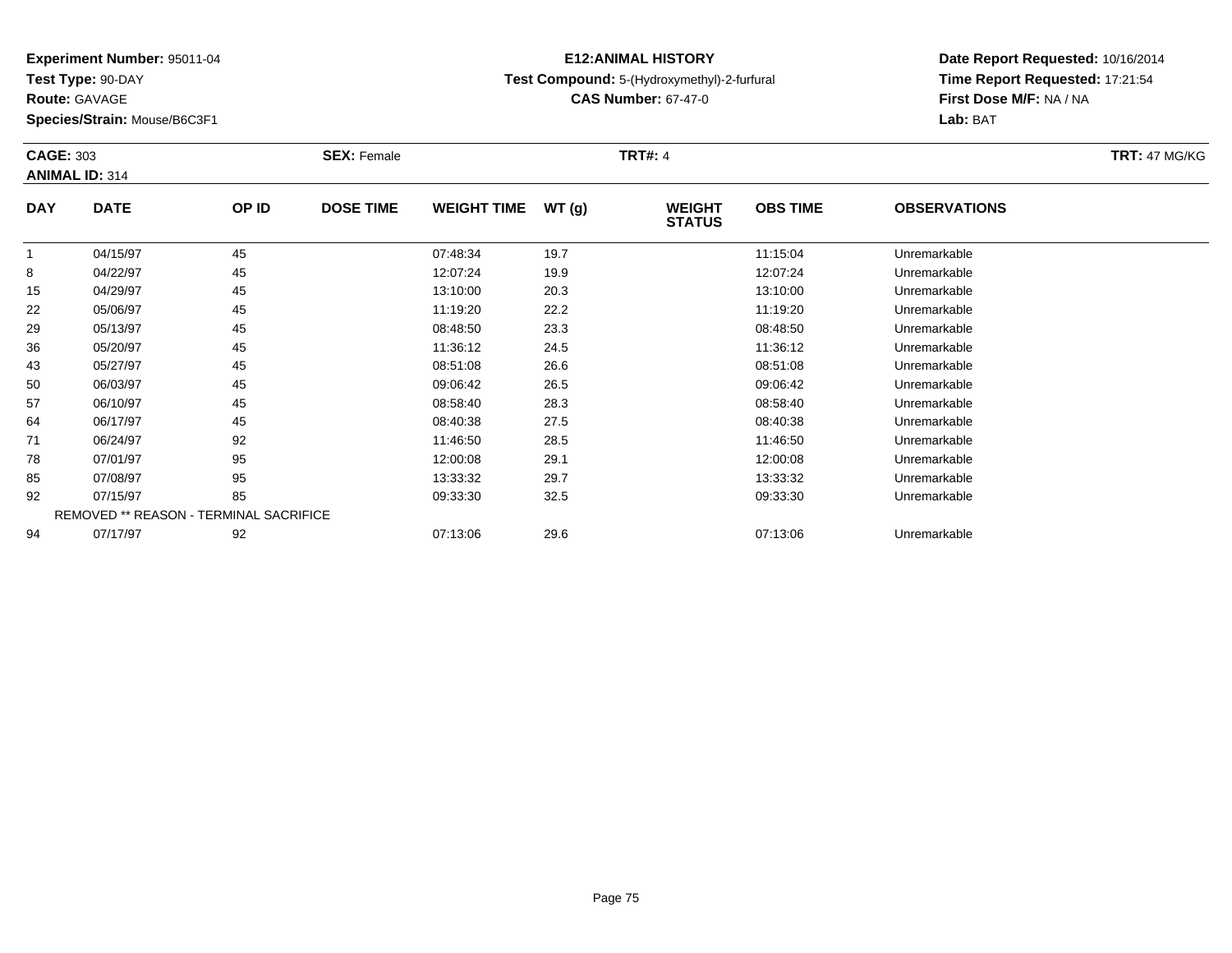**Test Type:** 90-DAY

**Route:** GAVAGE

**Species/Strain:** Mouse/B6C3F1

### **E12:ANIMAL HISTORYTest Compound:** 5-(Hydroxymethyl)-2-furfural

**CAS Number:** 67-47-0

| <b>CAGE: 303</b> | <b>ANIMAL ID: 315</b>                  |       | <b>SEX: Female</b> |                    |       | <b>TRT#:</b> 4                 |                 |                     | <b>TRT: 47 MG/KG</b> |
|------------------|----------------------------------------|-------|--------------------|--------------------|-------|--------------------------------|-----------------|---------------------|----------------------|
| <b>DAY</b>       | <b>DATE</b>                            | OP ID | <b>DOSE TIME</b>   | <b>WEIGHT TIME</b> | WT(g) | <b>WEIGHT</b><br><b>STATUS</b> | <b>OBS TIME</b> | <b>OBSERVATIONS</b> |                      |
|                  | 04/15/97                               | 45    |                    | 07:48:34           | 19.2  |                                | 11:15:04        | Unremarkable        |                      |
| 8                | 04/22/97                               | 45    |                    | 12:07:24           | 19.8  |                                | 12:07:24        | Unremarkable        |                      |
| 15               | 04/29/97                               | 45    |                    | 13:10:00           | 19.5  |                                | 13:10:00        | Unremarkable        |                      |
| 22               | 05/06/97                               | 45    |                    | 11:19:20           | 20.7  |                                | 11:19:20        | Unremarkable        |                      |
| 29               | 05/13/97                               | 45    |                    | 08:48:50           | 23.8  |                                | 08:48:50        | Unremarkable        |                      |
| 36               | 05/20/97                               | 45    |                    | 11:36:12           | 22.9  |                                | 11:36:12        | Unremarkable        |                      |
| 43               | 05/27/97                               | 45    |                    | 08:51:08           | 24.2  |                                | 08:51:08        | Unremarkable        |                      |
| 50               | 06/03/97                               | 45    |                    | 09:06:42           | 25.2  |                                | 09:06:42        | Unremarkable        |                      |
| 57               | 06/10/97                               | 45    |                    | 08:58:40           | 26.2  |                                | 08:58:40        | Unremarkable        |                      |
| 64               | 06/17/97                               | 45    |                    | 08:40:38           | 27.8  |                                | 08:40:38        | Unremarkable        |                      |
| 71               | 06/24/97                               | 92    |                    | 11:46:50           | 28.0  |                                | 11:46:50        | Unremarkable        |                      |
| 78               | 07/01/97                               | 95    |                    | 12:00:08           | 28.1  |                                | 12:00:08        | Unremarkable        |                      |
| 85               | 07/08/97                               | 95    |                    | 13:33:32           | 28.5  |                                | 13:33:32        | Unremarkable        |                      |
| 92               | 07/15/97                               | 85    |                    | 09:33:30           | 29.6  |                                | 09:33:30        | Unremarkable        |                      |
|                  | REMOVED ** REASON - TERMINAL SACRIFICE |       |                    |                    |       |                                |                 |                     |                      |
| 94               | 07/17/97                               | 92    |                    | 07:13:06           | 26.4  |                                | 07:13:06        | Unremarkable        |                      |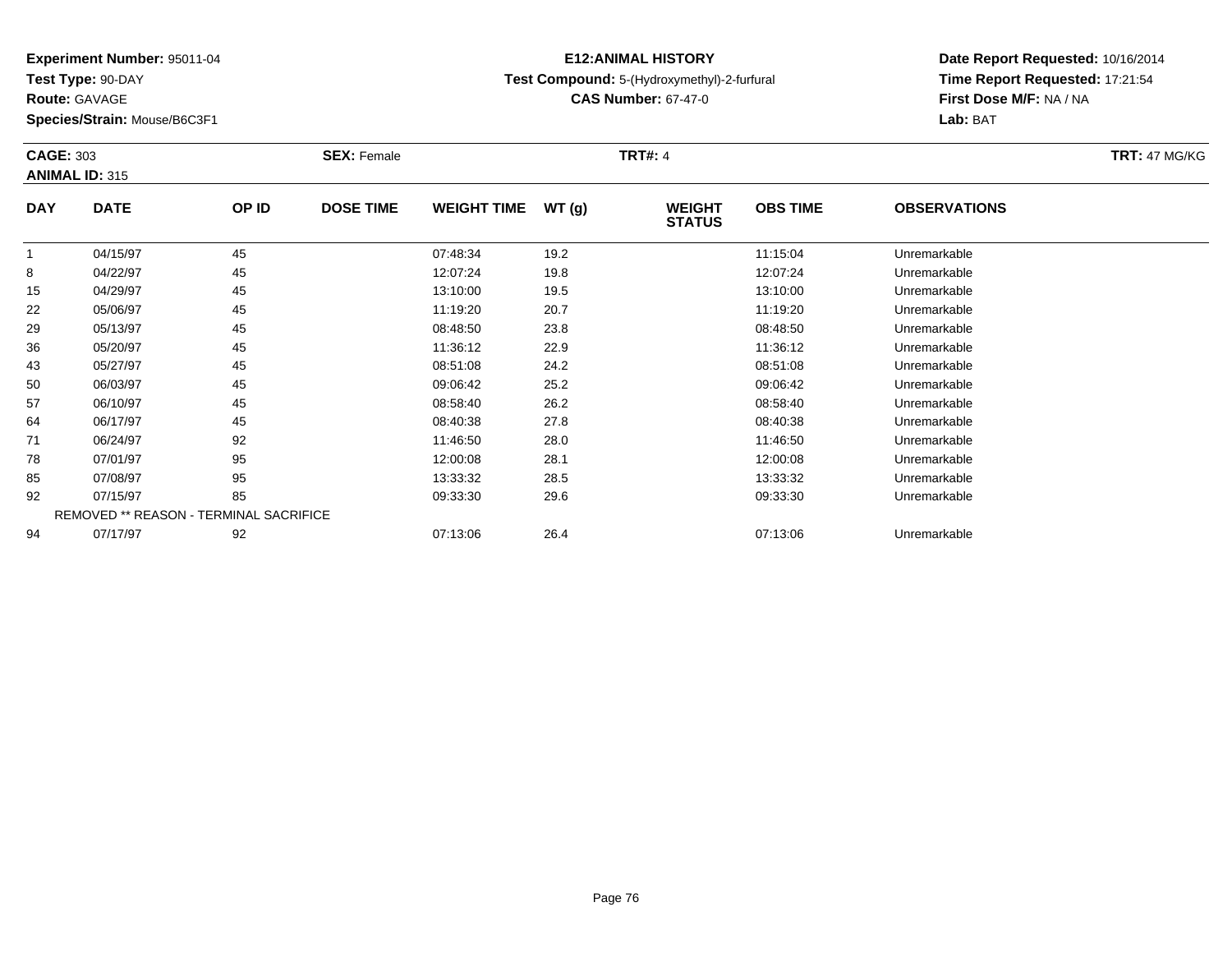**Test Type:** 90-DAY

**Route:** GAVAGE

**Species/Strain:** Mouse/B6C3F1

### **E12:ANIMAL HISTORYTest Compound:** 5-(Hydroxymethyl)-2-furfural

**CAS Number:** 67-47-0

| <b>CAGE: 304</b> |                                        |       | <b>SEX: Female</b> |                    |       | <b>TRT#:</b> 4                 |                 |                     | <b>TRT: 47 MG/KG</b> |
|------------------|----------------------------------------|-------|--------------------|--------------------|-------|--------------------------------|-----------------|---------------------|----------------------|
|                  | <b>ANIMAL ID: 316</b>                  |       |                    |                    |       |                                |                 |                     |                      |
| <b>DAY</b>       | <b>DATE</b>                            | OP ID | <b>DOSE TIME</b>   | <b>WEIGHT TIME</b> | WT(g) | <b>WEIGHT</b><br><b>STATUS</b> | <b>OBS TIME</b> | <b>OBSERVATIONS</b> |                      |
|                  | 04/15/97                               | 45    |                    | 07:49:44           | 18.5  |                                | 11:15:50        | Unremarkable        |                      |
| 8                | 04/22/97                               | 45    |                    | 12:09:12           | 18.7  |                                | 12:09:12        | Unremarkable        |                      |
| 15               | 04/29/97                               | 45    |                    | 13:07:54           | 20.0  |                                | 13:07:54        | Unremarkable        |                      |
| 22               | 05/06/97                               | 45    |                    | 11:17:52           | 20.7  |                                | 11:17:52        | Unremarkable        |                      |
| 29               | 05/13/97                               | 45    |                    | 08:50:34           | 21.7  |                                | 08:50:34        | Unremarkable        |                      |
| 36               | 05/20/97                               | 45    |                    | 11:38:18           | 23.5  |                                | 11:38:18        | Unremarkable        |                      |
| 43               | 05/27/97                               | 45    |                    | 08:52:24           | 23.5  |                                | 08:52:24        | Unremarkable        |                      |
| 50               | 06/03/97                               | 45    |                    | 09:08:30           | 24.0  |                                | 09:08:30        | Unremarkable        |                      |
| 57               | 06/10/97                               | 45    |                    | 09:00:22           | 25.4  |                                | 09:00:22        | Unremarkable        |                      |
| 64               | 06/17/97                               | 45    |                    | 08:42:20           | 25.4  |                                | 08:42:20        | Unremarkable        |                      |
| 71               | 06/24/97                               | 92    |                    | 11:45:14           | 26.9  |                                | 11:45:14        | Unremarkable        |                      |
| 78               | 07/01/97                               | 95    |                    | 11:58:06           | 28.4  |                                | 11:58:06        | Unremarkable        |                      |
| 85               | 07/08/97                               | 95    |                    | 13:35:42           | 25.5  |                                | 13:35:42        | Unremarkable        |                      |
| 92               | 07/15/97                               | 85    |                    | 09:35:20           | 27.4  |                                | 09:35:20        | Unremarkable        |                      |
|                  | REMOVED ** REASON - TERMINAL SACRIFICE |       |                    |                    |       |                                |                 |                     |                      |
| 94               | 07/17/97                               | 92    |                    | 07:15:48           | 25.7  |                                | 07:15:48        | Unremarkable        |                      |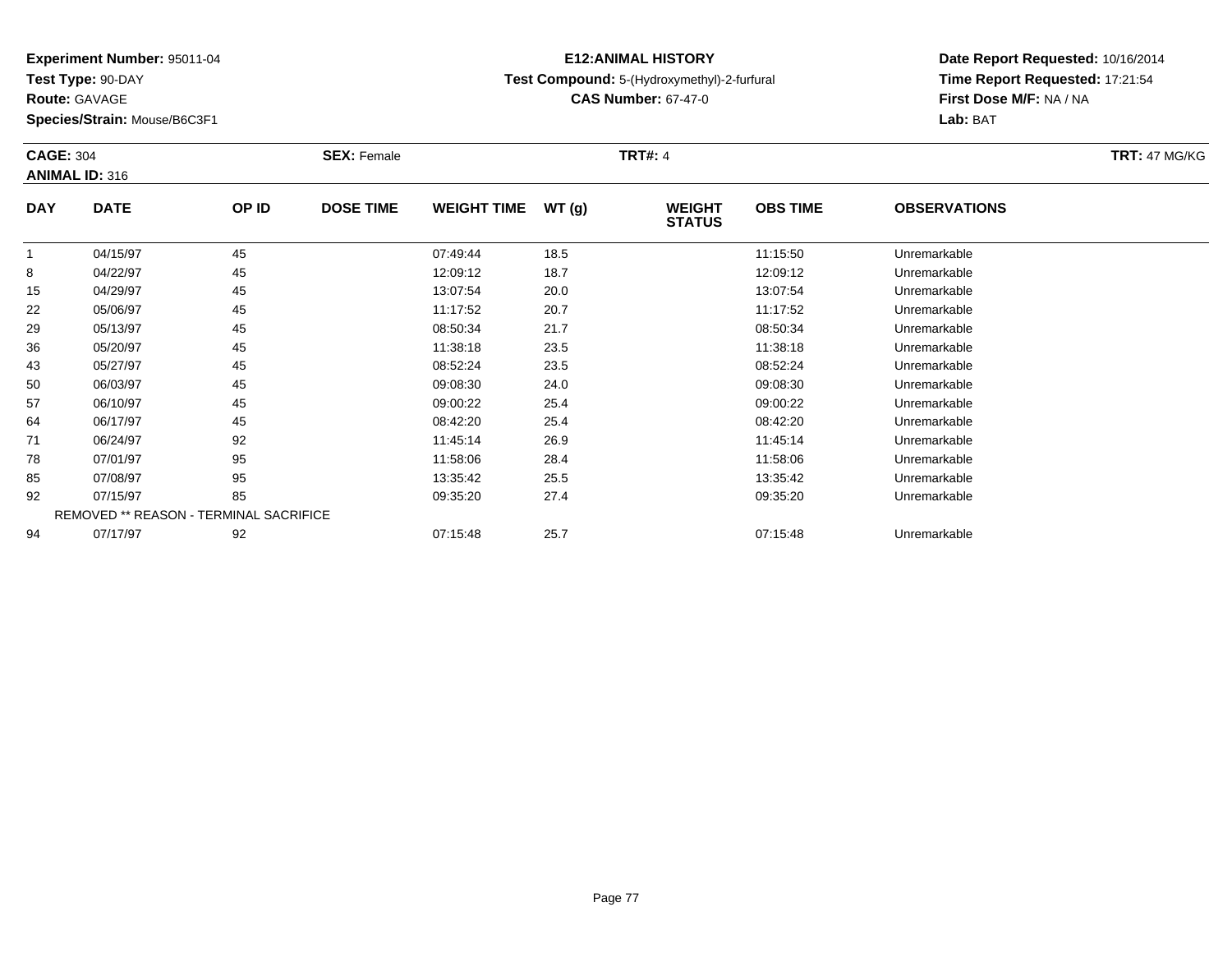**Test Type:** 90-DAY

**Route:** GAVAGE

**Species/Strain:** Mouse/B6C3F1

### **E12:ANIMAL HISTORYTest Compound:** 5-(Hydroxymethyl)-2-furfural

**CAS Number:** 67-47-0

| <b>CAGE: 304</b> |                       |                                        | <b>SEX: Female</b> |                    |       | <b>TRT#: 4</b>                 |                 |                     | <b>TRT: 47 MG/KG</b> |
|------------------|-----------------------|----------------------------------------|--------------------|--------------------|-------|--------------------------------|-----------------|---------------------|----------------------|
|                  | <b>ANIMAL ID: 317</b> |                                        |                    |                    |       |                                |                 |                     |                      |
| <b>DAY</b>       | <b>DATE</b>           | OP ID                                  | <b>DOSE TIME</b>   | <b>WEIGHT TIME</b> | WT(g) | <b>WEIGHT</b><br><b>STATUS</b> | <b>OBS TIME</b> | <b>OBSERVATIONS</b> |                      |
|                  | 04/15/97              | 45                                     |                    | 07:49:44           | 18.5  |                                | 11:15:50        | Unremarkable        |                      |
| 8                | 04/22/97              | 45                                     |                    | 12:09:12           | 18.9  |                                | 12:09:12        | Unremarkable        |                      |
| 15               | 04/29/97              | 45                                     |                    | 13:07:54           | 19.2  |                                | 13:07:54        | Unremarkable        |                      |
| 22               | 05/06/97              | 45                                     |                    | 11:17:52           | 20.7  |                                | 11:17:52        | Unremarkable        |                      |
| 29               | 05/13/97              | 45                                     |                    | 08:50:34           | 21.0  |                                | 08:50:34        | Unremarkable        |                      |
| 36               | 05/20/97              | 45                                     |                    | 11:38:18           | 23.1  |                                | 11:38:18        | Unremarkable        |                      |
| 43               | 05/27/97              | 45                                     |                    | 08:52:24           | 23.7  |                                | 08:52:24        | Unremarkable        |                      |
| 50               | 06/03/97              | 45                                     |                    | 09:08:30           | 23.7  |                                | 09:08:30        | Unremarkable        |                      |
| 57               | 06/10/97              | 45                                     |                    | 09:00:22           | 27.5  |                                | 09:00:22        | Unremarkable        |                      |
| 64               | 06/17/97              | 45                                     |                    | 08:42:20           | 25.7  |                                | 08:42:20        | Unremarkable        |                      |
| 71               | 06/24/97              | 92                                     |                    | 11:45:14           | 27.1  |                                | 11:45:14        | Unremarkable        |                      |
| 78               | 07/01/97              | 95                                     |                    | 11:58:06           | 31.3  |                                | 11:58:06        | Unremarkable        |                      |
| 85               | 07/08/97              | 95                                     |                    | 13:35:42           | 26.1  |                                | 13:35:42        | Unremarkable        |                      |
| 92               | 07/15/97              | 85                                     |                    | 09:35:20           | 29.7  |                                | 09:35:20        | Unremarkable        |                      |
|                  |                       | REMOVED ** REASON - TERMINAL SACRIFICE |                    |                    |       |                                |                 |                     |                      |
| 94               | 07/17/97              | 92                                     |                    | 07:15:48           | 27.9  |                                | 07:15:48        | Unremarkable        |                      |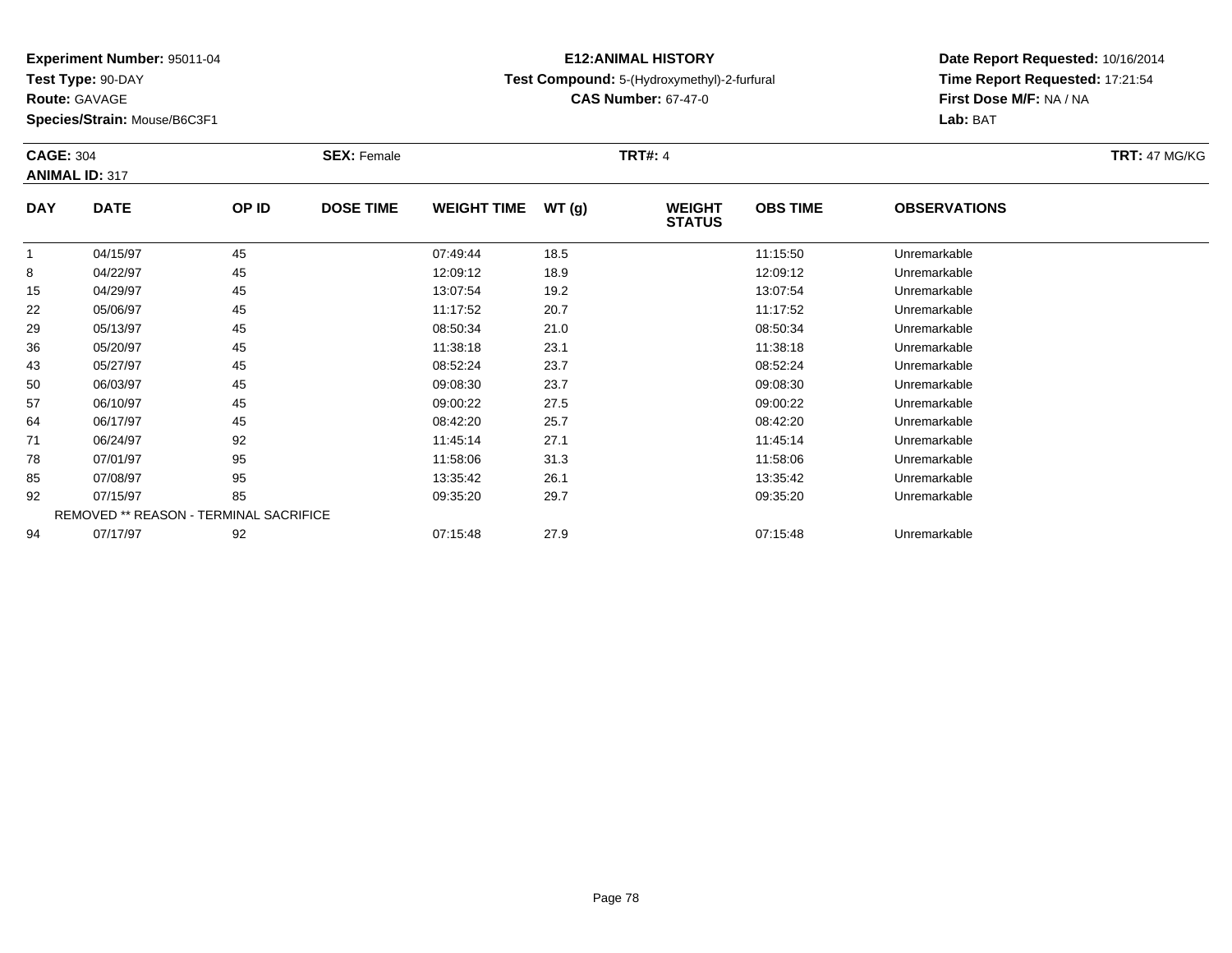**Test Type:** 90-DAY

**Route:** GAVAGE

**Species/Strain:** Mouse/B6C3F1

### **E12:ANIMAL HISTORYTest Compound:** 5-(Hydroxymethyl)-2-furfural

**CAS Number:** 67-47-0

| <b>CAGE: 304</b> |                       |                                        | <b>SEX: Female</b> |                    |       | <b>TRT#: 4</b>                 |                 |                     | <b>TRT: 47 MG/KG</b> |
|------------------|-----------------------|----------------------------------------|--------------------|--------------------|-------|--------------------------------|-----------------|---------------------|----------------------|
|                  | <b>ANIMAL ID: 318</b> |                                        |                    |                    |       |                                |                 |                     |                      |
| <b>DAY</b>       | <b>DATE</b>           | OP ID                                  | <b>DOSE TIME</b>   | <b>WEIGHT TIME</b> | WT(g) | <b>WEIGHT</b><br><b>STATUS</b> | <b>OBS TIME</b> | <b>OBSERVATIONS</b> |                      |
|                  | 04/15/97              | 45                                     |                    | 07:49:44           | 18.1  |                                | 11:15:50        | Unremarkable        |                      |
| 8                | 04/22/97              | 45                                     |                    | 12:09:12           | 18.9  |                                | 12:09:12        | Unremarkable        |                      |
| 15               | 04/29/97              | 45                                     |                    | 13:07:54           | 19.7  |                                | 13:07:54        | Unremarkable        |                      |
| 22               | 05/06/97              | 45                                     |                    | 11:17:52           | 20.7  |                                | 11:17:52        | Unremarkable        |                      |
| 29               | 05/13/97              | 45                                     |                    | 08:50:34           | 22.1  |                                | 08:50:34        | Unremarkable        |                      |
| 36               | 05/20/97              | 45                                     |                    | 11:38:18           | 22.9  |                                | 11:38:18        | Unremarkable        |                      |
| 43               | 05/27/97              | 45                                     |                    | 08:52:24           | 23.7  |                                | 08:52:24        | Unremarkable        |                      |
| 50               | 06/03/97              | 45                                     |                    | 09:08:30           | 24.3  |                                | 09:08:30        | Unremarkable        |                      |
| 57               | 06/10/97              | 45                                     |                    | 09:00:22           | 25.3  |                                | 09:00:22        | Unremarkable        |                      |
| 64               | 06/17/97              | 45                                     |                    | 08:42:20           | 25.7  |                                | 08:42:20        | Unremarkable        |                      |
| 71               | 06/24/97              | 92                                     |                    | 11:45:14           | 26.3  |                                | 11:45:14        | Unremarkable        |                      |
| 78               | 07/01/97              | 95                                     |                    | 11:58:06           | 26.4  |                                | 11:58:06        | Unremarkable        |                      |
| 85               | 07/08/97              | 95                                     |                    | 13:35:42           | 25.0  |                                | 13:35:42        | Unremarkable        |                      |
| 92               | 07/15/97              | 85                                     |                    | 09:35:20           | 26.9  |                                | 09:35:20        | Unremarkable        |                      |
|                  |                       | REMOVED ** REASON - TERMINAL SACRIFICE |                    |                    |       |                                |                 |                     |                      |
| 94               | 07/17/97              | 92                                     |                    | 07:15:48           | 24.7  |                                | 07:15:48        | Unremarkable        |                      |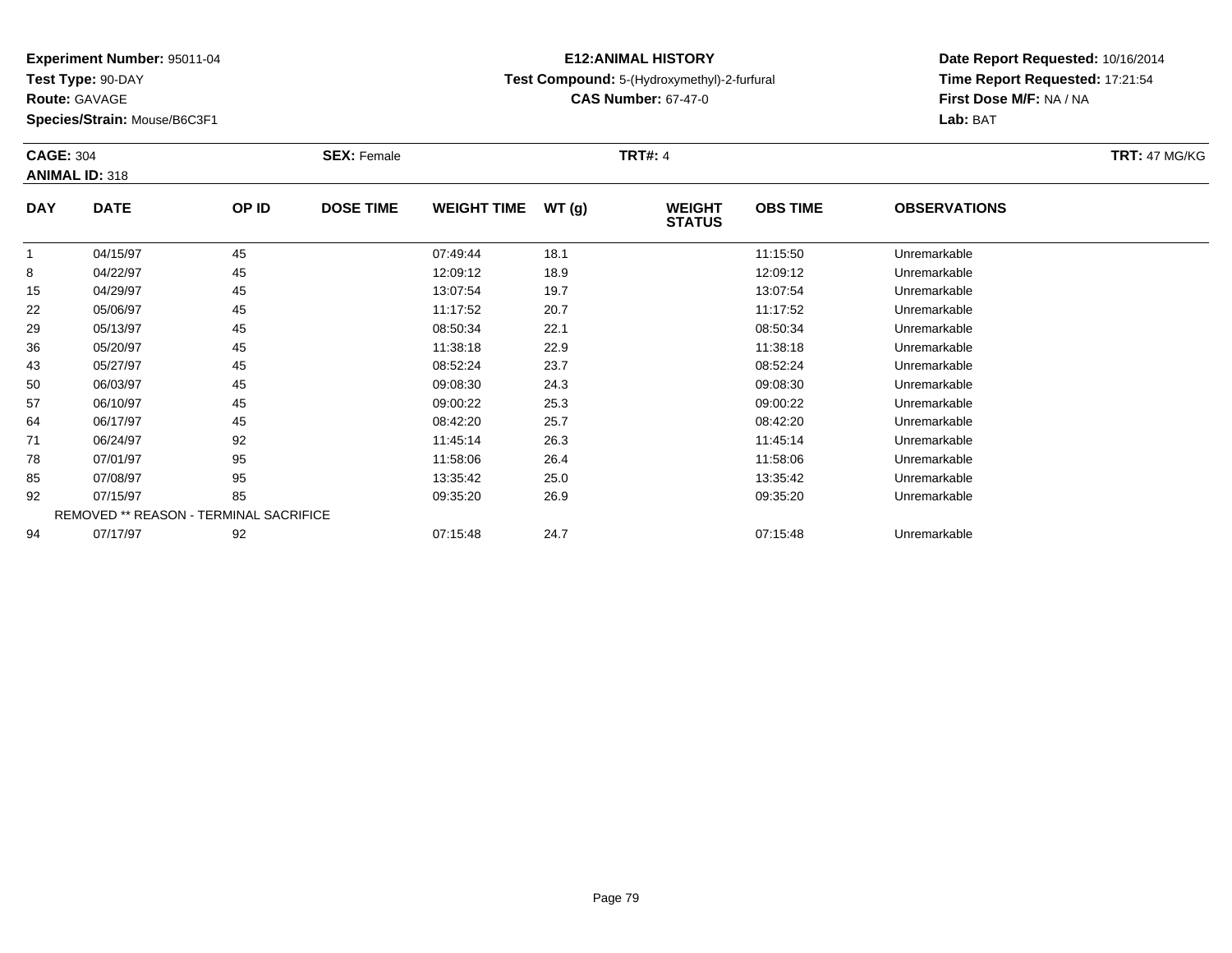**Test Type:** 90-DAY

**Route:** GAVAGE

**Species/Strain:** Mouse/B6C3F1

### **E12:ANIMAL HISTORYTest Compound:** 5-(Hydroxymethyl)-2-furfural

**CAS Number:** 67-47-0

| <b>CAGE: 304</b> |                                        |       | <b>SEX: Female</b> |                    |       | <b>TRT#:</b> 4                 |                 |                     | <b>TRT: 47 MG/KG</b> |
|------------------|----------------------------------------|-------|--------------------|--------------------|-------|--------------------------------|-----------------|---------------------|----------------------|
|                  | <b>ANIMAL ID: 319</b>                  |       |                    |                    |       |                                |                 |                     |                      |
| <b>DAY</b>       | <b>DATE</b>                            | OP ID | <b>DOSE TIME</b>   | <b>WEIGHT TIME</b> | WT(g) | <b>WEIGHT</b><br><b>STATUS</b> | <b>OBS TIME</b> | <b>OBSERVATIONS</b> |                      |
|                  | 04/15/97                               | 45    |                    | 07:49:44           | 18.3  |                                | 11:15:50        | Unremarkable        |                      |
| 8                | 04/22/97                               | 45    |                    | 12:09:12           | 17.8  |                                | 12:09:12        | Unremarkable        |                      |
| 15               | 04/29/97                               | 45    |                    | 13:07:54           | 19.9  |                                | 13:07:54        | Unremarkable        |                      |
| 22               | 05/06/97                               | 45    |                    | 11:17:52           | 20.3  |                                | 11:17:52        | Unremarkable        |                      |
| 29               | 05/13/97                               | 45    |                    | 08:50:34           | 21.2  |                                | 08:50:34        | Unremarkable        |                      |
| 36               | 05/20/97                               | 45    |                    | 11:38:18           | 21.8  |                                | 11:38:18        | Unremarkable        |                      |
| 43               | 05/27/97                               | 45    |                    | 08:52:24           | 23.9  |                                | 08:52:24        | Unremarkable        |                      |
| 50               | 06/03/97                               | 45    |                    | 09:08:30           | 25.9  |                                | 09:08:30        | Unremarkable        |                      |
| 57               | 06/10/97                               | 45    |                    | 09:00:22           | 23.8  |                                | 09:00:22        | Unremarkable        |                      |
| 64               | 06/17/97                               | 45    |                    | 08:42:20           | 25.9  |                                | 08:42:20        | Unremarkable        |                      |
| 71               | 06/24/97                               | 92    |                    | 11:45:14           | 27.0  |                                | 11:45:14        | Unremarkable        |                      |
| 78               | 07/01/97                               | 95    |                    | 11:58:06           | 26.4  |                                | 11:58:06        | Unremarkable        |                      |
| 85               | 07/08/97                               | 95    |                    | 13:35:42           | 23.7  |                                | 13:35:42        | Unremarkable        |                      |
| 92               | 07/15/97                               | 85    |                    | 09:35:20           | 29.0  |                                | 09:35:20        | Unremarkable        |                      |
|                  | REMOVED ** REASON - TERMINAL SACRIFICE |       |                    |                    |       |                                |                 |                     |                      |
| 94               | 07/17/97                               | 92    |                    | 07:15:48           | 26.6  |                                | 07:15:48        | Unremarkable        |                      |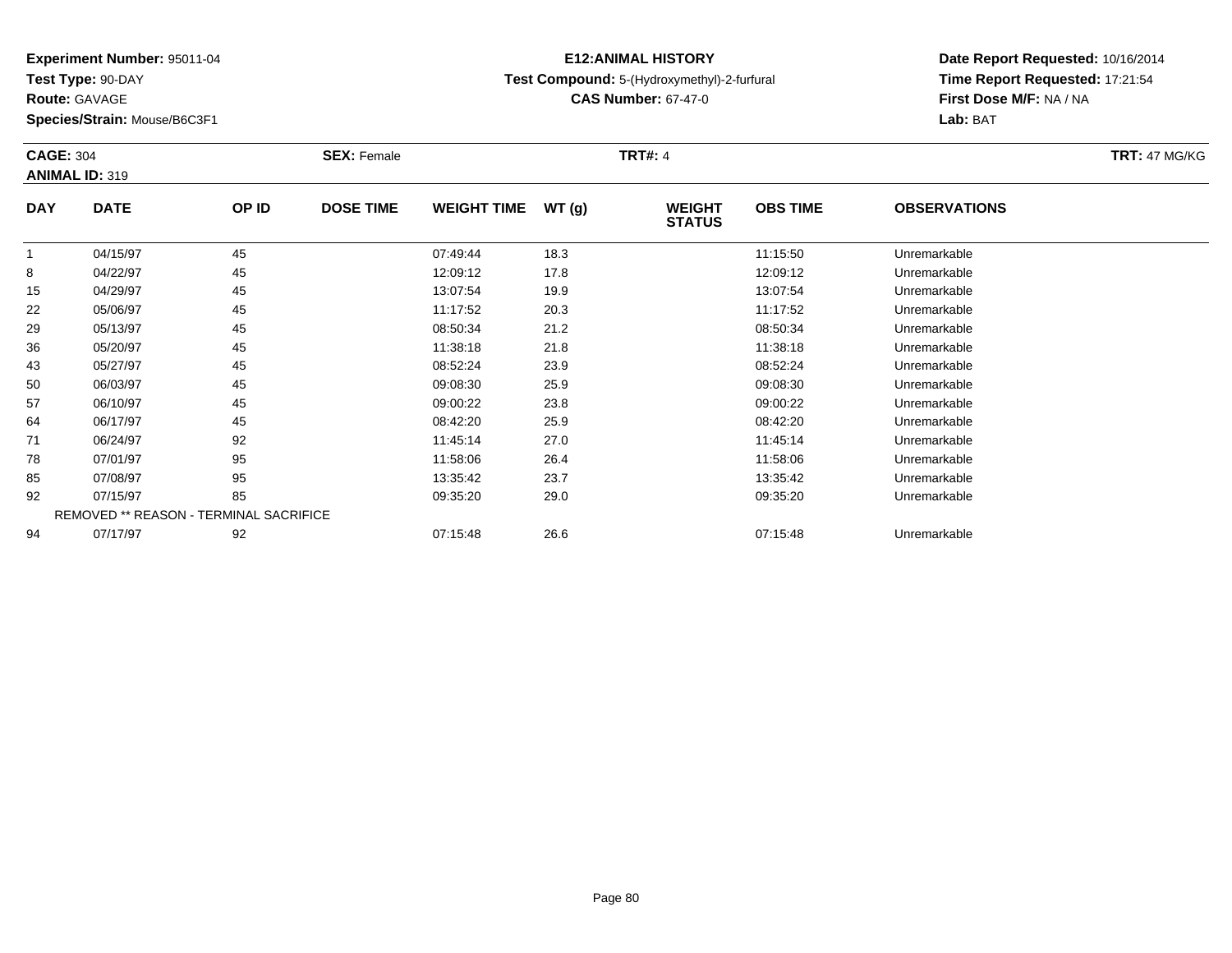**Test Type:** 90-DAY

**Route:** GAVAGE

**Species/Strain:** Mouse/B6C3F1

### **E12:ANIMAL HISTORYTest Compound:** 5-(Hydroxymethyl)-2-furfural

**CAS Number:** 67-47-0

| <b>CAGE: 304</b> |                                        |       | <b>SEX: Female</b> |                    |       | <b>TRT#:</b> 4                 |                 |                     | <b>TRT: 47 MG/KG</b> |
|------------------|----------------------------------------|-------|--------------------|--------------------|-------|--------------------------------|-----------------|---------------------|----------------------|
|                  | <b>ANIMAL ID: 320</b>                  |       |                    |                    |       |                                |                 |                     |                      |
| <b>DAY</b>       | <b>DATE</b>                            | OP ID | <b>DOSE TIME</b>   | <b>WEIGHT TIME</b> | WT(g) | <b>WEIGHT</b><br><b>STATUS</b> | <b>OBS TIME</b> | <b>OBSERVATIONS</b> |                      |
|                  | 04/15/97                               | 45    |                    | 07:49:44           | 19.1  |                                | 11:15:50        | Unremarkable        |                      |
| 8                | 04/22/97                               | 45    |                    | 12:09:12           | 19.2  |                                | 12:09:12        | Unremarkable        |                      |
| 15               | 04/29/97                               | 45    |                    | 13:07:54           | 19.3  |                                | 13:07:54        | Unremarkable        |                      |
| 22               | 05/06/97                               | 45    |                    | 11:17:52           | 20.8  |                                | 11:17:52        | Unremarkable        |                      |
| 29               | 05/13/97                               | 45    |                    | 08:50:34           | 22.2  |                                | 08:50:34        | Unremarkable        |                      |
| 36               | 05/20/97                               | 45    |                    | 11:38:18           | 22.9  |                                | 11:38:18        | Unremarkable        |                      |
| 43               | 05/27/97                               | 45    |                    | 08:52:24           | 23.0  |                                | 08:52:24        | Unremarkable        |                      |
| 50               | 06/03/97                               | 45    |                    | 09:08:30           | 23.9  |                                | 09:08:30        | Unremarkable        |                      |
| 57               | 06/10/97                               | 45    |                    | 09:00:22           | 25.0  |                                | 09:00:22        | Unremarkable        |                      |
| 64               | 06/17/97                               | 45    |                    | 08:42:20           | 25.6  |                                | 08:42:20        | Unremarkable        |                      |
| 71               | 06/24/97                               | 92    |                    | 11:45:14           | 25.7  |                                | 11:45:14        | Unremarkable        |                      |
| 78               | 07/01/97                               | 95    |                    | 11:58:06           | 26.2  |                                | 11:58:06        | Unremarkable        |                      |
| 85               | 07/08/97                               | 95    |                    | 13:35:42           | 27.3  |                                | 13:35:42        | Unremarkable        |                      |
| 92               | 07/15/97                               | 85    |                    | 09:35:20           | 26.3  |                                | 09:35:20        | Unremarkable        |                      |
|                  | REMOVED ** REASON - TERMINAL SACRIFICE |       |                    |                    |       |                                |                 |                     |                      |
| 94               | 07/17/97                               | 92    |                    | 07:15:48           | 24.6  |                                | 07:15:48        | Unremarkable        |                      |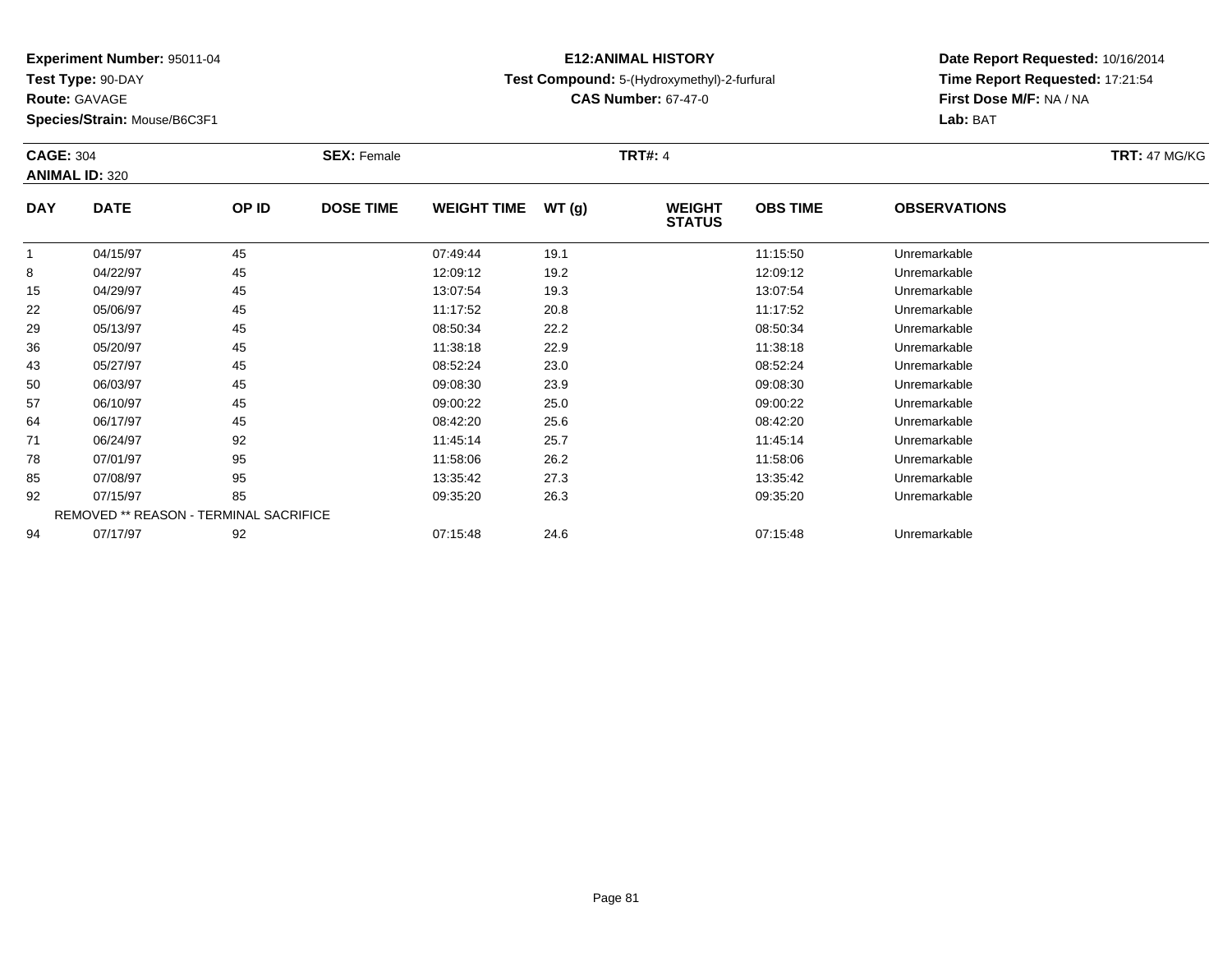**Test Type:** 90-DAY

**Route:** GAVAGE

**Species/Strain:** Mouse/B6C3F1

### **E12:ANIMAL HISTORYTest Compound:** 5-(Hydroxymethyl)-2-furfural

**CAS Number:** 67-47-0

| <b>CAGE: 305</b> | <b>ANIMAL ID: 321</b> |                                        | <b>SEX: Female</b> |                    |       | <b>TRT#: 6</b>                 |                 |                     | <b>TRT: 94 MG/KG</b> |
|------------------|-----------------------|----------------------------------------|--------------------|--------------------|-------|--------------------------------|-----------------|---------------------|----------------------|
| <b>DAY</b>       | <b>DATE</b>           | OP ID                                  | <b>DOSE TIME</b>   | <b>WEIGHT TIME</b> | WT(g) | <b>WEIGHT</b><br><b>STATUS</b> | <b>OBS TIME</b> | <b>OBSERVATIONS</b> |                      |
|                  | 04/15/97              | 45                                     |                    | 07:50:50           | 17.8  |                                | 11:16:20        | Unremarkable        |                      |
| 8                | 04/22/97              | 45                                     |                    | 12:00:36           | 19.1  |                                | 12:00:36        | Unremarkable        |                      |
| 15               | 04/29/97              | 45                                     |                    | 13:04:02           | 18.1  |                                | 13:04:02        | Unremarkable        |                      |
| 22               | 05/06/97              | 45                                     |                    | 11:21:16           | 20.1  |                                | 11:21:16        | Unremarkable        |                      |
| 29               | 05/13/97              | 45                                     |                    | 08:44:46           | 21.0  |                                | 08:44:46        | Unremarkable        |                      |
| 36               | 05/20/97              | 45                                     |                    | 11:32:32           | 21.4  |                                | 11:32:32        | Unremarkable        |                      |
| 43               | 05/27/97              | 45                                     |                    | 08:46:58           | 22.4  |                                | 08:46:58        | Unremarkable        |                      |
| 50               | 06/03/97              | 45                                     |                    | 09:03:38           | 23.4  |                                | 09:03:38        | Unremarkable        |                      |
| 57               | 06/10/97              | 45                                     |                    | 08:54:06           | 24.1  |                                | 08:54:06        | Unremarkable        |                      |
| 64               | 06/17/97              | 45                                     |                    | 08:35:58           | 24.2  |                                | 08:35:58        | Unremarkable        |                      |
| 71               | 06/24/97              | 92                                     |                    | 11:50:20           | 24.7  |                                | 11:50:20        | Unremarkable        |                      |
| 78               | 07/01/97              | 95                                     |                    | 12:01:44           | 25.7  |                                | 12:01:44        | Unremarkable        |                      |
| 85               | 07/08/97              | 95                                     |                    | 13:26:26           | 25.8  |                                | 13:26:26        | Unremarkable        |                      |
| 92               | 07/15/97              | 85                                     |                    | 09:37:56           | 27.3  |                                | 09:37:56        | Unremarkable        |                      |
|                  |                       | REMOVED ** REASON - TERMINAL SACRIFICE |                    |                    |       |                                |                 |                     |                      |
| 94               | 07/17/97              | 92                                     |                    | 07:18:18           | 26.3  |                                | 07:18:18        | Unremarkable        |                      |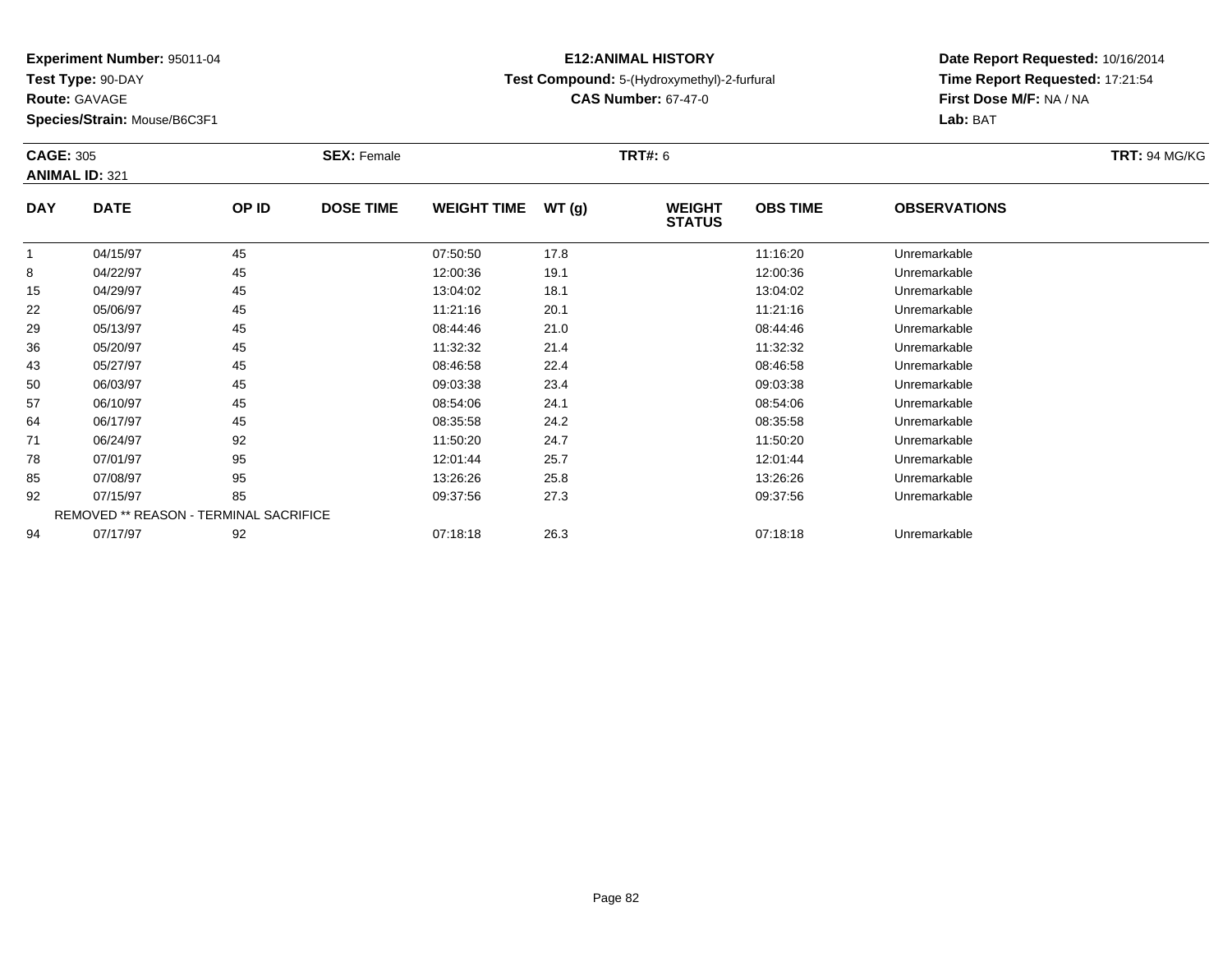**Test Type:** 90-DAY

**Route:** GAVAGE

**Species/Strain:** Mouse/B6C3F1

### **E12:ANIMAL HISTORYTest Compound:** 5-(Hydroxymethyl)-2-furfural

**CAS Number:** 67-47-0

| <b>CAGE: 305</b> | <b>ANIMAL ID: 322</b> |                                        | <b>SEX: Female</b> |                    |       | <b>TRT#: 6</b>                 |                 |                     | <b>TRT: 94 MG/KG</b> |
|------------------|-----------------------|----------------------------------------|--------------------|--------------------|-------|--------------------------------|-----------------|---------------------|----------------------|
| <b>DAY</b>       | <b>DATE</b>           | OP ID                                  | <b>DOSE TIME</b>   | <b>WEIGHT TIME</b> | WT(g) | <b>WEIGHT</b><br><b>STATUS</b> | <b>OBS TIME</b> | <b>OBSERVATIONS</b> |                      |
|                  | 04/15/97              | 45                                     |                    | 07:50:50           | 18.7  |                                | 11:16:20        | Unremarkable        |                      |
| 8                | 04/22/97              | 45                                     |                    | 12:00:36           | 18.8  |                                | 12:00:36        | Unremarkable        |                      |
| 15               | 04/29/97              | 45                                     |                    | 13:04:02           | 18.5  |                                | 13:04:02        | Unremarkable        |                      |
| 22               | 05/06/97              | 45                                     |                    | 11:21:16           | 21.3  |                                | 11:21:16        | Unremarkable        |                      |
| 29               | 05/13/97              | 45                                     |                    | 08:44:46           | 22.0  |                                | 08:44:46        | Unremarkable        |                      |
| 36               | 05/20/97              | 45                                     |                    | 11:32:32           | 22.8  |                                | 11:32:32        | Unremarkable        |                      |
| 43               | 05/27/97              | 45                                     |                    | 08:46:58           | 23.3  |                                | 08:46:58        | Unremarkable        |                      |
| 50               | 06/03/97              | 45                                     |                    | 09:03:38           | 25.7  |                                | 09:03:38        | Unremarkable        |                      |
| 57               | 06/10/97              | 45                                     |                    | 08:54:06           | 25.7  |                                | 08:54:06        | Unremarkable        |                      |
| 64               | 06/17/97              | 45                                     |                    | 08:35:58           | 26.7  |                                | 08:35:58        | Unremarkable        |                      |
| 71               | 06/24/97              | 92                                     |                    | 11:50:20           | 27.0  |                                | 11:50:20        | Unremarkable        |                      |
| 78               | 07/01/97              | 95                                     |                    | 12:01:44           | 27.5  |                                | 12:01:44        | Unremarkable        |                      |
| 85               | 07/08/97              | 95                                     |                    | 13:26:26           | 27.4  |                                | 13:26:26        | Unremarkable        |                      |
| 92               | 07/15/97              | 85                                     |                    | 09:37:56           | 31.4  |                                | 09:37:56        | Unremarkable        |                      |
|                  |                       | REMOVED ** REASON - TERMINAL SACRIFICE |                    |                    |       |                                |                 |                     |                      |
| 94               | 07/17/97              | 92                                     |                    | 07:18:18           | 29.8  |                                | 07:18:18        | Unremarkable        |                      |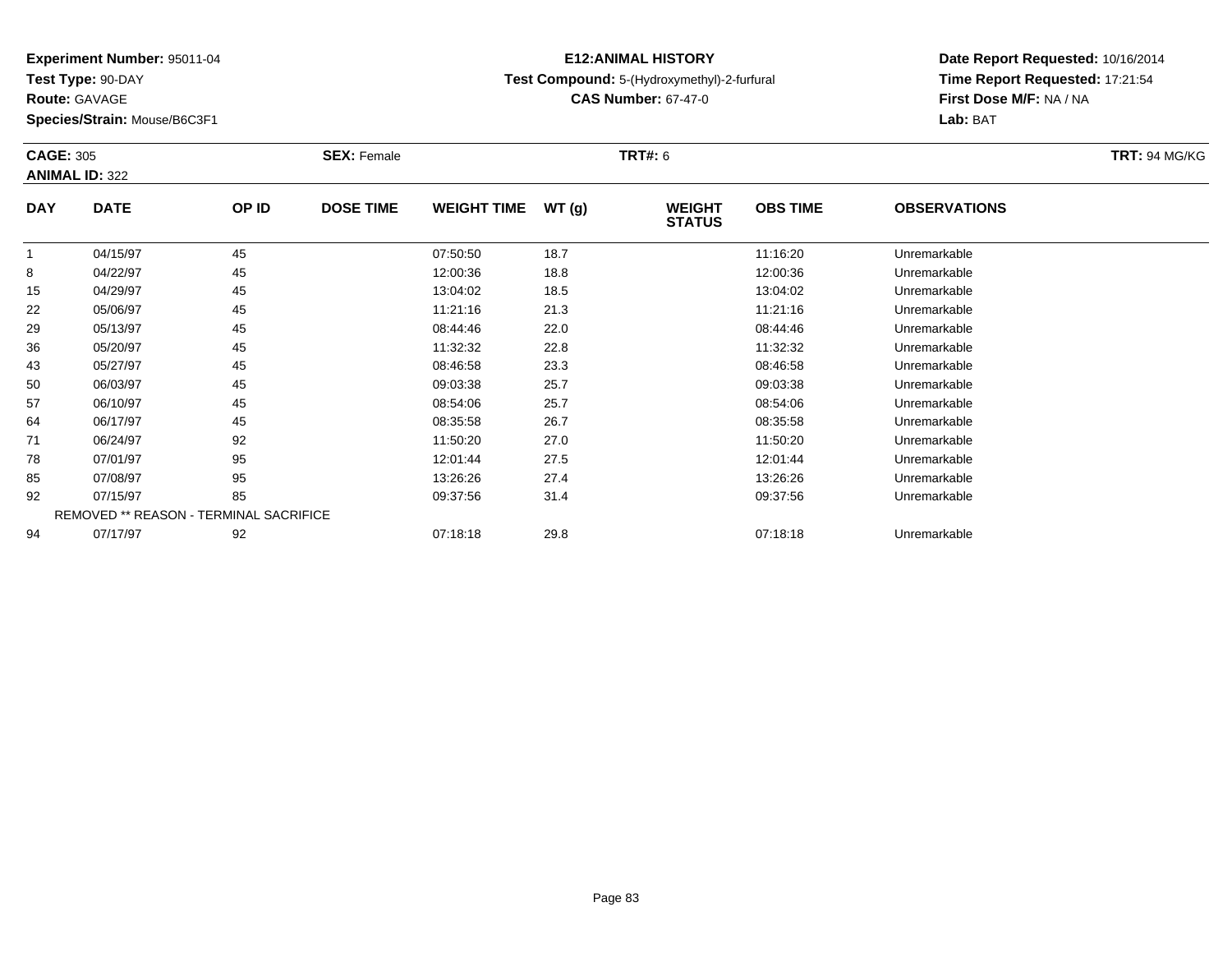**Test Type:** 90-DAY

**Route:** GAVAGE

**Species/Strain:** Mouse/B6C3F1

### **E12:ANIMAL HISTORYTest Compound:** 5-(Hydroxymethyl)-2-furfural

**CAS Number:** 67-47-0

| <b>CAGE: 305</b> | <b>ANIMAL ID: 323</b> |                                        | <b>SEX: Female</b> |                    |       | <b>TRT#: 6</b>                 |                 |                     | <b>TRT: 94 MG/KG</b> |
|------------------|-----------------------|----------------------------------------|--------------------|--------------------|-------|--------------------------------|-----------------|---------------------|----------------------|
| <b>DAY</b>       | <b>DATE</b>           | OP ID                                  | <b>DOSE TIME</b>   | <b>WEIGHT TIME</b> | WT(g) | <b>WEIGHT</b><br><b>STATUS</b> | <b>OBS TIME</b> | <b>OBSERVATIONS</b> |                      |
| 1                | 04/15/97              | 45                                     |                    | 07:50:50           | 17.7  |                                | 11:16:20        | Unremarkable        |                      |
| 8                | 04/22/97              | 45                                     |                    | 12:00:36           | 18.2  |                                | 12:00:36        | Unremarkable        |                      |
| 15               | 04/29/97              | 45                                     |                    | 13:04:02           | 18.3  |                                | 13:04:02        | Unremarkable        |                      |
| 22               | 05/06/97              | 45                                     |                    | 11:21:16           | 20.5  |                                | 11:21:16        | Unremarkable        |                      |
| 29               | 05/13/97              | 45                                     |                    | 08:44:46           | 22.0  |                                | 08:44:46        | Unremarkable        |                      |
| 36               | 05/20/97              | 45                                     |                    | 11:32:32           | 22.3  |                                | 11:32:32        | Unremarkable        |                      |
| 43               | 05/27/97              | 45                                     |                    | 08:46:58           | 22.7  |                                | 08:46:58        | Unremarkable        |                      |
| 50               | 06/03/97              | 45                                     |                    | 09:03:38           | 24.1  |                                | 09:03:38        | Unremarkable        |                      |
| 57               | 06/10/97              | 45                                     |                    | 08:54:06           | 24.9  |                                | 08:54:06        | Unremarkable        |                      |
| 64               | 06/17/97              | 45                                     |                    | 08:35:58           | 25.1  |                                | 08:35:58        | Unremarkable        |                      |
| 71               | 06/24/97              | 92                                     |                    | 11:50:20           | 25.4  |                                | 11:50:20        | Unremarkable        |                      |
| 78               | 07/01/97              | 95                                     |                    | 12:01:44           | 25.6  |                                | 12:01:44        | Unremarkable        |                      |
| 85               | 07/08/97              | 95                                     |                    | 13:26:26           | 25.8  |                                | 13:26:26        | Unremarkable        |                      |
| 92               | 07/15/97              | 85                                     |                    | 09:37:56           | 27.6  |                                | 09:37:56        | Unremarkable        |                      |
|                  |                       | REMOVED ** REASON - TERMINAL SACRIFICE |                    |                    |       |                                |                 |                     |                      |
| 94               | 07/17/97              | 92                                     |                    | 07:18:18           | 28.0  |                                | 07:18:18        | Unremarkable        |                      |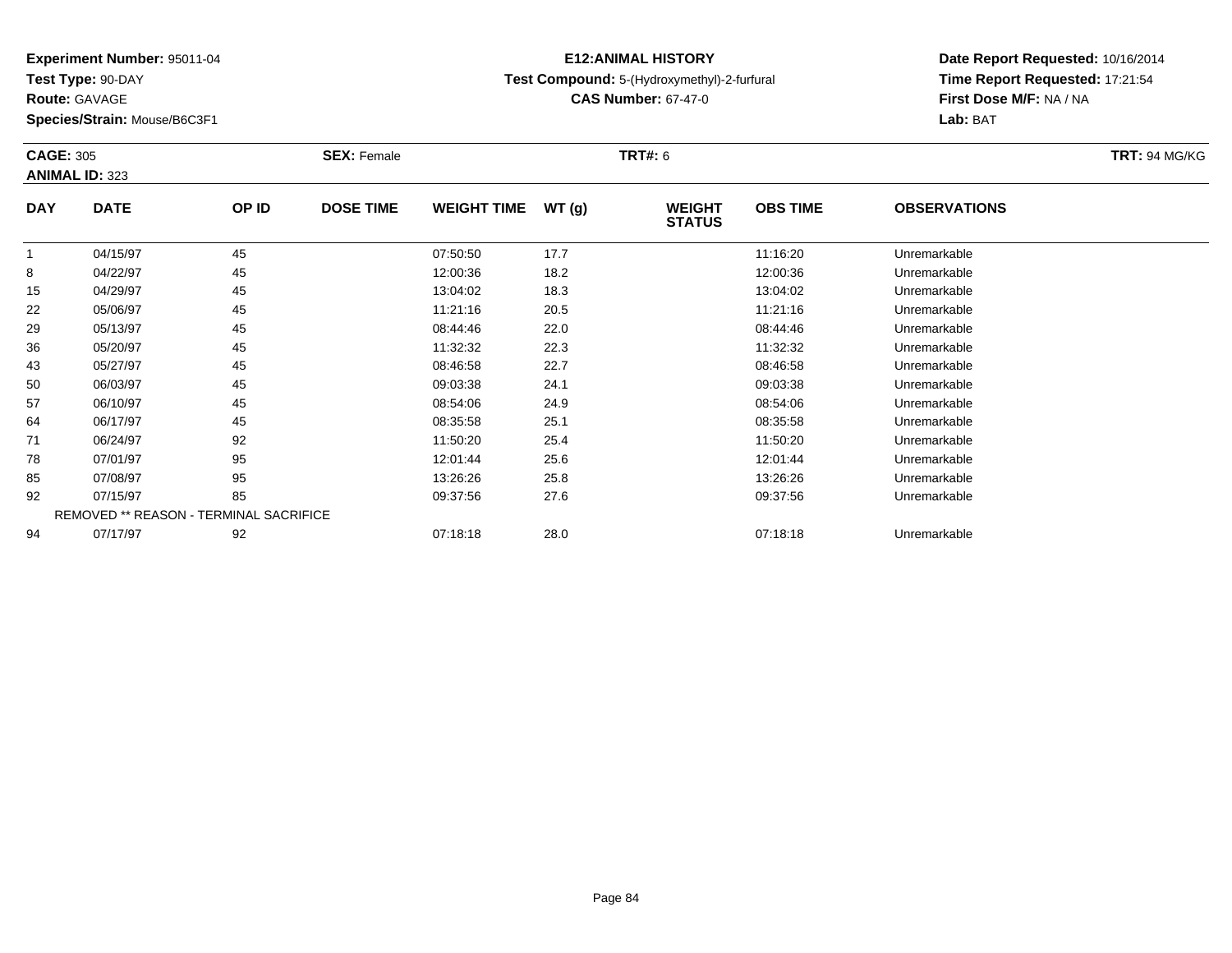**Test Type:** 90-DAY

**Route:** GAVAGE

**Species/Strain:** Mouse/B6C3F1

### **E12:ANIMAL HISTORYTest Compound:** 5-(Hydroxymethyl)-2-furfural

**CAS Number:** 67-47-0

|              | <b>CAGE: 305</b><br><b>ANIMAL ID: 324</b> |                                        | <b>SEX: Female</b> |                    |       |                                | <b>TRT#: 6</b>  |                     |  |  |
|--------------|-------------------------------------------|----------------------------------------|--------------------|--------------------|-------|--------------------------------|-----------------|---------------------|--|--|
| <b>DAY</b>   | <b>DATE</b>                               | OP ID                                  | <b>DOSE TIME</b>   | <b>WEIGHT TIME</b> | WT(g) | <b>WEIGHT</b><br><b>STATUS</b> | <b>OBS TIME</b> | <b>OBSERVATIONS</b> |  |  |
| $\mathbf{1}$ | 04/15/97                                  | 45                                     |                    | 07:50:50           | 18.3  |                                | 11:16:20        | Unremarkable        |  |  |
| 8            | 04/22/97                                  | 45                                     |                    | 12:00:36           | 19.0  |                                | 12:00:36        | Unremarkable        |  |  |
| 15           | 04/29/97                                  | 45                                     |                    | 13:04:02           | 19.2  |                                | 13:04:02        | Unremarkable        |  |  |
| 22           | 05/06/97                                  | 45                                     |                    | 11:21:16           | 20.9  |                                | 11:21:16        | Unremarkable        |  |  |
| 29           | 05/13/97                                  | 45                                     |                    | 08:44:46           | 22.7  |                                | 08:44:46        | Unremarkable        |  |  |
| 36           | 05/20/97                                  | 45                                     |                    | 11:32:32           | 22.5  |                                | 11:32:32        | Unremarkable        |  |  |
| 43           | 05/27/97                                  | 45                                     |                    | 08:46:58           | 22.9  |                                | 08:46:58        | Unremarkable        |  |  |
| 50           | 06/03/97                                  | 45                                     |                    | 09:03:38           | 25.1  |                                | 09:03:38        | Unremarkable        |  |  |
| 57           | 06/10/97                                  | 45                                     |                    | 08:54:06           | 25.4  |                                | 08:54:06        | Unremarkable        |  |  |
| 64           | 06/17/97                                  | 45                                     |                    | 08:35:58           | 25.6  |                                | 08:35:58        | Unremarkable        |  |  |
| 71           | 06/24/97                                  | 92                                     |                    | 11:50:20           | 26.5  |                                | 11:50:20        | Unremarkable        |  |  |
| 78           | 07/01/97                                  | 95                                     |                    | 12:01:44           | 27.7  |                                | 12:01:44        | Unremarkable        |  |  |
| 85           | 07/08/97                                  | 95                                     |                    | 13:26:26           | 28.2  |                                | 13:26:26        | Unremarkable        |  |  |
| 92           | 07/15/97                                  | 85                                     |                    | 09:37:56           | 30.1  |                                | 09:37:56        | Unremarkable        |  |  |
|              |                                           | REMOVED ** REASON - TERMINAL SACRIFICE |                    |                    |       |                                |                 |                     |  |  |
| 94           | 07/17/97                                  | 92                                     |                    | 07:18:18           | 29.6  |                                | 07:18:18        | Unremarkable        |  |  |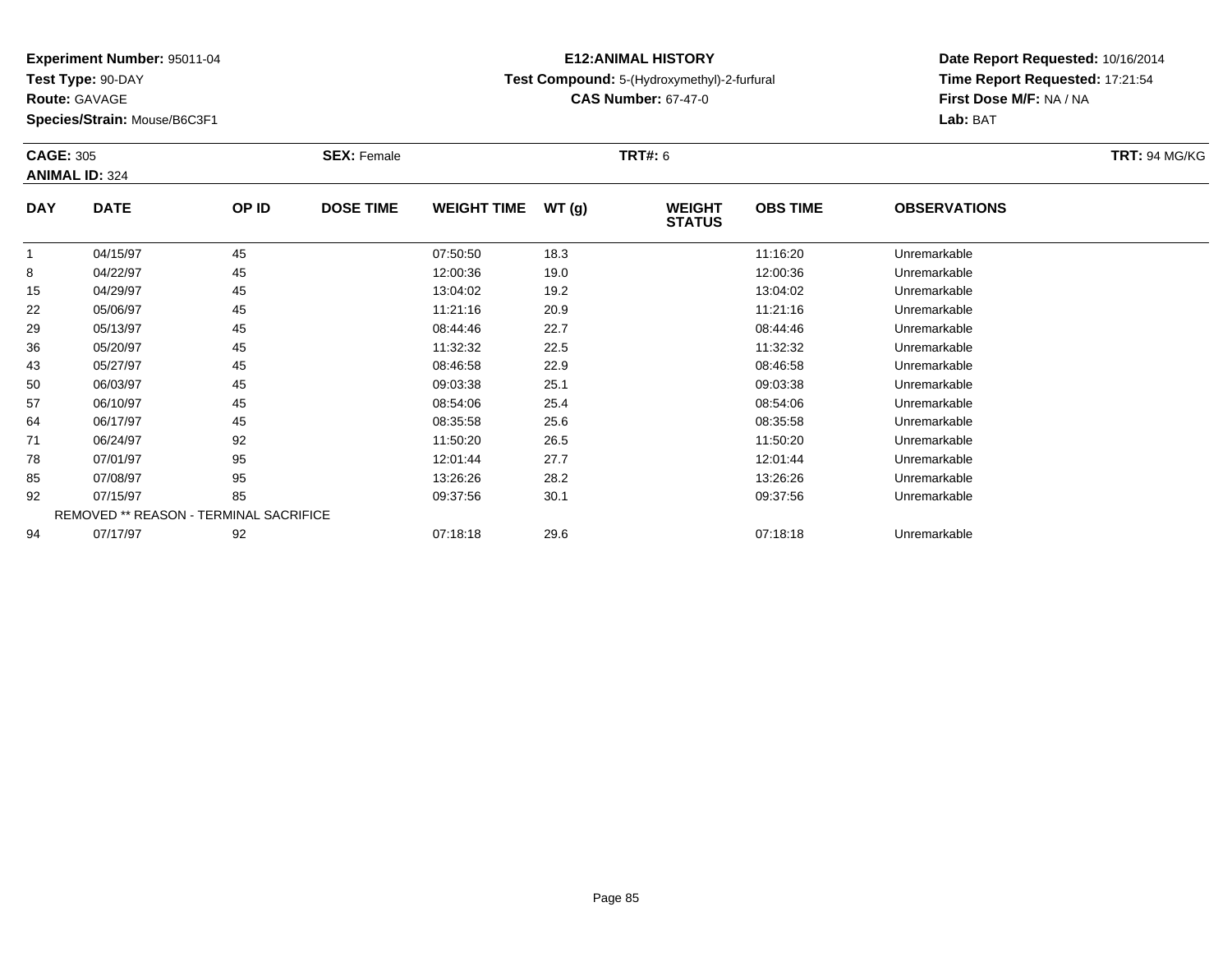**Test Type:** 90-DAY

**Route:** GAVAGE

**Species/Strain:** Mouse/B6C3F1

### **E12:ANIMAL HISTORYTest Compound:** 5-(Hydroxymethyl)-2-furfural

**CAS Number:** 67-47-0

| <b>ANIMAL ID: 325</b><br><b>DATE</b> |    |                  |                                        |       |                                |                 |                     |  |
|--------------------------------------|----|------------------|----------------------------------------|-------|--------------------------------|-----------------|---------------------|--|
|                                      |    |                  |                                        |       |                                |                 |                     |  |
|                                      |    | <b>DOSE TIME</b> | <b>WEIGHT TIME</b>                     | WT(g) | <b>WEIGHT</b><br><b>STATUS</b> | <b>OBS TIME</b> | <b>OBSERVATIONS</b> |  |
| 04/15/97                             | 45 |                  | 07:50:50                               | 19.0  |                                | 11:16:20        | Unremarkable        |  |
| 04/22/97                             | 45 |                  | 12:00:36                               | 19.1  |                                | 12:00:36        | Unremarkable        |  |
| 04/29/97                             | 45 |                  | 13:04:02                               | 18.8  |                                | 13:04:02        | Unremarkable        |  |
| 05/06/97                             | 45 |                  | 11:21:16                               | 21.4  |                                | 11:21:16        | Unremarkable        |  |
| 05/13/97                             | 45 |                  | 08:44:46                               | 21.9  |                                | 08:44:46        | Unremarkable        |  |
| 05/20/97                             | 45 |                  | 11:32:32                               | 22.6  |                                | 11:32:32        | Unremarkable        |  |
| 05/27/97                             | 45 |                  | 08:46:58                               | 23.1  |                                | 08:46:58        | Unremarkable        |  |
| 06/03/97                             | 45 |                  | 09:03:38                               | 24.1  |                                | 09:03:38        | Unremarkable        |  |
| 06/10/97                             | 45 |                  | 08:54:06                               | 24.8  |                                | 08:54:06        | Unremarkable        |  |
| 06/17/97                             | 45 |                  | 08:35:58                               | 25.6  |                                | 08:35:58        | Unremarkable        |  |
| 06/24/97                             | 92 |                  | 11:50:20                               | 26.2  |                                | 11:50:20        | Unremarkable        |  |
| 07/01/97                             | 95 |                  | 12:01:44                               | 27.1  |                                | 12:01:44        | Unremarkable        |  |
| 07/08/97                             | 95 |                  | 13:26:26                               | 26.6  |                                | 13:26:26        | Unremarkable        |  |
| 07/15/97                             | 85 |                  | 09:37:56                               | 27.4  |                                | 09:37:56        | Unremarkable        |  |
|                                      |    |                  |                                        |       |                                |                 |                     |  |
| 07/17/97                             | 92 |                  | 07:18:18                               | 27.7  |                                | 07:18:18        | Unremarkable        |  |
|                                      |    | OP ID            | REMOVED ** REASON - TERMINAL SACRIFICE |       |                                |                 |                     |  |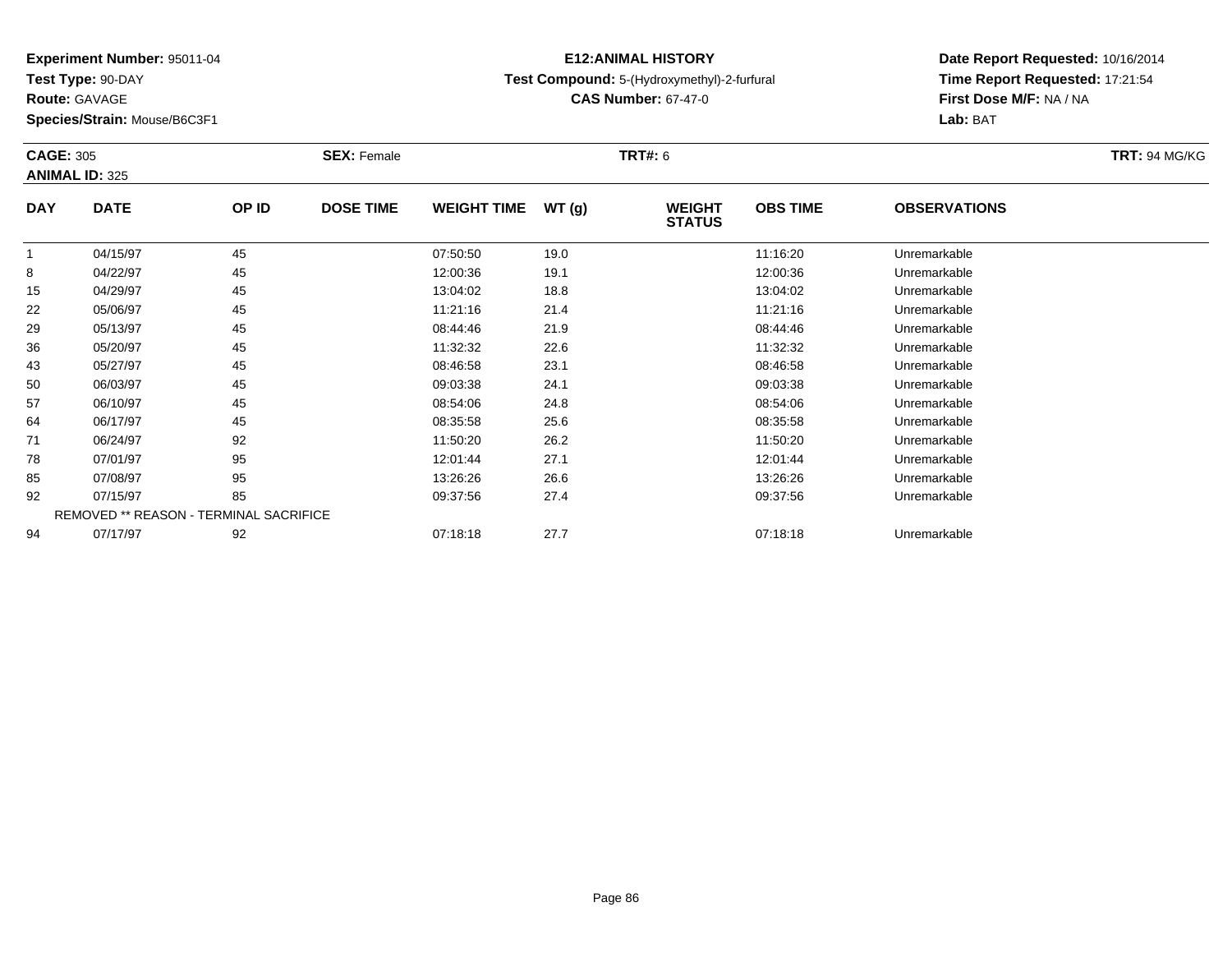**Test Type:** 90-DAY

**Route:** GAVAGE

**Species/Strain:** Mouse/B6C3F1

### **E12:ANIMAL HISTORYTest Compound:** 5-(Hydroxymethyl)-2-furfural

**CAS Number:** 67-47-0

| <b>CAGE: 306</b> |                                        |       | <b>SEX: Female</b> |                    |       | <b>TRT#: 6</b>                 |                 |                     | <b>TRT: 94 MG/KG</b> |
|------------------|----------------------------------------|-------|--------------------|--------------------|-------|--------------------------------|-----------------|---------------------|----------------------|
|                  | <b>ANIMAL ID: 326</b>                  |       |                    |                    |       |                                |                 |                     |                      |
| <b>DAY</b>       | <b>DATE</b>                            | OP ID | <b>DOSE TIME</b>   | <b>WEIGHT TIME</b> | WT(g) | <b>WEIGHT</b><br><b>STATUS</b> | <b>OBS TIME</b> | <b>OBSERVATIONS</b> |                      |
| 1                | 04/15/97                               | 45    |                    | 07:52:00           | 19.2  |                                | 11:16:52        | Unremarkable        |                      |
| 8                | 04/22/97                               | 45    |                    | 12:05:08           | 18.8  |                                | 12:05:08        | Unremarkable        |                      |
| 15               | 04/29/97                               | 45    |                    | 13:06:12           | 19.4  |                                | 13:06:12        | Unremarkable        |                      |
| 22               | 05/06/97                               | 45    |                    | 11:23:02           | 20.9  |                                | 11:23:02        | Unremarkable        |                      |
| 29               | 05/13/97                               | 45    |                    | 08:46:50           | 21.4  |                                | 08:46:50        | Unremarkable        |                      |
| 36               | 05/20/97                               | 45    |                    | 11:34:34           | 22.0  |                                | 11:34:34        | Unremarkable        |                      |
| 43               | 05/27/97                               | 45    |                    | 08:48:38           | 23.4  |                                | 08:48:38        | Unremarkable        |                      |
| 50               | 06/03/97                               | 45    |                    | 09:05:26           | 24.1  |                                | 09:05:26        | Unremarkable        |                      |
| 57               | 06/10/97                               | 45    |                    | 08:56:46           | 24.9  |                                | 08:56:46        | Unremarkable        |                      |
| 64               | 06/17/97                               | 45    |                    | 08:38:50           | 25.5  |                                | 08:38:50        | Unremarkable        |                      |
| 71               | 06/24/97                               | 92    |                    | 11:48:38           | 26.1  |                                | 11:48:38        | Unremarkable        |                      |
| 78               | 07/01/97                               | 95    |                    | 12:07:02           | 26.3  |                                | 12:07:02        | Unremarkable        |                      |
| 85               | 07/08/97                               | 95    |                    | 13:31:10           | 29.2  |                                | 13:31:10        | Unremarkable        |                      |
| 92               | 07/15/97                               | 85    |                    | 09:39:52           | 27.9  |                                | 09:39:52        | Unremarkable        |                      |
|                  | REMOVED ** REASON - TERMINAL SACRIFICE |       |                    |                    |       |                                |                 |                     |                      |
| 94               | 07/17/97                               | 92    |                    | 07:20:44           | 28.2  |                                | 07:20:44        | Unremarkable        |                      |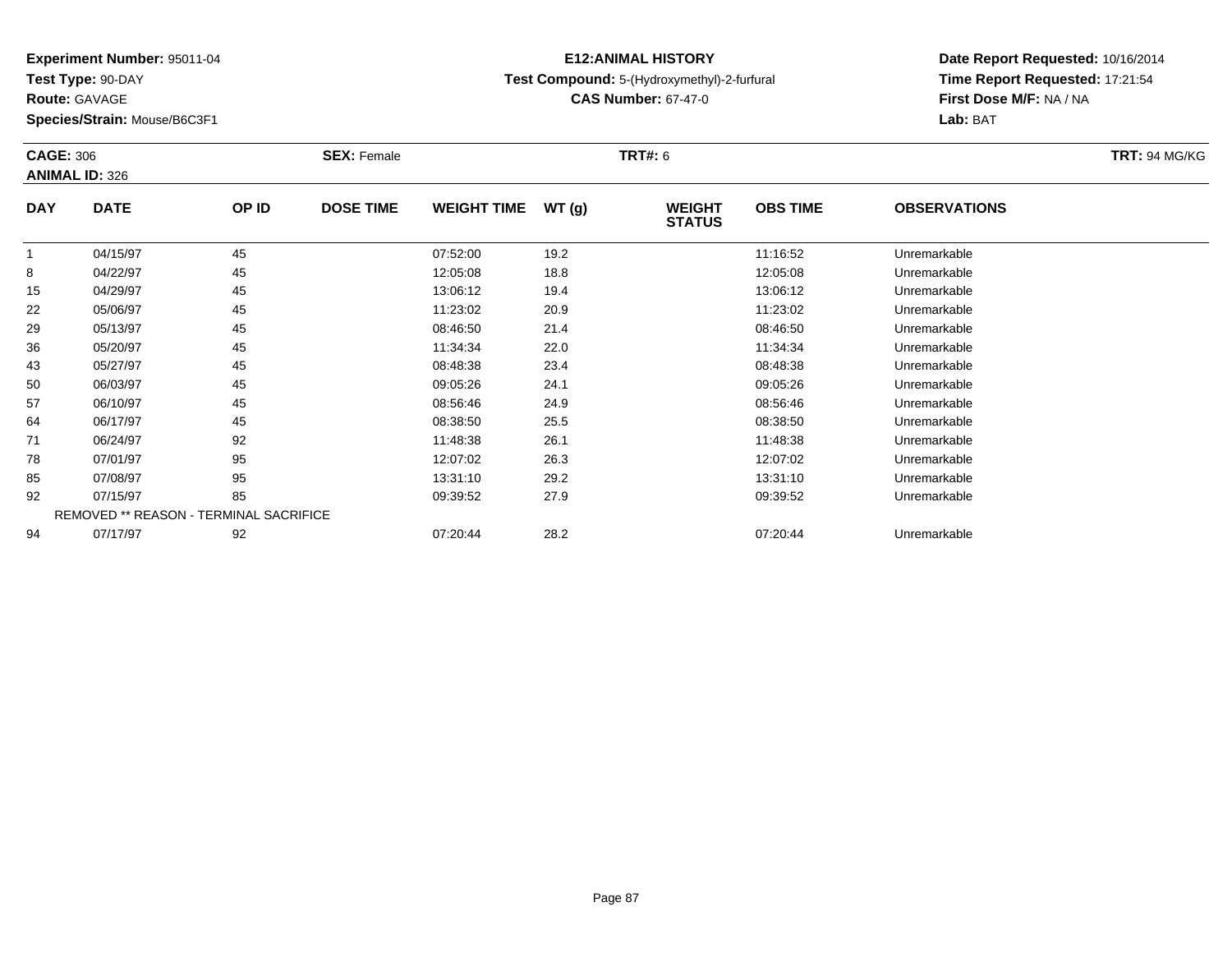**Test Type:** 90-DAY

**Route:** GAVAGE

**Species/Strain:** Mouse/B6C3F1

### **E12:ANIMAL HISTORYTest Compound:** 5-(Hydroxymethyl)-2-furfural

**CAS Number:** 67-47-0

| <b>CAGE: 306</b> | <b>ANIMAL ID: 327</b> |                                        | <b>SEX: Female</b> |                    |       | <b>TRT#: 6</b>                 |                 |                     | <b>TRT: 94 MG/KG</b> |
|------------------|-----------------------|----------------------------------------|--------------------|--------------------|-------|--------------------------------|-----------------|---------------------|----------------------|
| <b>DAY</b>       | <b>DATE</b>           | OP ID                                  | <b>DOSE TIME</b>   | <b>WEIGHT TIME</b> | WT(g) | <b>WEIGHT</b><br><b>STATUS</b> | <b>OBS TIME</b> | <b>OBSERVATIONS</b> |                      |
| -1               | 04/15/97              | 45                                     |                    | 07:52:00           | 17.8  |                                | 11:16:52        | Unremarkable        |                      |
| 8                | 04/22/97              | 45                                     |                    | 12:05:08           | 19.0  |                                | 12:05:08        | Unremarkable        |                      |
| 15               | 04/29/97              | 45                                     |                    | 13:06:12           | 18.7  |                                | 13:06:12        | Unremarkable        |                      |
| 22               | 05/06/97              | 45                                     |                    | 11:23:02           | 20.7  |                                | 11:23:02        | Unremarkable        |                      |
| 29               | 05/13/97              | 45                                     |                    | 08:46:50           | 20.8  |                                | 08:46:50        | Unremarkable        |                      |
| 36               | 05/20/97              | 45                                     |                    | 11:34:34           | 21.6  |                                | 11:34:34        | Unremarkable        |                      |
| 43               | 05/27/97              | 45                                     |                    | 08:48:38           | 22.2  |                                | 08:48:38        | Unremarkable        |                      |
| 50               | 06/03/97              | 45                                     |                    | 09:05:26           | 23.9  |                                | 09:05:26        | Unremarkable        |                      |
| 57               | 06/10/97              | 45                                     |                    | 08:56:46           | 24.5  |                                | 08:56:46        | Unremarkable        |                      |
| 64               | 06/17/97              | 45                                     |                    | 08:38:50           | 25.0  |                                | 08:38:50        | Unremarkable        |                      |
| 71               | 06/24/97              | 92                                     |                    | 11:48:38           | 25.0  |                                | 11:48:38        | Unremarkable        |                      |
| 78               | 07/01/97              | 95                                     |                    | 12:07:02           | 25.1  |                                | 12:07:02        | Unremarkable        |                      |
| 85               | 07/08/97              | 95                                     |                    | 13:31:10           | 26.6  |                                | 13:31:10        | Unremarkable        |                      |
| 92               | 07/15/97              | 85                                     |                    | 09:39:52           | 29.0  |                                | 09:39:52        | Unremarkable        |                      |
|                  |                       | REMOVED ** REASON - TERMINAL SACRIFICE |                    |                    |       |                                |                 |                     |                      |
| 94               | 07/17/97              | 92                                     |                    | 07:20:44           | 27.1  |                                | 07:20:44        | Unremarkable        |                      |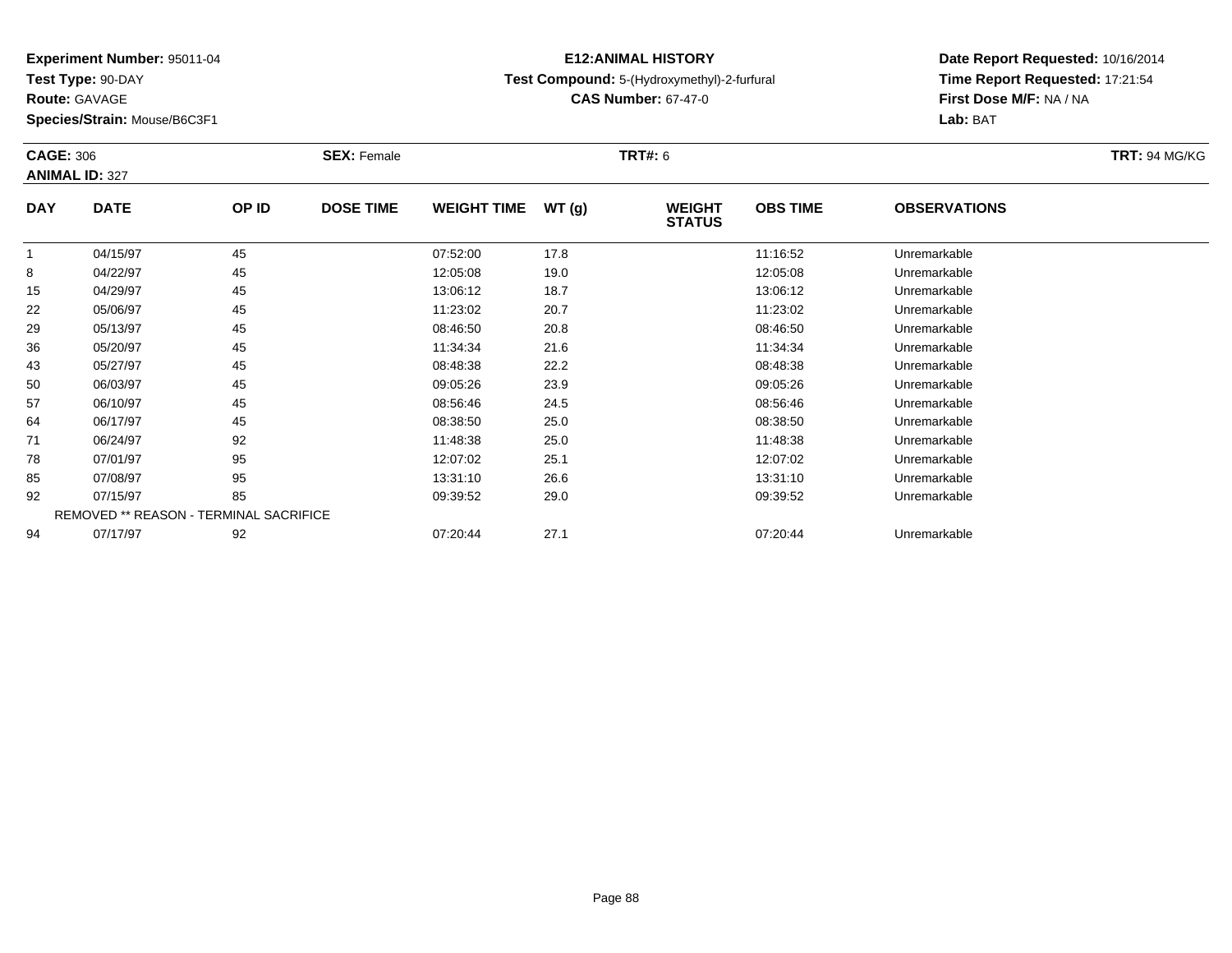**Test Type:** 90-DAY

**Route:** GAVAGE

**Species/Strain:** Mouse/B6C3F1

### **E12:ANIMAL HISTORYTest Compound:** 5-(Hydroxymethyl)-2-furfural

**CAS Number:** 67-47-0

| <b>CAGE: 306</b> | <b>ANIMAL ID: 328</b>                  |       | <b>SEX: Female</b> |                    |       | <b>TRT#:</b> 6                 |                 |                     | <b>TRT:</b> 94 MG/KG |
|------------------|----------------------------------------|-------|--------------------|--------------------|-------|--------------------------------|-----------------|---------------------|----------------------|
| <b>DAY</b>       | <b>DATE</b>                            | OP ID | <b>DOSE TIME</b>   | <b>WEIGHT TIME</b> | WT(g) | <b>WEIGHT</b><br><b>STATUS</b> | <b>OBS TIME</b> | <b>OBSERVATIONS</b> |                      |
|                  | 04/15/97                               | 45    |                    | 07:52:00           | 19.5  |                                | 11:16:52        | Unremarkable        |                      |
| 8                | 04/22/97                               | 45    |                    | 12:05:08           | 19.6  |                                | 12:05:08        | Unremarkable        |                      |
| 15               | 04/29/97                               | 45    |                    | 13:06:12           | 20.1  |                                | 13:06:12        | Unremarkable        |                      |
| 22               | 05/06/97                               | 45    |                    | 11:23:02           | 22.1  |                                | 11:23:02        | Unremarkable        |                      |
| 29               | 05/13/97                               | 45    |                    | 08:46:50           | 22.5  |                                | 08:46:50        | Unremarkable        |                      |
| 36               | 05/20/97                               | 45    |                    | 11:34:34           | 23.7  |                                | 11:34:34        | Unremarkable        |                      |
| 43               | 05/27/97                               | 45    |                    | 08:48:38           | 24.1  |                                | 08:48:38        | Unremarkable        |                      |
| 50               | 06/03/97                               | 45    |                    | 09:05:26           | 26.3  |                                | 09:05:26        | Unremarkable        |                      |
| 57               | 06/10/97                               | 45    |                    | 08:56:46           | 29.2  |                                | 08:56:46        | Unremarkable        |                      |
| 64               | 06/17/97                               | 45    |                    | 08:38:50           | 27.2  |                                | 08:38:50        | Unremarkable        |                      |
| 71               | 06/24/97                               | 92    |                    | 11:48:38           | 28.1  |                                | 11:48:38        | Unremarkable        |                      |
| 78               | 07/01/97                               | 95    |                    | 12:07:02           | 29.1  |                                | 12:07:02        | Unremarkable        |                      |
| 85               | 07/08/97                               | 95    |                    | 13:31:10           | 29.8  |                                | 13:31:10        | Unremarkable        |                      |
| 92               | 07/15/97                               | 85    |                    | 09:39:52           | 29.5  |                                | 09:39:52        | Unremarkable        |                      |
|                  | REMOVED ** REASON - TERMINAL SACRIFICE |       |                    |                    |       |                                |                 |                     |                      |
| 94               | 07/17/97                               | 92    |                    | 07:20:44           | 29.3  |                                | 07:20:44        | Unremarkable        |                      |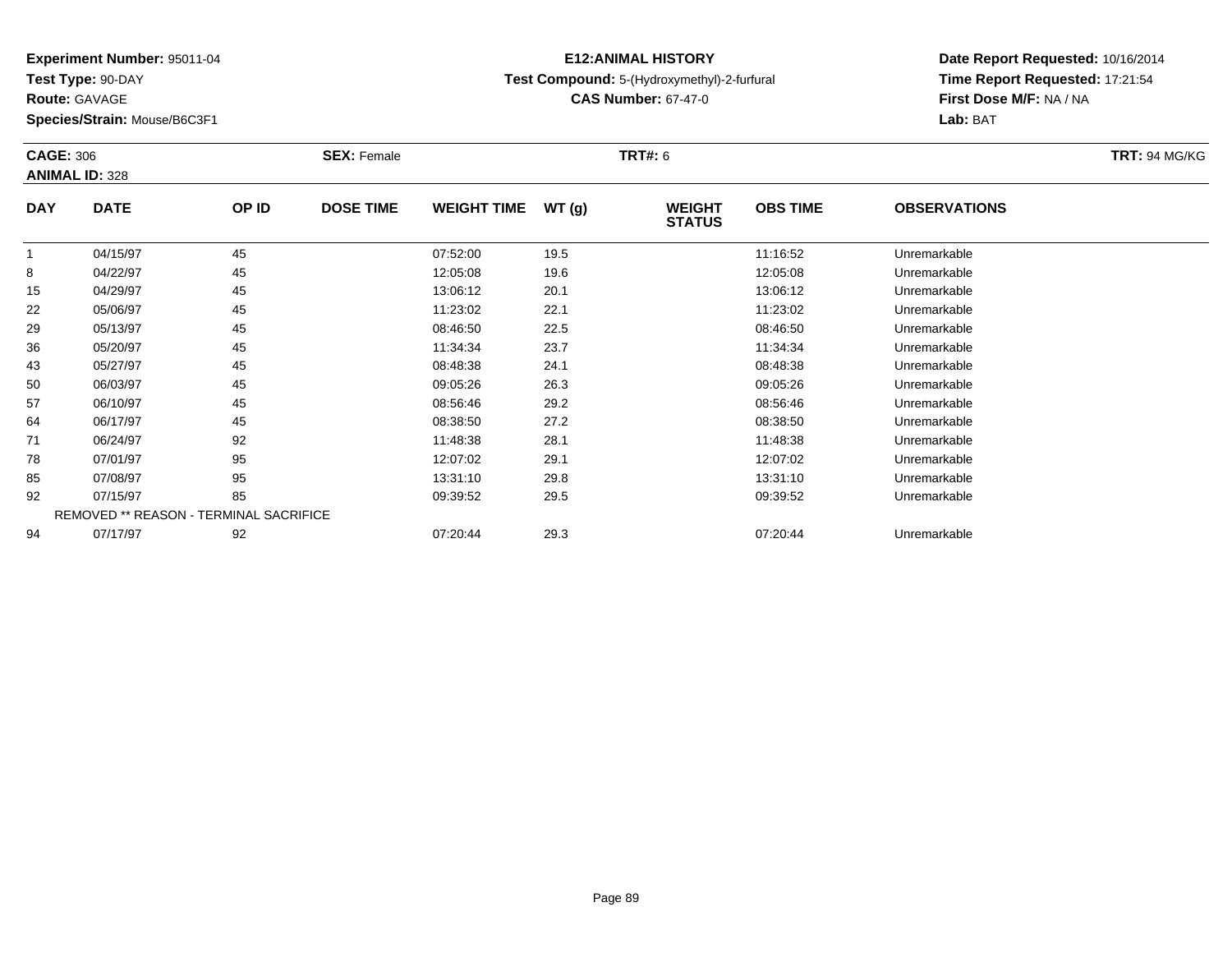**Test Type:** 90-DAY

**Route:** GAVAGE

**Species/Strain:** Mouse/B6C3F1

### **E12:ANIMAL HISTORYTest Compound:** 5-(Hydroxymethyl)-2-furfural

**CAS Number:** 67-47-0

| <b>CAGE: 306</b>      |       | <b>SEX: Female</b> |                                        |       |                                |                 |                     | <b>TRT: 94 MG/KG</b> |
|-----------------------|-------|--------------------|----------------------------------------|-------|--------------------------------|-----------------|---------------------|----------------------|
| <b>ANIMAL ID: 329</b> |       |                    |                                        |       |                                |                 |                     |                      |
| <b>DATE</b>           | OP ID | <b>DOSE TIME</b>   | <b>WEIGHT TIME</b>                     | WT(g) | <b>WEIGHT</b><br><b>STATUS</b> | <b>OBS TIME</b> | <b>OBSERVATIONS</b> |                      |
| 04/15/97              | 45    |                    | 07:52:00                               | 18.1  |                                | 11:16:52        | Unremarkable        |                      |
| 04/22/97              | 45    |                    | 12:05:08                               | 18.6  |                                | 12:05:08        | Unremarkable        |                      |
| 04/29/97              | 45    |                    | 13:06:12                               | 19.0  |                                | 13:06:12        | Unremarkable        |                      |
| 05/06/97              | 45    |                    | 11:23:02                               | 20.2  |                                | 11:23:02        | Unremarkable        |                      |
| 05/13/97              | 45    |                    | 08:46:50                               | 20.7  |                                | 08:46:50        | Unremarkable        |                      |
| 05/20/97              | 45    |                    | 11:34:34                               | 21.3  |                                | 11:34:34        | Unremarkable        |                      |
| 05/27/97              | 45    |                    | 08:48:38                               | 22.6  |                                | 08:48:38        | Unremarkable        |                      |
| 06/03/97              | 45    |                    | 09:05:26                               | 23.9  |                                | 09:05:26        | Unremarkable        |                      |
| 06/10/97              | 45    |                    | 08:56:46                               | 23.9  |                                | 08:56:46        | Unremarkable        |                      |
| 06/17/97              | 45    |                    | 08:38:50                               | 25.4  |                                | 08:38:50        | Unremarkable        |                      |
| 06/24/97              | 92    |                    | 11:48:38                               | 24.6  |                                | 11:48:38        | Unremarkable        |                      |
| 07/01/97              | 95    |                    | 12:07:02                               | 25.3  |                                | 12:07:02        | Unremarkable        |                      |
| 07/08/97              | 95    |                    | 13:31:10                               | 25.3  |                                | 13:31:10        | Unremarkable        |                      |
| 07/15/97              | 85    |                    | 09:39:52                               | 24.9  |                                | 09:39:52        | Unremarkable        |                      |
|                       |       |                    |                                        |       |                                |                 |                     |                      |
| 07/17/97              | 92    |                    | 07:20:44                               | 25.0  |                                | 07:20:44        | Unremarkable        |                      |
|                       |       |                    | REMOVED ** REASON - TERMINAL SACRIFICE |       |                                | <b>TRT#: 6</b>  |                     |                      |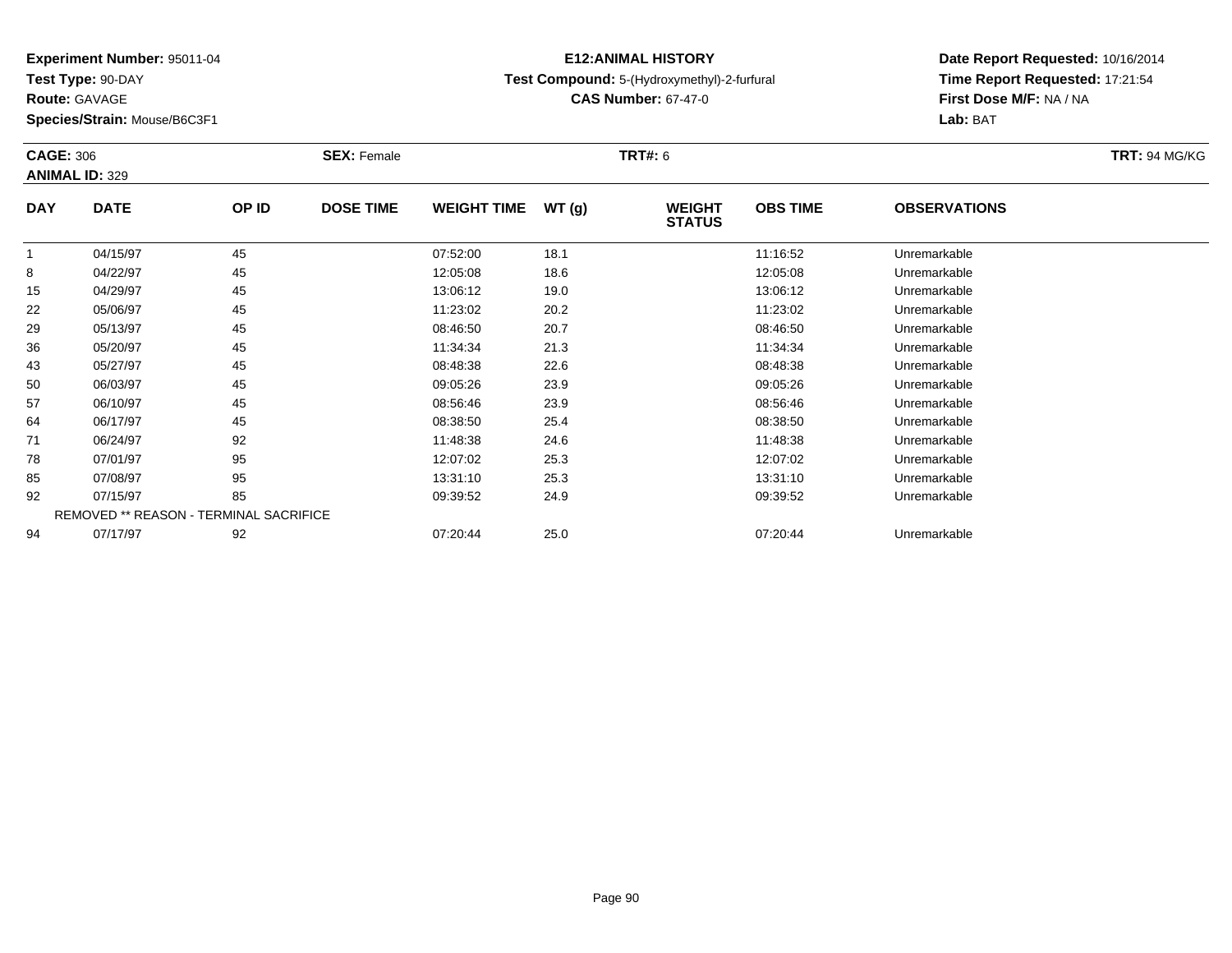**Test Type:** 90-DAY

**Species/Strain:** Mouse/B6C3F1

### **E12:ANIMAL HISTORYTest Compound:** 5-(Hydroxymethyl)-2-furfural

**CAS Number:** 67-47-0

**Date Report Requested:** 10/16/2014 **Time Report Requested:** 17:21:54**First Dose M/F:** NA / NA**Lab:** BAT

| <b>CAGE: 306</b> |                                        |       | <b>SEX: Female</b> |                    |       | <b>TRT#:</b> 6                 |                 |                     | <b>TRT: 94 MG/KG</b> |
|------------------|----------------------------------------|-------|--------------------|--------------------|-------|--------------------------------|-----------------|---------------------|----------------------|
|                  | <b>ANIMAL ID: 330</b>                  |       |                    |                    |       |                                |                 |                     |                      |
| <b>DAY</b>       | <b>DATE</b>                            | OP ID | <b>DOSE TIME</b>   | <b>WEIGHT TIME</b> | WT(g) | <b>WEIGHT</b><br><b>STATUS</b> | <b>OBS TIME</b> | <b>OBSERVATIONS</b> |                      |
| 1                | 04/15/97                               | 45    |                    | 07:52:00           | 19.1  |                                | 11:16:52        | Unremarkable        |                      |
| 8                | 04/22/97                               | 45    |                    | 12:05:08           | 19.6  |                                | 12:05:08        | Unremarkable        |                      |
| 15               | 04/29/97                               | 45    |                    | 13:06:12           | 21.0  |                                | 13:06:12        | Unremarkable        |                      |
| 22               | 05/06/97                               | 45    |                    | 11:23:02           | 21.6  |                                | 11:23:02        | Unremarkable        |                      |
| 29               | 05/13/97                               | 45    |                    | 08:46:50           | 23.5  |                                | 08:46:50        | Unremarkable        |                      |
| 36               | 05/20/97                               | 45    |                    | 11:34:34           | 24.2  |                                | 11:34:34        | Unremarkable        |                      |
| 43               | 05/27/97                               | 45    |                    | 08:48:38           | 24.9  |                                | 08:48:38        | Unremarkable        |                      |
| 50               | 06/03/97                               | 45    |                    | 09:05:26           | 26.1  |                                | 09:05:26        | Unremarkable        |                      |
| 57               | 06/10/97                               | 45    |                    | 08:56:46           | 27.0  |                                | 08:56:46        | Unremarkable        |                      |
| 64               | 06/17/97                               | 45    |                    | 08:38:50           | 31.3  |                                | 08:38:50        | Unremarkable        |                      |
| 71               | 06/24/97                               | 92    |                    | 11:48:38           | 27.7  |                                | 11:48:38        | Unremarkable        |                      |
| 78               | 07/01/97                               | 95    |                    | 12:07:02           | 28.0  |                                | 12:07:02        | Unremarkable        |                      |
| 85               | 07/08/97                               | 95    |                    | 13:31:10           | 29.4  |                                | 13:31:10        | Unremarkable        |                      |
| 92               | 07/15/97                               | 85    |                    | 09:39:52           | 31.2  |                                | 09:39:52        | Unremarkable        |                      |
|                  | REMOVED ** REASON - TERMINAL SACRIFICE |       |                    |                    |       |                                |                 |                     |                      |
| 94               | 07/17/97                               | 92    |                    | 07:20:44           | 31.9  |                                | 07:20:44        | Unremarkable        |                      |

**Route:** GAVAGE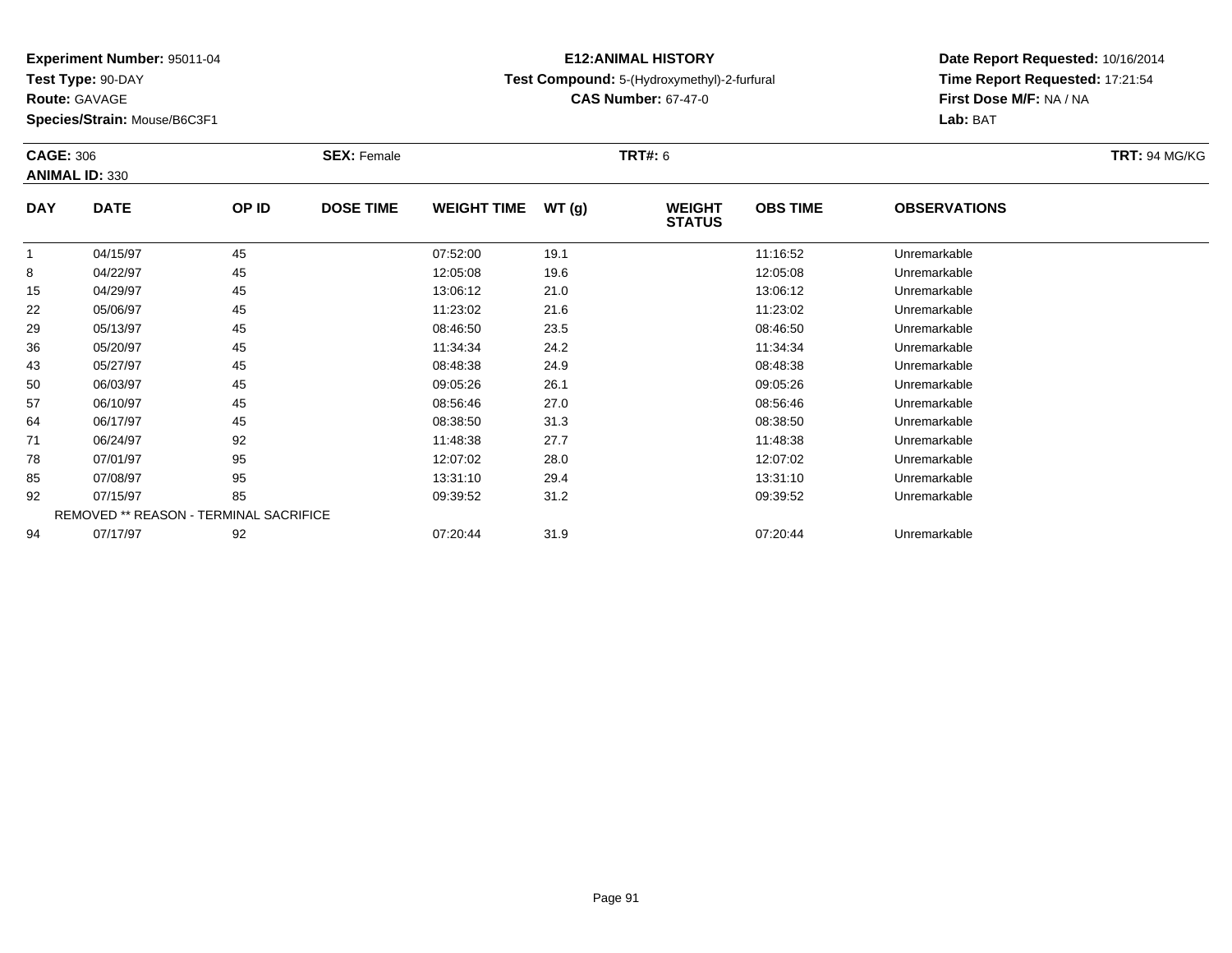**Test Type:** 90-DAY

**Route:** GAVAGE

**Species/Strain:** Mouse/B6C3F1

### **E12:ANIMAL HISTORYTest Compound:** 5-(Hydroxymethyl)-2-furfural

**CAS Number:** 67-47-0

| <b>CAGE: 307</b> | <b>ANIMAL ID: 331</b>                  |       | <b>SEX: Female</b> |                    |       | <b>TRT#: 8</b>                 |                 |                     | <b>TRT: 188</b> | MG/KG |
|------------------|----------------------------------------|-------|--------------------|--------------------|-------|--------------------------------|-----------------|---------------------|-----------------|-------|
| <b>DAY</b>       | <b>DATE</b>                            | OP ID | <b>DOSE TIME</b>   | <b>WEIGHT TIME</b> | WT(g) | <b>WEIGHT</b><br><b>STATUS</b> | <b>OBS TIME</b> | <b>OBSERVATIONS</b> |                 |       |
|                  | 04/15/97                               | 45    |                    | 07:57:54           | 19.7  |                                | 11:12:52        | Unremarkable        |                 |       |
| 8                | 04/22/97                               | 45    |                    | 11:45:42           | 20.4  |                                | 11:45:42        | Unremarkable        |                 |       |
| 15               | 04/29/97                               | 45    |                    | 13:16:40           | 20.3  |                                | 13:16:40        | Unremarkable        |                 |       |
| 22               | 05/06/97                               | 45    |                    | 11:32:30           | 21.9  |                                | 11:32:30        | Unremarkable        |                 |       |
| 29               | 05/13/97                               | 45    |                    | 08:32:46           | 22.1  |                                | 08:32:46        | Unremarkable        |                 |       |
| 36               | 05/20/97                               | 45    |                    | 11:19:26           | 24.1  |                                | 11:19:26        | Unremarkable        |                 |       |
| 43               | 05/27/97                               | 45    |                    | 08:35:04           | 25.1  |                                | 08:35:04        | Unremarkable        |                 |       |
| 50               | 06/03/97                               | 45    |                    | 08:48:20           | 27.6  |                                | 08:48:20        | Unremarkable        |                 |       |
| 57               | 06/10/97                               | 45    |                    | 08:44:44           | 27.0  |                                | 08:44:44        | Unremarkable        |                 |       |
| 64               | 06/17/97                               | 45    |                    | 08:17:56           | 28.2  |                                | 08:17:56        | Unremarkable        |                 |       |
| 71               | 06/24/97                               | 92    |                    | 11:39:26           | 30.3  |                                | 11:39:26        | Unremarkable        |                 |       |
| 78               | 07/01/97                               | 95    |                    | 12:16:56           | 30.6  |                                | 12:16:56        | Unremarkable        |                 |       |
| 85               | 07/08/97                               | 95    |                    | 13:16:18           | 31.5  |                                | 13:16:18        | Unremarkable        |                 |       |
| 92               | 07/15/97                               | 85    |                    | 09:20:12           | 31.9  |                                | 09:20:12        | Unremarkable        |                 |       |
|                  | REMOVED ** REASON - TERMINAL SACRIFICE |       |                    |                    |       |                                |                 |                     |                 |       |
| 94               | 07/17/97                               | 92    |                    | 07:23:08           | 31.9  |                                | 07:23:08        | Unremarkable        |                 |       |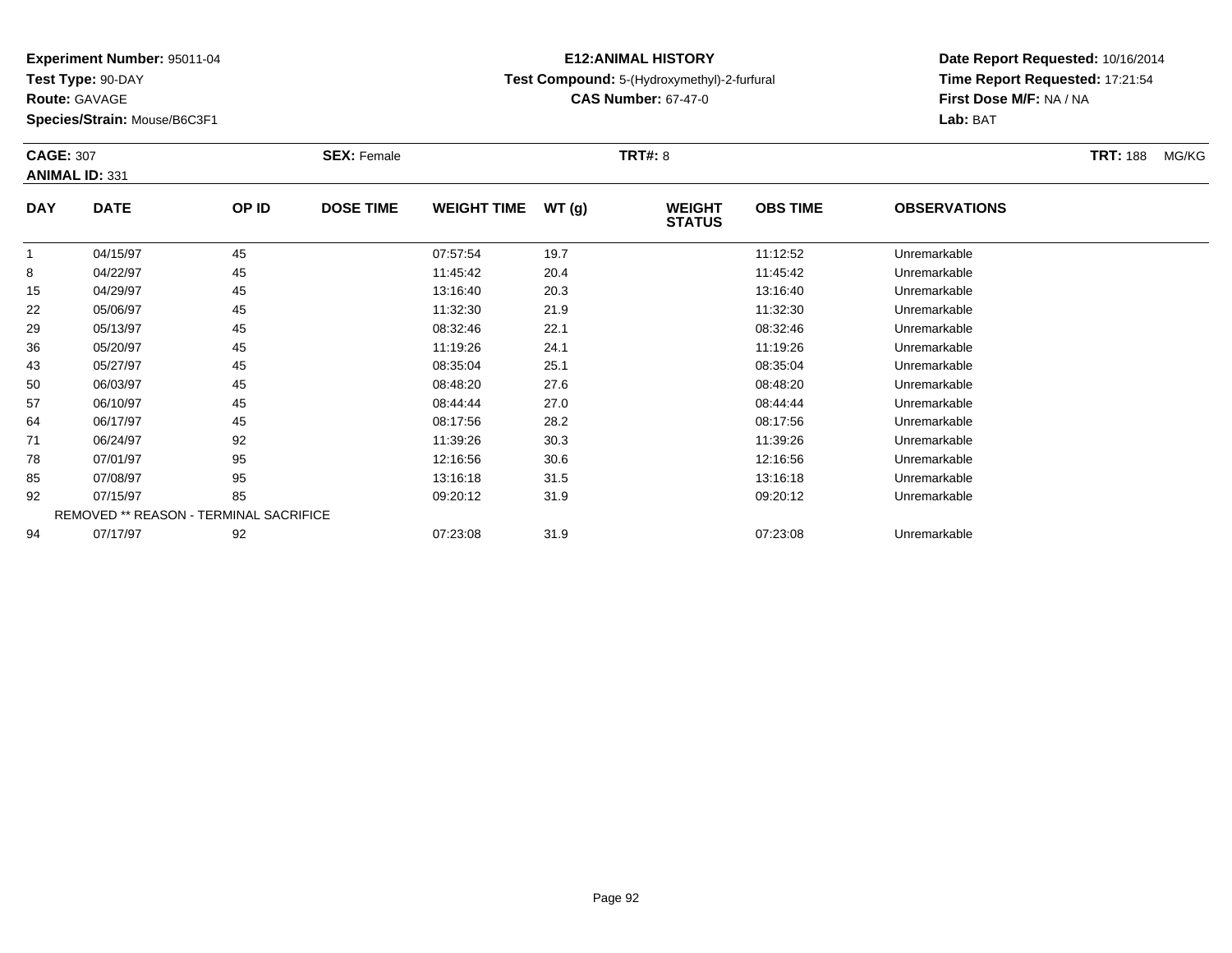**Test Type:** 90-DAY

**Route:** GAVAGE

**Species/Strain:** Mouse/B6C3F1

### **E12:ANIMAL HISTORYTest Compound:** 5-(Hydroxymethyl)-2-furfural

**CAS Number:** 67-47-0

| <b>CAGE: 307</b> | <b>ANIMAL ID: 332</b>                         |       | <b>SEX: Female</b> |                    |       | <b>TRT#: 8</b>                 |                 |                     | <b>TRT:</b> 188 | MG/KG |
|------------------|-----------------------------------------------|-------|--------------------|--------------------|-------|--------------------------------|-----------------|---------------------|-----------------|-------|
| <b>DAY</b>       | <b>DATE</b>                                   | OP ID | <b>DOSE TIME</b>   | <b>WEIGHT TIME</b> | WT(g) | <b>WEIGHT</b><br><b>STATUS</b> | <b>OBS TIME</b> | <b>OBSERVATIONS</b> |                 |       |
| 1                | 04/15/97                                      | 45    |                    | 07:57:54           | 18.8  |                                | 11:12:52        | Unremarkable        |                 |       |
| 8                | 04/22/97                                      | 45    |                    | 11:45:42           | 19.1  |                                | 11:45:42        | Unremarkable        |                 |       |
| 15               | 04/29/97                                      | 45    |                    | 13:16:40           | 20.2  |                                | 13:16:40        | Unremarkable        |                 |       |
| 22               | 05/06/97                                      | 45    |                    | 11:32:30           | 21.2  |                                | 11:32:30        | Unremarkable        |                 |       |
| 29               | 05/13/97                                      | 45    |                    | 08:32:46           | 20.8  |                                | 08:32:46        | Unremarkable        |                 |       |
| 36               | 05/20/97                                      | 45    |                    | 11:19:26           | 23.6  |                                | 11:19:26        | Unremarkable        |                 |       |
| 43               | 05/27/97                                      | 45    |                    | 08:35:04           | 25.5  |                                | 08:35:04        | Unremarkable        |                 |       |
| 50               | 06/03/97                                      | 45    |                    | 08:48:20           | 24.3  |                                | 08:48:20        | Unremarkable        |                 |       |
| 57               | 06/10/97                                      | 45    |                    | 08:44:44           | 26.0  |                                | 08:44:44        | Unremarkable        |                 |       |
| 64               | 06/17/97                                      | 45    |                    | 08:17:56           | 28.3  |                                | 08:17:56        | Unremarkable        |                 |       |
| 71               | 06/24/97                                      | 92    |                    | 11:39:26           | 28.2  |                                | 11:39:26        | Unremarkable        |                 |       |
| 78               | 07/01/97                                      | 95    |                    | 12:16:56           | 28.1  |                                | 12:16:56        | Unremarkable        |                 |       |
| 85               | 07/08/97                                      | 95    |                    | 13:16:18           | 29.5  |                                | 13:16:18        | Unremarkable        |                 |       |
| 92               | 07/15/97                                      | 85    |                    | 09:20:12           | 31.7  |                                | 09:20:12        | Unremarkable        |                 |       |
|                  | <b>REMOVED ** REASON - TERMINAL SACRIFICE</b> |       |                    |                    |       |                                |                 |                     |                 |       |
| 94               | 07/17/97                                      | 92    |                    | 07:23:08           | 29.8  |                                | 07:23:08        | Unremarkable        |                 |       |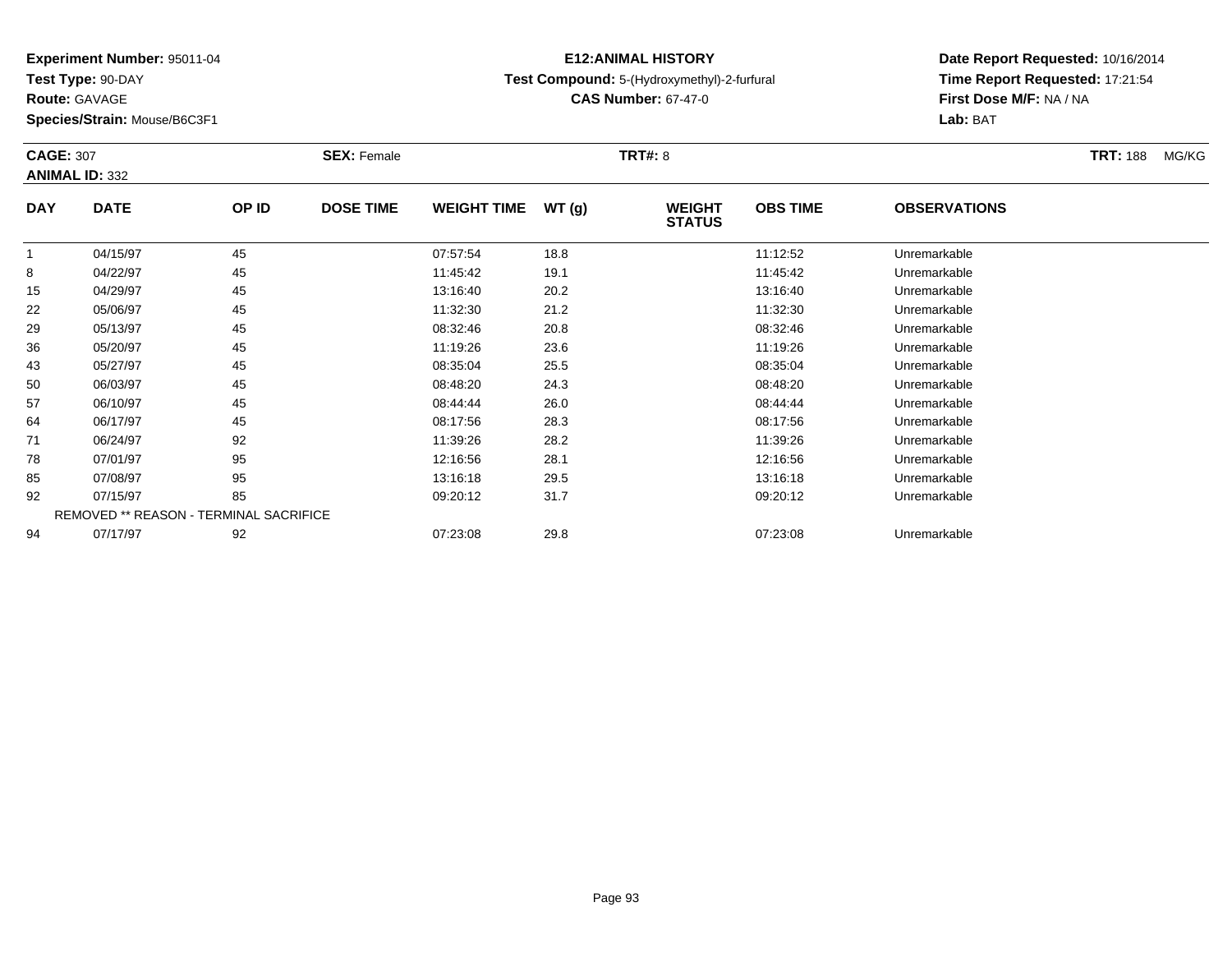**Test Type:** 90-DAY

**Route:** GAVAGE

**Species/Strain:** Mouse/B6C3F1

### **E12:ANIMAL HISTORYTest Compound:** 5-(Hydroxymethyl)-2-furfural

**CAS Number:** 67-47-0

| <b>CAGE: 307</b> | <b>ANIMAL ID: 333</b>                  |       | <b>SEX: Female</b> |                    |       | <b>TRT#: 8</b>                 |                 |                     | <b>TRT: 188</b><br>MG/KG |
|------------------|----------------------------------------|-------|--------------------|--------------------|-------|--------------------------------|-----------------|---------------------|--------------------------|
| <b>DAY</b>       | <b>DATE</b>                            | OP ID | <b>DOSE TIME</b>   | <b>WEIGHT TIME</b> | WT(g) | <b>WEIGHT</b><br><b>STATUS</b> | <b>OBS TIME</b> | <b>OBSERVATIONS</b> |                          |
| -1               | 04/15/97                               | 45    |                    | 07:57:54           | 18.5  |                                | 11:12:52        | Unremarkable        |                          |
| 8                | 04/22/97                               | 45    |                    | 11:45:42           | 18.6  |                                | 11:45:42        | Unremarkable        |                          |
| 15               | 04/29/97                               | 45    |                    | 13:16:40           | 19.4  |                                | 13:16:40        | Unremarkable        |                          |
| 22               | 05/06/97                               | 45    |                    | 11:32:30           | 21.7  |                                | 11:32:30        | Unremarkable        |                          |
| 29               | 05/13/97                               | 45    |                    | 08:32:46           | 21.7  |                                | 08:32:46        | Unremarkable        |                          |
| 36               | 05/20/97                               | 45    |                    | 11:19:26           | 22.6  |                                | 11:19:26        | Unremarkable        |                          |
| 43               | 05/27/97                               | 45    |                    | 08:35:04           | 23.8  |                                | 08:35:04        | Unremarkable        |                          |
| 50               | 06/03/97                               | 45    |                    | 08:48:20           | 25.2  |                                | 08:48:20        | Unremarkable        |                          |
| 57               | 06/10/97                               | 45    |                    | 08:44:44           | 28.0  |                                | 08:44:44        | Unremarkable        |                          |
| 64               | 06/17/97                               | 45    |                    | 08:17:56           | 25.9  |                                | 08:17:56        | Unremarkable        |                          |
| 71               | 06/24/97                               | 92    |                    | 11:39:26           | 27.1  |                                | 11:39:26        | Unremarkable        |                          |
| 78               | 07/01/97                               | 95    |                    | 12:16:56           | 29.2  |                                | 12:16:56        | Unremarkable        |                          |
| 85               | 07/08/97                               | 95    |                    | 13:16:18           | 28.2  |                                | 13:16:18        | Unremarkable        |                          |
| 92               | 07/15/97                               | 85    |                    | 09:20:12           | 29.4  |                                | 09:20:12        | Unremarkable        |                          |
|                  | REMOVED ** REASON - TERMINAL SACRIFICE |       |                    |                    |       |                                |                 |                     |                          |
| 94               | 07/17/97                               | 92    |                    | 07:23:08           | 28.1  |                                | 07:23:08        | Unremarkable        |                          |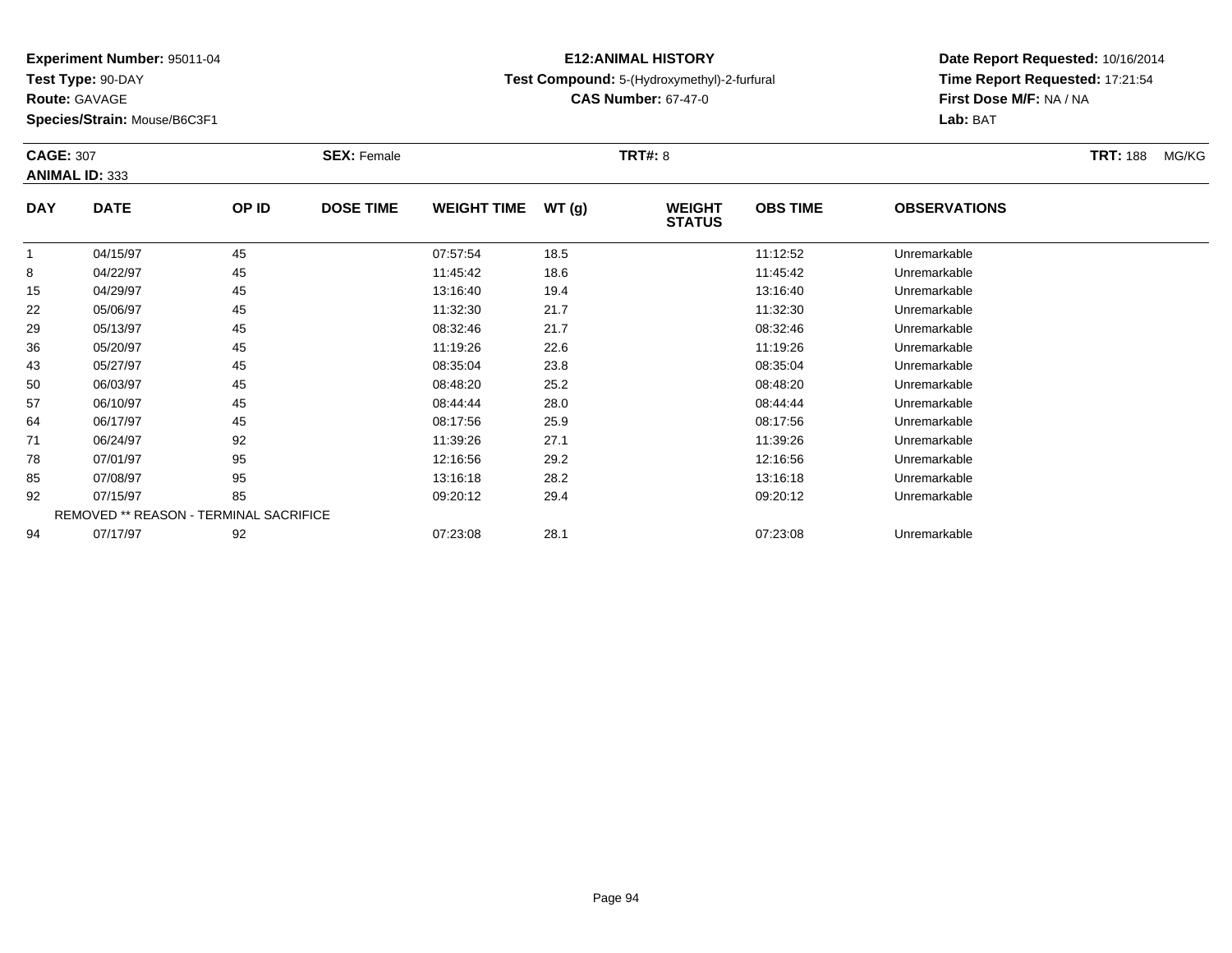**Test Type:** 90-DAY

**Route:** GAVAGE

**Species/Strain:** Mouse/B6C3F1

### **E12:ANIMAL HISTORYTest Compound:** 5-(Hydroxymethyl)-2-furfural

**CAS Number:** 67-47-0

| <b>CAGE: 307</b> | <b>ANIMAL ID: 334</b>                  |       | <b>SEX: Female</b> |                    |       | <b>TRT#: 8</b>                 |                 |                     | <b>TRT: 188</b><br>MG/KG |
|------------------|----------------------------------------|-------|--------------------|--------------------|-------|--------------------------------|-----------------|---------------------|--------------------------|
| <b>DAY</b>       | <b>DATE</b>                            | OP ID | <b>DOSE TIME</b>   | <b>WEIGHT TIME</b> | WT(g) | <b>WEIGHT</b><br><b>STATUS</b> | <b>OBS TIME</b> | <b>OBSERVATIONS</b> |                          |
| 1                | 04/15/97                               | 45    |                    | 07:57:54           | 17.7  |                                | 11:12:52        | Unremarkable        |                          |
| 8                | 04/22/97                               | 45    |                    | 11:45:42           | 18.5  |                                | 11:45:42        | Unremarkable        |                          |
| 15               | 04/29/97                               | 45    |                    | 13:16:40           | 18.7  |                                | 13:16:40        | Unremarkable        |                          |
| 22               | 05/06/97                               | 45    |                    | 11:32:30           | 20.4  |                                | 11:32:30        | Unremarkable        |                          |
| 29               | 05/13/97                               | 45    |                    | 08:32:46           | 19.4  |                                | 08:32:46        | Unremarkable        |                          |
| 36               | 05/20/97                               | 45    |                    | 11:19:26           | 21.9  |                                | 11:19:26        | Unremarkable        |                          |
| 43               | 05/27/97                               | 45    |                    | 08:35:04           | 23.1  |                                | 08:35:04        | Unremarkable        |                          |
| 50               | 06/03/97                               | 45    |                    | 08:48:20           | 23.5  |                                | 08:48:20        | Unremarkable        |                          |
| 57               | 06/10/97                               | 45    |                    | 08:44:44           | 24.4  |                                | 08:44:44        | Unremarkable        |                          |
| 64               | 06/17/97                               | 45    |                    | 08:17:56           | 25.7  |                                | 08:17:56        | Unremarkable        |                          |
| 71               | 06/24/97                               | 92    |                    | 11:39:26           | 25.7  |                                | 11:39:26        | Unremarkable        |                          |
| 78               | 07/01/97                               | 95    |                    | 12:16:56           | 24.3  |                                | 12:16:56        | Unremarkable        |                          |
| 85               | 07/08/97                               | 95    |                    | 13:16:18           | 26.0  |                                | 13:16:18        | Unremarkable        |                          |
| 92               | 07/15/97                               | 85    |                    | 09:20:12           | 28.1  |                                | 09:20:12        | Unremarkable        |                          |
|                  | REMOVED ** REASON - TERMINAL SACRIFICE |       |                    |                    |       |                                |                 |                     |                          |
| 94               | 07/17/97                               | 92    |                    | 07:23:08           | 27.1  |                                | 07:23:08        | Unremarkable        |                          |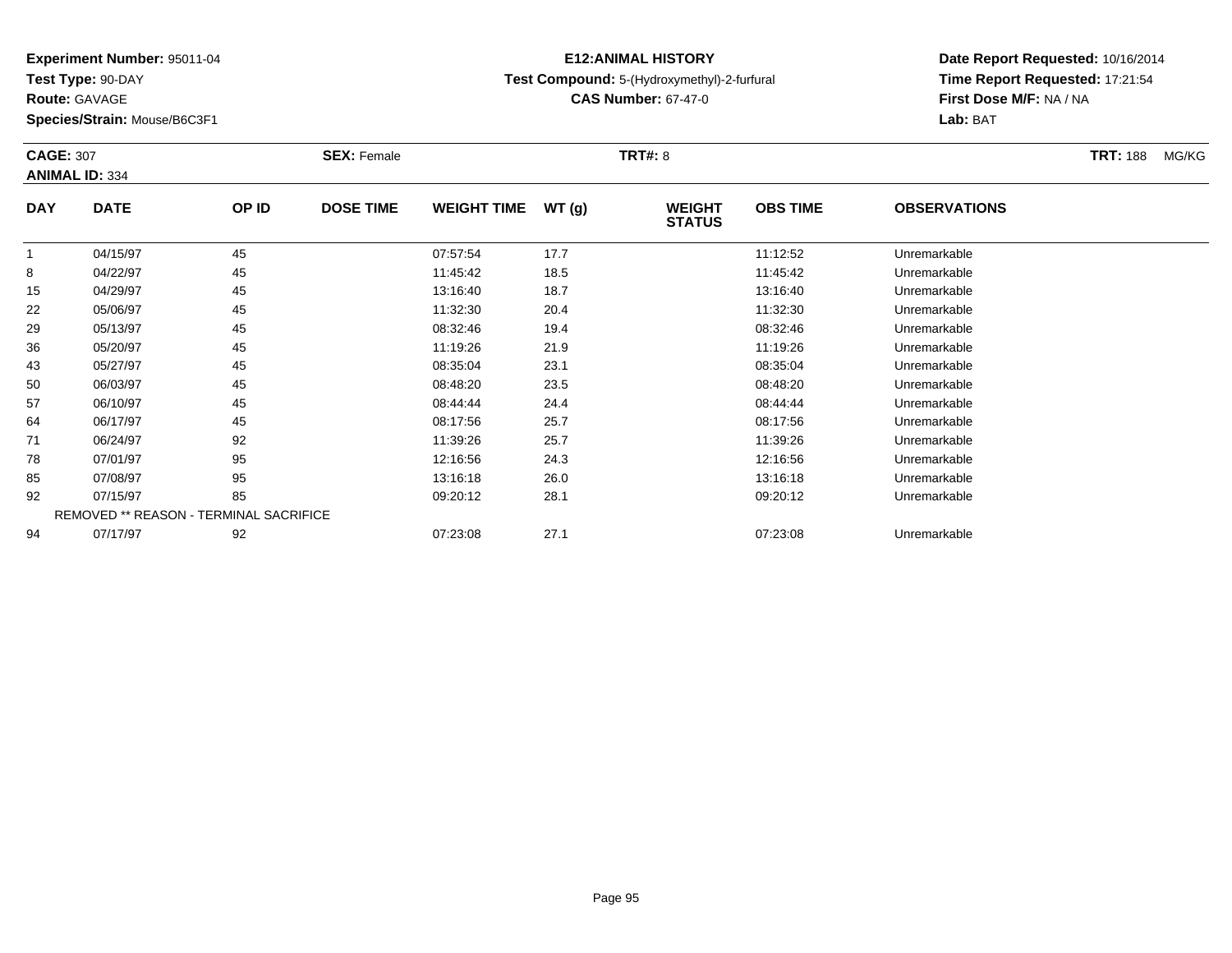**Test Type:** 90-DAY

**Route:** GAVAGE

**Species/Strain:** Mouse/B6C3F1

### **E12:ANIMAL HISTORYTest Compound:** 5-(Hydroxymethyl)-2-furfural

**CAS Number:** 67-47-0

| <b>CAGE: 307</b> | <b>ANIMAL ID: 335</b>                         |       | <b>SEX: Female</b> |                    |       | <b>TRT#: 8</b>                 |                 |                     | <b>TRT: 188</b> | MG/KG |
|------------------|-----------------------------------------------|-------|--------------------|--------------------|-------|--------------------------------|-----------------|---------------------|-----------------|-------|
| <b>DAY</b>       | <b>DATE</b>                                   | OP ID | <b>DOSE TIME</b>   | <b>WEIGHT TIME</b> | WT(g) | <b>WEIGHT</b><br><b>STATUS</b> | <b>OBS TIME</b> | <b>OBSERVATIONS</b> |                 |       |
| $\mathbf{1}$     | 04/15/97                                      | 45    |                    | 07:57:54           | 17.3  |                                | 11:12:52        | Unremarkable        |                 |       |
| 8                | 04/22/97                                      | 45    |                    | 11:45:42           | 18.7  |                                | 11:45:42        | Unremarkable        |                 |       |
| 15               | 04/29/97                                      | 45    |                    | 13:16:40           | 19.0  |                                | 13:16:40        | Unremarkable        |                 |       |
| 22               | 05/06/97                                      | 45    |                    | 11:32:30           | 20.5  |                                | 11:32:30        | Unremarkable        |                 |       |
| 29               | 05/13/97                                      | 45    |                    | 08:32:46           | 19.3  |                                | 08:32:46        | Unremarkable        |                 |       |
| 36               | 05/20/97                                      | 45    |                    | 11:19:26           | 21.5  |                                | 11:19:26        | Unremarkable        |                 |       |
| 43               | 05/27/97                                      | 45    |                    | 08:35:04           | 21.7  |                                | 08:35:04        | Unremarkable        |                 |       |
| 50               | 06/03/97                                      | 45    |                    | 08:48:20           | 23.8  |                                | 08:48:20        | Unremarkable        |                 |       |
| 57               | 06/10/97                                      | 45    |                    | 08:44:44           | 24.9  |                                | 08:44:44        | Unremarkable        |                 |       |
| 64               | 06/17/97                                      | 45    |                    | 08:17:56           | 26.9  |                                | 08:17:56        | Unremarkable        |                 |       |
| 71               | 06/24/97                                      | 92    |                    | 11:39:26           | 27.1  |                                | 11:39:26        | Unremarkable        |                 |       |
| 78               | 07/01/97                                      | 95    |                    | 12:16:56           | 27.0  |                                | 12:16:56        | Unremarkable        |                 |       |
| 85               | 07/08/97                                      | 95    |                    | 13:16:18           | 28.4  |                                | 13:16:18        | Unremarkable        |                 |       |
| 92               | 07/15/97                                      | 85    |                    | 09:20:12           | 28.6  |                                | 09:20:12        | Unremarkable        |                 |       |
|                  | <b>REMOVED ** REASON - TERMINAL SACRIFICE</b> |       |                    |                    |       |                                |                 |                     |                 |       |
| 94               | 07/17/97                                      | 92    |                    | 07:23:08           | 28.5  |                                | 07:23:08        | Unremarkable        |                 |       |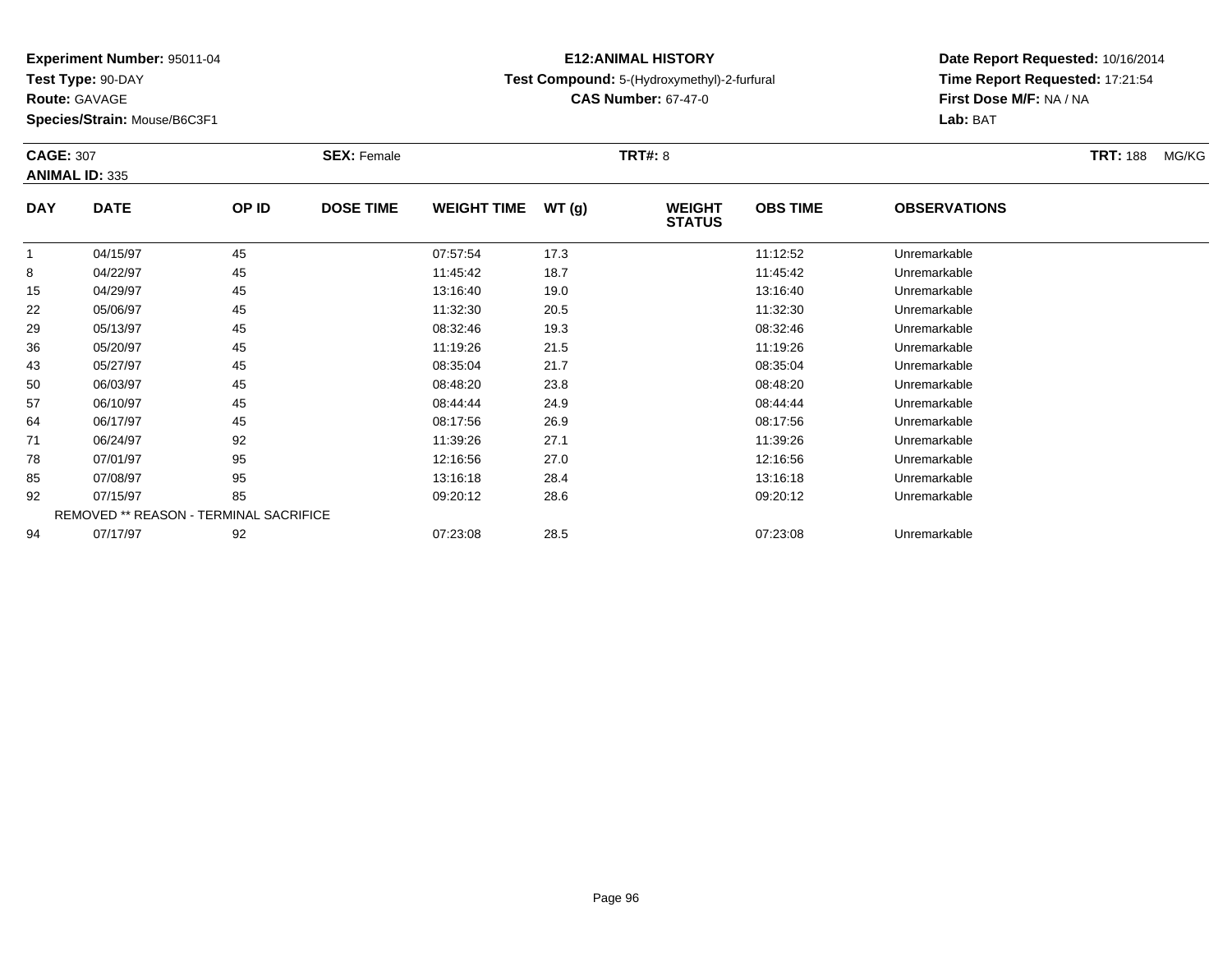**Test Type:** 90-DAY

**Route:** GAVAGE

**Species/Strain:** Mouse/B6C3F1

### **E12:ANIMAL HISTORYTest Compound:** 5-(Hydroxymethyl)-2-furfural

**CAS Number:** 67-47-0

|            | <b>CAGE: 308</b><br><b>ANIMAL ID: 336</b> |       | <b>SEX: Female</b> |                    |       | <b>TRT#: 8</b>                 | <b>TRT: 188</b> | MG/KG               |  |  |
|------------|-------------------------------------------|-------|--------------------|--------------------|-------|--------------------------------|-----------------|---------------------|--|--|
| <b>DAY</b> | <b>DATE</b>                               | OP ID | <b>DOSE TIME</b>   | <b>WEIGHT TIME</b> | WT(g) | <b>WEIGHT</b><br><b>STATUS</b> | <b>OBS TIME</b> | <b>OBSERVATIONS</b> |  |  |
| 1          | 04/15/97                                  | 45    |                    | 07:59:00           | 19.0  |                                | 11:13:24        | Unremarkable        |  |  |
| 8          | 04/22/97                                  | 45    |                    | 11:47:10           | 19.7  |                                | 11:47:10        | Unremarkable        |  |  |
| 15         | 04/29/97                                  | 45    |                    | 13:14:44           | 19.9  |                                | 13:14:44        | Unremarkable        |  |  |
| 22         | 05/06/97                                  | 45    |                    | 11:34:16           | 21.2  |                                | 11:34:16        | Unremarkable        |  |  |
| 29         | 05/13/97                                  | 45    |                    | 08:34:32           | 22.9  |                                | 08:34:32        | Unremarkable        |  |  |
| 36         | 05/20/97                                  | 45    |                    | 11:21:02           | 23.7  |                                | 11:21:02        | Unremarkable        |  |  |
| 43         | 05/27/97                                  | 45    |                    | 08:36:52           | 24.8  |                                | 08:36:52        | Unremarkable        |  |  |
| 50         | 06/03/97                                  | 45    |                    | 08:46:32           | 24.8  |                                | 08:46:32        | Unremarkable        |  |  |
| 57         | 06/10/97                                  | 45    |                    | 08:42:40           | 26.9  |                                | 08:42:40        | Unremarkable        |  |  |
| 64         | 06/17/97                                  | 45    |                    | 08:19:58           | 28.3  |                                | 08:19:58        | Unremarkable        |  |  |
| 71         | 06/24/97                                  | 92    |                    | 11:36:50           | 30.8  |                                | 11:36:50        | Unremarkable        |  |  |
| 78         | 07/01/97                                  | 95    |                    | 12:14:42           | 28.1  |                                | 12:14:42        | Unremarkable        |  |  |
| 85         | 07/08/97                                  | 95    |                    | 13:18:08           | 28.7  |                                | 13:18:08        | Unremarkable        |  |  |
| 92         | 07/15/97                                  | 85    |                    | 09:24:42           | 32.0  |                                | 09:24:42        | Unremarkable        |  |  |
|            | REMOVED ** REASON - TERMINAL SACRIFICE    |       |                    |                    |       |                                |                 |                     |  |  |
| 94         | 07/17/97                                  | 92    |                    | 07:25:30           | 29.8  |                                | 07:25:30        | Unremarkable        |  |  |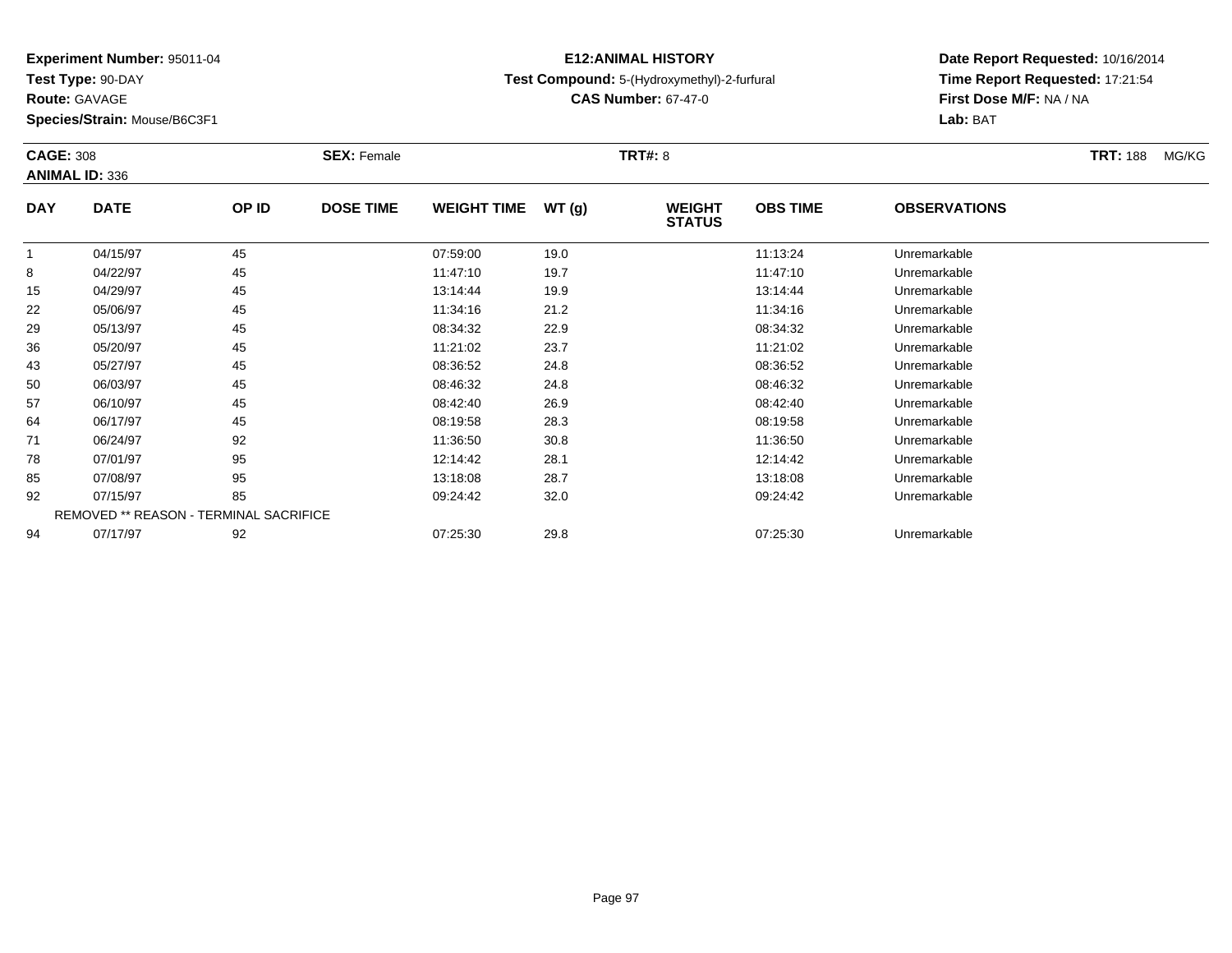**Test Type:** 90-DAY

**Route:** GAVAGE

**Species/Strain:** Mouse/B6C3F1

### **E12:ANIMAL HISTORYTest Compound:** 5-(Hydroxymethyl)-2-furfural

**CAS Number:** 67-47-0

|            | <b>CAGE: 308</b><br><b>ANIMAL ID: 337</b> |       | <b>SEX: Female</b> |                    |       | <b>TRT#: 8</b>                 |                 | <b>TRT: 188</b>     | MG/KG |  |
|------------|-------------------------------------------|-------|--------------------|--------------------|-------|--------------------------------|-----------------|---------------------|-------|--|
| <b>DAY</b> | <b>DATE</b>                               | OP ID | <b>DOSE TIME</b>   | <b>WEIGHT TIME</b> | WT(g) | <b>WEIGHT</b><br><b>STATUS</b> | <b>OBS TIME</b> | <b>OBSERVATIONS</b> |       |  |
| 1          | 04/15/97                                  | 45    |                    | 07:59:00           | 19.6  |                                | 11:13:24        | Unremarkable        |       |  |
| 8          | 04/22/97                                  | 45    |                    | 11:47:10           | 20.4  |                                | 11:47:10        | Unremarkable        |       |  |
| 15         | 04/29/97                                  | 45    |                    | 13:14:44           | 20.5  |                                | 13:14:44        | Unremarkable        |       |  |
| 22         | 05/06/97                                  | 45    |                    | 11:34:16           | 21.7  |                                | 11:34:16        | Unremarkable        |       |  |
| 29         | 05/13/97                                  | 45    |                    | 08:34:32           | 23.2  |                                | 08:34:32        | Unremarkable        |       |  |
| 36         | 05/20/97                                  | 45    |                    | 11:21:02           | 24.8  |                                | 11:21:02        | Unremarkable        |       |  |
| 43         | 05/27/97                                  | 45    |                    | 08:36:52           | 25.8  |                                | 08:36:52        | Unremarkable        |       |  |
| 50         | 06/03/97                                  | 45    |                    | 08:46:32           | 25.4  |                                | 08:46:32        | Unremarkable        |       |  |
| 57         | 06/10/97                                  | 45    |                    | 08:42:40           | 28.0  |                                | 08:42:40        | Unremarkable        |       |  |
| 64         | 06/17/97                                  | 45    |                    | 08:19:58           | 29.5  |                                | 08:19:58        | Unremarkable        |       |  |
| 71         | 06/24/97                                  | 92    |                    | 11:36:50           | 30.1  |                                | 11:36:50        | Unremarkable        |       |  |
| 78         | 07/01/97                                  | 95    |                    | 12:14:42           | 31.0  |                                | 12:14:42        | Unremarkable        |       |  |
| 85         | 07/08/97                                  | 95    |                    | 13:18:08           | 31.0  |                                | 13:18:08        | Unremarkable        |       |  |
| 92         | 07/15/97                                  | 85    |                    | 09:24:42           | 33.5  |                                | 09:24:42        | Unremarkable        |       |  |
|            | REMOVED ** REASON - TERMINAL SACRIFICE    |       |                    |                    |       |                                |                 |                     |       |  |
| 94         | 07/17/97                                  | 92    |                    | 07:25:30           | 32.0  |                                | 07:25:30        | Unremarkable        |       |  |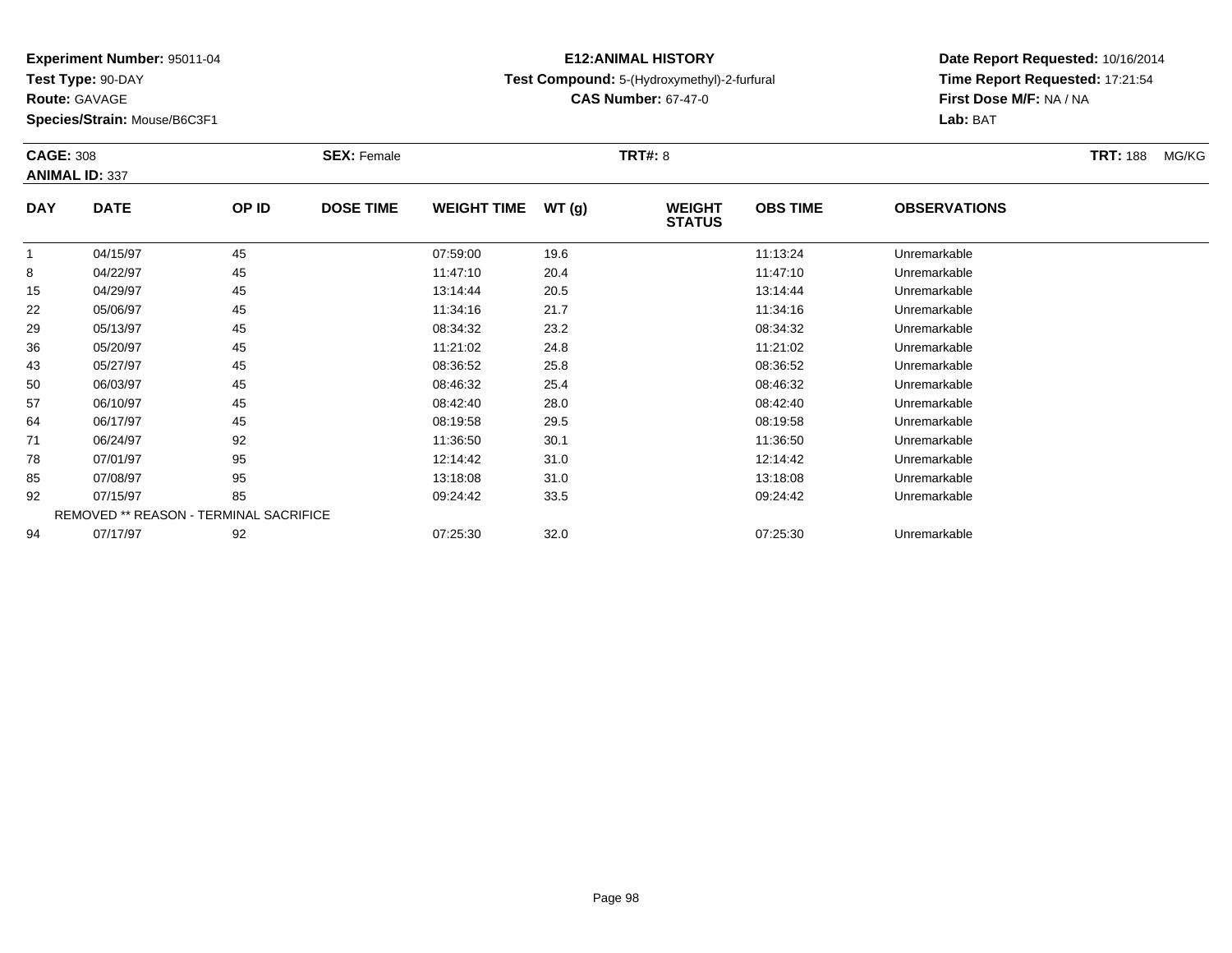**Test Type:** 90-DAY

**Route:** GAVAGE

**Species/Strain:** Mouse/B6C3F1

### **E12:ANIMAL HISTORYTest Compound:** 5-(Hydroxymethyl)-2-furfural

**CAS Number:** 67-47-0

|              | <b>CAGE: 308</b><br><b>ANIMAL ID: 338</b>     |       | <b>SEX: Female</b> |                    |       | <b>TRT#: 8</b>                 | <b>TRT: 188</b> | MG/KG               |  |  |
|--------------|-----------------------------------------------|-------|--------------------|--------------------|-------|--------------------------------|-----------------|---------------------|--|--|
| <b>DAY</b>   | <b>DATE</b>                                   | OP ID | <b>DOSE TIME</b>   | <b>WEIGHT TIME</b> | WT(g) | <b>WEIGHT</b><br><b>STATUS</b> | <b>OBS TIME</b> | <b>OBSERVATIONS</b> |  |  |
| $\mathbf{1}$ | 04/15/97                                      | 45    |                    | 07:59:00           | 17.7  |                                | 11:13:24        | Unremarkable        |  |  |
| 8            | 04/22/97                                      | 45    |                    | 11:47:10           | 17.9  |                                | 11:47:10        | Unremarkable        |  |  |
| 15           | 04/29/97                                      | 45    |                    | 13:14:44           | 18.2  |                                | 13:14:44        | Unremarkable        |  |  |
| 22           | 05/06/97                                      | 45    |                    | 11:34:16           | 21.1  |                                | 11:34:16        | Unremarkable        |  |  |
| 29           | 05/13/97                                      | 45    |                    | 08:34:32           | 21.9  |                                | 08:34:32        | Unremarkable        |  |  |
| 36           | 05/20/97                                      | 45    |                    | 11:21:02           | 22.6  |                                | 11:21:02        | Unremarkable        |  |  |
| 43           | 05/27/97                                      | 45    |                    | 08:36:52           | 23.6  |                                | 08:36:52        | Unremarkable        |  |  |
| 50           | 06/03/97                                      | 45    |                    | 08:46:32           | 25.4  |                                | 08:46:32        | Unremarkable        |  |  |
| 57           | 06/10/97                                      | 45    |                    | 08:42:40           | 24.1  |                                | 08:42:40        | Unremarkable        |  |  |
| 64           | 06/17/97                                      | 45    |                    | 08:19:58           | 25.7  |                                | 08:19:58        | Unremarkable        |  |  |
| 71           | 06/24/97                                      | 92    |                    | 11:36:50           | 27.3  |                                | 11:36:50        | Unremarkable        |  |  |
| 78           | 07/01/97                                      | 95    |                    | 12:14:42           | 26.9  |                                | 12:14:42        | Unremarkable        |  |  |
| 85           | 07/08/97                                      | 95    |                    | 13:18:08           | 27.2  |                                | 13:18:08        | Unremarkable        |  |  |
| 92           | 07/15/97                                      | 85    |                    | 09:24:42           | 28.1  |                                | 09:24:42        | Unremarkable        |  |  |
|              | <b>REMOVED ** REASON - TERMINAL SACRIFICE</b> |       |                    |                    |       |                                |                 |                     |  |  |
| 94           | 07/17/97                                      | 92    |                    | 07:25:30           | 28.2  |                                | 07:25:30        | Unremarkable        |  |  |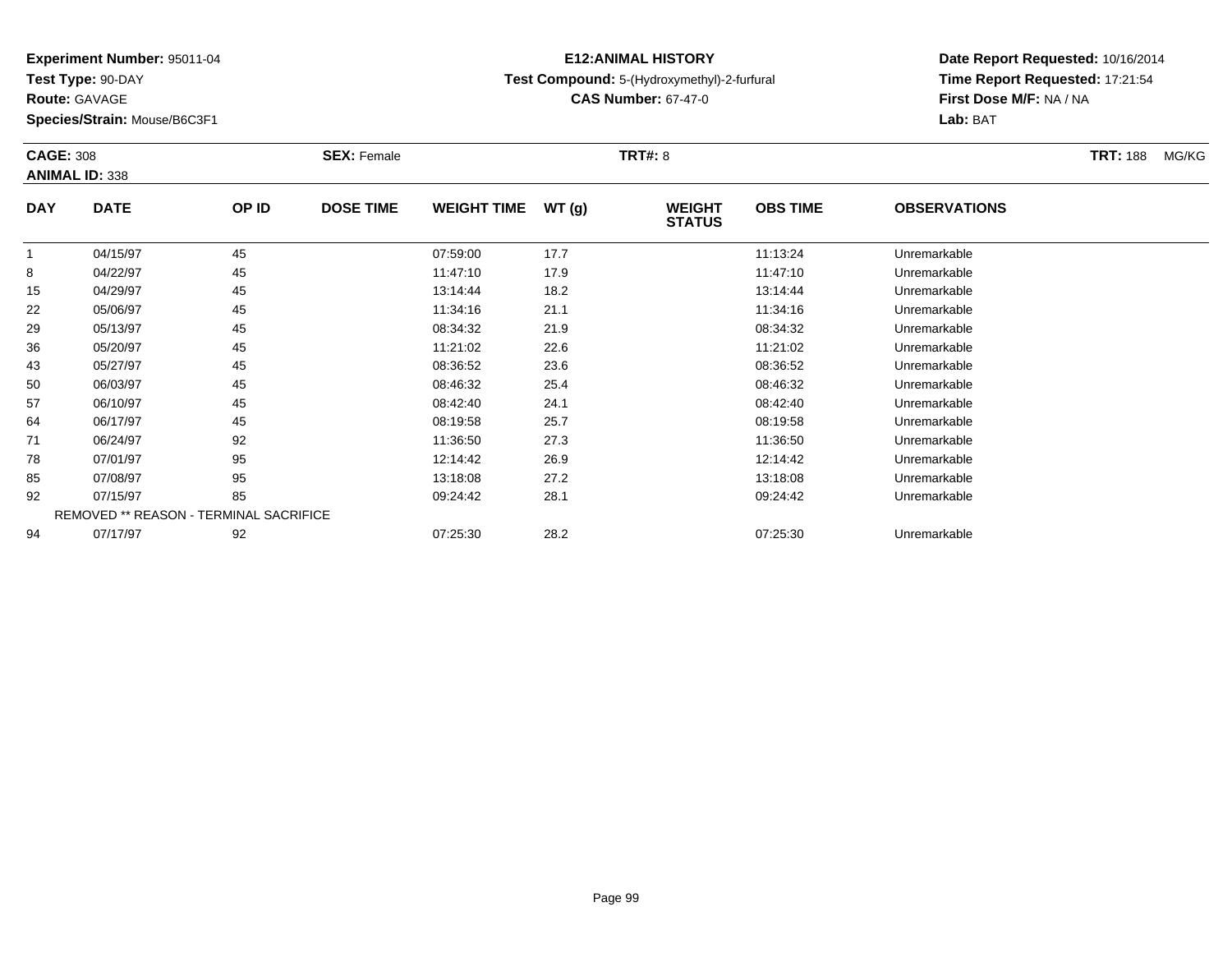**Test Type:** 90-DAY

**Route:** GAVAGE

**Species/Strain:** Mouse/B6C3F1

### **E12:ANIMAL HISTORYTest Compound:** 5-(Hydroxymethyl)-2-furfural

**CAS Number:** 67-47-0

|            | <b>CAGE: 308</b><br><b>ANIMAL ID: 339</b>     |       | <b>SEX: Female</b> |                    |       | <b>TRT#: 8</b>                 | <b>TRT: 188</b> | MG/KG               |  |  |
|------------|-----------------------------------------------|-------|--------------------|--------------------|-------|--------------------------------|-----------------|---------------------|--|--|
| <b>DAY</b> | <b>DATE</b>                                   | OP ID | <b>DOSE TIME</b>   | <b>WEIGHT TIME</b> | WT(g) | <b>WEIGHT</b><br><b>STATUS</b> | <b>OBS TIME</b> | <b>OBSERVATIONS</b> |  |  |
| 1          | 04/15/97                                      | 45    |                    | 07:59:00           | 18.8  |                                | 11:13:24        | Unremarkable        |  |  |
| 8          | 04/22/97                                      | 45    |                    | 11:47:10           | 19.8  |                                | 11:47:10        | Unremarkable        |  |  |
| 15         | 04/29/97                                      | 45    |                    | 13:14:44           | 19.7  |                                | 13:14:44        | Unremarkable        |  |  |
| 22         | 05/06/97                                      | 45    |                    | 11:34:16           | 20.9  |                                | 11:34:16        | Unremarkable        |  |  |
| 29         | 05/13/97                                      | 45    |                    | 08:34:32           | 21.6  |                                | 08:34:32        | Unremarkable        |  |  |
| 36         | 05/20/97                                      | 45    |                    | 11:21:02           | 23.6  |                                | 11:21:02        | Unremarkable        |  |  |
| 43         | 05/27/97                                      | 45    |                    | 08:36:52           | 23.0  |                                | 08:36:52        | Unremarkable        |  |  |
| 50         | 06/03/97                                      | 45    |                    | 08:46:32           | 23.7  |                                | 08:46:32        | Unremarkable        |  |  |
| 57         | 06/10/97                                      | 45    |                    | 08:42:40           | 25.2  |                                | 08:42:40        | Unremarkable        |  |  |
| 64         | 06/17/97                                      | 45    |                    | 08:19:58           | 25.9  |                                | 08:19:58        | Unremarkable        |  |  |
| 71         | 06/24/97                                      | 92    |                    | 11:36:50           | 26.0  |                                | 11:36:50        | Unremarkable        |  |  |
| 78         | 07/01/97                                      | 95    |                    | 12:14:42           | 26.0  |                                | 12:14:42        | Unremarkable        |  |  |
| 85         | 07/08/97                                      | 95    |                    | 13:18:08           | 26.5  |                                | 13:18:08        | Unremarkable        |  |  |
| 92         | 07/15/97                                      | 85    |                    | 09:24:42           | 28.4  |                                | 09:24:42        | Unremarkable        |  |  |
|            | <b>REMOVED ** REASON - TERMINAL SACRIFICE</b> |       |                    |                    |       |                                |                 |                     |  |  |
| 94         | 07/17/97                                      | 92    |                    | 07:25:30           | 28.2  |                                | 07:25:30        | Unremarkable        |  |  |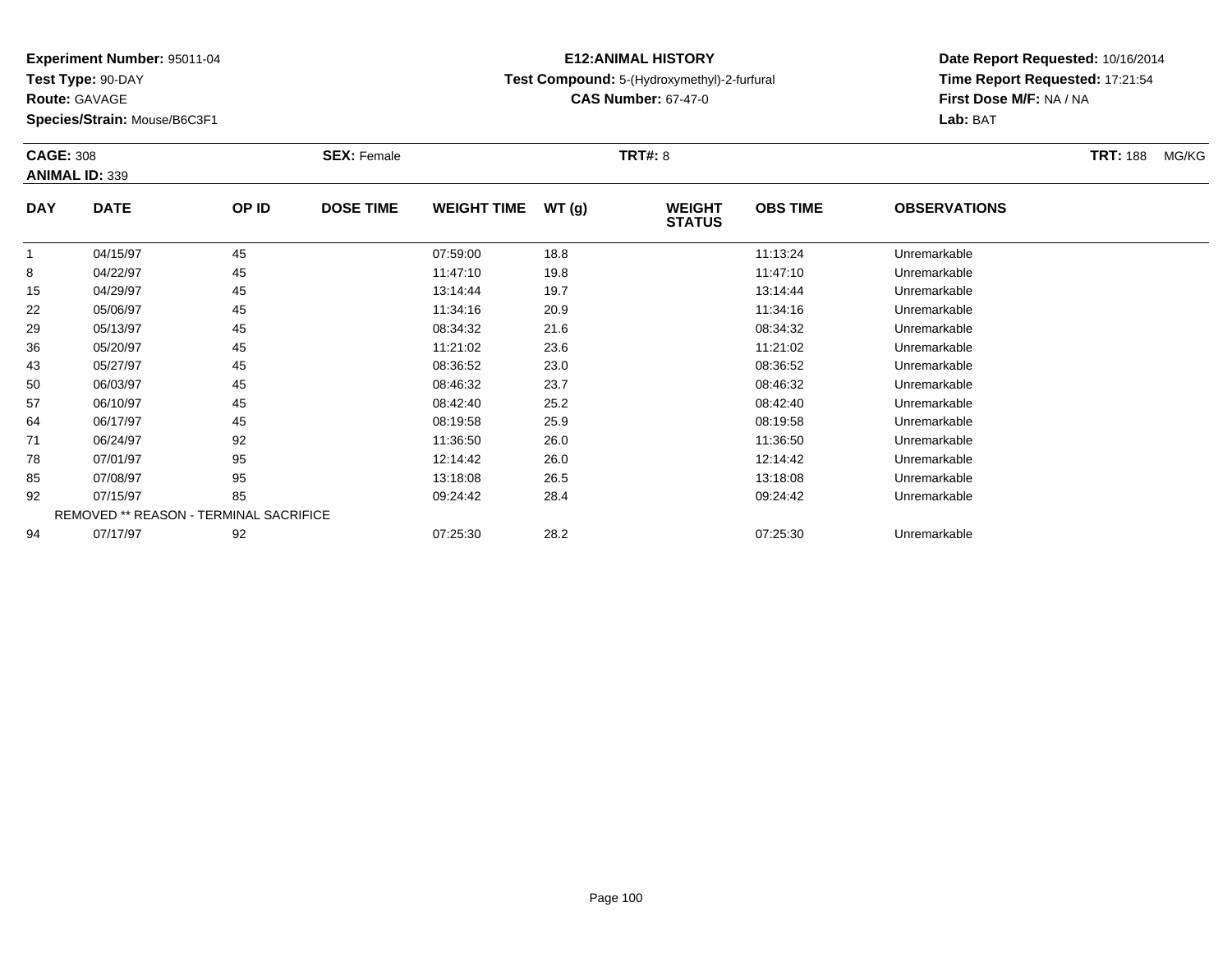**Test Type:** 90-DAY

**Route:** GAVAGE

**Species/Strain:** Mouse/B6C3F1

### **E12:ANIMAL HISTORYTest Compound:** 5-(Hydroxymethyl)-2-furfural

**CAS Number:** 67-47-0

|            | <b>CAGE: 308</b><br><b>ANIMAL ID: 340</b> |       | <b>SEX: Female</b> |                    |       | <b>TRT#: 8</b>                 | <b>TRT: 188</b>                        | MG/KG           |  |  |
|------------|-------------------------------------------|-------|--------------------|--------------------|-------|--------------------------------|----------------------------------------|-----------------|--|--|
| <b>DAY</b> | <b>DATE</b>                               | OP ID | <b>DOSE TIME</b>   | <b>WEIGHT TIME</b> | WT(g) | <b>WEIGHT</b><br><b>STATUS</b> | <b>OBS TIME</b><br><b>OBSERVATIONS</b> |                 |  |  |
| 1          | 04/15/97                                  | 45    |                    | 07:59:00           | 17.9  |                                | 11:13:24                               | Unremarkable    |  |  |
| 8          | 04/22/97                                  | 45    |                    | 11:47:10           | 18.4  |                                | 11:47:10                               | Unremarkable    |  |  |
| 15         | 04/29/97                                  | 45    |                    | 13:14:44           | 17.9  |                                | 13:14:44                               | Unremarkable    |  |  |
| 22         | 05/06/97                                  | 45    |                    | 11:34:16           | 20.0  |                                | 11:34:16                               | Unremarkable    |  |  |
| 29         | 05/13/97                                  | 45    |                    | 08:34:32           | 19.5  |                                | 08:34:32                               | Unremarkable    |  |  |
| 36         | 05/20/97                                  | 45    |                    | 11:21:02           | 20.0  |                                | 11:21:02                               | Unremarkable    |  |  |
| 43         | 05/27/97                                  | 45    |                    | 08:36:52           | 21.6  |                                | 08:36:52                               | Unremarkable    |  |  |
| 50         | 06/03/97                                  | 45    |                    | 08:46:32           | 21.8  |                                | 08:46:32                               | Unremarkable    |  |  |
| 57         | 06/10/97                                  | 45    |                    | 08:42:40           | 22.5  |                                | 08:42:40                               | Unremarkable    |  |  |
| 64         | 06/17/97                                  | 45    |                    | 08:19:58           | 24.0  |                                | 08:19:58                               | Unremarkable    |  |  |
| 71         | 06/24/97                                  | 92    |                    | 11:36:50           | 24.4  |                                | 11:36:50                               | Eye Abnormality |  |  |
| 78         | 07/01/97                                  | 95    |                    | 12:14:42           | 23.2  |                                | 12:14:42                               | Eye Abnormality |  |  |
| 85         | 07/08/97                                  | 95    |                    | 13:18:08           | 24.1  |                                | 13:18:08                               | Eye Abnormality |  |  |
| 92         | 07/15/97                                  | 85    |                    | 09:24:42           | 25.5  |                                | 09:24:42                               | Eye Abnormality |  |  |
|            | REMOVED ** REASON - TERMINAL SACRIFICE    |       |                    |                    |       |                                |                                        |                 |  |  |
| 94         | 07/17/97                                  | 92    |                    | 07:25:30           | 25.5  |                                | 07:25:30                               | Eye Abnormality |  |  |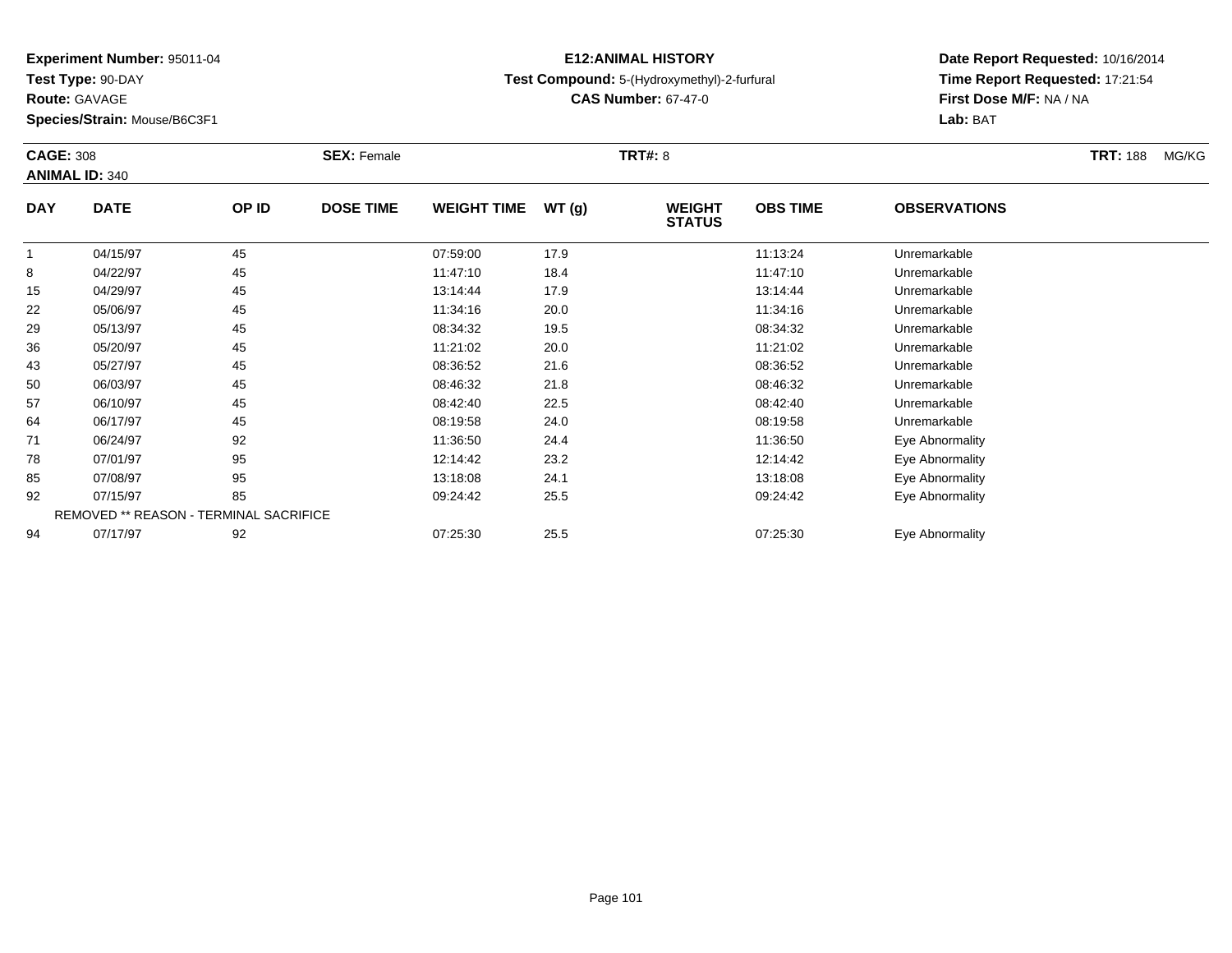**Test Type:** 90-DAY

**Route:** GAVAGE

**Species/Strain:** Mouse/B6C3F1

### **E12:ANIMAL HISTORYTest Compound:** 5-(Hydroxymethyl)-2-furfural

**CAS Number:** 67-47-0

| <b>CAGE: 309</b> | <b>ANIMAL ID: 341</b>                  |       | <b>SEX: Female</b> |                    |        | <b>TRT#: 10</b>                |                 |                     | <b>TRT: 375</b><br>MG/KG |
|------------------|----------------------------------------|-------|--------------------|--------------------|--------|--------------------------------|-----------------|---------------------|--------------------------|
| <b>DAY</b>       | <b>DATE</b>                            | OP ID | <b>DOSE TIME</b>   | <b>WEIGHT TIME</b> | WT (g) | <b>WEIGHT</b><br><b>STATUS</b> | <b>OBS TIME</b> | <b>OBSERVATIONS</b> |                          |
|                  | 04/15/97                               | 45    |                    | 07:53:00           | 19.1   |                                | 11:17:18        | Unremarkable        |                          |
| 8                | 04/22/97                               | 45    |                    | 11:52:04           | 18.3   |                                | 11:52:04        | Unremarkable        |                          |
| 15               | 04/29/97                               | 45    |                    | 12:57:12           | 19.3   |                                | 12:57:12        | Unremarkable        |                          |
| 22               | 05/06/97                               | 45    |                    | 11:24:40           | 21.7   |                                | 11:24:40        | Unremarkable        |                          |
| 29               | 05/13/97                               | 45    |                    | 08:41:36           | 22.4   |                                | 08:41:36        | Unremarkable        |                          |
| 36               | 05/20/97                               | 45    |                    | 11:27:02           | 22.5   |                                | 11:27:02        | Unremarkable        |                          |
| 43               | 05/27/97                               | 45    |                    | 08:42:46           | 24.3   |                                | 08:42:46        | Unremarkable        |                          |
| 50               | 06/03/97                               | 45    |                    | 09:00:14           | 24.1   |                                | 09:00:14        | Unremarkable        |                          |
| 57               | 06/10/97                               | 45    |                    | 08:51:02           | 24.8   |                                | 08:51:02        | Unremarkable        |                          |
| 64               | 06/17/97                               | 45    |                    | 08:28:38           | 26.0   |                                | 08:28:38        | Unremarkable        |                          |
| 71               | 06/24/97                               | 92    |                    | 11:53:56           | 26.9   |                                | 11:53:56        | Unremarkable        |                          |
| 78               | 07/01/97                               | 95    |                    | 12:10:16           | 27.2   |                                | 12:10:16        | Unremarkable        |                          |
| 85               | 07/08/97                               | 95    |                    | 13:24:56           | 26.9   |                                | 13:24:56        | Unremarkable        |                          |
| 92               | 07/15/97                               | 85    |                    | 09:41:58           | 28.6   |                                | 09:41:58        | Unremarkable        |                          |
|                  | REMOVED ** REASON - TERMINAL SACRIFICE |       |                    |                    |        |                                |                 |                     |                          |
| 94               | 07/17/97                               | 92    |                    | 07:28:02           | 27.9   |                                | 07:28:02        | Unremarkable        |                          |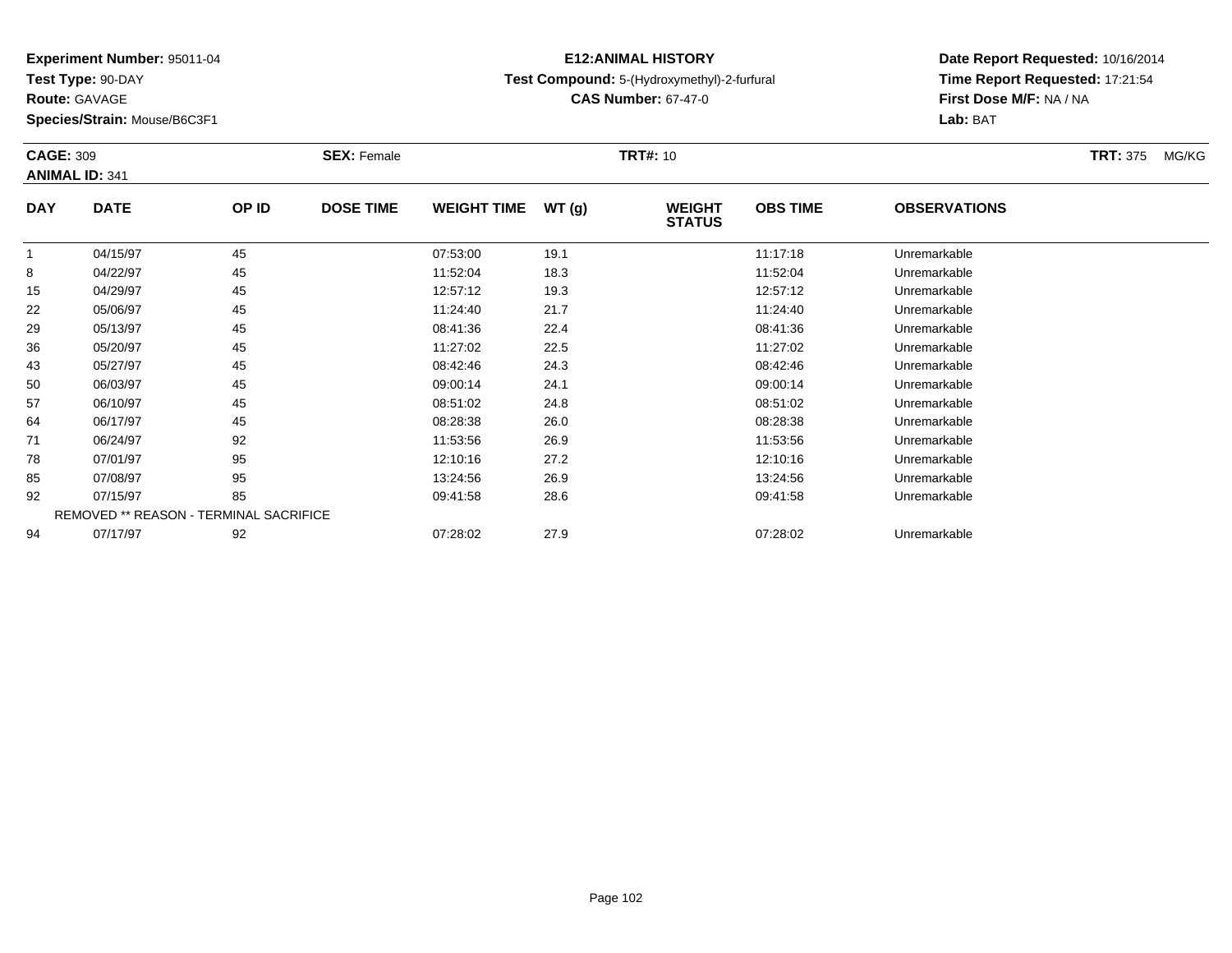**Test Type:** 90-DAY

**Route:** GAVAGE

**Species/Strain:** Mouse/B6C3F1

### **E12:ANIMAL HISTORYTest Compound:** 5-(Hydroxymethyl)-2-furfural

**CAS Number:** 67-47-0

|            | <b>CAGE: 309</b><br><b>ANIMAL ID: 342</b> |       | <b>SEX: Female</b> |                    |       | <b>TRT#:</b> 10                |                 |                     | <b>TRT: 375</b><br>MG/KG |
|------------|-------------------------------------------|-------|--------------------|--------------------|-------|--------------------------------|-----------------|---------------------|--------------------------|
| <b>DAY</b> | <b>DATE</b>                               | OP ID | <b>DOSE TIME</b>   | <b>WEIGHT TIME</b> | WT(g) | <b>WEIGHT</b><br><b>STATUS</b> | <b>OBS TIME</b> | <b>OBSERVATIONS</b> |                          |
| 1          | 04/15/97                                  | 45    |                    | 07:53:00           | 18.9  |                                | 11:17:18        | Unremarkable        |                          |
| 8          | 04/22/97                                  | 45    |                    | 11:52:04           | 18.9  |                                | 11:52:04        | Unremarkable        |                          |
| 15         | 04/29/97                                  | 45    |                    | 12:57:12           | 20.0  |                                | 12:57:12        | Unremarkable        |                          |
| 22         | 05/06/97                                  | 45    |                    | 11:24:40           | 21.0  |                                | 11:24:40        | Unremarkable        |                          |
| 29         | 05/13/97                                  | 45    |                    | 08:41:36           | 21.5  |                                | 08:41:36        | Unremarkable        |                          |
| 36         | 05/20/97                                  | 45    |                    | 11:27:02           | 24.1  |                                | 11:27:02        | Unremarkable        |                          |
| 43         | 05/27/97                                  | 45    |                    | 08:42:46           | 23.7  |                                | 08:42:46        | Unremarkable        |                          |
| 50         | 06/03/97                                  | 45    |                    | 09:00:14           | 25.9  |                                | 09:00:14        | Unremarkable        |                          |
| 57         | 06/10/97                                  | 45    |                    | 08:51:02           | 25.0  |                                | 08:51:02        | Unremarkable        |                          |
| 64         | 06/17/97                                  | 45    |                    | 08:28:38           | 27.5  |                                | 08:28:38        | Unremarkable        |                          |
| 71         | 06/24/97                                  | 92    |                    | 11:53:56           | 29.1  |                                | 11:53:56        | Unremarkable        |                          |
| 78         | 07/01/97                                  | 95    |                    | 12:10:16           | 28.2  |                                | 12:10:16        | Unremarkable        |                          |
| 85         | 07/08/97                                  | 95    |                    | 13:24:56           | 27.3  |                                | 13:24:56        | Unremarkable        |                          |
| 92         | 07/15/97                                  | 85    |                    | 09:41:58           | 30.1  |                                | 09:41:58        | Unremarkable        |                          |
|            | REMOVED ** REASON - TERMINAL SACRIFICE    |       |                    |                    |       |                                |                 |                     |                          |
| 94         | 07/17/97                                  | 92    |                    | 07:28:02           | 28.9  |                                | 07:28:02        | Unremarkable        |                          |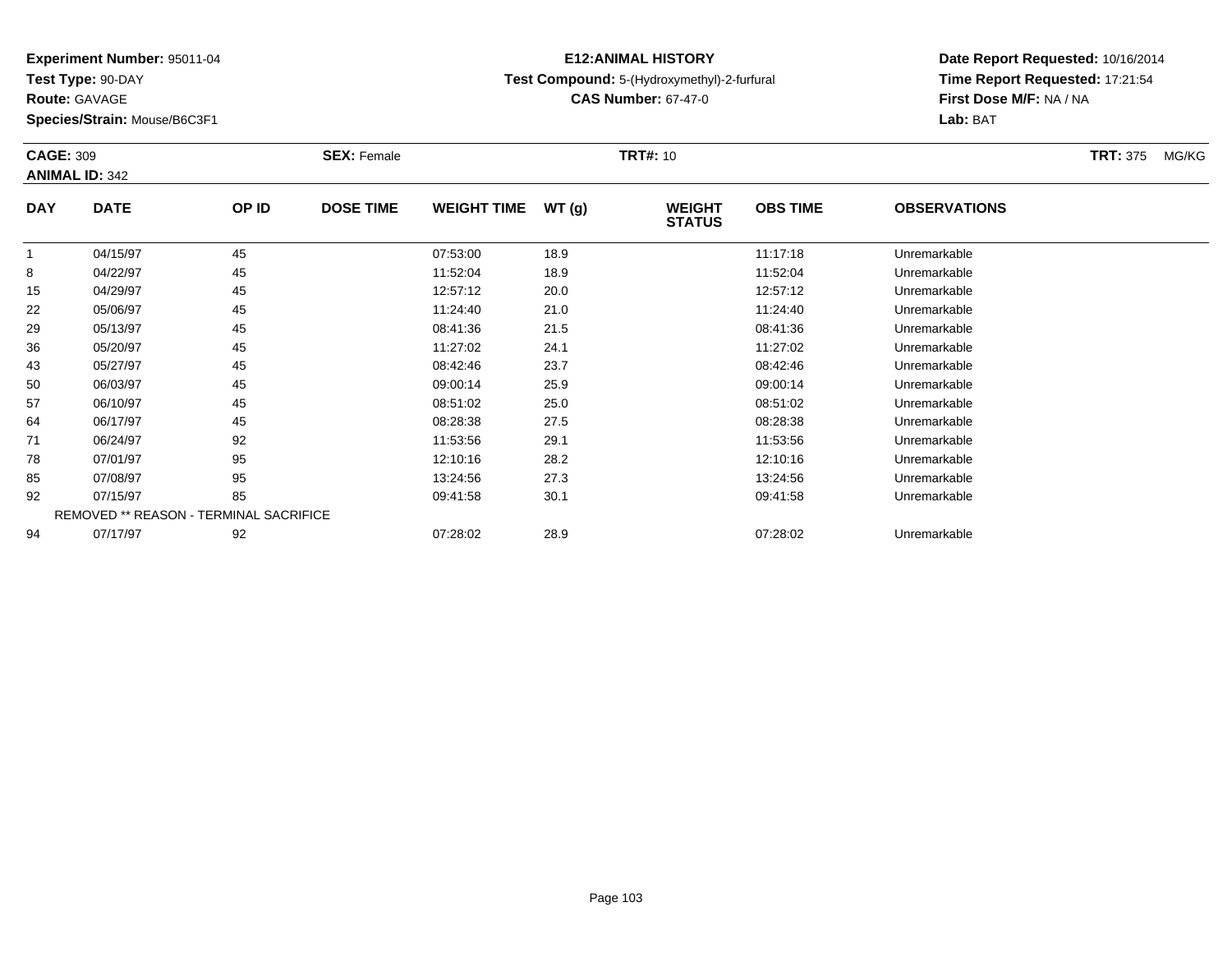**Test Type:** 90-DAY

**Route:** GAVAGE

**Species/Strain:** Mouse/B6C3F1

### **E12:ANIMAL HISTORYTest Compound:** 5-(Hydroxymethyl)-2-furfural

**CAS Number:** 67-47-0

| <b>CAGE: 309</b> | <b>ANIMAL ID: 343</b>             |       | <b>SEX: Female</b> |                    |       | <b>TRT#:</b> 10                |                 |                     | <b>TRT: 375</b><br>MG/KG |
|------------------|-----------------------------------|-------|--------------------|--------------------|-------|--------------------------------|-----------------|---------------------|--------------------------|
| <b>DAY</b>       | <b>DATE</b>                       | OP ID | <b>DOSE TIME</b>   | <b>WEIGHT TIME</b> | WT(g) | <b>WEIGHT</b><br><b>STATUS</b> | <b>OBS TIME</b> | <b>OBSERVATIONS</b> |                          |
|                  | 04/15/97                          | 45    |                    | 07:53:00           | 19.4  |                                | 11:17:18        | Unremarkable        |                          |
| 8                | 04/22/97                          | 45    |                    | 11:52:04           | 19.7  |                                | 11:52:04        | Unremarkable        |                          |
| 15               | 04/29/97                          | 45    |                    | 12:57:12           | 20.4  |                                | 12:57:12        | Unremarkable        |                          |
| 22               | 05/06/97                          | 45    |                    | 11:24:40           | 22.6  |                                | 11:24:40        | Unremarkable        |                          |
| 29               | 05/13/97                          | 45    |                    | 08:41:36           | 22.8  |                                | 08:41:36        | Unremarkable        |                          |
| 36               | 05/20/97                          | 45    |                    | 11:27:02           | 23.7  |                                | 11:27:02        | Unremarkable        |                          |
| 43               | 05/27/97                          | 45    |                    | 08:42:46           | 25.8  |                                | 08:42:46        | Unremarkable        |                          |
| 50               | 06/03/97                          | 45    |                    | 09:00:14           | 26.2  |                                | 09:00:14        | Unremarkable        |                          |
| 57               | 06/10/97                          | 45    |                    | 08:51:02           | 27.1  |                                | 08:51:02        | Unremarkable        |                          |
| 64               | 06/17/97                          | 45    |                    | 08:28:38           | 30.3  |                                | 08:28:38        | Unremarkable        |                          |
| 71               | 06/24/97                          | 92    |                    | 11:53:56           | 31.0  |                                | 11:53:56        | Unremarkable        |                          |
|                  | REMOVED ** REASON - NATURAL DEATH |       |                    |                    |       |                                |                 |                     |                          |
| 77               | 06/30/97                          | 51    |                    | 10:30:00           | 29.3  |                                | 10:30:00        | Unremarkable        |                          |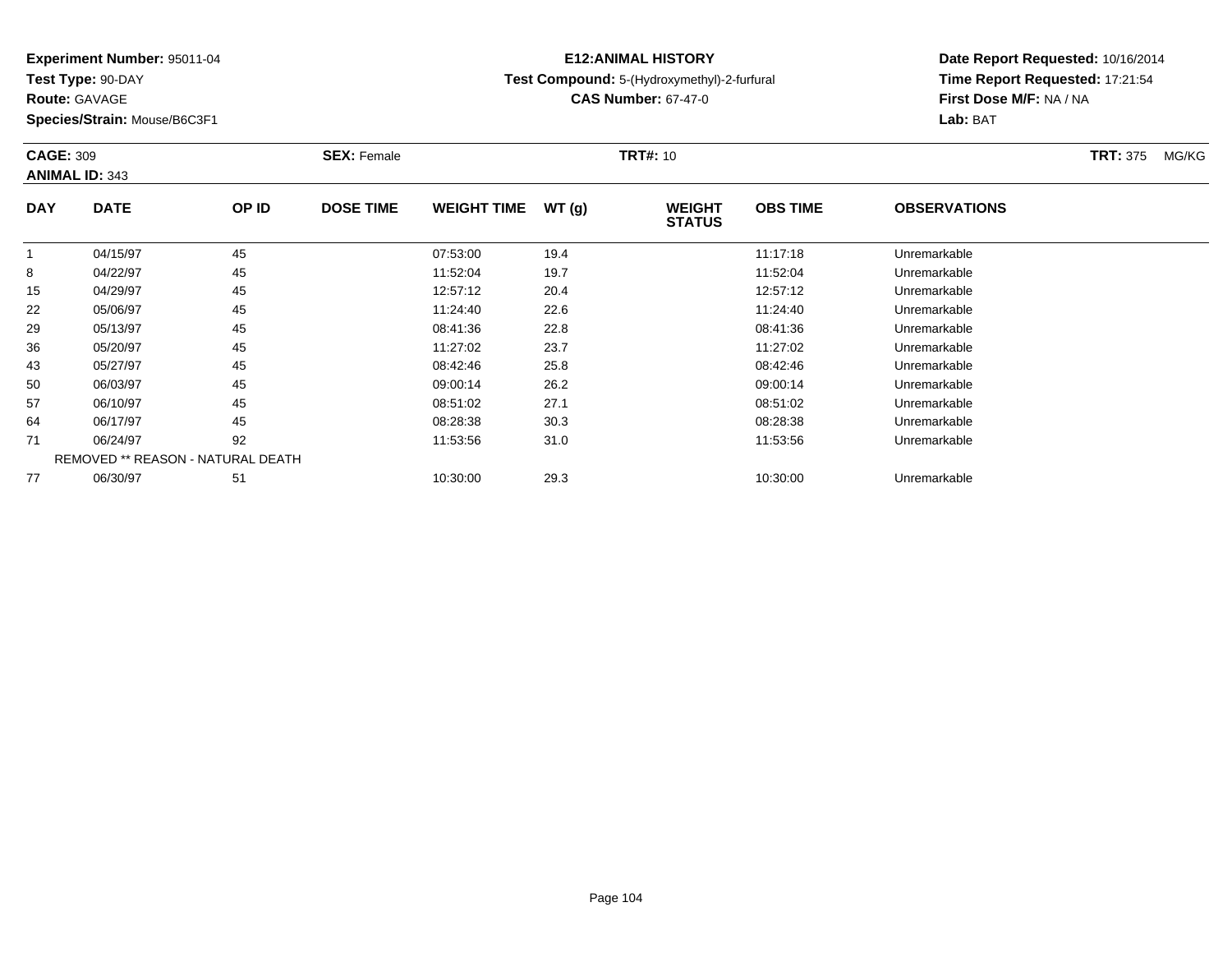**Test Type:** 90-DAY

**Route:** GAVAGE

**Species/Strain:** Mouse/B6C3F1

### **E12:ANIMAL HISTORYTest Compound:** 5-(Hydroxymethyl)-2-furfural

**CAS Number:** 67-47-0

| <b>CAGE: 309</b> |                                        |       | <b>SEX: Female</b> |                    |       | <b>TRT#:</b> 10                |                 |                     | <b>TRT:</b> 375<br>MG/KG |
|------------------|----------------------------------------|-------|--------------------|--------------------|-------|--------------------------------|-----------------|---------------------|--------------------------|
|                  | <b>ANIMAL ID: 344</b>                  |       |                    |                    |       |                                |                 |                     |                          |
| <b>DAY</b>       | <b>DATE</b>                            | OP ID | <b>DOSE TIME</b>   | <b>WEIGHT TIME</b> | WT(g) | <b>WEIGHT</b><br><b>STATUS</b> | <b>OBS TIME</b> | <b>OBSERVATIONS</b> |                          |
|                  | 04/15/97                               | 45    |                    | 07:53:00           | 18.1  |                                | 11:17:18        | Unremarkable        |                          |
| 8                | 04/22/97                               | 45    |                    | 11:52:04           | 18.0  |                                | 11:52:04        | Unremarkable        |                          |
| 15               | 04/29/97                               | 45    |                    | 12:57:12           | 18.0  |                                | 12:57:12        | Unremarkable        |                          |
| 22               | 05/06/97                               | 45    |                    | 11:24:40           | 20.4  |                                | 11:24:40        | Unremarkable        |                          |
| 29               | 05/13/97                               | 45    |                    | 08:41:36           | 21.3  |                                | 08:41:36        | Unremarkable        |                          |
| 36               | 05/20/97                               | 45    |                    | 11:27:02           | 21.7  |                                | 11:27:02        | Unremarkable        |                          |
| 43               | 05/27/97                               | 45    |                    | 08:42:46           | 22.4  |                                | 08:42:46        | Unremarkable        |                          |
| 50               | 06/03/97                               | 45    |                    | 09:00:14           | 23.7  |                                | 09:00:14        | Unremarkable        |                          |
| 57               | 06/10/97                               | 45    |                    | 08:51:02           | 24.0  |                                | 08:51:02        | Unremarkable        |                          |
| 64               | 06/17/97                               | 45    |                    | 08:28:38           | 25.6  |                                | 08:28:38        | Unremarkable        |                          |
| 71               | 06/24/97                               | 92    |                    | 11:53:56           | 25.3  |                                | 11:53:56        | Unremarkable        |                          |
| 78               | 07/01/97                               | 95    |                    | 12:10:16           | 25.6  |                                | 12:10:16        | Unremarkable        |                          |
| 85               | 07/08/97                               | 95    |                    | 13:24:56           | 26.2  |                                | 13:24:56        | Unremarkable        |                          |
| 92               | 07/15/97                               | 85    |                    | 09:41:58           | 26.0  |                                | 09:41:58        | Unremarkable        |                          |
|                  | REMOVED ** REASON - TERMINAL SACRIFICE |       |                    |                    |       |                                |                 |                     |                          |
| 94               | 07/17/97                               | 92    |                    | 07:28:02           | 26.2  |                                | 07:28:02        | Unremarkable        |                          |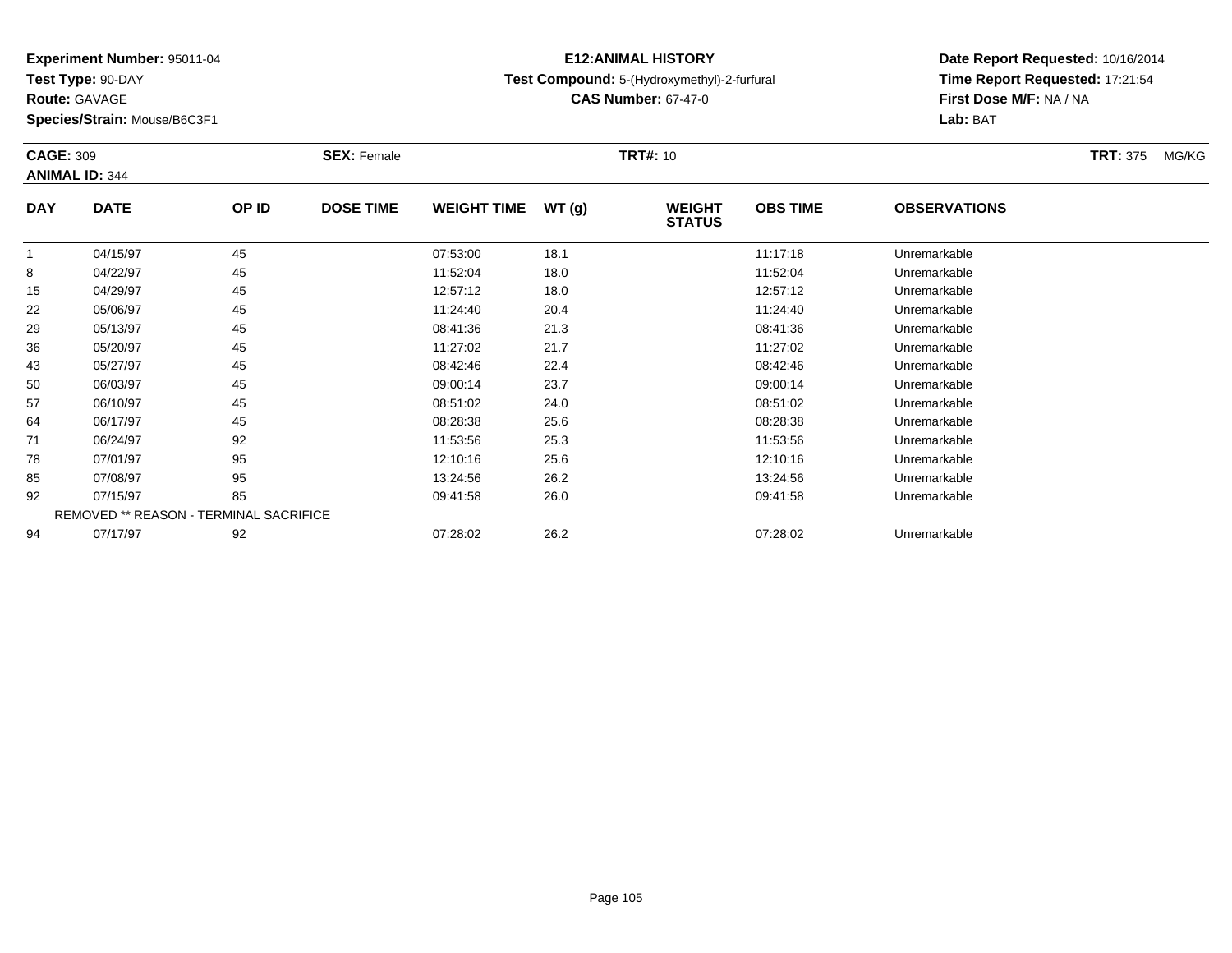**Test Type:** 90-DAY

**Route:** GAVAGE

**Species/Strain:** Mouse/B6C3F1

### **E12:ANIMAL HISTORYTest Compound:** 5-(Hydroxymethyl)-2-furfural

**CAS Number:** 67-47-0

| <b>CAGE: 309</b> | <b>ANIMAL ID: 345</b>                  |       | <b>SEX: Female</b> |                    |        | <b>TRT#: 10</b>                |                 |                     | <b>TRT: 375</b><br>MG/KG |
|------------------|----------------------------------------|-------|--------------------|--------------------|--------|--------------------------------|-----------------|---------------------|--------------------------|
| <b>DAY</b>       | <b>DATE</b>                            | OP ID | <b>DOSE TIME</b>   | <b>WEIGHT TIME</b> | WT (g) | <b>WEIGHT</b><br><b>STATUS</b> | <b>OBS TIME</b> | <b>OBSERVATIONS</b> |                          |
|                  | 04/15/97                               | 45    |                    | 07:53:00           | 18.3   |                                | 11:17:18        | Unremarkable        |                          |
| 8                | 04/22/97                               | 45    |                    | 11:52:04           | 18.6   |                                | 11:52:04        | Unremarkable        |                          |
| 15               | 04/29/97                               | 45    |                    | 12:57:12           | 18.4   |                                | 12:57:12        | Unremarkable        |                          |
| 22               | 05/06/97                               | 45    |                    | 11:24:40           | 20.8   |                                | 11:24:40        | Unremarkable        |                          |
| 29               | 05/13/97                               | 45    |                    | 08:41:36           | 21.7   |                                | 08:41:36        | Unremarkable        |                          |
| 36               | 05/20/97                               | 45    |                    | 11:27:02           | 22.0   |                                | 11:27:02        | Unremarkable        |                          |
| 43               | 05/27/97                               | 45    |                    | 08:42:46           | 24.3   |                                | 08:42:46        | Unremarkable        |                          |
| 50               | 06/03/97                               | 45    |                    | 09:00:14           | 24.3   |                                | 09:00:14        | Unremarkable        |                          |
| 57               | 06/10/97                               | 45    |                    | 08:51:02           | 25.8   |                                | 08:51:02        | Unremarkable        |                          |
| 64               | 06/17/97                               | 45    |                    | 08:28:38           | 26.0   |                                | 08:28:38        | Unremarkable        |                          |
| 71               | 06/24/97                               | 92    |                    | 11:53:56           | 27.6   |                                | 11:53:56        | Unremarkable        |                          |
| 78               | 07/01/97                               | 95    |                    | 12:10:16           | 28.1   |                                | 12:10:16        | Unremarkable        |                          |
| 85               | 07/08/97                               | 95    |                    | 13:24:56           | 25.2   |                                | 13:24:56        | Unremarkable        |                          |
| 92               | 07/15/97                               | 85    |                    | 09:41:58           | 25.6   |                                | 09:41:58        | Unremarkable        |                          |
|                  | REMOVED ** REASON - TERMINAL SACRIFICE |       |                    |                    |        |                                |                 |                     |                          |
| 94               | 07/17/97                               | 92    |                    | 07:28:02           | 26.8   |                                | 07:28:02        | Unremarkable        |                          |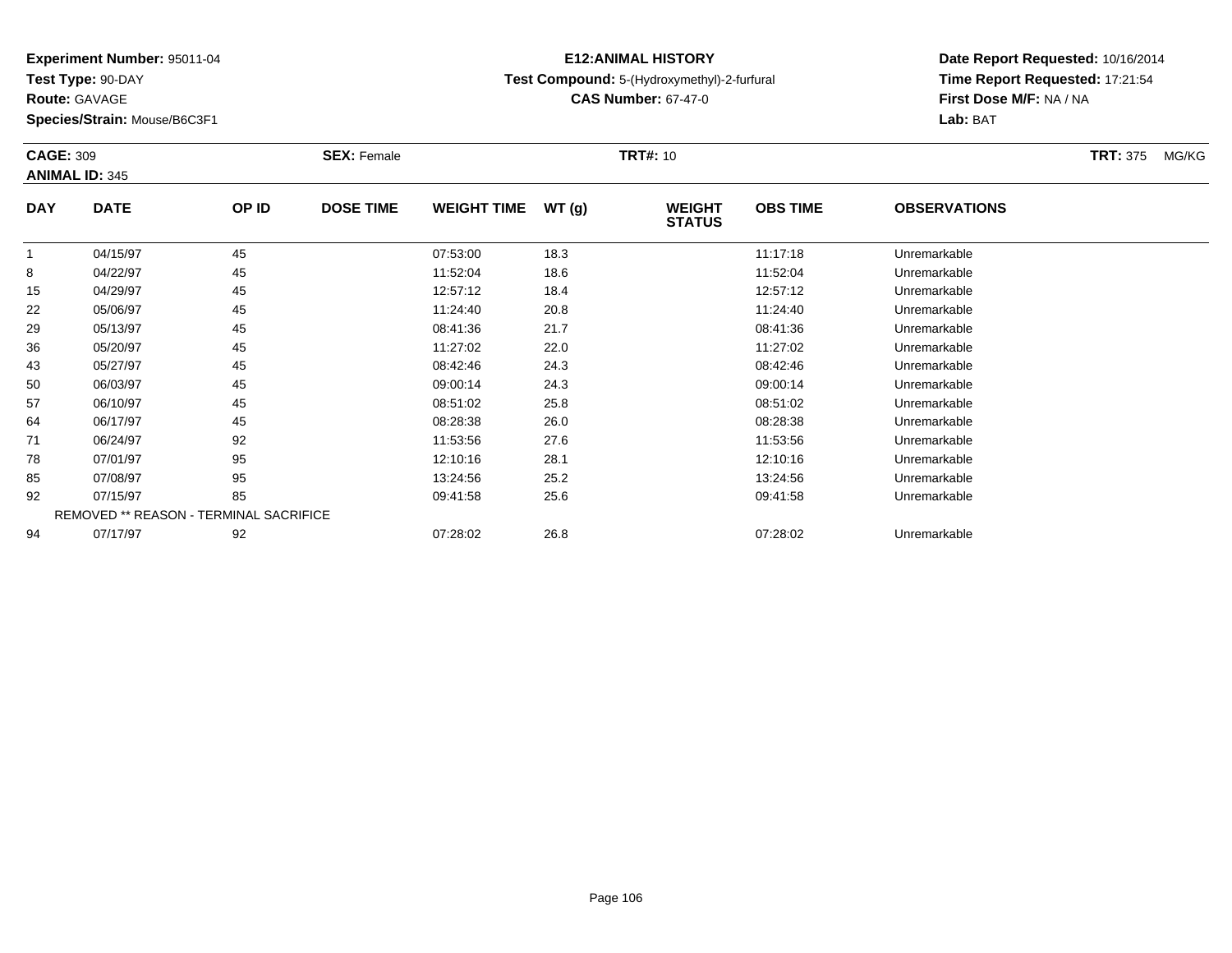**Test Type:** 90-DAY

**Route:** GAVAGE

**Species/Strain:** Mouse/B6C3F1

### **E12:ANIMAL HISTORYTest Compound:** 5-(Hydroxymethyl)-2-furfural

**CAS Number:** 67-47-0

| <b>CAGE: 310</b> | <b>ANIMAL ID: 346</b>                  |       | <b>SEX: Female</b> |                    |        | <b>TRT#: 10</b>                |                 |                     | <b>TRT: 375</b><br>MG/KG |
|------------------|----------------------------------------|-------|--------------------|--------------------|--------|--------------------------------|-----------------|---------------------|--------------------------|
| <b>DAY</b>       | <b>DATE</b>                            | OP ID | <b>DOSE TIME</b>   | <b>WEIGHT TIME</b> | WT (g) | <b>WEIGHT</b><br><b>STATUS</b> | <b>OBS TIME</b> | <b>OBSERVATIONS</b> |                          |
|                  | 04/15/97                               | 45    |                    | 07:54:02           | 17.6   |                                | 11:17:46        | Unremarkable        |                          |
| 8                | 04/22/97                               | 45    |                    | 11:58:26           | 17.9   |                                | 11:58:26        | Unremarkable        |                          |
| 15               | 04/29/97                               | 45    |                    | 12:50:30           | 18.3   |                                | 12:50:30        | Unremarkable        |                          |
| 22               | 05/06/97                               | 45    |                    | 11:26:34           | 20.7   |                                | 11:26:34        | Unremarkable        |                          |
| 29               | 05/13/97                               | 45    |                    | 08:43:14           | 21.0   |                                | 08:43:14        | Unremarkable        |                          |
| 36               | 05/20/97                               | 45    |                    | 11:30:18           | 22.5   |                                | 11:30:18        | Unremarkable        |                          |
| 43               | 05/27/97                               | 45    |                    | 08:45:00           | 22.9   |                                | 08:45:00        | Unremarkable        |                          |
| 50               | 06/03/97                               | 45    |                    | 09:01:56           | 24.6   |                                | 09:01:56        | Unremarkable        |                          |
| 57               | 06/10/97                               | 45    |                    | 08:52:36           | 25.8   |                                | 08:52:36        | Unremarkable        |                          |
| 64               | 06/17/97                               | 45    |                    | 08:32:42           | 25.4   |                                | 08:32:42        | Unremarkable        |                          |
| 71               | 06/24/97                               | 92    |                    | 11:52:02           | 26.3   |                                | 11:52:02        | Unremarkable        |                          |
| 78               | 07/01/97                               | 95    |                    | 12:08:48           | 25.9   |                                | 12:08:48        | Unremarkable        |                          |
| 85               | 07/08/97                               | 95    |                    | 13:28:30           | 26.6   |                                | 13:28:30        | Unremarkable        |                          |
| 92               | 07/15/97                               | 85    |                    | 09:44:16           | 28.5   |                                | 09:44:16        | Unremarkable        |                          |
|                  | REMOVED ** REASON - TERMINAL SACRIFICE |       |                    |                    |        |                                |                 |                     |                          |
| 94               | 07/17/97                               | 92    |                    | 07:29:52           | 27.4   |                                | 07:29:52        | Unremarkable        |                          |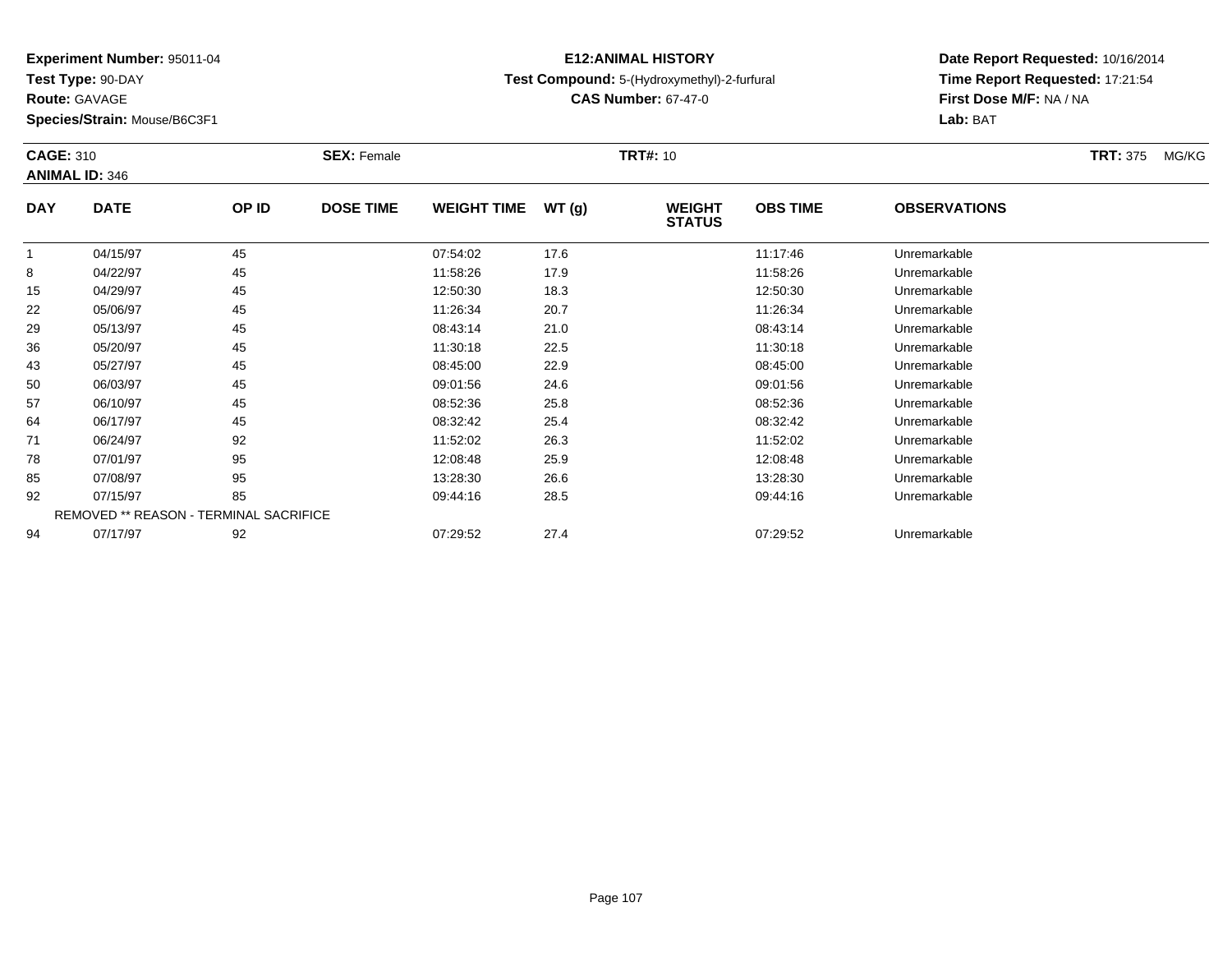**Test Type:** 90-DAY

**Route:** GAVAGE

**Species/Strain:** Mouse/B6C3F1

### **E12:ANIMAL HISTORYTest Compound:** 5-(Hydroxymethyl)-2-furfural

**CAS Number:** 67-47-0

| <b>CAGE: 310</b> |                                        |       | <b>SEX: Female</b> |                    |       | <b>TRT#: 10</b>                |                 |                     | <b>TRT:</b> 375<br>MG/KG |
|------------------|----------------------------------------|-------|--------------------|--------------------|-------|--------------------------------|-----------------|---------------------|--------------------------|
|                  | <b>ANIMAL ID: 347</b>                  |       |                    |                    |       |                                |                 |                     |                          |
| <b>DAY</b>       | <b>DATE</b>                            | OP ID | <b>DOSE TIME</b>   | <b>WEIGHT TIME</b> | WT(g) | <b>WEIGHT</b><br><b>STATUS</b> | <b>OBS TIME</b> | <b>OBSERVATIONS</b> |                          |
|                  | 04/15/97                               | 45    |                    | 07:54:02           | 19.5  |                                | 11:17:46        | Unremarkable        |                          |
| 8                | 04/22/97                               | 45    |                    | 11:58:26           | 20.0  |                                | 11:58:26        | Unremarkable        |                          |
| 15               | 04/29/97                               | 45    |                    | 12:50:30           | 20.3  |                                | 12:50:30        | Unremarkable        |                          |
| 22               | 05/06/97                               | 45    |                    | 11:26:34           | 21.6  |                                | 11:26:34        | Unremarkable        |                          |
| 29               | 05/13/97                               | 45    |                    | 08:43:14           | 23.1  |                                | 08:43:14        | Unremarkable        |                          |
| 36               | 05/20/97                               | 45    |                    | 11:30:18           | 24.4  |                                | 11:30:18        | Unremarkable        |                          |
| 43               | 05/27/97                               | 45    |                    | 08:45:00           | 24.5  |                                | 08:45:00        | Unremarkable        |                          |
| 50               | 06/03/97                               | 45    |                    | 09:01:56           | 25.5  |                                | 09:01:56        | Unremarkable        |                          |
| 57               | 06/10/97                               | 45    |                    | 08:52:36           | 26.7  |                                | 08.52.36        | Unremarkable        |                          |
| 64               | 06/17/97                               | 45    |                    | 08:32:42           | 26.5  |                                | 08:32:42        | Unremarkable        |                          |
| 71               | 06/24/97                               | 92    |                    | 11:52:02           | 27.6  |                                | 11:52:02        | Unremarkable        |                          |
| 78               | 07/01/97                               | 95    |                    | 12:08:48           | 27.3  |                                | 12:08:48        | Unremarkable        |                          |
| 85               | 07/08/97                               | 95    |                    | 13:28:30           | 27.8  |                                | 13:28:30        | Unremarkable        |                          |
| 92               | 07/15/97                               | 85    |                    | 09:44:16           | 29.1  |                                | 09:44:16        | Unremarkable        |                          |
|                  | REMOVED ** REASON - TERMINAL SACRIFICE |       |                    |                    |       |                                |                 |                     |                          |
| 94               | 07/17/97                               | 92    |                    | 07:29:52           | 28.7  |                                | 07:29:52        | Unremarkable        |                          |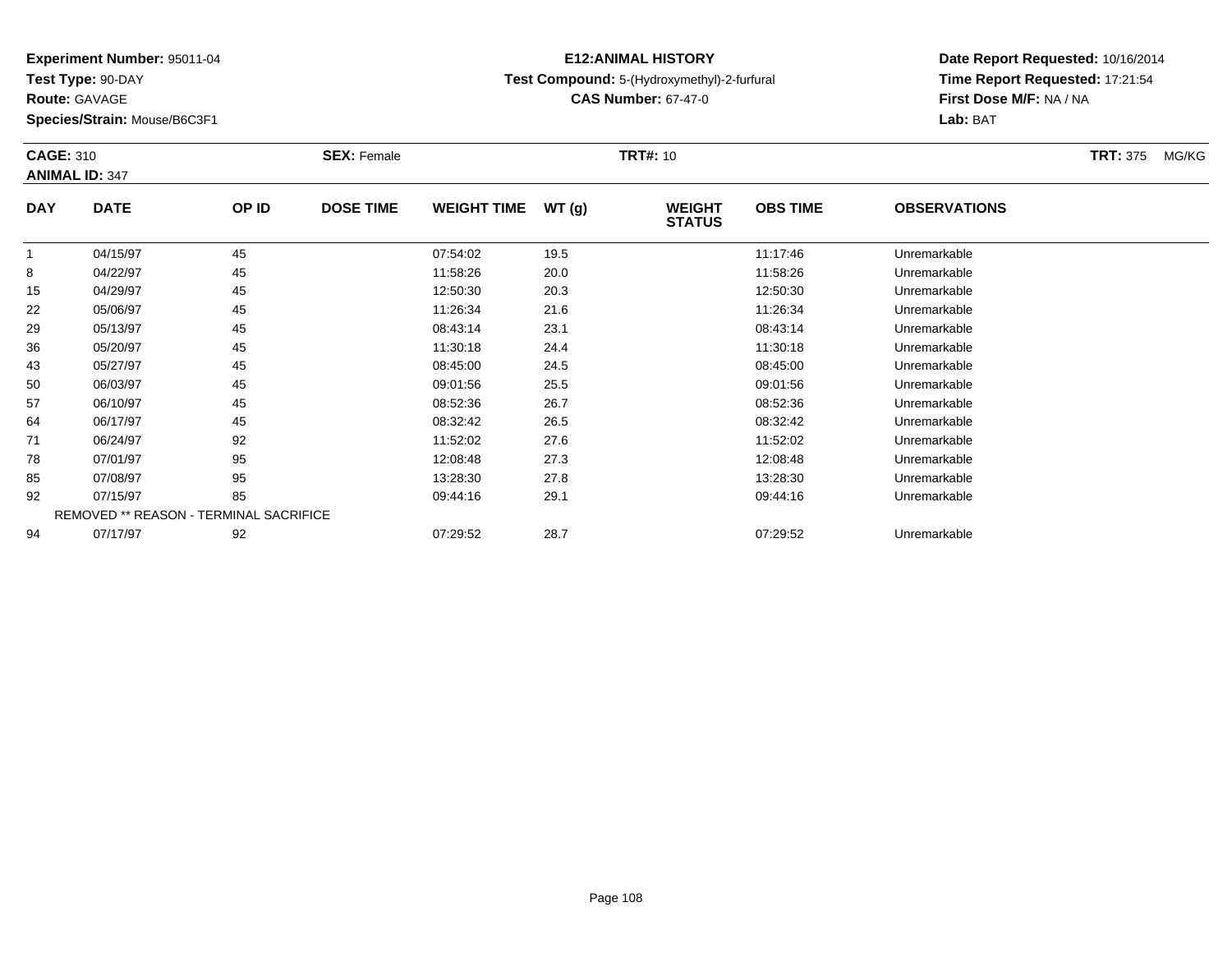**Test Type:** 90-DAY

**Route:** GAVAGE

**Species/Strain:** Mouse/B6C3F1

## **E12:ANIMAL HISTORYTest Compound:** 5-(Hydroxymethyl)-2-furfural

**CAS Number:** 67-47-0

|            | <b>CAGE: 310</b><br><b>ANIMAL ID: 348</b> |       | <b>SEX: Female</b> |                    |       | <b>TRT#:</b> 10                |                 |                     | <b>TRT:</b> 375<br>MG/KG |
|------------|-------------------------------------------|-------|--------------------|--------------------|-------|--------------------------------|-----------------|---------------------|--------------------------|
| <b>DAY</b> | <b>DATE</b>                               | OP ID | <b>DOSE TIME</b>   | <b>WEIGHT TIME</b> | WT(g) | <b>WEIGHT</b><br><b>STATUS</b> | <b>OBS TIME</b> | <b>OBSERVATIONS</b> |                          |
|            | 04/15/97                                  | 45    |                    | 07:54:02           | 18.9  |                                | 11:17:46        | Unremarkable        |                          |
| 8          | 04/22/97                                  | 45    |                    | 11:58:26           | 19.2  |                                | 11:58:26        | Unremarkable        |                          |
| 15         | 04/29/97                                  | 45    |                    | 12:50:30           | 19.7  |                                | 12:50:30        | Unremarkable        |                          |
| 22         | 05/06/97                                  | 45    |                    | 11:26:34           | 22.3  |                                | 11:26:34        | Unremarkable        |                          |
| 29         | 05/13/97                                  | 45    |                    | 08:43:14           | 23.3  |                                | 08:43:14        | Unremarkable        |                          |
| 36         | 05/20/97                                  | 45    |                    | 11:30:18           | 23.6  |                                | 11:30:18        | Unremarkable        |                          |
| 43         | 05/27/97                                  | 45    |                    | 08:45:00           | 24.7  |                                | 08:45:00        | Unremarkable        |                          |
| 50         | 06/03/97                                  | 45    |                    | 09:01:56           | 25.2  |                                | 09:01:56        | Unremarkable        |                          |
| 57         | 06/10/97                                  | 45    |                    | 08:52:36           | 26.5  |                                | 08:52:36        | Unremarkable        |                          |
| 64         | 06/17/97                                  | 45    |                    | 08:32:42           | 26.4  |                                | 08:32:42        | Unremarkable        |                          |
| 71         | 06/24/97                                  | 92    |                    | 11:52:02           | 26.7  |                                | 11:52:02        | Unremarkable        |                          |
| 78         | 07/01/97                                  | 95    |                    | 12:08:48           | 26.0  |                                | 12:08:48        | Unremarkable        |                          |
| 85         | 07/08/97                                  | 95    |                    | 13:28:30           | 27.4  |                                | 13:28:30        | Unremarkable        |                          |
| 92         | 07/15/97                                  | 85    |                    | 09:44:16           | 28.2  |                                | 09:44:16        | Unremarkable        |                          |
|            | REMOVED ** REASON - TERMINAL SACRIFICE    |       |                    |                    |       |                                |                 |                     |                          |
| 94         | 07/17/97                                  | 92    |                    | 07:29:52           | 28.2  |                                | 07:29:52        | Unremarkable        |                          |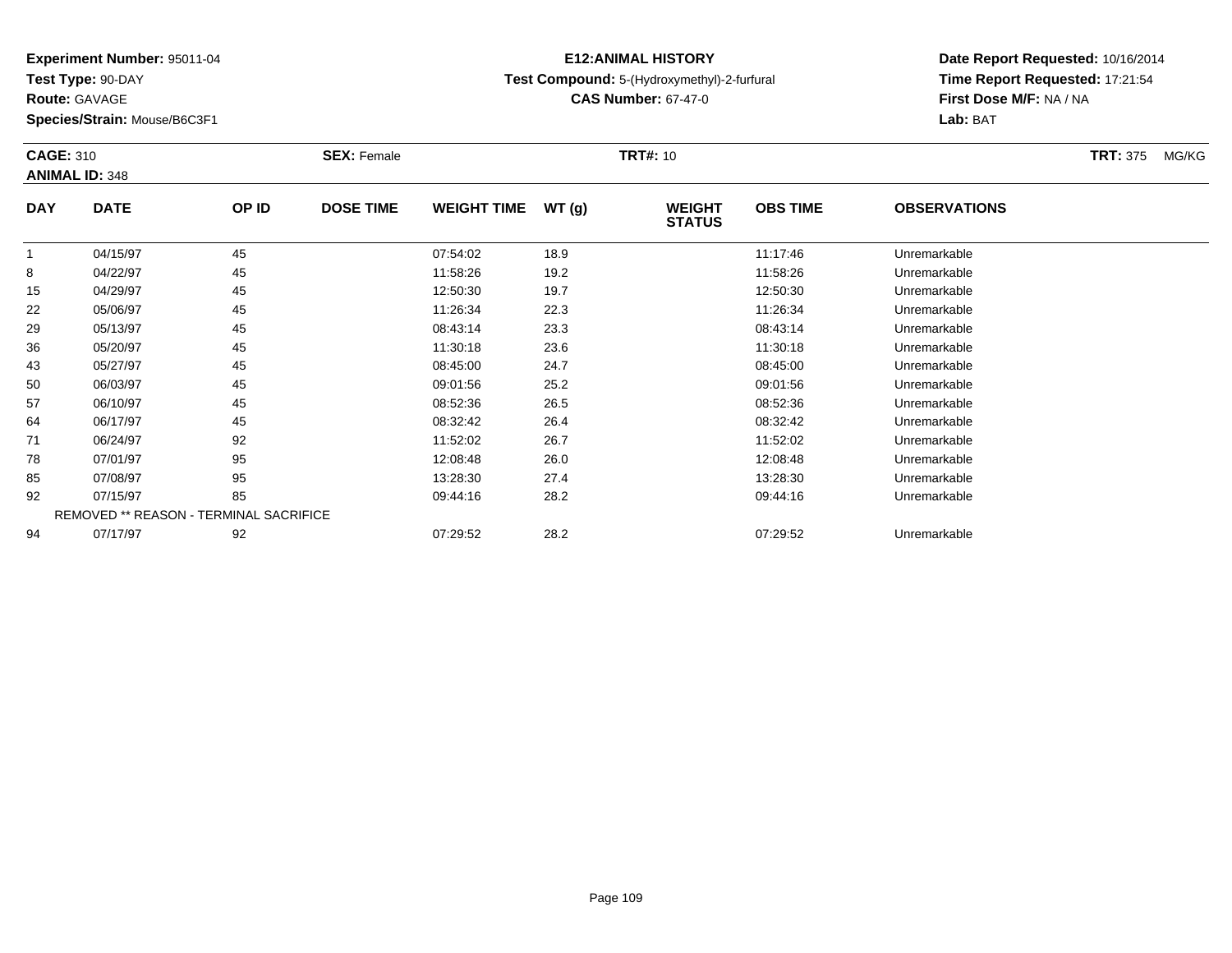**Test Type:** 90-DAY

**Route:** GAVAGE

**Species/Strain:** Mouse/B6C3F1

## **E12:ANIMAL HISTORYTest Compound:** 5-(Hydroxymethyl)-2-furfural

**Date Report Requested:** 10/16/2014 **Time Report Requested:** 17:21:54**First Dose M/F:** NA / NA**Lab:** BAT

| <b>CAGE: 310</b> | <b>ANIMAL ID: 349</b>                  |       | <b>SEX: Female</b> |                    |       | <b>TRT#: 10</b>                |                 |                     | <b>TRT: 375</b><br>MG/KG |
|------------------|----------------------------------------|-------|--------------------|--------------------|-------|--------------------------------|-----------------|---------------------|--------------------------|
| <b>DAY</b>       | <b>DATE</b>                            | OP ID | <b>DOSE TIME</b>   | <b>WEIGHT TIME</b> | WT(g) | <b>WEIGHT</b><br><b>STATUS</b> | <b>OBS TIME</b> | <b>OBSERVATIONS</b> |                          |
| 1                | 04/15/97                               | 45    |                    | 07:54:02           | 17.5  |                                | 11:17:46        | Unremarkable        |                          |
| 8                | 04/22/97                               | 45    |                    | 11:58:26           | 17.7  |                                | 11:58:26        | Unremarkable        |                          |
| 15               | 04/29/97                               | 45    |                    | 12:50:30           | 19.1  |                                | 12:50:30        | Unremarkable        |                          |
| 22               | 05/06/97                               | 45    |                    | 11:26:34           | 20.0  |                                | 11:26:34        | Unremarkable        |                          |
| 29               | 05/13/97                               | 45    |                    | 08:43:14           | 21.0  |                                | 08:43:14        | Unremarkable        |                          |
| 36               | 05/20/97                               | 45    |                    | 11:30:18           | 21.8  |                                | 11:30:18        | Unremarkable        |                          |
| 43               | 05/27/97                               | 45    |                    | 08:45:00           | 22.8  |                                | 08:45:00        | Unremarkable        |                          |
| 50               | 06/03/97                               | 45    |                    | 09:01:56           | 24.2  |                                | 09:01:56        | Unremarkable        |                          |
| 57               | 06/10/97                               | 45    |                    | 08:52:36           | 24.2  |                                | 08:52:36        | Unremarkable        |                          |
| 64               | 06/17/97                               | 45    |                    | 08:32:42           | 24.7  |                                | 08:32:42        | Unremarkable        |                          |
| 71               | 06/24/97                               | 92    |                    | 11:52:02           | 26.4  |                                | 11:52:02        | Unremarkable        |                          |
| 78               | 07/01/97                               | 95    |                    | 12:08:48           | 25.4  |                                | 12:08:48        | Unremarkable        |                          |
| 85               | 07/08/97                               | 95    |                    | 13:28:30           | 26.5  |                                | 13:28:30        | Unremarkable        |                          |
| 92               | 07/15/97                               | 85    |                    | 09:44:16           | 27.4  |                                | 09:44:16        | Unremarkable        |                          |
|                  | REMOVED ** REASON - TERMINAL SACRIFICE |       |                    |                    |       |                                |                 |                     |                          |
| 94               | 07/17/97                               | 92    |                    | 07:29:52           | 26.1  |                                | 07:29:52        | Unremarkable        |                          |

**CAS Number:** 67-47-0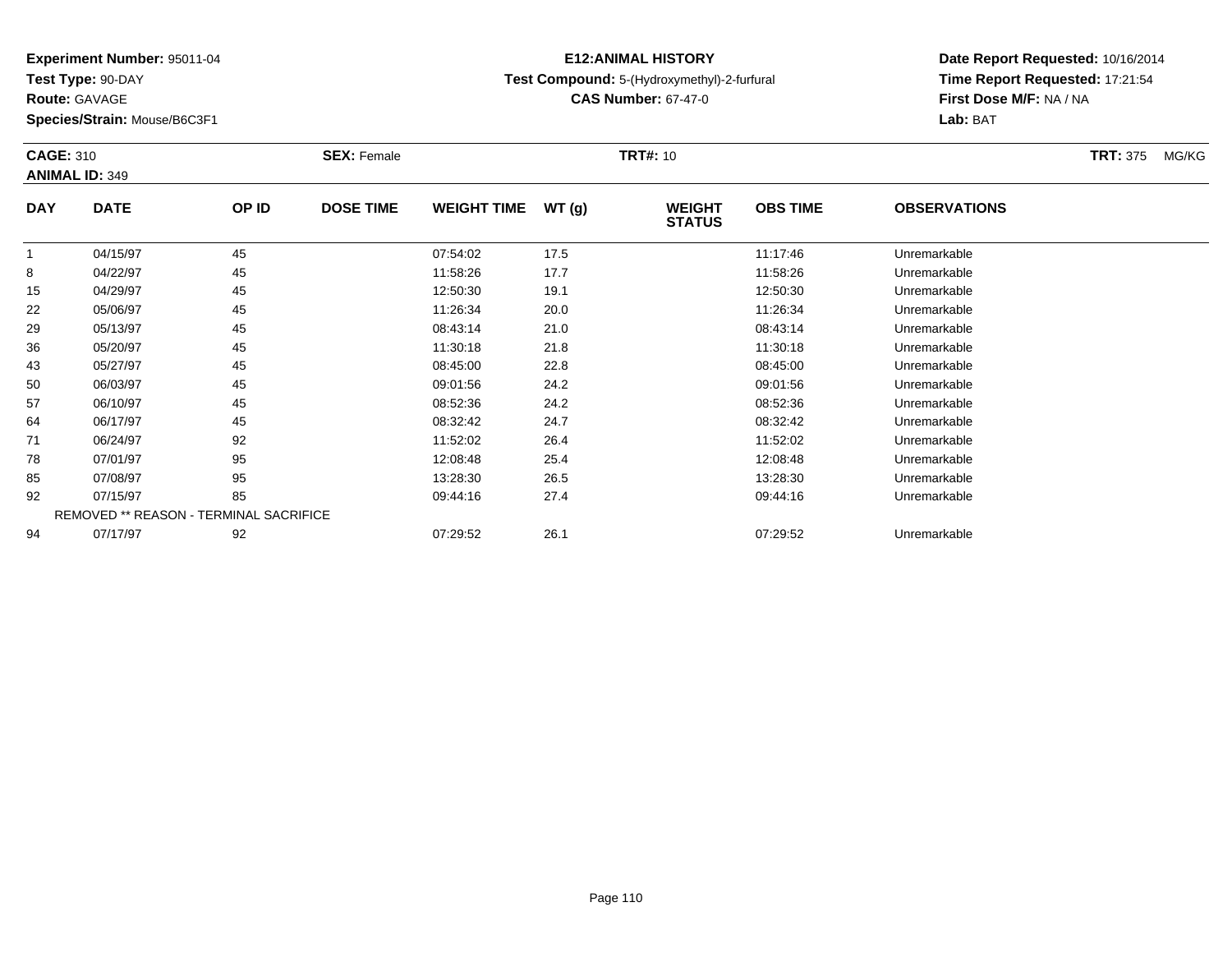**Test Type:** 90-DAY

**Route:** GAVAGE

**Species/Strain:** Mouse/B6C3F1

## **E12:ANIMAL HISTORYTest Compound:** 5-(Hydroxymethyl)-2-furfural

**CAS Number:** 67-47-0

**Date Report Requested:** 10/16/2014 **Time Report Requested:** 17:21:54**Lab:** BAT

| <b>CAGE: 310</b> |                                        |       | <b>SEX: Female</b> |                    |       | <b>TRT#:</b> 10                |                 |                     | <b>TRT: 375</b><br>MG/KG |
|------------------|----------------------------------------|-------|--------------------|--------------------|-------|--------------------------------|-----------------|---------------------|--------------------------|
|                  | <b>ANIMAL ID: 350</b>                  |       |                    |                    |       |                                |                 |                     |                          |
| <b>DAY</b>       | <b>DATE</b>                            | OP ID | <b>DOSE TIME</b>   | <b>WEIGHT TIME</b> | WT(g) | <b>WEIGHT</b><br><b>STATUS</b> | <b>OBS TIME</b> | <b>OBSERVATIONS</b> |                          |
|                  | 04/15/97                               | 45    |                    | 07:54:02           | 19.1  |                                | 11:17:46        | Unremarkable        |                          |
| 8                | 04/22/97                               | 45    |                    | 11:58:26           | 19.8  |                                | 11:58:26        | Unremarkable        |                          |
| 15               | 04/29/97                               | 45    |                    | 12:50:30           | 19.8  |                                | 12:50:30        | Unremarkable        |                          |
| 22               | 05/06/97                               | 45    |                    | 11:26:34           | 22.5  |                                | 11:26:34        | Unremarkable        |                          |
| 29               | 05/13/97                               | 45    |                    | 08:43:14           | 22.5  |                                | 08:43:14        | Unremarkable        |                          |
| 36               | 05/20/97                               | 45    |                    | 11:30:18           | 25.3  |                                | 11:30:18        | Unremarkable        |                          |
| 43               | 05/27/97                               | 45    |                    | 08:45:00           | 24.1  |                                | 08:45:00        | Unremarkable        |                          |
| 50               | 06/03/97                               | 45    |                    | 09:01:56           | 25.0  |                                | 09:01:56        | Unremarkable        |                          |
| 57               | 06/10/97                               | 45    |                    | 08:52:36           | 28.3  |                                | 08:52:36        | Unremarkable        |                          |
| 64               | 06/17/97                               | 45    |                    | 08:32:42           | 27.0  |                                | 08:32:42        | Unremarkable        |                          |
| 71               | 06/24/97                               | 92    |                    | 11:52:02           | 27.2  |                                | 11:52:02        | Unremarkable        |                          |
| 78               | 07/01/97                               | 95    |                    | 12:08:48           | 27.4  |                                | 12:08:48        | Unremarkable        |                          |
| 85               | 07/08/97                               | 95    |                    | 13:28:30           | 28.9  |                                | 13:28:30        | Unremarkable        |                          |
| 92               | 07/15/97                               | 85    |                    | 09:44:16           | 32.2  |                                | 09:44:16        | Unremarkable        |                          |
|                  | REMOVED ** REASON - TERMINAL SACRIFICE |       |                    |                    |       |                                |                 |                     |                          |
| 94               | 07/17/97                               | 92    |                    | 07:29:52           | 29.9  |                                | 07:29:52        | Unremarkable        |                          |
|                  |                                        |       |                    |                    |       |                                |                 |                     |                          |

**First Dose M/F:** NA / NA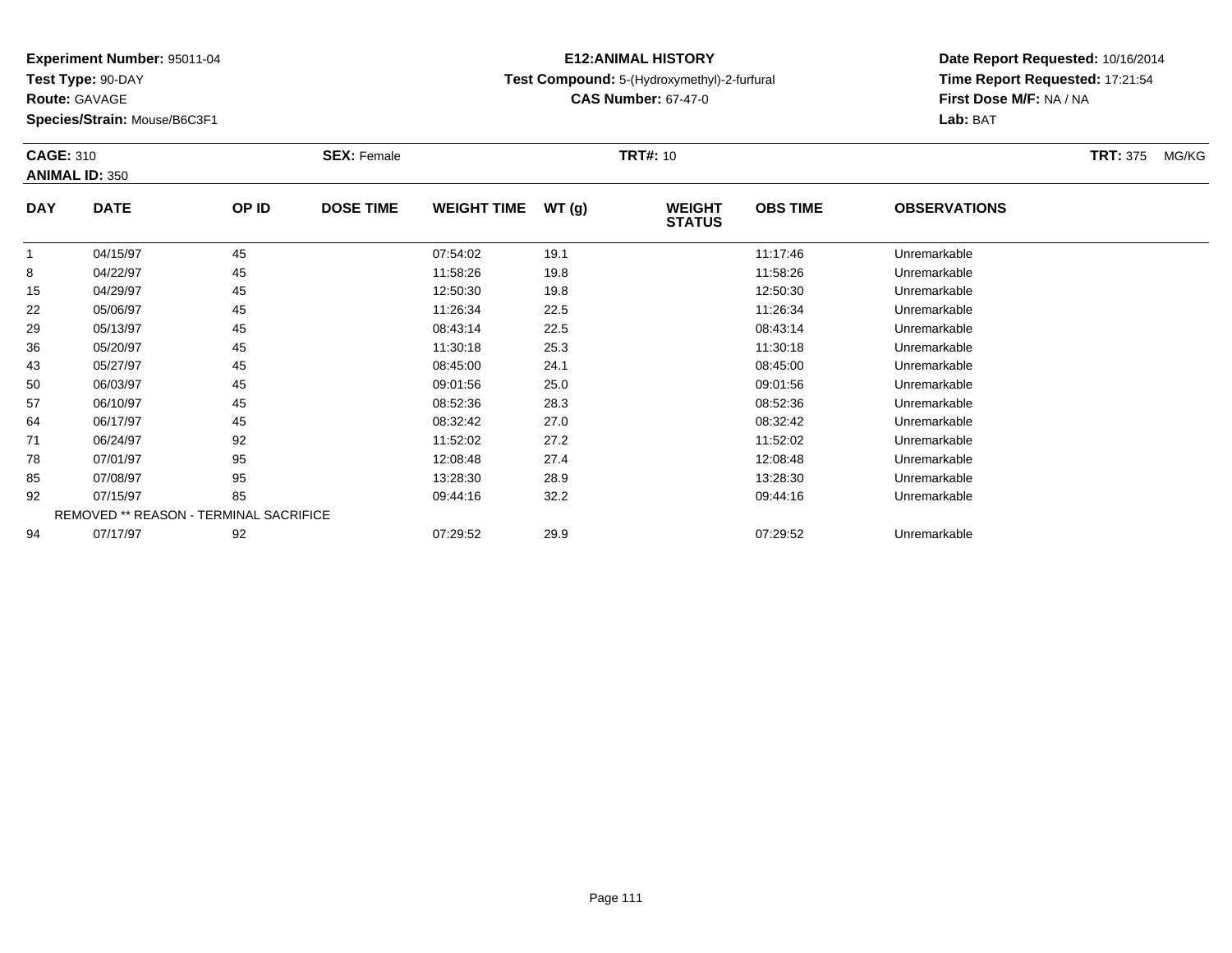**Test Type:** 90-DAY

**Route:** GAVAGE

**Species/Strain:** Mouse/B6C3F1

## **E12:ANIMAL HISTORYTest Compound:** 5-(Hydroxymethyl)-2-furfural

**CAS Number:** 67-47-0

| <b>CAGE: 311</b> |                       |                                        | <b>SEX: Female</b> |                    |       | <b>TRT#: 12</b>                |                 |                     | <b>TRT:</b> 750<br>MG/KG |
|------------------|-----------------------|----------------------------------------|--------------------|--------------------|-------|--------------------------------|-----------------|---------------------|--------------------------|
|                  | <b>ANIMAL ID: 351</b> |                                        |                    |                    |       |                                |                 |                     |                          |
| <b>DAY</b>       | <b>DATE</b>           | OP ID                                  | <b>DOSE TIME</b>   | <b>WEIGHT TIME</b> | WT(g) | <b>WEIGHT</b><br><b>STATUS</b> | <b>OBS TIME</b> | <b>OBSERVATIONS</b> |                          |
| -1               | 04/15/97              | 45                                     |                    | 08:00:02           | 19.1  |                                | 11:14:02        | Unremarkable        |                          |
| 8                | 04/22/97              | 45                                     |                    | 11:48:48           | 19.2  |                                | 11:48:48        | Unremarkable        |                          |
| 15               | 04/29/97              | 45                                     |                    | 13:13:14           | 19.4  |                                | 13:13:14        | Unremarkable        |                          |
| 22               | 05/06/97              | 45                                     |                    | 11:30:34           | 21.6  |                                | 11:30:34        | Unremarkable        |                          |
| 29               | 05/13/97              | 45                                     |                    | 08:36:54           | 21.9  |                                | 08:36:54        | Unremarkable        |                          |
| 36               | 05/20/97              | 45                                     |                    | 11:22:56           | 23.3  |                                | 11:22:56        | Unremarkable        |                          |
| 43               | 05/27/97              | 45                                     |                    | 08:38:42           | 24.1  |                                | 08:38:42        | Unremarkable        |                          |
| 50               | 06/03/97              | 45                                     |                    | 08:50:26           | 24.1  |                                | 08:50:26        | Unremarkable        |                          |
| 57               | 06/10/97              | 45                                     |                    | 08:46:54           | 25.2  |                                | 08:46:54        | Unremarkable        |                          |
| 64               | 06/17/97              | 45                                     |                    | 08:21:58           | 27.0  |                                | 08:21:58        | Unremarkable        |                          |
| 71               | 06/24/97              | 92                                     |                    | 11:43:06           | 26.6  |                                | 11:43:06        | Unremarkable        |                          |
| 78               | 07/01/97              | 95                                     |                    | 12:13:18           | 28.5  |                                | 12:13:18        | Unremarkable        |                          |
| 85               | 07/08/97              | 95                                     |                    | 13:12:28           | 26.9  |                                | 13:12:28        | Unremarkable        |                          |
| 92               | 07/15/97              | 85                                     |                    | 09:16:02           | 29.2  |                                | 09:16:02        | Unremarkable        |                          |
|                  |                       | REMOVED ** REASON - TERMINAL SACRIFICE |                    |                    |       |                                |                 |                     |                          |
| 94               | 07/17/97              | 92                                     |                    | 07:31:56           | 27.2  |                                | 07:31:56        | Unremarkable        |                          |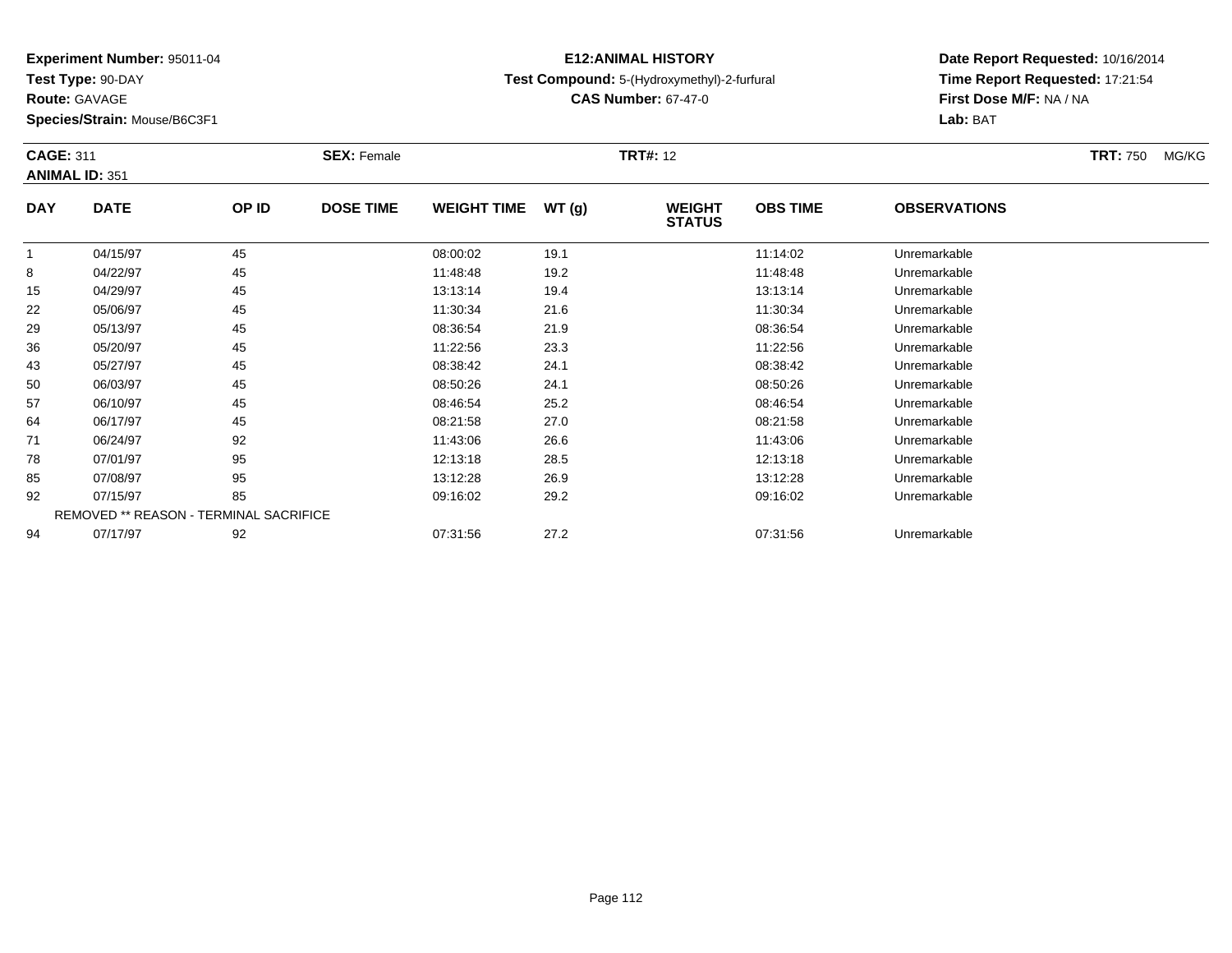**Test Type:** 90-DAY

**Route:** GAVAGE

**Species/Strain:** Mouse/B6C3F1

## **E12:ANIMAL HISTORYTest Compound:** 5-(Hydroxymethyl)-2-furfural

**CAS Number:** 67-47-0

| <b>CAGE: 311</b> |                                        |       | <b>SEX: Female</b> |                    |       | <b>TRT#:</b> 12                |                 |                     | <b>TRT:</b> 750<br>MG/KG |
|------------------|----------------------------------------|-------|--------------------|--------------------|-------|--------------------------------|-----------------|---------------------|--------------------------|
|                  | <b>ANIMAL ID: 352</b>                  |       |                    |                    |       |                                |                 |                     |                          |
| <b>DAY</b>       | <b>DATE</b>                            | OP ID | <b>DOSE TIME</b>   | <b>WEIGHT TIME</b> | WT(g) | <b>WEIGHT</b><br><b>STATUS</b> | <b>OBS TIME</b> | <b>OBSERVATIONS</b> |                          |
|                  | 04/15/97                               | 45    |                    | 08:00:02           | 18.9  |                                | 11:14:02        | Unremarkable        |                          |
| 8                | 04/22/97                               | 45    |                    | 11:48:48           | 18.8  |                                | 11:48:48        | Unremarkable        |                          |
| 15               | 04/29/97                               | 45    |                    | 13:13:14           | 19.0  |                                | 13:13:14        | Unremarkable        |                          |
| 22               | 05/06/97                               | 45    |                    | 11:30:34           | 20.6  |                                | 11:30:34        | Unremarkable        |                          |
| 29               | 05/13/97                               | 45    |                    | 08:36:54           | 21.2  |                                | 08:36:54        | Unremarkable        |                          |
| 36               | 05/20/97                               | 45    |                    | 11:22:56           | 21.8  |                                | 11:22:56        | Unremarkable        |                          |
| 43               | 05/27/97                               | 45    |                    | 08:38:42           | 23.7  |                                | 08:38:42        | Unremarkable        |                          |
| 50               | 06/03/97                               | 45    |                    | 08:50:26           | 24.1  |                                | 08:50:26        | Unremarkable        |                          |
| 57               | 06/10/97                               | 45    |                    | 08:46:54           | 23.8  |                                | 08:46:54        | Unremarkable        |                          |
| 64               | 06/17/97                               | 45    |                    | 08:21:58           | 24.1  |                                | 08:21:58        | Unremarkable        |                          |
| 71               | 06/24/97                               | 92    |                    | 11:43:06           | 26.4  |                                | 11:43:06        | Unremarkable        |                          |
| 78               | 07/01/97                               | 95    |                    | 12:13:18           | 23.9  |                                | 12:13:18        | Unremarkable        |                          |
| 85               | 07/08/97                               | 95    |                    | 13:12:28           | 25.2  |                                | 13:12:28        | Unremarkable        |                          |
| 92               | 07/15/97                               | 85    |                    | 09:16:02           | 27.1  |                                | 09:16:02        | Unremarkable        |                          |
|                  | REMOVED ** REASON - TERMINAL SACRIFICE |       |                    |                    |       |                                |                 |                     |                          |
| 94               | 07/17/97                               | 92    |                    | 07:31:56           | 25.9  |                                | 07:31:56        | Unremarkable        |                          |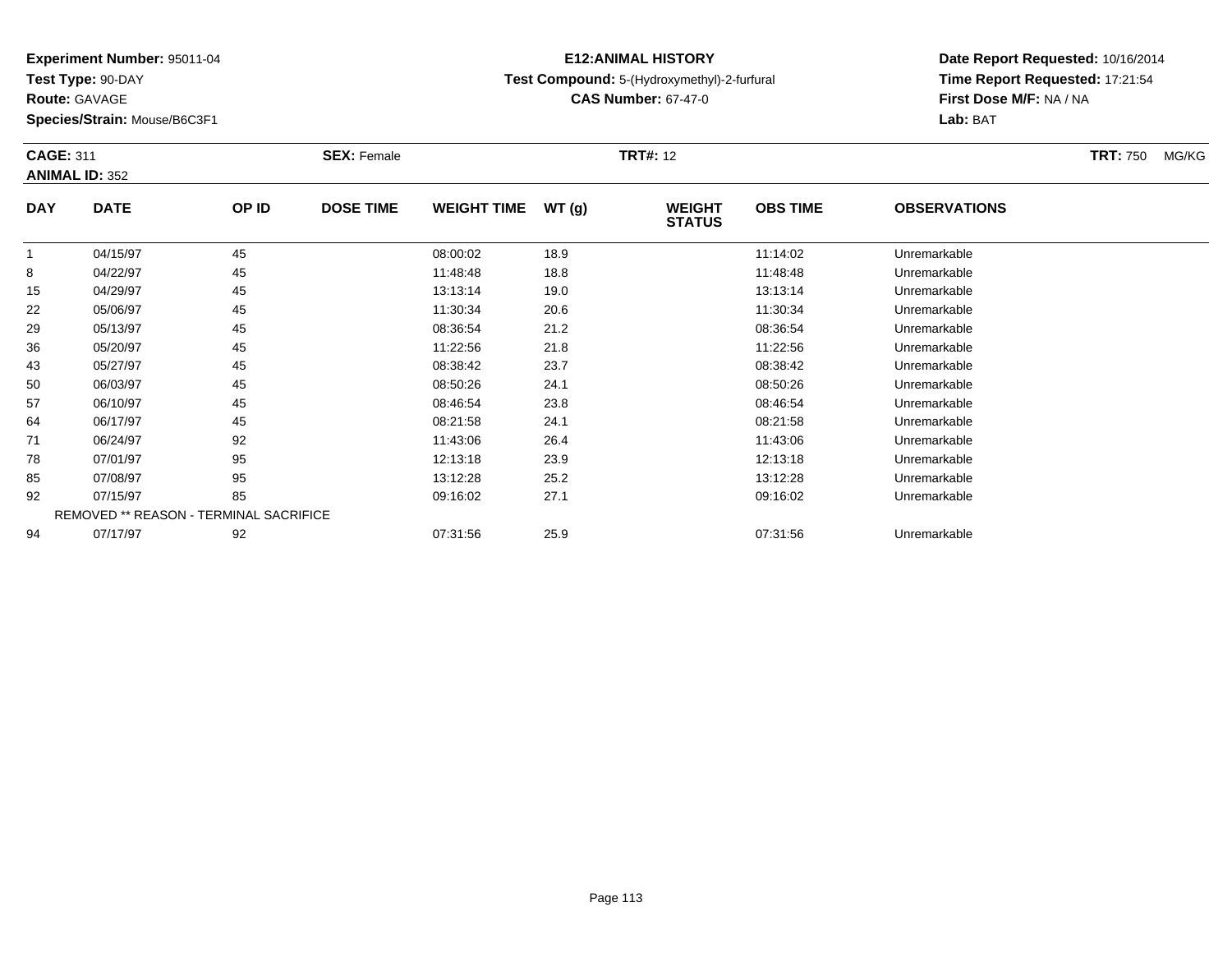**Test Type:** 90-DAY

**Route:** GAVAGE

**Species/Strain:** Mouse/B6C3F1

## **E12:ANIMAL HISTORYTest Compound:** 5-(Hydroxymethyl)-2-furfural

**CAS Number:** 67-47-0

| <b>CAGE: 311</b> |                                        |       | <b>SEX: Female</b> |                    |       | <b>TRT#:</b> 12                |                 |                     | <b>TRT:</b> 750<br>MG/KG |
|------------------|----------------------------------------|-------|--------------------|--------------------|-------|--------------------------------|-----------------|---------------------|--------------------------|
|                  | <b>ANIMAL ID: 353</b>                  |       |                    |                    |       |                                |                 |                     |                          |
| <b>DAY</b>       | <b>DATE</b>                            | OP ID | <b>DOSE TIME</b>   | <b>WEIGHT TIME</b> | WT(g) | <b>WEIGHT</b><br><b>STATUS</b> | <b>OBS TIME</b> | <b>OBSERVATIONS</b> |                          |
|                  | 04/15/97                               | 45    |                    | 08:00:02           | 18.1  |                                | 11:14:02        | Unremarkable        |                          |
| 8                | 04/22/97                               | 45    |                    | 11:48:48           | 17.4  |                                | 11:48:48        | Unremarkable        |                          |
| 15               | 04/29/97                               | 45    |                    | 13:13:14           | 17.8  |                                | 13:13:14        | Unremarkable        |                          |
| 22               | 05/06/97                               | 45    |                    | 11:30:34           | 19.7  |                                | 11:30:34        | Unremarkable        |                          |
| 29               | 05/13/97                               | 45    |                    | 08:36:54           | 20.2  |                                | 08:36:54        | Unremarkable        |                          |
| 36               | 05/20/97                               | 45    |                    | 11:22:56           | 20.5  |                                | 11:22:56        | Unremarkable        |                          |
| 43               | 05/27/97                               | 45    |                    | 08:38:42           | 22.5  |                                | 08:38:42        | Unremarkable        |                          |
| 50               | 06/03/97                               | 45    |                    | 08:50:26           | 22.3  |                                | 08:50:26        | Unremarkable        |                          |
| 57               | 06/10/97                               | 45    |                    | 08:46:54           | 21.9  |                                | 08:46:54        | Unremarkable        |                          |
| 64               | 06/17/97                               | 45    |                    | 08:21:58           | 23.7  |                                | 08:21:58        | Unremarkable        |                          |
| 71               | 06/24/97                               | 92    |                    | 11:43:06           | 24.0  |                                | 11:43:06        | Unremarkable        |                          |
| 78               | 07/01/97                               | 95    |                    | 12:13:18           | 22.6  |                                | 12:13:18        | Unremarkable        |                          |
| 85               | 07/08/97                               | 95    |                    | 13:12:28           | 23.7  |                                | 13:12:28        | Unremarkable        |                          |
| 92               | 07/15/97                               | 85    |                    | 09:16:02           | 24.8  |                                | 09:16:02        | Unremarkable        |                          |
|                  | REMOVED ** REASON - TERMINAL SACRIFICE |       |                    |                    |       |                                |                 |                     |                          |
| 94               | 07/17/97                               | 92    |                    | 07:31:56           | 23.5  |                                | 07:31:56        | Unremarkable        |                          |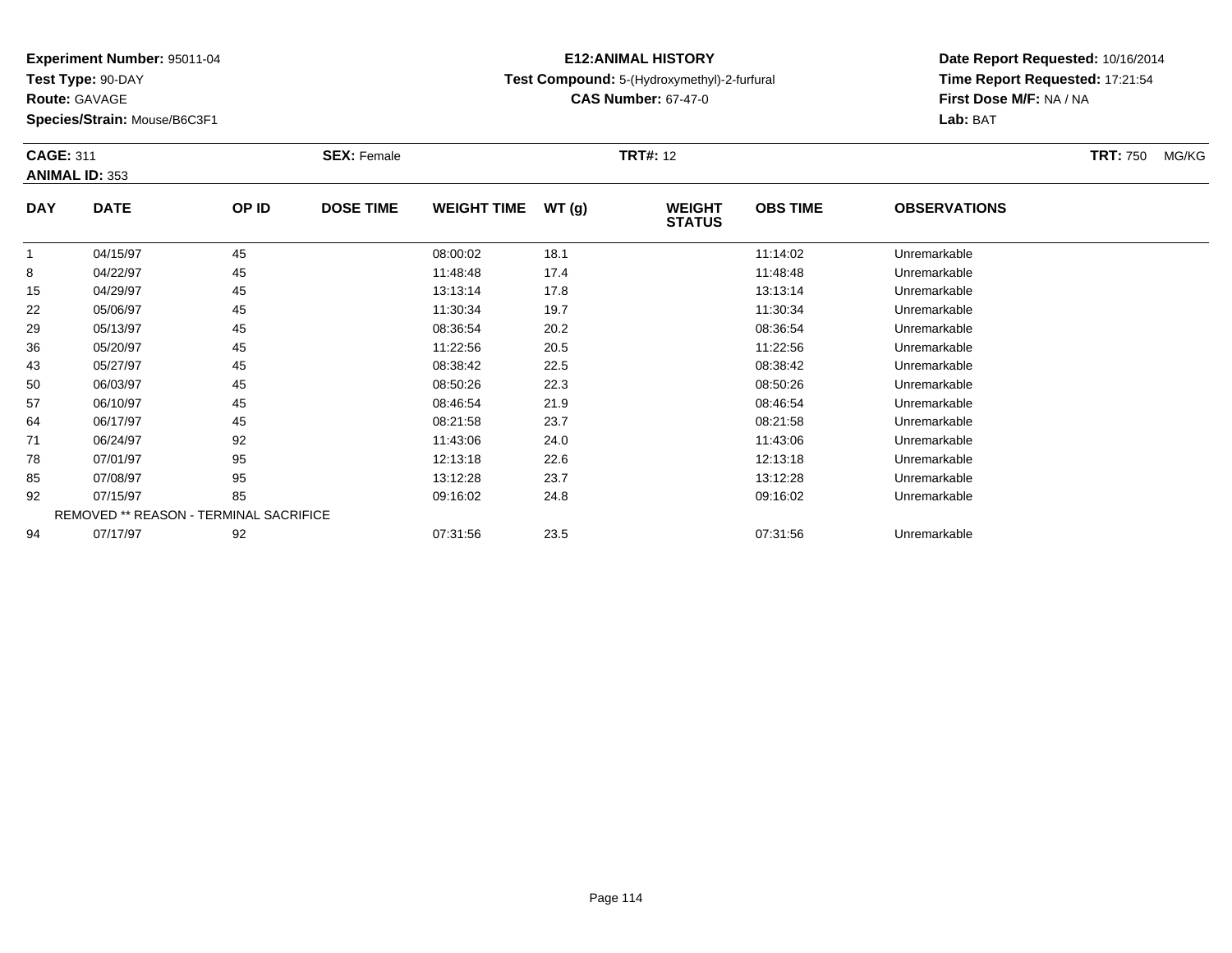**Test Type:** 90-DAY

**Route:** GAVAGE

**Species/Strain:** Mouse/B6C3F1

## **E12:ANIMAL HISTORYTest Compound:** 5-(Hydroxymethyl)-2-furfural

**CAS Number:** 67-47-0

| <b>CAGE: 311</b> |                                        |       | <b>SEX: Female</b> |                    |       | <b>TRT#:</b> 12                |                 |                     | <b>TRT:</b> 750<br>MG/KG |
|------------------|----------------------------------------|-------|--------------------|--------------------|-------|--------------------------------|-----------------|---------------------|--------------------------|
|                  | <b>ANIMAL ID: 354</b>                  |       |                    |                    |       |                                |                 |                     |                          |
| <b>DAY</b>       | <b>DATE</b>                            | OP ID | <b>DOSE TIME</b>   | <b>WEIGHT TIME</b> | WT(g) | <b>WEIGHT</b><br><b>STATUS</b> | <b>OBS TIME</b> | <b>OBSERVATIONS</b> |                          |
|                  | 04/15/97                               | 45    |                    | 08:00:02           | 18.2  |                                | 11:14:02        | Unremarkable        |                          |
| 8                | 04/22/97                               | 45    |                    | 11:48:48           | 18.7  |                                | 11:48:48        | Unremarkable        |                          |
| 15               | 04/29/97                               | 45    |                    | 13:13:14           | 18.6  |                                | 13:13:14        | Unremarkable        |                          |
| 22               | 05/06/97                               | 45    |                    | 11:30:34           | 20.1  |                                | 11:30:34        | Unremarkable        |                          |
| 29               | 05/13/97                               | 45    |                    | 08:36:54           | 21.9  |                                | 08:36:54        | Unremarkable        |                          |
| 36               | 05/20/97                               | 45    |                    | 11:22:56           | 22.2  |                                | 11:22:56        | Unremarkable        |                          |
| 43               | 05/27/97                               | 45    |                    | 08:38:42           | 22.4  |                                | 08:38:42        | Unremarkable        |                          |
| 50               | 06/03/97                               | 45    |                    | 08:50:26           | 22.8  |                                | 08:50:26        | Unremarkable        |                          |
| 57               | 06/10/97                               | 45    |                    | 08:46:54           | 24.9  |                                | 08:46:54        | Unremarkable        |                          |
| 64               | 06/17/97                               | 45    |                    | 08:21:58           | 25.6  |                                | 08:21:58        | Unremarkable        |                          |
| 71               | 06/24/97                               | 92    |                    | 11:43:06           | 27.6  |                                | 11:43:06        | Unremarkable        |                          |
| 78               | 07/01/97                               | 95    |                    | 12:13:18           | 25.1  |                                | 12:13:18        | Unremarkable        |                          |
| 85               | 07/08/97                               | 95    |                    | 13:12:28           | 26.4  |                                | 13:12:28        | Unremarkable        |                          |
| 92               | 07/15/97                               | 85    |                    | 09:16:02           | 27.2  |                                | 09:16:02        | Unremarkable        |                          |
|                  | REMOVED ** REASON - TERMINAL SACRIFICE |       |                    |                    |       |                                |                 |                     |                          |
| 94               | 07/17/97                               | 92    |                    | 07:31:56           | 26.0  |                                | 07:31:56        | Unremarkable        |                          |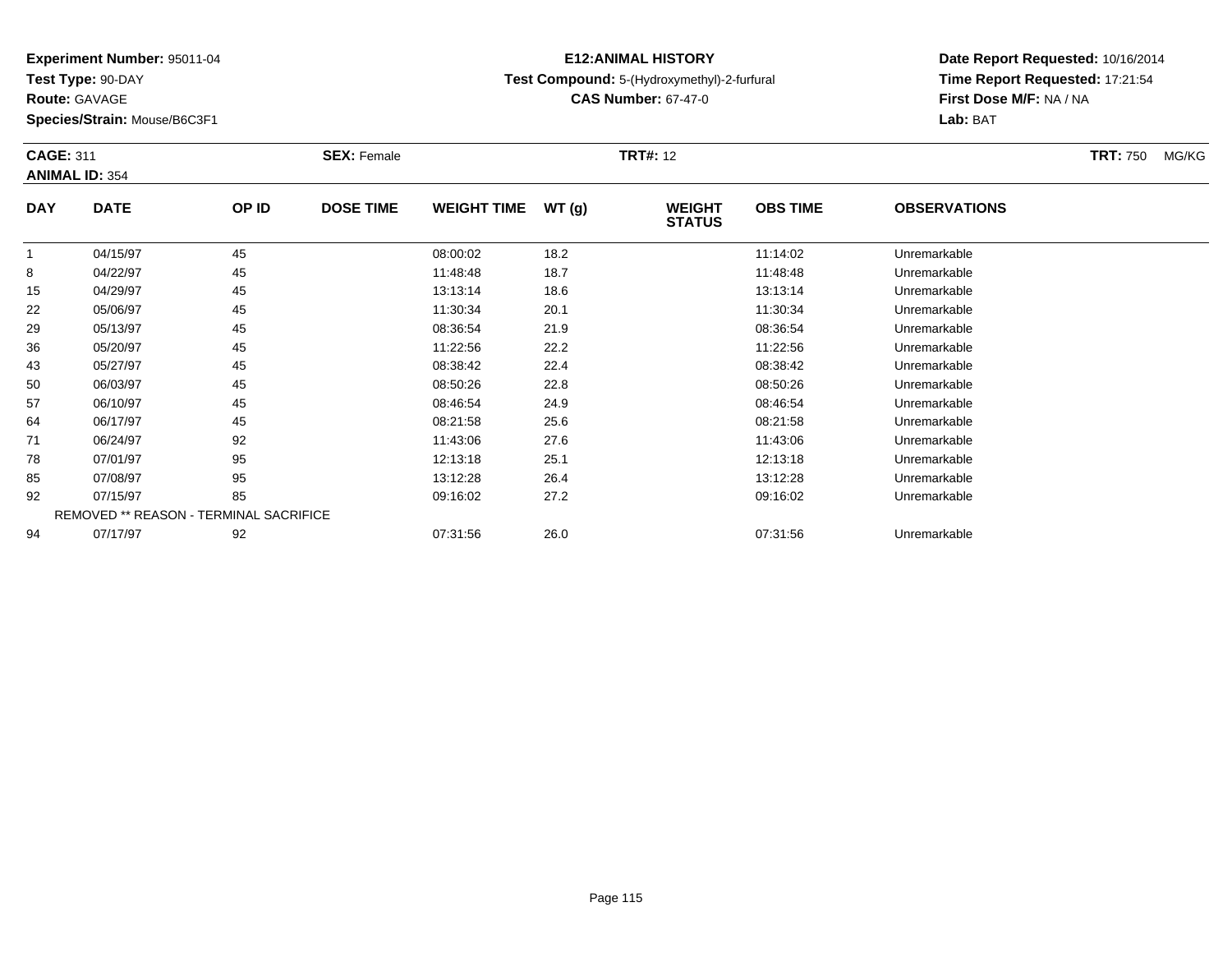**Test Type:** 90-DAY

**Route:** GAVAGE

**Species/Strain:** Mouse/B6C3F1

## **E12:ANIMAL HISTORYTest Compound:** 5-(Hydroxymethyl)-2-furfural

**CAS Number:** 67-47-0

| <b>CAGE: 311</b>      |       | <b>SEX: Female</b> |                                        |       |                                |                 |                     | <b>TRT:</b> 750<br>MG/KG |
|-----------------------|-------|--------------------|----------------------------------------|-------|--------------------------------|-----------------|---------------------|--------------------------|
| <b>ANIMAL ID: 355</b> |       |                    |                                        |       |                                |                 |                     |                          |
| <b>DATE</b>           | OP ID | <b>DOSE TIME</b>   | <b>WEIGHT TIME</b>                     | WT(g) | <b>WEIGHT</b><br><b>STATUS</b> | <b>OBS TIME</b> | <b>OBSERVATIONS</b> |                          |
| 04/15/97              | 45    |                    | 08:00:02                               | 19.0  |                                | 11:14:02        | Unremarkable        |                          |
| 04/22/97              | 45    |                    | 11:48:48                               | 19.1  |                                | 11:48:48        | Unremarkable        |                          |
| 04/29/97              | 45    |                    | 13:13:14                               | 19.1  |                                | 13:13:14        | Unremarkable        |                          |
| 05/06/97              | 45    |                    | 11:30:34                               | 20.4  |                                | 11:30:34        | Unremarkable        |                          |
| 05/13/97              | 45    |                    | 08:36:54                               | 21.7  |                                | 08:36:54        | Unremarkable        |                          |
| 05/20/97              | 45    |                    | 11:22:56                               | 22.8  |                                | 11:22:56        | Unremarkable        |                          |
| 05/27/97              | 45    |                    | 08:38:42                               | 22.6  |                                | 08:38:42        | Unremarkable        |                          |
| 06/03/97              | 45    |                    | 08:50:26                               | 23.1  |                                | 08:50:26        | Unremarkable        |                          |
| 06/10/97              | 45    |                    | 08:46:54                               | 24.0  |                                | 08:46:54        | Unremarkable        |                          |
| 06/17/97              | 45    |                    | 08:21:58                               | 26.4  |                                | 08:21:58        | Unremarkable        |                          |
| 06/24/97              | 92    |                    | 11:43:06                               | 23.9  |                                | 11:43:06        | Unremarkable        |                          |
| 07/01/97              | 95    |                    | 12:13:18                               | 24.0  |                                | 12:13:18        | Unremarkable        |                          |
| 07/08/97              | 95    |                    | 13:12:28                               | 24.5  |                                | 13:12:28        | Unremarkable        |                          |
| 07/15/97              | 85    |                    | 09:16:02                               | 25.1  |                                | 09:16:02        | Unremarkable        |                          |
|                       |       |                    |                                        |       |                                |                 |                     |                          |
| 07/17/97              | 92    |                    | 07:31:56                               | 24.9  |                                | 07:31:56        | Unremarkable        |                          |
|                       |       |                    | REMOVED ** REASON - TERMINAL SACRIFICE |       |                                | <b>TRT#:</b> 12 |                     |                          |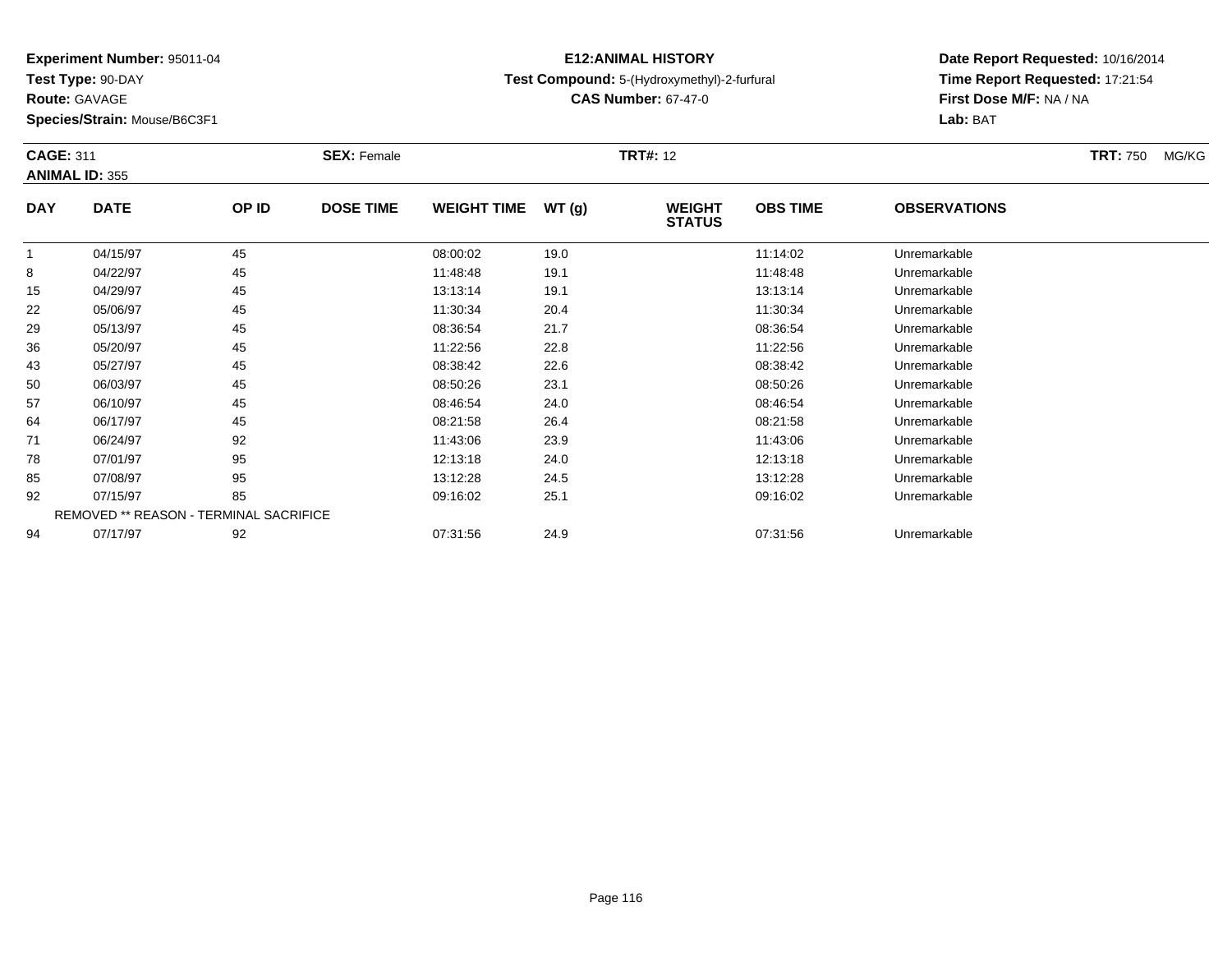**Test Type:** 90-DAY

**Route:** GAVAGE

**Species/Strain:** Mouse/B6C3F1

## **E12:ANIMAL HISTORYTest Compound:** 5-(Hydroxymethyl)-2-furfural

**CAS Number:** 67-47-0

| <b>CAGE: 312</b> |                                        |       | <b>SEX: Female</b> |                    |       | <b>TRT#:</b> 12                |                 |                     | <b>TRT:</b> 750<br>MG/KG |
|------------------|----------------------------------------|-------|--------------------|--------------------|-------|--------------------------------|-----------------|---------------------|--------------------------|
|                  | <b>ANIMAL ID: 356</b>                  |       |                    |                    |       |                                |                 |                     |                          |
| <b>DAY</b>       | <b>DATE</b>                            | OP ID | <b>DOSE TIME</b>   | <b>WEIGHT TIME</b> | WT(g) | <b>WEIGHT</b><br><b>STATUS</b> | <b>OBS TIME</b> | <b>OBSERVATIONS</b> |                          |
| -1               | 04/15/97                               | 45    |                    | 08:01:04           | 18.1  |                                | 11:14:34        | Unremarkable        |                          |
| 8                | 04/22/97                               | 45    |                    | 11:50:22           | 18.1  |                                | 11:50:22        | Unremarkable        |                          |
| 15               | 04/29/97                               | 45    |                    | 13:12:00           | 18.9  |                                | 13:12:00        | Unremarkable        |                          |
| 22               | 05/06/97                               | 45    |                    | 11:29:06           | 21.4  |                                | 11:29:06        | Unremarkable        |                          |
| 29               | 05/13/97                               | 45    |                    | 08:38:28           | 21.8  |                                | 08:38:28        | Unremarkable        |                          |
| 36               | 05/20/97                               | 45    |                    | 11:24:28           | 22.1  |                                | 11:24:28        | Unremarkable        |                          |
| 43               | 05/27/97                               | 45    |                    | 08:40:24           | 23.3  |                                | 08:40:24        | Unremarkable        |                          |
| 50               | 06/03/97                               | 45    |                    | 08:51:48           | 25.0  |                                | 08:51:48        | Unremarkable        |                          |
| 57               | 06/10/97                               | 45    |                    | 08:48:38           | 24.0  |                                | 08:48:38        | Unremarkable        |                          |
| 64               | 06/17/97                               | 45    |                    | 08:23:38           | 27.8  |                                | 08:23:38        | Unremarkable        |                          |
| 71               | 06/24/97                               | 92    |                    | 11:41:18           | 24.7  |                                | 11:41:18        | Unremarkable        |                          |
| 78               | 07/01/97                               | 95    |                    | 12:12:02           | 27.2  |                                | 12:12:02        | Unremarkable        |                          |
| 85               | 07/08/97                               | 95    |                    | 13:14:28           | 24.5  |                                | 13:14:28        | Unremarkable        |                          |
| 92               | 07/15/97                               | 85    |                    | 09:18:16           | 25.6  |                                | 09:18:16        | Unremarkable        |                          |
|                  | REMOVED ** REASON - TERMINAL SACRIFICE |       |                    |                    |       |                                |                 |                     |                          |
| 94               | 07/17/97                               | 92    |                    | 07:34:18           | 25.6  |                                | 07:34:18        | Unremarkable        |                          |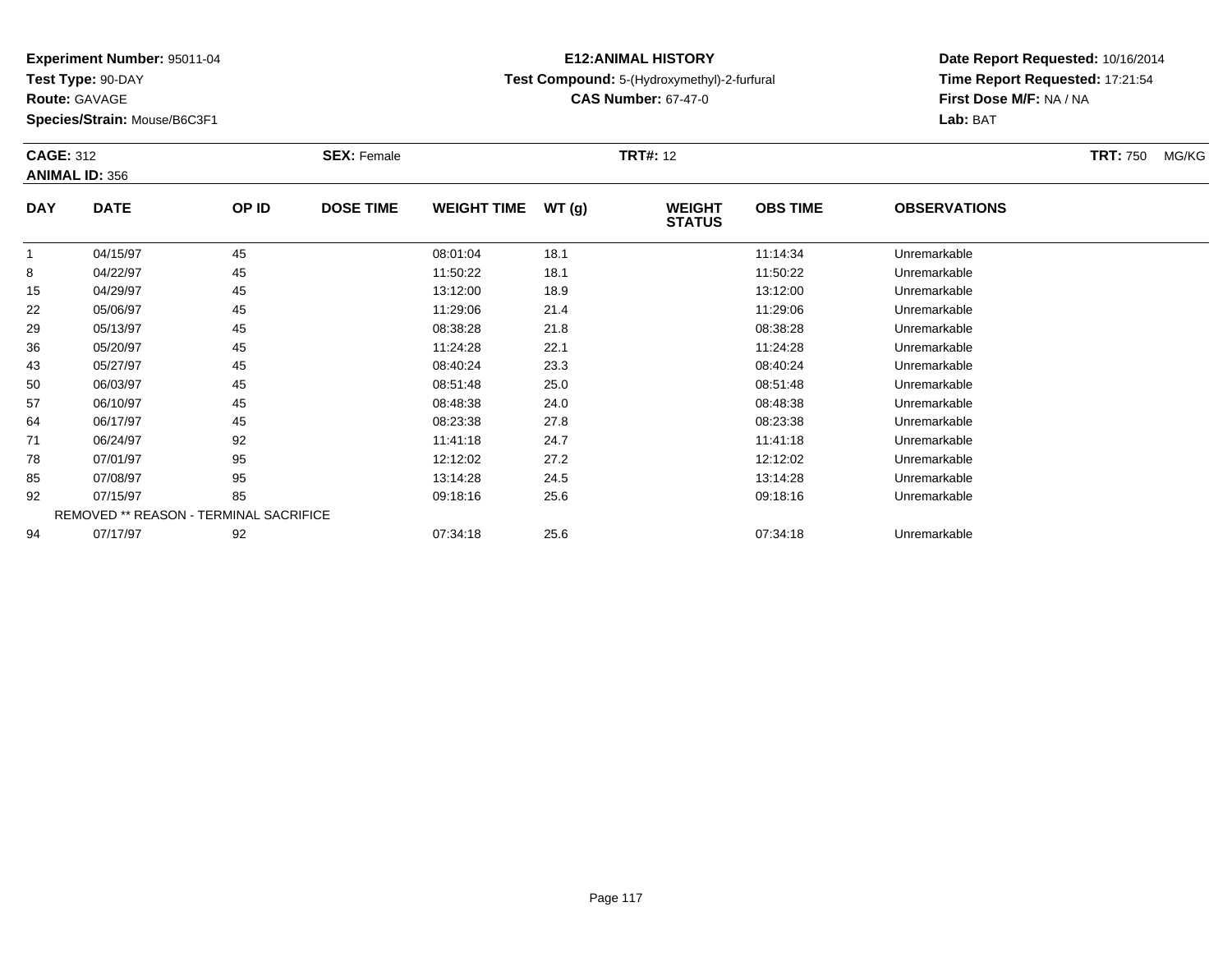**Test Type:** 90-DAY

**Route:** GAVAGE

**Species/Strain:** Mouse/B6C3F1

## **E12:ANIMAL HISTORYTest Compound:** 5-(Hydroxymethyl)-2-furfural

**CAS Number:** 67-47-0

**Date Report Requested:** 10/16/2014 **Time Report Requested:** 17:21:54**Lab:** BAT

| <b>CAGE: 312</b> |                                        |       | <b>SEX: Female</b> |                    |       | <b>TRT#:</b> 12                |                 |                     | <b>TRT:</b> 750<br>MG/KG |
|------------------|----------------------------------------|-------|--------------------|--------------------|-------|--------------------------------|-----------------|---------------------|--------------------------|
|                  | <b>ANIMAL ID: 357</b>                  |       |                    |                    |       |                                |                 |                     |                          |
| <b>DAY</b>       | <b>DATE</b>                            | OP ID | <b>DOSE TIME</b>   | <b>WEIGHT TIME</b> | WT(g) | <b>WEIGHT</b><br><b>STATUS</b> | <b>OBS TIME</b> | <b>OBSERVATIONS</b> |                          |
|                  | 04/15/97                               | 45    |                    | 08:01:04           | 19.4  |                                | 11:14:34        | Unremarkable        |                          |
| 8                | 04/22/97                               | 45    |                    | 11:50:22           | 19.5  |                                | 11:50:22        | Unremarkable        |                          |
| 15               | 04/29/97                               | 45    |                    | 13:12:00           | 19.4  |                                | 13:12:00        | Unremarkable        |                          |
| 22               | 05/06/97                               | 45    |                    | 11:29:06           | 21.1  |                                | 11:29:06        | Unremarkable        |                          |
| 29               | 05/13/97                               | 45    |                    | 08:38:28           | 22.8  |                                | 08:38:28        | Unremarkable        |                          |
| 36               | 05/20/97                               | 45    |                    | 11:24:28           | 24.0  |                                | 11:24:28        | Unremarkable        |                          |
| 43               | 05/27/97                               | 45    |                    | 08:40:24           | 24.3  |                                | 08:40:24        | Unremarkable        |                          |
| 50               | 06/03/97                               | 45    |                    | 08:51:48           | 24.6  |                                | 08:51:48        | Unremarkable        |                          |
| 57               | 06/10/97                               | 45    |                    | 08:48:38           | 26.0  |                                | 08:48:38        | Unremarkable        |                          |
| 64               | 06/17/97                               | 45    |                    | 08:23:38           | 25.7  |                                | 08:23:38        | Unremarkable        |                          |
| 71               | 06/24/97                               | 92    |                    | 11:41:18           | 26.8  |                                | 11:41:18        | Unremarkable        |                          |
| 78               | 07/01/97                               | 95    |                    | 12:12:02           | 28.4  |                                | 12:12:02        | Unremarkable        |                          |
| 85               | 07/08/97                               | 95    |                    | 13:14:28           | 27.9  |                                | 13:14:28        | Unremarkable        |                          |
| 92               | 07/15/97                               | 85    |                    | 09:18:16           | 29.0  |                                | 09:18:16        | Unremarkable        |                          |
|                  | REMOVED ** REASON - TERMINAL SACRIFICE |       |                    |                    |       |                                |                 |                     |                          |
| 94               | 07/17/97                               | 92    |                    | 07:34:18           | 28.3  |                                | 07:34:18        | Unremarkable        |                          |

**First Dose M/F:** NA / NA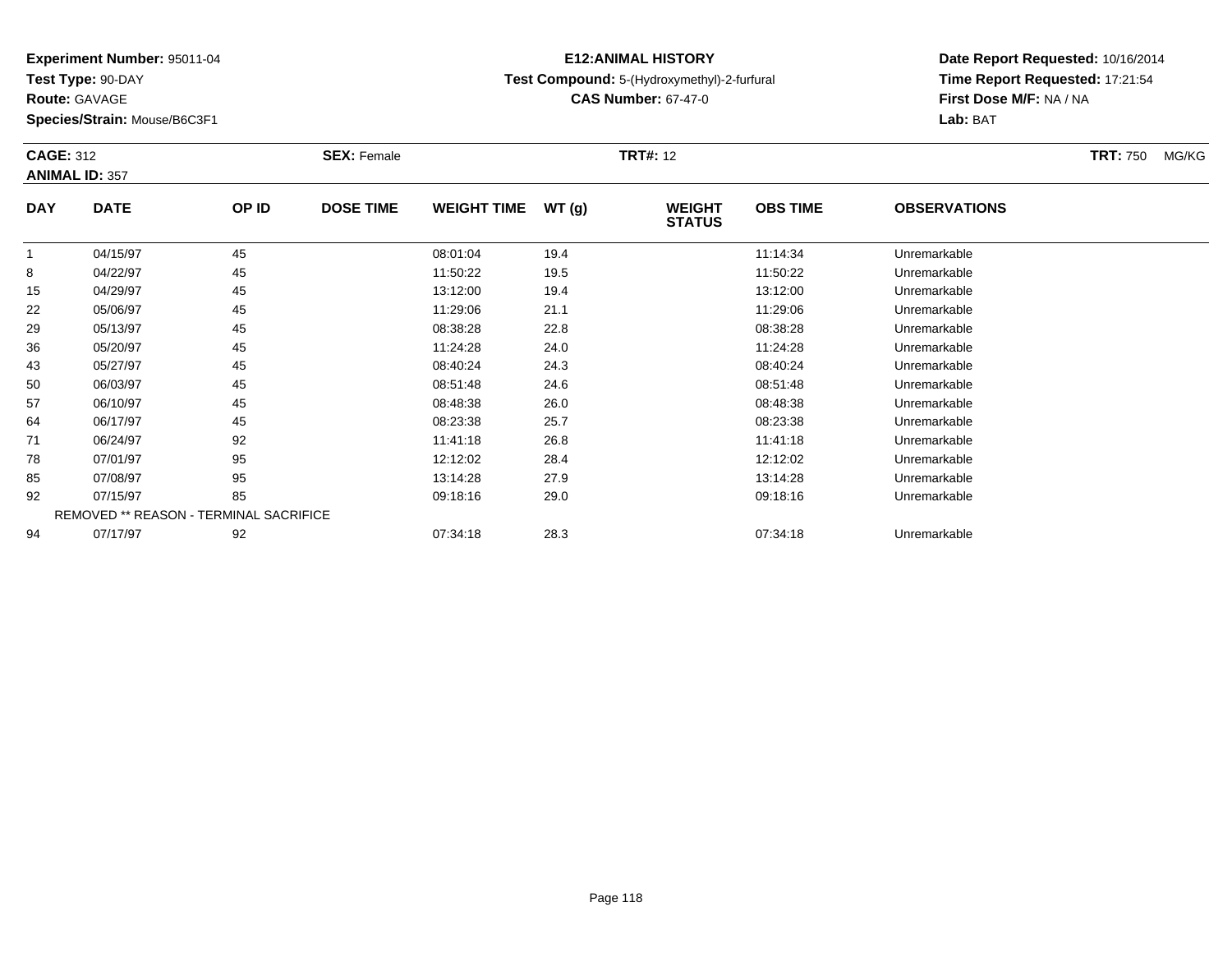**Test Type:** 90-DAY

**Route:** GAVAGE

**Species/Strain:** Mouse/B6C3F1

## **E12:ANIMAL HISTORYTest Compound:** 5-(Hydroxymethyl)-2-furfural

**CAS Number:** 67-47-0

| <b>CAGE: 312</b> | <b>ANIMAL ID: 358</b>                         |       | <b>SEX: Female</b> |                    |       | <b>TRT#: 12</b>                |                 |                     | <b>TRT: 750</b> | MG/KG |
|------------------|-----------------------------------------------|-------|--------------------|--------------------|-------|--------------------------------|-----------------|---------------------|-----------------|-------|
| <b>DAY</b>       | <b>DATE</b>                                   | OP ID | <b>DOSE TIME</b>   | <b>WEIGHT TIME</b> | WT(g) | <b>WEIGHT</b><br><b>STATUS</b> | <b>OBS TIME</b> | <b>OBSERVATIONS</b> |                 |       |
|                  | 04/15/97                                      | 45    |                    | 08:01:04           | 20.5  |                                | 11:14:34        | Unremarkable        |                 |       |
| 8                | 04/22/97                                      | 45    |                    | 11:50:22           | 21.4  |                                | 11:50:22        | Unremarkable        |                 |       |
| 15               | 04/29/97                                      | 45    |                    | 13:12:00           | 20.9  |                                | 13:12:00        | Unremarkable        |                 |       |
| 22               | 05/06/97                                      | 45    |                    | 11:29:06           | 23.2  |                                | 11:29:06        | Unremarkable        |                 |       |
| 29               | 05/13/97                                      | 45    |                    | 08:38:28           | 24.8  |                                | 08:38:28        | Unremarkable        |                 |       |
| 36               | 05/20/97                                      | 45    |                    | 11:24:28           | 25.5  |                                | 11:24:28        | Unremarkable        |                 |       |
| 43               | 05/27/97                                      | 45    |                    | 08:40:24           | 27.5  |                                | 08:40:24        | Unremarkable        |                 |       |
| 50               | 06/03/97                                      | 45    |                    | 08:51:48           | 26.3  |                                | 08:51:48        | Unremarkable        |                 |       |
| 57               | 06/10/97                                      | 45    |                    | 08:48:38           | 29.1  |                                | 08:48:38        | Unremarkable        |                 |       |
| 64               | 06/17/97                                      | 45    |                    | 08:23:38           | 29.6  |                                | 08:23:38        | Unremarkable        |                 |       |
| 71               | 06/24/97                                      | 92    |                    | 11:41:18           | 33.2  |                                | 11:41:18        | Unremarkable        |                 |       |
| 78               | 07/01/97                                      | 95    |                    | 12:12:02           | 29.9  |                                | 12:12:02        | Unremarkable        |                 |       |
| 85               | 07/08/97                                      | 95    |                    | 13:14:28           | 30.1  |                                | 13:14:28        | Unremarkable        |                 |       |
| 92               | 07/15/97                                      | 85    |                    | 09:18:16           | 32.6  |                                | 09:18:16        | Unremarkable        |                 |       |
|                  | <b>REMOVED ** REASON - TERMINAL SACRIFICE</b> |       |                    |                    |       |                                |                 |                     |                 |       |
| 94               | 07/17/97                                      | 92    |                    | 07:34:18           | 31.9  |                                | 07:34:18        | Unremarkable        |                 |       |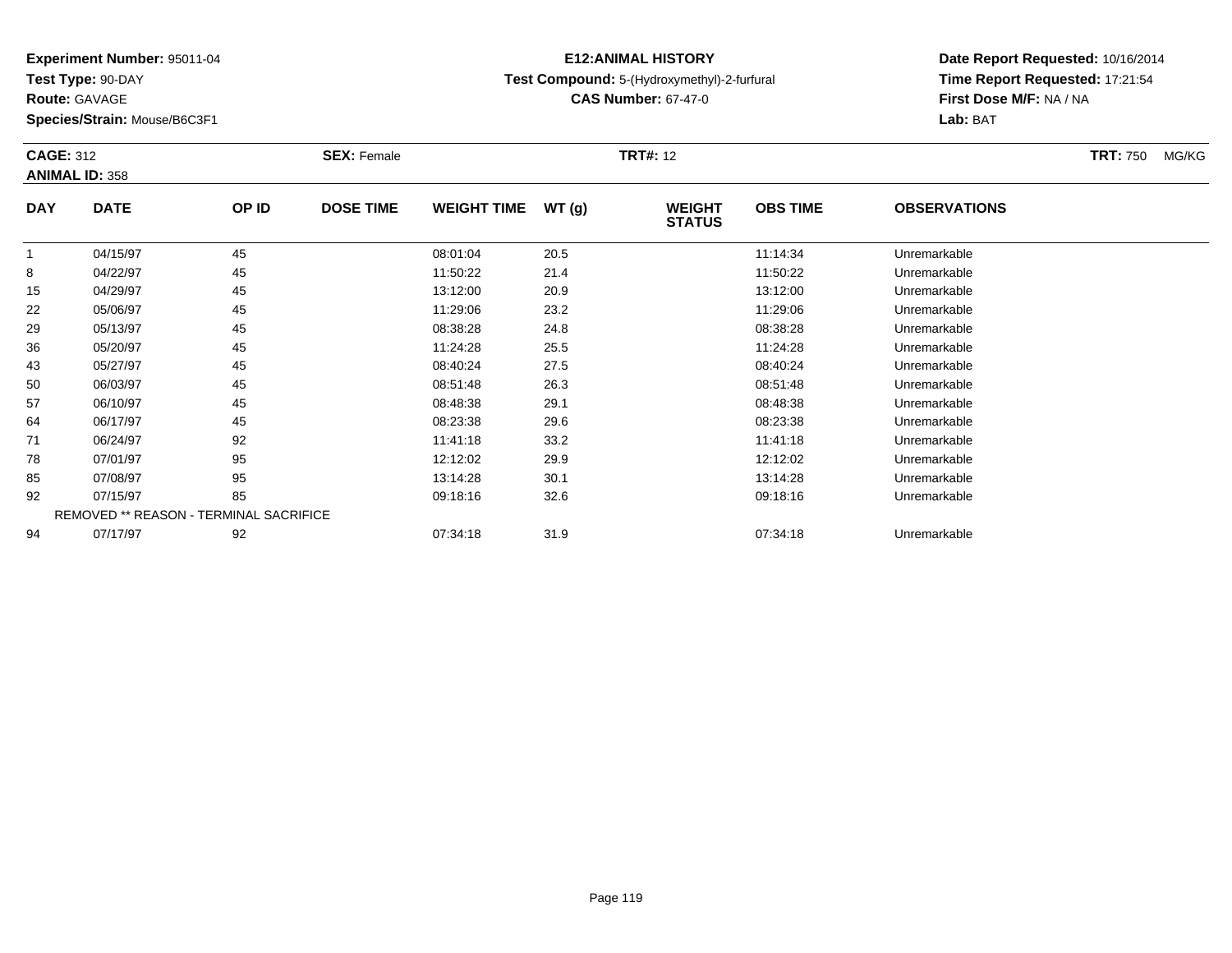**Test Type:** 90-DAY

**Route:** GAVAGE

**Species/Strain:** Mouse/B6C3F1

## **E12:ANIMAL HISTORYTest Compound:** 5-(Hydroxymethyl)-2-furfural

**CAS Number:** 67-47-0

**Date Report Requested:** 10/16/2014 **Time Report Requested:** 17:21:54**Lab:** BAT

| <b>CAGE: 312</b> | <b>ANIMAL ID: 359</b>                  |       | <b>SEX: Female</b> |                    |       | <b>TRT#:</b> 12                |                 |                     | <b>TRT: 750</b><br>MG/KG |
|------------------|----------------------------------------|-------|--------------------|--------------------|-------|--------------------------------|-----------------|---------------------|--------------------------|
| <b>DAY</b>       | <b>DATE</b>                            | OP ID | <b>DOSE TIME</b>   | <b>WEIGHT TIME</b> | WT(g) | <b>WEIGHT</b><br><b>STATUS</b> | <b>OBS TIME</b> | <b>OBSERVATIONS</b> |                          |
|                  | 04/15/97                               | 45    |                    | 08:01:04           | 18.1  |                                | 11:14:34        | Unremarkable        |                          |
| 8                | 04/22/97                               | 45    |                    | 11:50:22           | 19.2  |                                | 11:50:22        | Unremarkable        |                          |
| 15               | 04/29/97                               | 45    |                    | 13:12:00           | 19.5  |                                | 13:12:00        | Unremarkable        |                          |
| 22               | 05/06/97                               | 45    |                    | 11:29:06           | 21.4  |                                | 11:29:06        | Unremarkable        |                          |
| 29               | 05/13/97                               | 45    |                    | 08:38:28           | 22.7  |                                | 08:38:28        | Unremarkable        |                          |
| 36               | 05/20/97                               | 45    |                    | 11:24:28           | 24.4  |                                | 11:24:28        | Unremarkable        |                          |
| 43               | 05/27/97                               | 45    |                    | 08:40:24           | 23.8  |                                | 08:40:24        | Unremarkable        |                          |
| 50               | 06/03/97                               | 45    |                    | 08:51:48           | 23.8  |                                | 08:51:48        | Unremarkable        |                          |
| 57               | 06/10/97                               | 45    |                    | 08:48:38           | 24.1  |                                | 08:48:38        | Unremarkable        |                          |
| 64               | 06/17/97                               | 45    |                    | 08:23:38           | 26.1  |                                | 08:23:38        | Unremarkable        |                          |
| 71               | 06/24/97                               | 92    |                    | 11:41:18           | 27.1  |                                | 11:41:18        | Unremarkable        |                          |
| 78               | 07/01/97                               | 95    |                    | 12:12:02           | 28.3  |                                | 12:12:02        | Unremarkable        |                          |
| 85               | 07/08/97                               | 95    |                    | 13:14:28           | 29.8  |                                | 13:14:28        | Unremarkable        |                          |
| 92               | 07/15/97                               | 85    |                    | 09:18:16           | 29.5  |                                | 09:18:16        | Unremarkable        |                          |
|                  | REMOVED ** REASON - TERMINAL SACRIFICE |       |                    |                    |       |                                |                 |                     |                          |
| 94               | 07/17/97                               | 92    |                    | 07:34:18           | 28.4  |                                | 07:34:18        | Unremarkable        |                          |

**First Dose M/F:** NA / NA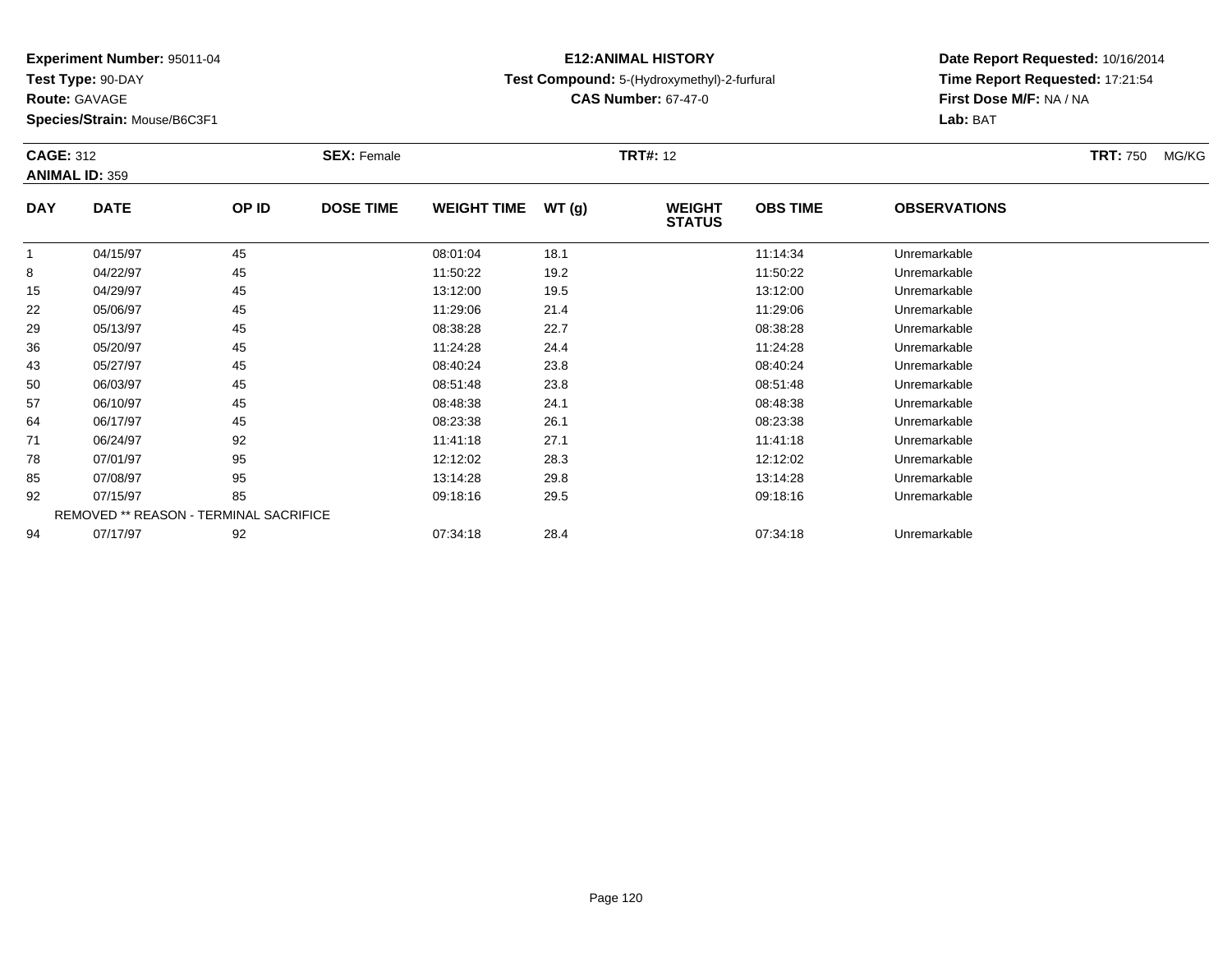**Test Type:** 90-DAY

**Route:** GAVAGE

**Species/Strain:** Mouse/B6C3F1

## **E12:ANIMAL HISTORYTest Compound:** 5-(Hydroxymethyl)-2-furfural

**CAS Number:** 67-47-0

| <b>CAGE: 312</b><br><b>ANIMAL ID: 360</b> |                                               |       | <b>SEX: Female</b> | <b>TRT#: 12</b>    |       |                                |                 |                     | <b>TRT: 750</b> | MG/KG |
|-------------------------------------------|-----------------------------------------------|-------|--------------------|--------------------|-------|--------------------------------|-----------------|---------------------|-----------------|-------|
| <b>DAY</b>                                | <b>DATE</b>                                   | OP ID | <b>DOSE TIME</b>   | <b>WEIGHT TIME</b> | WT(g) | <b>WEIGHT</b><br><b>STATUS</b> | <b>OBS TIME</b> | <b>OBSERVATIONS</b> |                 |       |
|                                           | 04/15/97                                      | 45    |                    | 08:01:04           | 18.6  |                                | 11:14:34        | Unremarkable        |                 |       |
| 8                                         | 04/22/97                                      | 45    |                    | 11:50:22           | 19.3  |                                | 11:50:22        | Unremarkable        |                 |       |
| 15                                        | 04/29/97                                      | 45    |                    | 13:12:00           | 19.4  |                                | 13:12:00        | Unremarkable        |                 |       |
| 22                                        | 05/06/97                                      | 45    |                    | 11:29:06           | 21.3  |                                | 11:29:06        | Unremarkable        |                 |       |
| 29                                        | 05/13/97                                      | 45    |                    | 08:38:28           | 22.3  |                                | 08:38:28        | Unremarkable        |                 |       |
| 36                                        | 05/20/97                                      | 45    |                    | 11:24:28           | 23.9  |                                | 11:24:28        | Unremarkable        |                 |       |
| 43                                        | 05/27/97                                      | 45    |                    | 08:40:24           | 24.4  |                                | 08:40:24        | Unremarkable        |                 |       |
| 50                                        | 06/03/97                                      | 45    |                    | 08:51:48           | 24.0  |                                | 08:51:48        | Unremarkable        |                 |       |
| 57                                        | 06/10/97                                      | 45    |                    | 08:48:38           | 24.3  |                                | 08:48:38        | Unremarkable        |                 |       |
| 64                                        | 06/17/97                                      | 45    |                    | 08:23:38           | 26.1  |                                | 08:23:38        | Unremarkable        |                 |       |
| 71                                        | 06/24/97                                      | 92    |                    | 11:41:18           | 26.8  |                                | 11:41:18        | Unremarkable        |                 |       |
| 78                                        | 07/01/97                                      | 95    |                    | 12:12:02           | 26.0  |                                | 12:12:02        | Unremarkable        |                 |       |
| 85                                        | 07/08/97                                      | 95    |                    | 13:14:28           | 25.8  |                                | 13:14:28        | Unremarkable        |                 |       |
| 92                                        | 07/15/97                                      | 85    |                    | 09:18:16           | 27.8  |                                | 09:18:16        | Unremarkable        |                 |       |
|                                           | <b>REMOVED ** REASON - TERMINAL SACRIFICE</b> |       |                    |                    |       |                                |                 |                     |                 |       |
| 94                                        | 07/17/97                                      | 92    |                    | 07:34:18           | 26.8  |                                | 07:34:18        | Unremarkable        |                 |       |